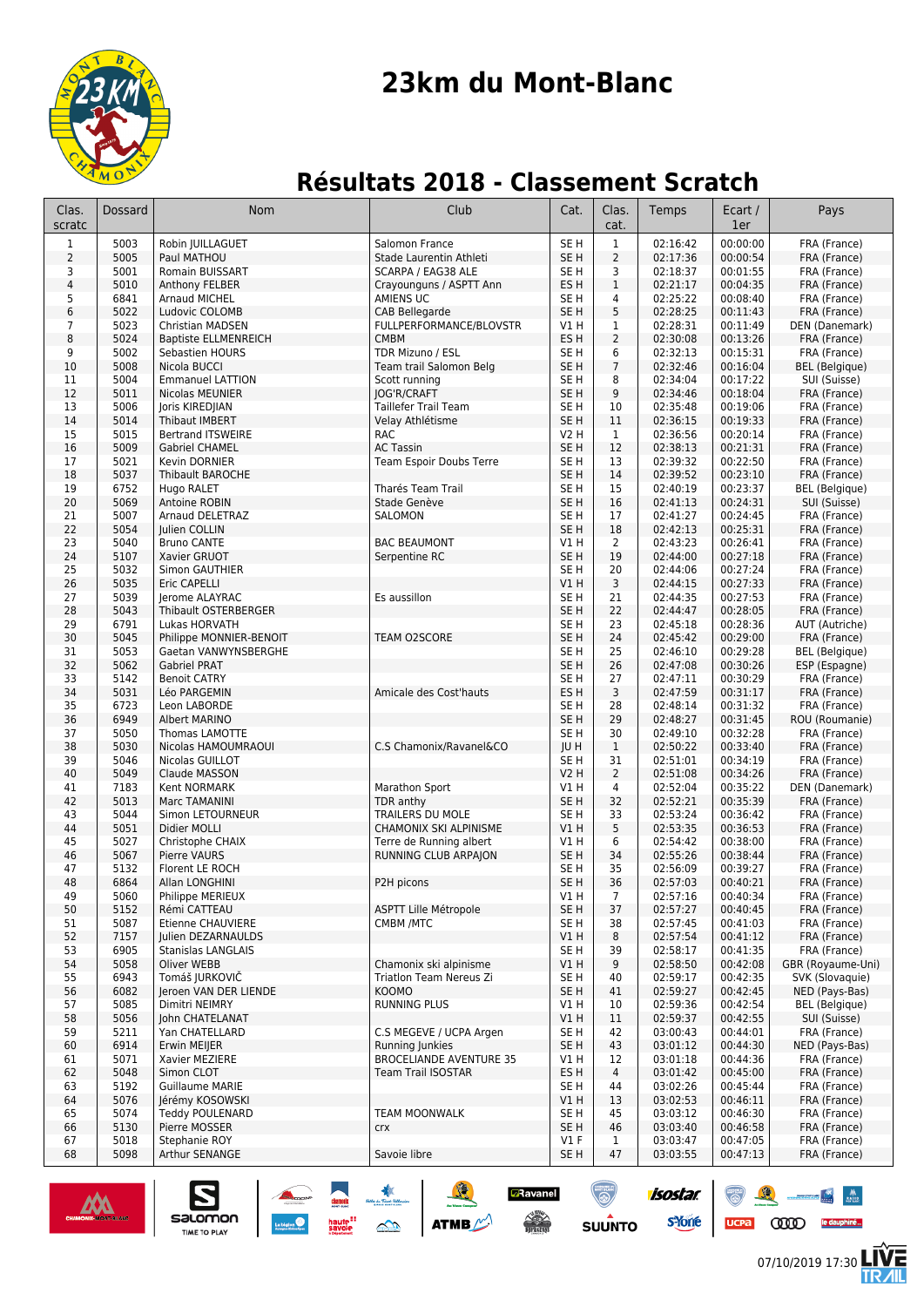

|--|--|

| 3<br><b>V2 H</b><br>03:04:03<br>00:47:21<br>FRA (France)<br>69<br>5063<br>Pascal COUVIDAT<br>PHAR LONGWY<br>00:47:45<br>70<br>7165<br>14<br>03:04:27<br>lan NORTON<br>VIH<br>GBR (Royaume-Uni)<br>71<br>6685<br>ES <sub>H</sub><br>5<br>03:05:28<br>00:48:46<br>FRA (France)<br>Nicolas SERRA<br><b>Intersport Morlaix</b><br>00:49:15<br>72<br>6870<br>SE <sub>H</sub><br>48<br>03:05:57<br>FRA (France)<br>Christopher ROSSA<br>R.A.C St-Estève<br>73<br>5041<br>Club des Sports de Cham<br>SE <sub>H</sub><br>49<br>03:06:27<br>00:49:45<br>FRA (France)<br><b>Arnaud MARTIN</b><br>74<br>6750<br>SE <sub>H</sub><br>50<br>03:06:35<br>00:49:53<br>FRA (France)<br>Nicolas VANDENBUSSCHE<br><b>RC ARRAS</b><br>75<br>6749<br>SE <sub>H</sub><br>51<br>03:06:36<br>00:49:54<br><b>BEL</b> (Belgique)<br><b>Elpers QUINTEN</b><br>76<br>5065<br>V1H<br>15<br>03:06:41<br>00:49:59<br>FRA (France)<br><b>Olivier GARBIL</b><br>77<br>5116<br>Spode<br>SE <sub>H</sub><br>52<br>00:50:06<br>Wilfried BOUZID<br>03:06:48<br>FRA (France)<br>78<br>5135<br><b>AS ROMAGNAT</b><br>V1H<br>16<br>00:50:07<br>FRA (France)<br>Frederic CAPEL<br>03:06:49<br>79<br>6294<br>SE <sub>F</sub><br>00:50:08<br>Sophie EWALD<br>$\mathbf{1}$<br>03:06:50<br>GER (Allemagne)<br>53<br>80<br>5103<br>SE <sub>H</sub><br>Valentin NOGRAY<br>03:07:05<br>00:50:23<br>FRA (France)<br>$\overline{2}$<br>6673<br>00:52:01<br>FRA (France)<br>81<br>Alix MASSON<br>JU H<br>03:08:43<br>3<br>82<br>6671<br>JU H<br>00:52:23<br>Julien BOESCH<br>03:09:05<br>FRA (France)<br>83<br>6888<br>SE <sub>H</sub><br>54<br>03:09:17<br>00:52:35<br>FRA (France)<br>Laurent DE GENNARO<br>84<br>5105<br>V1H<br>17<br>03:09:20<br>00:52:38<br>FRA (France)<br>Herve IRITI<br>Teamloose<br>00:52:56<br>5093<br>ES <sub>H</sub><br>6<br>03:09:38<br>FRA (France)<br>85<br>Maxime LETOT<br><b>ECRA CHATILLONNAIS</b><br>7103<br>V1H<br>18<br>03:09:50<br>00:53:08<br>RUS (Russie)<br>86<br>Ivan BUZANOV<br>5109<br>V1H<br>19<br>03:09:54<br>00:53:12<br>FRA (France)<br>87<br>Jerome MONTEIL<br>55<br>00:53:17<br>88<br>5294<br>Courir à Poisy<br>SE <sub>H</sub><br>03:09:59<br>FRA (France)<br>Steven HENRIOT<br>5099<br>EVADEZ-VOUS<br>SE <sub>H</sub><br>56<br>00:53:19<br>89<br>Karim HADJI<br>03:10:01<br>FRA (France)<br>90<br>6961<br>SE <sub>H</sub><br>57<br>00:53:39<br>AUT (Autriche)<br>Markus JANDRISEVITS<br><b>HSV Güssing</b><br>03:10:21<br>7102<br>20<br>00:53:40<br>91<br>Frederic LE QUERNEC<br>V1 H<br>03:10:22<br>FRA (France)<br>92<br>5117<br>21<br>00:53:48<br>Cyrus HAZEGHI<br>Ochsner Sport<br>VIH<br>03:10:30<br>SUI (Suisse)<br>93<br>5108<br>22<br>Frederic BOLE<br>V1 H<br>03:10:40<br>00:53:58<br>FRA (France)<br>csrp<br>$\overline{2}$<br>94<br>5127<br>SE <sub>F</sub><br>03:10:43<br>00:54:01<br>Juliette BELONDRADE<br>Aquavélopode<br>FRA (France)<br>95<br>6772<br>SE <sub>H</sub><br>58<br>SVK (Slovaquie)<br>Tomáš SKOPEK<br>03:10:49<br>00:54:07<br>96<br>5153<br>SE <sub>H</sub><br>59<br>03:11:47<br>00:55:05<br>FRA (France)<br><b>Romain MARGUET</b><br>5118<br>V1F<br>$\overline{2}$<br>03:12:10<br>00:55:28<br><b>BEL</b> (Belgique)<br>97<br>Bérengère MALEVE<br>Adidas-Trakks Belgium<br>5055<br>60<br>00:55:32<br>98<br>SE <sub>H</sub><br>03:12:14<br>RUS (Russie)<br>Aleksandr IVAKIN<br><b>Mountain Race Team</b><br>7277<br>Luc RENARD<br>V <sub>2</sub> H<br>4<br>03:12:21<br>00:55:39<br>99<br>Sharks Triathlon Chimay<br><b>BEL</b> (Belgique)<br>61<br>100<br>5097<br>SE <sub>H</sub><br>03:12:23<br>00:55:41<br>AUS (Australie)<br>James WINCH<br>Ranelagh Harrier<br>5094<br>Eric RUOT<br><b>V2 H</b><br>5<br>03:12:24<br>00:55:42<br>FRA (France)<br>101<br>PHAR LONGWY<br>5308<br>SE <sub>H</sub><br>62<br>03:12:48<br>00:56:06<br>102<br>Etienne BOEGLIN<br>FRA (France)<br>6702<br>63<br>00:56:55<br>103<br>Maxime CHARVIN<br>SE <sub>H</sub><br>03:13:37<br>FRA (France)<br>6699<br>64<br>00:57:30<br>104<br>Pierre L'HELGOUALC'H<br>SE <sub>H</sub><br>03:14:12<br>FRA (France)<br>5209<br>23<br>00:58:59<br><b>Charles BARACHANT</b><br>fac<br>V1 H<br>03:15:41<br>FRA (France)<br>105<br>65<br>6909<br>SE <sub>H</sub><br>00:59:19<br>106<br><b>Florent PELLE</b><br>03:16:01<br>FRA (France)<br>5088<br>SE <sub>H</sub><br>66<br>03:16:06<br>00:59:24<br>FRA (France)<br>107<br>Pierrick GRANJON<br>courir pour des pommes<br>108<br>5134<br>SE <sub>H</sub><br>67<br>03:16:19<br>00:59:37<br>FRA (France)<br>Romain GUHEL<br>Racing Club Nantais<br>6679<br>ES <sub>H</sub><br>$\overline{7}$<br>03:16:37<br>00:59:55<br>FRA (France)<br>109<br>Adrien CARRUEL<br>5617<br>SE <sub>H</sub><br>68<br>03:16:40<br>00:59:58<br>FRA (France)<br>110<br><b>Clément MONTEIL</b><br>5081<br>V1H<br>24<br>03:17:24<br>01:00:42<br>FRA (France)<br>111<br>Fabien TOULET<br>6790<br>SE <sub>H</sub><br>69<br>03:17:44<br>01:01:02<br>112<br><b>Eliott TESTON</b><br>FRA (France)<br>6993<br>SWAT #gaysdelocr<br>SE <sub>H</sub><br>70<br>03:17:49<br>01:01:07<br>FRA (France)<br>113<br>Nicolas CARON<br>5283<br>25<br>01:01:18<br>114<br>Sylvain GUYON<br>Sombacour<br>VIH<br>03:18:00<br>FRA (France)<br>5070<br>71<br>115<br><b>Easysport Galopins Bras</b><br>SE H<br>03:18:10<br>01:01:28<br>FRA (France)<br><b>Anthony MARTY</b><br>116<br>5172<br>Tom SAUNIER<br>4<br>03:18:25<br>01:01:43<br>FRA (France)<br>JU H<br>117<br>7356<br>Karine HERRY<br>V2 F<br>1<br>03:18:34<br>01:01:52<br>FRA (France)<br>118<br>6951<br><b>SWAT OCR TEAM</b><br>SE <sub>H</sub><br>72<br>03:18:37<br>01:01:55<br>FRA (France)<br>Damien CALABIO<br>MOLLETS PETILLANTS<br>SE F<br>01:02:00<br>FRA (France)<br>119<br>5203<br>Justine UGHETTO<br>3<br>03:18:42<br>5084<br>SE <sub>H</sub><br>73<br>01:02:17<br>FRA (France)<br>120<br>Yann REIMANN<br>03:18:59<br>SE F<br>121<br>6447<br>Delphine DERAND<br>03:19:07<br>01:02:25<br>FRA (France)<br>4<br>SE <sub>H</sub><br>74<br>03:19:46<br>01:03:04<br>FRA (France)<br>122<br>5075<br>Nicolas MARIN<br><b>CMBM</b><br>SE H<br>01:03:20<br>123<br>6871<br>Yoann PIRODON<br>75<br>03:20:02<br>FRA (France)<br>124<br>SE H<br>01:03:36<br>5029<br>Joris BOTTON<br>76<br>03:20:18<br>FRA (France)<br>SE F<br>03:20:36<br>01:03:54<br>125<br>6397<br><b>Helene RENAUD</b><br>Ena ANGERS<br>5<br>FRA (France)<br>3<br>126<br>6590<br>Nathalie LANNAREIX<br>DOLE AC<br>$VI$ F<br>03:20:55<br>01:04:13<br>FRA (France)<br>127<br>5407<br>Anthony GOUGEON<br>SE H<br>77<br>03:21:15<br>01:04:33<br>FRA (France)<br>78<br>FRA (France)<br>128<br>6847<br>Julien SERRE<br>SE H<br>03:21:20<br>01:04:38<br>129<br>5136<br>Nathan GROGNARD<br>Les THArés<br>ES H<br>03:21:54<br>01:05:12<br><b>BEL (Belgique)</b><br>8<br>6<br>RSA (Afrique du Sud)<br>130<br>6393<br>Jane CARDWELL<br>SE F<br>03:21:56<br>01:05:14<br>01:05:18<br>131<br>6578<br>Catherina RENNIE<br>Swansea Harriers<br>$VI$ F<br>4<br>03:22:00<br>GBR (Royaume-Uni)<br>132<br>ES H<br>9<br>01:05:22<br>5197<br>Tanguy GRANJON<br>03:22:04<br>FRA (France)<br>01:05:42<br>FRA (France)<br>133<br>5078<br>Thomas PERNEL<br>team running pilat<br>SE H<br>79<br>03:22:24<br>5229<br>SE <sub>H</sub><br>03:22:38<br>01:05:56<br>134<br>Raphaël MERIAUX<br>80<br>FRA (France)<br>03:22:38<br>01:05:56<br>6912<br><b>Barazelles</b><br>SE <sub>H</sub><br><b>BEL (Belgique)</b><br>134<br>Jo PLAETE<br>80<br>7037<br>CA Orsay Triathlon<br>SE <sub>H</sub><br>03:22:58<br>01:06:16<br>FRA (France)<br>136<br>Daniel BERVEILLER<br>82<br>03:23:06<br>01:06:24<br>137<br>7172<br>Duncan TAYLOR<br>V1 H<br>26<br>AUS (Australie)<br>138<br>6278<br>Armelle D'ESQUERRE<br>Azur Olympique Charento<br>SE F<br>$\overline{7}$<br>03:23:10<br>01:06:28<br>FRA (France)<br>01:06:30<br>FRA (France)<br>139<br>5193<br>Xavier BURDEYRON<br>SE H<br>83<br>03:23:12<br>140<br>6730<br>Julian VIDAL<br>SE <sub>H</sub><br>84<br>03:23:14<br>01:06:32<br>FRA (France)<br>orphelins pompiers<br>141<br>Stellan KLAK<br>V1 H<br>01:06:42<br>FRA (France)<br>5167<br>27<br>03:23:24<br>5255<br>01:06:43<br>142<br>Jérôme CHABANNA<br>V1 H<br>28<br>03:23:25<br>FRA (France)<br>143<br>5119<br>01:06:51<br>FRA (France)<br><b>Antoine TERRAY</b><br>V2 H<br>6<br>03:23:33 | Clas.<br>scratc | Dossard | <b>Nom</b> | Club | Cat. | Clas.<br>cat. | Temps | Ecart /<br>1er | Pays |
|-----------------------------------------------------------------------------------------------------------------------------------------------------------------------------------------------------------------------------------------------------------------------------------------------------------------------------------------------------------------------------------------------------------------------------------------------------------------------------------------------------------------------------------------------------------------------------------------------------------------------------------------------------------------------------------------------------------------------------------------------------------------------------------------------------------------------------------------------------------------------------------------------------------------------------------------------------------------------------------------------------------------------------------------------------------------------------------------------------------------------------------------------------------------------------------------------------------------------------------------------------------------------------------------------------------------------------------------------------------------------------------------------------------------------------------------------------------------------------------------------------------------------------------------------------------------------------------------------------------------------------------------------------------------------------------------------------------------------------------------------------------------------------------------------------------------------------------------------------------------------------------------------------------------------------------------------------------------------------------------------------------------------------------------------------------------------------------------------------------------------------------------------------------------------------------------------------------------------------------------------------------------------------------------------------------------------------------------------------------------------------------------------------------------------------------------------------------------------------------------------------------------------------------------------------------------------------------------------------------------------------------------------------------------------------------------------------------------------------------------------------------------------------------------------------------------------------------------------------------------------------------------------------------------------------------------------------------------------------------------------------------------------------------------------------------------------------------------------------------------------------------------------------------------------------------------------------------------------------------------------------------------------------------------------------------------------------------------------------------------------------------------------------------------------------------------------------------------------------------------------------------------------------------------------------------------------------------------------------------------------------------------------------------------------------------------------------------------------------------------------------------------------------------------------------------------------------------------------------------------------------------------------------------------------------------------------------------------------------------------------------------------------------------------------------------------------------------------------------------------------------------------------------------------------------------------------------------------------------------------------------------------------------------------------------------------------------------------------------------------------------------------------------------------------------------------------------------------------------------------------------------------------------------------------------------------------------------------------------------------------------------------------------------------------------------------------------------------------------------------------------------------------------------------------------------------------------------------------------------------------------------------------------------------------------------------------------------------------------------------------------------------------------------------------------------------------------------------------------------------------------------------------------------------------------------------------------------------------------------------------------------------------------------------------------------------------------------------------------------------------------------------------------------------------------------------------------------------------------------------------------------------------------------------------------------------------------------------------------------------------------------------------------------------------------------------------------------------------------------------------------------------------------------------------------------------------------------------------------------------------------------------------------------------------------------------------------------------------------------------------------------------------------------------------------------------------------------------------------------------------------------------------------------------------------------------------------------------------------------------------------------------------------------------------------------------------------------------------------------------------------------------------------------------------------------------------------------------------------------------------------------------------------------------------------------------------------------------------------------------------------------------------------------------------------------------------------------------------------------------------------------------------------------------------------------------------------------------------------------------------------------------------------------------------------------------------------------------------------------------------------------------------------------------------------------------------------------------------------------------------------------------------------------------------------------------------------------------------------------------------------------------------------------------------------------------------------------------------------------------------------------------------------------------------------------------------------------------------------------------------------------------------------------------------------------------------------------------------------------------------------------------------------------------------------------------------------------------------------------------------------------------------------------------------------------------------------------------------------------------------------------------------------------------------------------------------------------------------------------------------------------------------------------------------------------------------------------------------------------------------------------------------------------------------------|-----------------|---------|------------|------|------|---------------|-------|----------------|------|
|                                                                                                                                                                                                                                                                                                                                                                                                                                                                                                                                                                                                                                                                                                                                                                                                                                                                                                                                                                                                                                                                                                                                                                                                                                                                                                                                                                                                                                                                                                                                                                                                                                                                                                                                                                                                                                                                                                                                                                                                                                                                                                                                                                                                                                                                                                                                                                                                                                                                                                                                                                                                                                                                                                                                                                                                                                                                                                                                                                                                                                                                                                                                                                                                                                                                                                                                                                                                                                                                                                                                                                                                                                                                                                                                                                                                                                                                                                                                                                                                                                                                                                                                                                                                                                                                                                                                                                                                                                                                                                                                                                                                                                                                                                                                                                                                                                                                                                                                                                                                                                                                                                                                                                                                                                                                                                                                                                                                                                                                                                                                                                                                                                                                                                                                                                                                                                                                                                                                                                                                                                                                                                                                                                                                                                                                                                                                                                                                                                                                                                                                                                                                                                                                                                                                                                                                                                                                                                                                                                                                                                                                                                                                                                                                                                                                                                                                                                                                                                                                                                                                                                                                                                                                                                                                                                                                                                                                                                                                                                                                                                                                                                                                                                             |                 |         |            |      |      |               |       |                |      |
|                                                                                                                                                                                                                                                                                                                                                                                                                                                                                                                                                                                                                                                                                                                                                                                                                                                                                                                                                                                                                                                                                                                                                                                                                                                                                                                                                                                                                                                                                                                                                                                                                                                                                                                                                                                                                                                                                                                                                                                                                                                                                                                                                                                                                                                                                                                                                                                                                                                                                                                                                                                                                                                                                                                                                                                                                                                                                                                                                                                                                                                                                                                                                                                                                                                                                                                                                                                                                                                                                                                                                                                                                                                                                                                                                                                                                                                                                                                                                                                                                                                                                                                                                                                                                                                                                                                                                                                                                                                                                                                                                                                                                                                                                                                                                                                                                                                                                                                                                                                                                                                                                                                                                                                                                                                                                                                                                                                                                                                                                                                                                                                                                                                                                                                                                                                                                                                                                                                                                                                                                                                                                                                                                                                                                                                                                                                                                                                                                                                                                                                                                                                                                                                                                                                                                                                                                                                                                                                                                                                                                                                                                                                                                                                                                                                                                                                                                                                                                                                                                                                                                                                                                                                                                                                                                                                                                                                                                                                                                                                                                                                                                                                                                                             |                 |         |            |      |      |               |       |                |      |
|                                                                                                                                                                                                                                                                                                                                                                                                                                                                                                                                                                                                                                                                                                                                                                                                                                                                                                                                                                                                                                                                                                                                                                                                                                                                                                                                                                                                                                                                                                                                                                                                                                                                                                                                                                                                                                                                                                                                                                                                                                                                                                                                                                                                                                                                                                                                                                                                                                                                                                                                                                                                                                                                                                                                                                                                                                                                                                                                                                                                                                                                                                                                                                                                                                                                                                                                                                                                                                                                                                                                                                                                                                                                                                                                                                                                                                                                                                                                                                                                                                                                                                                                                                                                                                                                                                                                                                                                                                                                                                                                                                                                                                                                                                                                                                                                                                                                                                                                                                                                                                                                                                                                                                                                                                                                                                                                                                                                                                                                                                                                                                                                                                                                                                                                                                                                                                                                                                                                                                                                                                                                                                                                                                                                                                                                                                                                                                                                                                                                                                                                                                                                                                                                                                                                                                                                                                                                                                                                                                                                                                                                                                                                                                                                                                                                                                                                                                                                                                                                                                                                                                                                                                                                                                                                                                                                                                                                                                                                                                                                                                                                                                                                                                             |                 |         |            |      |      |               |       |                |      |
|                                                                                                                                                                                                                                                                                                                                                                                                                                                                                                                                                                                                                                                                                                                                                                                                                                                                                                                                                                                                                                                                                                                                                                                                                                                                                                                                                                                                                                                                                                                                                                                                                                                                                                                                                                                                                                                                                                                                                                                                                                                                                                                                                                                                                                                                                                                                                                                                                                                                                                                                                                                                                                                                                                                                                                                                                                                                                                                                                                                                                                                                                                                                                                                                                                                                                                                                                                                                                                                                                                                                                                                                                                                                                                                                                                                                                                                                                                                                                                                                                                                                                                                                                                                                                                                                                                                                                                                                                                                                                                                                                                                                                                                                                                                                                                                                                                                                                                                                                                                                                                                                                                                                                                                                                                                                                                                                                                                                                                                                                                                                                                                                                                                                                                                                                                                                                                                                                                                                                                                                                                                                                                                                                                                                                                                                                                                                                                                                                                                                                                                                                                                                                                                                                                                                                                                                                                                                                                                                                                                                                                                                                                                                                                                                                                                                                                                                                                                                                                                                                                                                                                                                                                                                                                                                                                                                                                                                                                                                                                                                                                                                                                                                                                             |                 |         |            |      |      |               |       |                |      |
|                                                                                                                                                                                                                                                                                                                                                                                                                                                                                                                                                                                                                                                                                                                                                                                                                                                                                                                                                                                                                                                                                                                                                                                                                                                                                                                                                                                                                                                                                                                                                                                                                                                                                                                                                                                                                                                                                                                                                                                                                                                                                                                                                                                                                                                                                                                                                                                                                                                                                                                                                                                                                                                                                                                                                                                                                                                                                                                                                                                                                                                                                                                                                                                                                                                                                                                                                                                                                                                                                                                                                                                                                                                                                                                                                                                                                                                                                                                                                                                                                                                                                                                                                                                                                                                                                                                                                                                                                                                                                                                                                                                                                                                                                                                                                                                                                                                                                                                                                                                                                                                                                                                                                                                                                                                                                                                                                                                                                                                                                                                                                                                                                                                                                                                                                                                                                                                                                                                                                                                                                                                                                                                                                                                                                                                                                                                                                                                                                                                                                                                                                                                                                                                                                                                                                                                                                                                                                                                                                                                                                                                                                                                                                                                                                                                                                                                                                                                                                                                                                                                                                                                                                                                                                                                                                                                                                                                                                                                                                                                                                                                                                                                                                                             |                 |         |            |      |      |               |       |                |      |
|                                                                                                                                                                                                                                                                                                                                                                                                                                                                                                                                                                                                                                                                                                                                                                                                                                                                                                                                                                                                                                                                                                                                                                                                                                                                                                                                                                                                                                                                                                                                                                                                                                                                                                                                                                                                                                                                                                                                                                                                                                                                                                                                                                                                                                                                                                                                                                                                                                                                                                                                                                                                                                                                                                                                                                                                                                                                                                                                                                                                                                                                                                                                                                                                                                                                                                                                                                                                                                                                                                                                                                                                                                                                                                                                                                                                                                                                                                                                                                                                                                                                                                                                                                                                                                                                                                                                                                                                                                                                                                                                                                                                                                                                                                                                                                                                                                                                                                                                                                                                                                                                                                                                                                                                                                                                                                                                                                                                                                                                                                                                                                                                                                                                                                                                                                                                                                                                                                                                                                                                                                                                                                                                                                                                                                                                                                                                                                                                                                                                                                                                                                                                                                                                                                                                                                                                                                                                                                                                                                                                                                                                                                                                                                                                                                                                                                                                                                                                                                                                                                                                                                                                                                                                                                                                                                                                                                                                                                                                                                                                                                                                                                                                                                             |                 |         |            |      |      |               |       |                |      |
|                                                                                                                                                                                                                                                                                                                                                                                                                                                                                                                                                                                                                                                                                                                                                                                                                                                                                                                                                                                                                                                                                                                                                                                                                                                                                                                                                                                                                                                                                                                                                                                                                                                                                                                                                                                                                                                                                                                                                                                                                                                                                                                                                                                                                                                                                                                                                                                                                                                                                                                                                                                                                                                                                                                                                                                                                                                                                                                                                                                                                                                                                                                                                                                                                                                                                                                                                                                                                                                                                                                                                                                                                                                                                                                                                                                                                                                                                                                                                                                                                                                                                                                                                                                                                                                                                                                                                                                                                                                                                                                                                                                                                                                                                                                                                                                                                                                                                                                                                                                                                                                                                                                                                                                                                                                                                                                                                                                                                                                                                                                                                                                                                                                                                                                                                                                                                                                                                                                                                                                                                                                                                                                                                                                                                                                                                                                                                                                                                                                                                                                                                                                                                                                                                                                                                                                                                                                                                                                                                                                                                                                                                                                                                                                                                                                                                                                                                                                                                                                                                                                                                                                                                                                                                                                                                                                                                                                                                                                                                                                                                                                                                                                                                                             |                 |         |            |      |      |               |       |                |      |
|                                                                                                                                                                                                                                                                                                                                                                                                                                                                                                                                                                                                                                                                                                                                                                                                                                                                                                                                                                                                                                                                                                                                                                                                                                                                                                                                                                                                                                                                                                                                                                                                                                                                                                                                                                                                                                                                                                                                                                                                                                                                                                                                                                                                                                                                                                                                                                                                                                                                                                                                                                                                                                                                                                                                                                                                                                                                                                                                                                                                                                                                                                                                                                                                                                                                                                                                                                                                                                                                                                                                                                                                                                                                                                                                                                                                                                                                                                                                                                                                                                                                                                                                                                                                                                                                                                                                                                                                                                                                                                                                                                                                                                                                                                                                                                                                                                                                                                                                                                                                                                                                                                                                                                                                                                                                                                                                                                                                                                                                                                                                                                                                                                                                                                                                                                                                                                                                                                                                                                                                                                                                                                                                                                                                                                                                                                                                                                                                                                                                                                                                                                                                                                                                                                                                                                                                                                                                                                                                                                                                                                                                                                                                                                                                                                                                                                                                                                                                                                                                                                                                                                                                                                                                                                                                                                                                                                                                                                                                                                                                                                                                                                                                                                             |                 |         |            |      |      |               |       |                |      |
|                                                                                                                                                                                                                                                                                                                                                                                                                                                                                                                                                                                                                                                                                                                                                                                                                                                                                                                                                                                                                                                                                                                                                                                                                                                                                                                                                                                                                                                                                                                                                                                                                                                                                                                                                                                                                                                                                                                                                                                                                                                                                                                                                                                                                                                                                                                                                                                                                                                                                                                                                                                                                                                                                                                                                                                                                                                                                                                                                                                                                                                                                                                                                                                                                                                                                                                                                                                                                                                                                                                                                                                                                                                                                                                                                                                                                                                                                                                                                                                                                                                                                                                                                                                                                                                                                                                                                                                                                                                                                                                                                                                                                                                                                                                                                                                                                                                                                                                                                                                                                                                                                                                                                                                                                                                                                                                                                                                                                                                                                                                                                                                                                                                                                                                                                                                                                                                                                                                                                                                                                                                                                                                                                                                                                                                                                                                                                                                                                                                                                                                                                                                                                                                                                                                                                                                                                                                                                                                                                                                                                                                                                                                                                                                                                                                                                                                                                                                                                                                                                                                                                                                                                                                                                                                                                                                                                                                                                                                                                                                                                                                                                                                                                                             |                 |         |            |      |      |               |       |                |      |
|                                                                                                                                                                                                                                                                                                                                                                                                                                                                                                                                                                                                                                                                                                                                                                                                                                                                                                                                                                                                                                                                                                                                                                                                                                                                                                                                                                                                                                                                                                                                                                                                                                                                                                                                                                                                                                                                                                                                                                                                                                                                                                                                                                                                                                                                                                                                                                                                                                                                                                                                                                                                                                                                                                                                                                                                                                                                                                                                                                                                                                                                                                                                                                                                                                                                                                                                                                                                                                                                                                                                                                                                                                                                                                                                                                                                                                                                                                                                                                                                                                                                                                                                                                                                                                                                                                                                                                                                                                                                                                                                                                                                                                                                                                                                                                                                                                                                                                                                                                                                                                                                                                                                                                                                                                                                                                                                                                                                                                                                                                                                                                                                                                                                                                                                                                                                                                                                                                                                                                                                                                                                                                                                                                                                                                                                                                                                                                                                                                                                                                                                                                                                                                                                                                                                                                                                                                                                                                                                                                                                                                                                                                                                                                                                                                                                                                                                                                                                                                                                                                                                                                                                                                                                                                                                                                                                                                                                                                                                                                                                                                                                                                                                                                             |                 |         |            |      |      |               |       |                |      |
|                                                                                                                                                                                                                                                                                                                                                                                                                                                                                                                                                                                                                                                                                                                                                                                                                                                                                                                                                                                                                                                                                                                                                                                                                                                                                                                                                                                                                                                                                                                                                                                                                                                                                                                                                                                                                                                                                                                                                                                                                                                                                                                                                                                                                                                                                                                                                                                                                                                                                                                                                                                                                                                                                                                                                                                                                                                                                                                                                                                                                                                                                                                                                                                                                                                                                                                                                                                                                                                                                                                                                                                                                                                                                                                                                                                                                                                                                                                                                                                                                                                                                                                                                                                                                                                                                                                                                                                                                                                                                                                                                                                                                                                                                                                                                                                                                                                                                                                                                                                                                                                                                                                                                                                                                                                                                                                                                                                                                                                                                                                                                                                                                                                                                                                                                                                                                                                                                                                                                                                                                                                                                                                                                                                                                                                                                                                                                                                                                                                                                                                                                                                                                                                                                                                                                                                                                                                                                                                                                                                                                                                                                                                                                                                                                                                                                                                                                                                                                                                                                                                                                                                                                                                                                                                                                                                                                                                                                                                                                                                                                                                                                                                                                                             |                 |         |            |      |      |               |       |                |      |
|                                                                                                                                                                                                                                                                                                                                                                                                                                                                                                                                                                                                                                                                                                                                                                                                                                                                                                                                                                                                                                                                                                                                                                                                                                                                                                                                                                                                                                                                                                                                                                                                                                                                                                                                                                                                                                                                                                                                                                                                                                                                                                                                                                                                                                                                                                                                                                                                                                                                                                                                                                                                                                                                                                                                                                                                                                                                                                                                                                                                                                                                                                                                                                                                                                                                                                                                                                                                                                                                                                                                                                                                                                                                                                                                                                                                                                                                                                                                                                                                                                                                                                                                                                                                                                                                                                                                                                                                                                                                                                                                                                                                                                                                                                                                                                                                                                                                                                                                                                                                                                                                                                                                                                                                                                                                                                                                                                                                                                                                                                                                                                                                                                                                                                                                                                                                                                                                                                                                                                                                                                                                                                                                                                                                                                                                                                                                                                                                                                                                                                                                                                                                                                                                                                                                                                                                                                                                                                                                                                                                                                                                                                                                                                                                                                                                                                                                                                                                                                                                                                                                                                                                                                                                                                                                                                                                                                                                                                                                                                                                                                                                                                                                                                             |                 |         |            |      |      |               |       |                |      |
|                                                                                                                                                                                                                                                                                                                                                                                                                                                                                                                                                                                                                                                                                                                                                                                                                                                                                                                                                                                                                                                                                                                                                                                                                                                                                                                                                                                                                                                                                                                                                                                                                                                                                                                                                                                                                                                                                                                                                                                                                                                                                                                                                                                                                                                                                                                                                                                                                                                                                                                                                                                                                                                                                                                                                                                                                                                                                                                                                                                                                                                                                                                                                                                                                                                                                                                                                                                                                                                                                                                                                                                                                                                                                                                                                                                                                                                                                                                                                                                                                                                                                                                                                                                                                                                                                                                                                                                                                                                                                                                                                                                                                                                                                                                                                                                                                                                                                                                                                                                                                                                                                                                                                                                                                                                                                                                                                                                                                                                                                                                                                                                                                                                                                                                                                                                                                                                                                                                                                                                                                                                                                                                                                                                                                                                                                                                                                                                                                                                                                                                                                                                                                                                                                                                                                                                                                                                                                                                                                                                                                                                                                                                                                                                                                                                                                                                                                                                                                                                                                                                                                                                                                                                                                                                                                                                                                                                                                                                                                                                                                                                                                                                                                                             |                 |         |            |      |      |               |       |                |      |
|                                                                                                                                                                                                                                                                                                                                                                                                                                                                                                                                                                                                                                                                                                                                                                                                                                                                                                                                                                                                                                                                                                                                                                                                                                                                                                                                                                                                                                                                                                                                                                                                                                                                                                                                                                                                                                                                                                                                                                                                                                                                                                                                                                                                                                                                                                                                                                                                                                                                                                                                                                                                                                                                                                                                                                                                                                                                                                                                                                                                                                                                                                                                                                                                                                                                                                                                                                                                                                                                                                                                                                                                                                                                                                                                                                                                                                                                                                                                                                                                                                                                                                                                                                                                                                                                                                                                                                                                                                                                                                                                                                                                                                                                                                                                                                                                                                                                                                                                                                                                                                                                                                                                                                                                                                                                                                                                                                                                                                                                                                                                                                                                                                                                                                                                                                                                                                                                                                                                                                                                                                                                                                                                                                                                                                                                                                                                                                                                                                                                                                                                                                                                                                                                                                                                                                                                                                                                                                                                                                                                                                                                                                                                                                                                                                                                                                                                                                                                                                                                                                                                                                                                                                                                                                                                                                                                                                                                                                                                                                                                                                                                                                                                                                             |                 |         |            |      |      |               |       |                |      |
|                                                                                                                                                                                                                                                                                                                                                                                                                                                                                                                                                                                                                                                                                                                                                                                                                                                                                                                                                                                                                                                                                                                                                                                                                                                                                                                                                                                                                                                                                                                                                                                                                                                                                                                                                                                                                                                                                                                                                                                                                                                                                                                                                                                                                                                                                                                                                                                                                                                                                                                                                                                                                                                                                                                                                                                                                                                                                                                                                                                                                                                                                                                                                                                                                                                                                                                                                                                                                                                                                                                                                                                                                                                                                                                                                                                                                                                                                                                                                                                                                                                                                                                                                                                                                                                                                                                                                                                                                                                                                                                                                                                                                                                                                                                                                                                                                                                                                                                                                                                                                                                                                                                                                                                                                                                                                                                                                                                                                                                                                                                                                                                                                                                                                                                                                                                                                                                                                                                                                                                                                                                                                                                                                                                                                                                                                                                                                                                                                                                                                                                                                                                                                                                                                                                                                                                                                                                                                                                                                                                                                                                                                                                                                                                                                                                                                                                                                                                                                                                                                                                                                                                                                                                                                                                                                                                                                                                                                                                                                                                                                                                                                                                                                                             |                 |         |            |      |      |               |       |                |      |
|                                                                                                                                                                                                                                                                                                                                                                                                                                                                                                                                                                                                                                                                                                                                                                                                                                                                                                                                                                                                                                                                                                                                                                                                                                                                                                                                                                                                                                                                                                                                                                                                                                                                                                                                                                                                                                                                                                                                                                                                                                                                                                                                                                                                                                                                                                                                                                                                                                                                                                                                                                                                                                                                                                                                                                                                                                                                                                                                                                                                                                                                                                                                                                                                                                                                                                                                                                                                                                                                                                                                                                                                                                                                                                                                                                                                                                                                                                                                                                                                                                                                                                                                                                                                                                                                                                                                                                                                                                                                                                                                                                                                                                                                                                                                                                                                                                                                                                                                                                                                                                                                                                                                                                                                                                                                                                                                                                                                                                                                                                                                                                                                                                                                                                                                                                                                                                                                                                                                                                                                                                                                                                                                                                                                                                                                                                                                                                                                                                                                                                                                                                                                                                                                                                                                                                                                                                                                                                                                                                                                                                                                                                                                                                                                                                                                                                                                                                                                                                                                                                                                                                                                                                                                                                                                                                                                                                                                                                                                                                                                                                                                                                                                                                             |                 |         |            |      |      |               |       |                |      |
|                                                                                                                                                                                                                                                                                                                                                                                                                                                                                                                                                                                                                                                                                                                                                                                                                                                                                                                                                                                                                                                                                                                                                                                                                                                                                                                                                                                                                                                                                                                                                                                                                                                                                                                                                                                                                                                                                                                                                                                                                                                                                                                                                                                                                                                                                                                                                                                                                                                                                                                                                                                                                                                                                                                                                                                                                                                                                                                                                                                                                                                                                                                                                                                                                                                                                                                                                                                                                                                                                                                                                                                                                                                                                                                                                                                                                                                                                                                                                                                                                                                                                                                                                                                                                                                                                                                                                                                                                                                                                                                                                                                                                                                                                                                                                                                                                                                                                                                                                                                                                                                                                                                                                                                                                                                                                                                                                                                                                                                                                                                                                                                                                                                                                                                                                                                                                                                                                                                                                                                                                                                                                                                                                                                                                                                                                                                                                                                                                                                                                                                                                                                                                                                                                                                                                                                                                                                                                                                                                                                                                                                                                                                                                                                                                                                                                                                                                                                                                                                                                                                                                                                                                                                                                                                                                                                                                                                                                                                                                                                                                                                                                                                                                                             |                 |         |            |      |      |               |       |                |      |
|                                                                                                                                                                                                                                                                                                                                                                                                                                                                                                                                                                                                                                                                                                                                                                                                                                                                                                                                                                                                                                                                                                                                                                                                                                                                                                                                                                                                                                                                                                                                                                                                                                                                                                                                                                                                                                                                                                                                                                                                                                                                                                                                                                                                                                                                                                                                                                                                                                                                                                                                                                                                                                                                                                                                                                                                                                                                                                                                                                                                                                                                                                                                                                                                                                                                                                                                                                                                                                                                                                                                                                                                                                                                                                                                                                                                                                                                                                                                                                                                                                                                                                                                                                                                                                                                                                                                                                                                                                                                                                                                                                                                                                                                                                                                                                                                                                                                                                                                                                                                                                                                                                                                                                                                                                                                                                                                                                                                                                                                                                                                                                                                                                                                                                                                                                                                                                                                                                                                                                                                                                                                                                                                                                                                                                                                                                                                                                                                                                                                                                                                                                                                                                                                                                                                                                                                                                                                                                                                                                                                                                                                                                                                                                                                                                                                                                                                                                                                                                                                                                                                                                                                                                                                                                                                                                                                                                                                                                                                                                                                                                                                                                                                                                             |                 |         |            |      |      |               |       |                |      |
|                                                                                                                                                                                                                                                                                                                                                                                                                                                                                                                                                                                                                                                                                                                                                                                                                                                                                                                                                                                                                                                                                                                                                                                                                                                                                                                                                                                                                                                                                                                                                                                                                                                                                                                                                                                                                                                                                                                                                                                                                                                                                                                                                                                                                                                                                                                                                                                                                                                                                                                                                                                                                                                                                                                                                                                                                                                                                                                                                                                                                                                                                                                                                                                                                                                                                                                                                                                                                                                                                                                                                                                                                                                                                                                                                                                                                                                                                                                                                                                                                                                                                                                                                                                                                                                                                                                                                                                                                                                                                                                                                                                                                                                                                                                                                                                                                                                                                                                                                                                                                                                                                                                                                                                                                                                                                                                                                                                                                                                                                                                                                                                                                                                                                                                                                                                                                                                                                                                                                                                                                                                                                                                                                                                                                                                                                                                                                                                                                                                                                                                                                                                                                                                                                                                                                                                                                                                                                                                                                                                                                                                                                                                                                                                                                                                                                                                                                                                                                                                                                                                                                                                                                                                                                                                                                                                                                                                                                                                                                                                                                                                                                                                                                                             |                 |         |            |      |      |               |       |                |      |
|                                                                                                                                                                                                                                                                                                                                                                                                                                                                                                                                                                                                                                                                                                                                                                                                                                                                                                                                                                                                                                                                                                                                                                                                                                                                                                                                                                                                                                                                                                                                                                                                                                                                                                                                                                                                                                                                                                                                                                                                                                                                                                                                                                                                                                                                                                                                                                                                                                                                                                                                                                                                                                                                                                                                                                                                                                                                                                                                                                                                                                                                                                                                                                                                                                                                                                                                                                                                                                                                                                                                                                                                                                                                                                                                                                                                                                                                                                                                                                                                                                                                                                                                                                                                                                                                                                                                                                                                                                                                                                                                                                                                                                                                                                                                                                                                                                                                                                                                                                                                                                                                                                                                                                                                                                                                                                                                                                                                                                                                                                                                                                                                                                                                                                                                                                                                                                                                                                                                                                                                                                                                                                                                                                                                                                                                                                                                                                                                                                                                                                                                                                                                                                                                                                                                                                                                                                                                                                                                                                                                                                                                                                                                                                                                                                                                                                                                                                                                                                                                                                                                                                                                                                                                                                                                                                                                                                                                                                                                                                                                                                                                                                                                                                             |                 |         |            |      |      |               |       |                |      |
|                                                                                                                                                                                                                                                                                                                                                                                                                                                                                                                                                                                                                                                                                                                                                                                                                                                                                                                                                                                                                                                                                                                                                                                                                                                                                                                                                                                                                                                                                                                                                                                                                                                                                                                                                                                                                                                                                                                                                                                                                                                                                                                                                                                                                                                                                                                                                                                                                                                                                                                                                                                                                                                                                                                                                                                                                                                                                                                                                                                                                                                                                                                                                                                                                                                                                                                                                                                                                                                                                                                                                                                                                                                                                                                                                                                                                                                                                                                                                                                                                                                                                                                                                                                                                                                                                                                                                                                                                                                                                                                                                                                                                                                                                                                                                                                                                                                                                                                                                                                                                                                                                                                                                                                                                                                                                                                                                                                                                                                                                                                                                                                                                                                                                                                                                                                                                                                                                                                                                                                                                                                                                                                                                                                                                                                                                                                                                                                                                                                                                                                                                                                                                                                                                                                                                                                                                                                                                                                                                                                                                                                                                                                                                                                                                                                                                                                                                                                                                                                                                                                                                                                                                                                                                                                                                                                                                                                                                                                                                                                                                                                                                                                                                                             |                 |         |            |      |      |               |       |                |      |
|                                                                                                                                                                                                                                                                                                                                                                                                                                                                                                                                                                                                                                                                                                                                                                                                                                                                                                                                                                                                                                                                                                                                                                                                                                                                                                                                                                                                                                                                                                                                                                                                                                                                                                                                                                                                                                                                                                                                                                                                                                                                                                                                                                                                                                                                                                                                                                                                                                                                                                                                                                                                                                                                                                                                                                                                                                                                                                                                                                                                                                                                                                                                                                                                                                                                                                                                                                                                                                                                                                                                                                                                                                                                                                                                                                                                                                                                                                                                                                                                                                                                                                                                                                                                                                                                                                                                                                                                                                                                                                                                                                                                                                                                                                                                                                                                                                                                                                                                                                                                                                                                                                                                                                                                                                                                                                                                                                                                                                                                                                                                                                                                                                                                                                                                                                                                                                                                                                                                                                                                                                                                                                                                                                                                                                                                                                                                                                                                                                                                                                                                                                                                                                                                                                                                                                                                                                                                                                                                                                                                                                                                                                                                                                                                                                                                                                                                                                                                                                                                                                                                                                                                                                                                                                                                                                                                                                                                                                                                                                                                                                                                                                                                                                             |                 |         |            |      |      |               |       |                |      |
|                                                                                                                                                                                                                                                                                                                                                                                                                                                                                                                                                                                                                                                                                                                                                                                                                                                                                                                                                                                                                                                                                                                                                                                                                                                                                                                                                                                                                                                                                                                                                                                                                                                                                                                                                                                                                                                                                                                                                                                                                                                                                                                                                                                                                                                                                                                                                                                                                                                                                                                                                                                                                                                                                                                                                                                                                                                                                                                                                                                                                                                                                                                                                                                                                                                                                                                                                                                                                                                                                                                                                                                                                                                                                                                                                                                                                                                                                                                                                                                                                                                                                                                                                                                                                                                                                                                                                                                                                                                                                                                                                                                                                                                                                                                                                                                                                                                                                                                                                                                                                                                                                                                                                                                                                                                                                                                                                                                                                                                                                                                                                                                                                                                                                                                                                                                                                                                                                                                                                                                                                                                                                                                                                                                                                                                                                                                                                                                                                                                                                                                                                                                                                                                                                                                                                                                                                                                                                                                                                                                                                                                                                                                                                                                                                                                                                                                                                                                                                                                                                                                                                                                                                                                                                                                                                                                                                                                                                                                                                                                                                                                                                                                                                                             |                 |         |            |      |      |               |       |                |      |
|                                                                                                                                                                                                                                                                                                                                                                                                                                                                                                                                                                                                                                                                                                                                                                                                                                                                                                                                                                                                                                                                                                                                                                                                                                                                                                                                                                                                                                                                                                                                                                                                                                                                                                                                                                                                                                                                                                                                                                                                                                                                                                                                                                                                                                                                                                                                                                                                                                                                                                                                                                                                                                                                                                                                                                                                                                                                                                                                                                                                                                                                                                                                                                                                                                                                                                                                                                                                                                                                                                                                                                                                                                                                                                                                                                                                                                                                                                                                                                                                                                                                                                                                                                                                                                                                                                                                                                                                                                                                                                                                                                                                                                                                                                                                                                                                                                                                                                                                                                                                                                                                                                                                                                                                                                                                                                                                                                                                                                                                                                                                                                                                                                                                                                                                                                                                                                                                                                                                                                                                                                                                                                                                                                                                                                                                                                                                                                                                                                                                                                                                                                                                                                                                                                                                                                                                                                                                                                                                                                                                                                                                                                                                                                                                                                                                                                                                                                                                                                                                                                                                                                                                                                                                                                                                                                                                                                                                                                                                                                                                                                                                                                                                                                             |                 |         |            |      |      |               |       |                |      |
|                                                                                                                                                                                                                                                                                                                                                                                                                                                                                                                                                                                                                                                                                                                                                                                                                                                                                                                                                                                                                                                                                                                                                                                                                                                                                                                                                                                                                                                                                                                                                                                                                                                                                                                                                                                                                                                                                                                                                                                                                                                                                                                                                                                                                                                                                                                                                                                                                                                                                                                                                                                                                                                                                                                                                                                                                                                                                                                                                                                                                                                                                                                                                                                                                                                                                                                                                                                                                                                                                                                                                                                                                                                                                                                                                                                                                                                                                                                                                                                                                                                                                                                                                                                                                                                                                                                                                                                                                                                                                                                                                                                                                                                                                                                                                                                                                                                                                                                                                                                                                                                                                                                                                                                                                                                                                                                                                                                                                                                                                                                                                                                                                                                                                                                                                                                                                                                                                                                                                                                                                                                                                                                                                                                                                                                                                                                                                                                                                                                                                                                                                                                                                                                                                                                                                                                                                                                                                                                                                                                                                                                                                                                                                                                                                                                                                                                                                                                                                                                                                                                                                                                                                                                                                                                                                                                                                                                                                                                                                                                                                                                                                                                                                                             |                 |         |            |      |      |               |       |                |      |
|                                                                                                                                                                                                                                                                                                                                                                                                                                                                                                                                                                                                                                                                                                                                                                                                                                                                                                                                                                                                                                                                                                                                                                                                                                                                                                                                                                                                                                                                                                                                                                                                                                                                                                                                                                                                                                                                                                                                                                                                                                                                                                                                                                                                                                                                                                                                                                                                                                                                                                                                                                                                                                                                                                                                                                                                                                                                                                                                                                                                                                                                                                                                                                                                                                                                                                                                                                                                                                                                                                                                                                                                                                                                                                                                                                                                                                                                                                                                                                                                                                                                                                                                                                                                                                                                                                                                                                                                                                                                                                                                                                                                                                                                                                                                                                                                                                                                                                                                                                                                                                                                                                                                                                                                                                                                                                                                                                                                                                                                                                                                                                                                                                                                                                                                                                                                                                                                                                                                                                                                                                                                                                                                                                                                                                                                                                                                                                                                                                                                                                                                                                                                                                                                                                                                                                                                                                                                                                                                                                                                                                                                                                                                                                                                                                                                                                                                                                                                                                                                                                                                                                                                                                                                                                                                                                                                                                                                                                                                                                                                                                                                                                                                                                             |                 |         |            |      |      |               |       |                |      |
|                                                                                                                                                                                                                                                                                                                                                                                                                                                                                                                                                                                                                                                                                                                                                                                                                                                                                                                                                                                                                                                                                                                                                                                                                                                                                                                                                                                                                                                                                                                                                                                                                                                                                                                                                                                                                                                                                                                                                                                                                                                                                                                                                                                                                                                                                                                                                                                                                                                                                                                                                                                                                                                                                                                                                                                                                                                                                                                                                                                                                                                                                                                                                                                                                                                                                                                                                                                                                                                                                                                                                                                                                                                                                                                                                                                                                                                                                                                                                                                                                                                                                                                                                                                                                                                                                                                                                                                                                                                                                                                                                                                                                                                                                                                                                                                                                                                                                                                                                                                                                                                                                                                                                                                                                                                                                                                                                                                                                                                                                                                                                                                                                                                                                                                                                                                                                                                                                                                                                                                                                                                                                                                                                                                                                                                                                                                                                                                                                                                                                                                                                                                                                                                                                                                                                                                                                                                                                                                                                                                                                                                                                                                                                                                                                                                                                                                                                                                                                                                                                                                                                                                                                                                                                                                                                                                                                                                                                                                                                                                                                                                                                                                                                                             |                 |         |            |      |      |               |       |                |      |
|                                                                                                                                                                                                                                                                                                                                                                                                                                                                                                                                                                                                                                                                                                                                                                                                                                                                                                                                                                                                                                                                                                                                                                                                                                                                                                                                                                                                                                                                                                                                                                                                                                                                                                                                                                                                                                                                                                                                                                                                                                                                                                                                                                                                                                                                                                                                                                                                                                                                                                                                                                                                                                                                                                                                                                                                                                                                                                                                                                                                                                                                                                                                                                                                                                                                                                                                                                                                                                                                                                                                                                                                                                                                                                                                                                                                                                                                                                                                                                                                                                                                                                                                                                                                                                                                                                                                                                                                                                                                                                                                                                                                                                                                                                                                                                                                                                                                                                                                                                                                                                                                                                                                                                                                                                                                                                                                                                                                                                                                                                                                                                                                                                                                                                                                                                                                                                                                                                                                                                                                                                                                                                                                                                                                                                                                                                                                                                                                                                                                                                                                                                                                                                                                                                                                                                                                                                                                                                                                                                                                                                                                                                                                                                                                                                                                                                                                                                                                                                                                                                                                                                                                                                                                                                                                                                                                                                                                                                                                                                                                                                                                                                                                                                             |                 |         |            |      |      |               |       |                |      |
|                                                                                                                                                                                                                                                                                                                                                                                                                                                                                                                                                                                                                                                                                                                                                                                                                                                                                                                                                                                                                                                                                                                                                                                                                                                                                                                                                                                                                                                                                                                                                                                                                                                                                                                                                                                                                                                                                                                                                                                                                                                                                                                                                                                                                                                                                                                                                                                                                                                                                                                                                                                                                                                                                                                                                                                                                                                                                                                                                                                                                                                                                                                                                                                                                                                                                                                                                                                                                                                                                                                                                                                                                                                                                                                                                                                                                                                                                                                                                                                                                                                                                                                                                                                                                                                                                                                                                                                                                                                                                                                                                                                                                                                                                                                                                                                                                                                                                                                                                                                                                                                                                                                                                                                                                                                                                                                                                                                                                                                                                                                                                                                                                                                                                                                                                                                                                                                                                                                                                                                                                                                                                                                                                                                                                                                                                                                                                                                                                                                                                                                                                                                                                                                                                                                                                                                                                                                                                                                                                                                                                                                                                                                                                                                                                                                                                                                                                                                                                                                                                                                                                                                                                                                                                                                                                                                                                                                                                                                                                                                                                                                                                                                                                                             |                 |         |            |      |      |               |       |                |      |
|                                                                                                                                                                                                                                                                                                                                                                                                                                                                                                                                                                                                                                                                                                                                                                                                                                                                                                                                                                                                                                                                                                                                                                                                                                                                                                                                                                                                                                                                                                                                                                                                                                                                                                                                                                                                                                                                                                                                                                                                                                                                                                                                                                                                                                                                                                                                                                                                                                                                                                                                                                                                                                                                                                                                                                                                                                                                                                                                                                                                                                                                                                                                                                                                                                                                                                                                                                                                                                                                                                                                                                                                                                                                                                                                                                                                                                                                                                                                                                                                                                                                                                                                                                                                                                                                                                                                                                                                                                                                                                                                                                                                                                                                                                                                                                                                                                                                                                                                                                                                                                                                                                                                                                                                                                                                                                                                                                                                                                                                                                                                                                                                                                                                                                                                                                                                                                                                                                                                                                                                                                                                                                                                                                                                                                                                                                                                                                                                                                                                                                                                                                                                                                                                                                                                                                                                                                                                                                                                                                                                                                                                                                                                                                                                                                                                                                                                                                                                                                                                                                                                                                                                                                                                                                                                                                                                                                                                                                                                                                                                                                                                                                                                                                             |                 |         |            |      |      |               |       |                |      |
|                                                                                                                                                                                                                                                                                                                                                                                                                                                                                                                                                                                                                                                                                                                                                                                                                                                                                                                                                                                                                                                                                                                                                                                                                                                                                                                                                                                                                                                                                                                                                                                                                                                                                                                                                                                                                                                                                                                                                                                                                                                                                                                                                                                                                                                                                                                                                                                                                                                                                                                                                                                                                                                                                                                                                                                                                                                                                                                                                                                                                                                                                                                                                                                                                                                                                                                                                                                                                                                                                                                                                                                                                                                                                                                                                                                                                                                                                                                                                                                                                                                                                                                                                                                                                                                                                                                                                                                                                                                                                                                                                                                                                                                                                                                                                                                                                                                                                                                                                                                                                                                                                                                                                                                                                                                                                                                                                                                                                                                                                                                                                                                                                                                                                                                                                                                                                                                                                                                                                                                                                                                                                                                                                                                                                                                                                                                                                                                                                                                                                                                                                                                                                                                                                                                                                                                                                                                                                                                                                                                                                                                                                                                                                                                                                                                                                                                                                                                                                                                                                                                                                                                                                                                                                                                                                                                                                                                                                                                                                                                                                                                                                                                                                                             |                 |         |            |      |      |               |       |                |      |
|                                                                                                                                                                                                                                                                                                                                                                                                                                                                                                                                                                                                                                                                                                                                                                                                                                                                                                                                                                                                                                                                                                                                                                                                                                                                                                                                                                                                                                                                                                                                                                                                                                                                                                                                                                                                                                                                                                                                                                                                                                                                                                                                                                                                                                                                                                                                                                                                                                                                                                                                                                                                                                                                                                                                                                                                                                                                                                                                                                                                                                                                                                                                                                                                                                                                                                                                                                                                                                                                                                                                                                                                                                                                                                                                                                                                                                                                                                                                                                                                                                                                                                                                                                                                                                                                                                                                                                                                                                                                                                                                                                                                                                                                                                                                                                                                                                                                                                                                                                                                                                                                                                                                                                                                                                                                                                                                                                                                                                                                                                                                                                                                                                                                                                                                                                                                                                                                                                                                                                                                                                                                                                                                                                                                                                                                                                                                                                                                                                                                                                                                                                                                                                                                                                                                                                                                                                                                                                                                                                                                                                                                                                                                                                                                                                                                                                                                                                                                                                                                                                                                                                                                                                                                                                                                                                                                                                                                                                                                                                                                                                                                                                                                                                             |                 |         |            |      |      |               |       |                |      |
|                                                                                                                                                                                                                                                                                                                                                                                                                                                                                                                                                                                                                                                                                                                                                                                                                                                                                                                                                                                                                                                                                                                                                                                                                                                                                                                                                                                                                                                                                                                                                                                                                                                                                                                                                                                                                                                                                                                                                                                                                                                                                                                                                                                                                                                                                                                                                                                                                                                                                                                                                                                                                                                                                                                                                                                                                                                                                                                                                                                                                                                                                                                                                                                                                                                                                                                                                                                                                                                                                                                                                                                                                                                                                                                                                                                                                                                                                                                                                                                                                                                                                                                                                                                                                                                                                                                                                                                                                                                                                                                                                                                                                                                                                                                                                                                                                                                                                                                                                                                                                                                                                                                                                                                                                                                                                                                                                                                                                                                                                                                                                                                                                                                                                                                                                                                                                                                                                                                                                                                                                                                                                                                                                                                                                                                                                                                                                                                                                                                                                                                                                                                                                                                                                                                                                                                                                                                                                                                                                                                                                                                                                                                                                                                                                                                                                                                                                                                                                                                                                                                                                                                                                                                                                                                                                                                                                                                                                                                                                                                                                                                                                                                                                                             |                 |         |            |      |      |               |       |                |      |
|                                                                                                                                                                                                                                                                                                                                                                                                                                                                                                                                                                                                                                                                                                                                                                                                                                                                                                                                                                                                                                                                                                                                                                                                                                                                                                                                                                                                                                                                                                                                                                                                                                                                                                                                                                                                                                                                                                                                                                                                                                                                                                                                                                                                                                                                                                                                                                                                                                                                                                                                                                                                                                                                                                                                                                                                                                                                                                                                                                                                                                                                                                                                                                                                                                                                                                                                                                                                                                                                                                                                                                                                                                                                                                                                                                                                                                                                                                                                                                                                                                                                                                                                                                                                                                                                                                                                                                                                                                                                                                                                                                                                                                                                                                                                                                                                                                                                                                                                                                                                                                                                                                                                                                                                                                                                                                                                                                                                                                                                                                                                                                                                                                                                                                                                                                                                                                                                                                                                                                                                                                                                                                                                                                                                                                                                                                                                                                                                                                                                                                                                                                                                                                                                                                                                                                                                                                                                                                                                                                                                                                                                                                                                                                                                                                                                                                                                                                                                                                                                                                                                                                                                                                                                                                                                                                                                                                                                                                                                                                                                                                                                                                                                                                             |                 |         |            |      |      |               |       |                |      |
|                                                                                                                                                                                                                                                                                                                                                                                                                                                                                                                                                                                                                                                                                                                                                                                                                                                                                                                                                                                                                                                                                                                                                                                                                                                                                                                                                                                                                                                                                                                                                                                                                                                                                                                                                                                                                                                                                                                                                                                                                                                                                                                                                                                                                                                                                                                                                                                                                                                                                                                                                                                                                                                                                                                                                                                                                                                                                                                                                                                                                                                                                                                                                                                                                                                                                                                                                                                                                                                                                                                                                                                                                                                                                                                                                                                                                                                                                                                                                                                                                                                                                                                                                                                                                                                                                                                                                                                                                                                                                                                                                                                                                                                                                                                                                                                                                                                                                                                                                                                                                                                                                                                                                                                                                                                                                                                                                                                                                                                                                                                                                                                                                                                                                                                                                                                                                                                                                                                                                                                                                                                                                                                                                                                                                                                                                                                                                                                                                                                                                                                                                                                                                                                                                                                                                                                                                                                                                                                                                                                                                                                                                                                                                                                                                                                                                                                                                                                                                                                                                                                                                                                                                                                                                                                                                                                                                                                                                                                                                                                                                                                                                                                                                                             |                 |         |            |      |      |               |       |                |      |
|                                                                                                                                                                                                                                                                                                                                                                                                                                                                                                                                                                                                                                                                                                                                                                                                                                                                                                                                                                                                                                                                                                                                                                                                                                                                                                                                                                                                                                                                                                                                                                                                                                                                                                                                                                                                                                                                                                                                                                                                                                                                                                                                                                                                                                                                                                                                                                                                                                                                                                                                                                                                                                                                                                                                                                                                                                                                                                                                                                                                                                                                                                                                                                                                                                                                                                                                                                                                                                                                                                                                                                                                                                                                                                                                                                                                                                                                                                                                                                                                                                                                                                                                                                                                                                                                                                                                                                                                                                                                                                                                                                                                                                                                                                                                                                                                                                                                                                                                                                                                                                                                                                                                                                                                                                                                                                                                                                                                                                                                                                                                                                                                                                                                                                                                                                                                                                                                                                                                                                                                                                                                                                                                                                                                                                                                                                                                                                                                                                                                                                                                                                                                                                                                                                                                                                                                                                                                                                                                                                                                                                                                                                                                                                                                                                                                                                                                                                                                                                                                                                                                                                                                                                                                                                                                                                                                                                                                                                                                                                                                                                                                                                                                                                             |                 |         |            |      |      |               |       |                |      |
|                                                                                                                                                                                                                                                                                                                                                                                                                                                                                                                                                                                                                                                                                                                                                                                                                                                                                                                                                                                                                                                                                                                                                                                                                                                                                                                                                                                                                                                                                                                                                                                                                                                                                                                                                                                                                                                                                                                                                                                                                                                                                                                                                                                                                                                                                                                                                                                                                                                                                                                                                                                                                                                                                                                                                                                                                                                                                                                                                                                                                                                                                                                                                                                                                                                                                                                                                                                                                                                                                                                                                                                                                                                                                                                                                                                                                                                                                                                                                                                                                                                                                                                                                                                                                                                                                                                                                                                                                                                                                                                                                                                                                                                                                                                                                                                                                                                                                                                                                                                                                                                                                                                                                                                                                                                                                                                                                                                                                                                                                                                                                                                                                                                                                                                                                                                                                                                                                                                                                                                                                                                                                                                                                                                                                                                                                                                                                                                                                                                                                                                                                                                                                                                                                                                                                                                                                                                                                                                                                                                                                                                                                                                                                                                                                                                                                                                                                                                                                                                                                                                                                                                                                                                                                                                                                                                                                                                                                                                                                                                                                                                                                                                                                                             |                 |         |            |      |      |               |       |                |      |
|                                                                                                                                                                                                                                                                                                                                                                                                                                                                                                                                                                                                                                                                                                                                                                                                                                                                                                                                                                                                                                                                                                                                                                                                                                                                                                                                                                                                                                                                                                                                                                                                                                                                                                                                                                                                                                                                                                                                                                                                                                                                                                                                                                                                                                                                                                                                                                                                                                                                                                                                                                                                                                                                                                                                                                                                                                                                                                                                                                                                                                                                                                                                                                                                                                                                                                                                                                                                                                                                                                                                                                                                                                                                                                                                                                                                                                                                                                                                                                                                                                                                                                                                                                                                                                                                                                                                                                                                                                                                                                                                                                                                                                                                                                                                                                                                                                                                                                                                                                                                                                                                                                                                                                                                                                                                                                                                                                                                                                                                                                                                                                                                                                                                                                                                                                                                                                                                                                                                                                                                                                                                                                                                                                                                                                                                                                                                                                                                                                                                                                                                                                                                                                                                                                                                                                                                                                                                                                                                                                                                                                                                                                                                                                                                                                                                                                                                                                                                                                                                                                                                                                                                                                                                                                                                                                                                                                                                                                                                                                                                                                                                                                                                                                             |                 |         |            |      |      |               |       |                |      |
|                                                                                                                                                                                                                                                                                                                                                                                                                                                                                                                                                                                                                                                                                                                                                                                                                                                                                                                                                                                                                                                                                                                                                                                                                                                                                                                                                                                                                                                                                                                                                                                                                                                                                                                                                                                                                                                                                                                                                                                                                                                                                                                                                                                                                                                                                                                                                                                                                                                                                                                                                                                                                                                                                                                                                                                                                                                                                                                                                                                                                                                                                                                                                                                                                                                                                                                                                                                                                                                                                                                                                                                                                                                                                                                                                                                                                                                                                                                                                                                                                                                                                                                                                                                                                                                                                                                                                                                                                                                                                                                                                                                                                                                                                                                                                                                                                                                                                                                                                                                                                                                                                                                                                                                                                                                                                                                                                                                                                                                                                                                                                                                                                                                                                                                                                                                                                                                                                                                                                                                                                                                                                                                                                                                                                                                                                                                                                                                                                                                                                                                                                                                                                                                                                                                                                                                                                                                                                                                                                                                                                                                                                                                                                                                                                                                                                                                                                                                                                                                                                                                                                                                                                                                                                                                                                                                                                                                                                                                                                                                                                                                                                                                                                                             |                 |         |            |      |      |               |       |                |      |
|                                                                                                                                                                                                                                                                                                                                                                                                                                                                                                                                                                                                                                                                                                                                                                                                                                                                                                                                                                                                                                                                                                                                                                                                                                                                                                                                                                                                                                                                                                                                                                                                                                                                                                                                                                                                                                                                                                                                                                                                                                                                                                                                                                                                                                                                                                                                                                                                                                                                                                                                                                                                                                                                                                                                                                                                                                                                                                                                                                                                                                                                                                                                                                                                                                                                                                                                                                                                                                                                                                                                                                                                                                                                                                                                                                                                                                                                                                                                                                                                                                                                                                                                                                                                                                                                                                                                                                                                                                                                                                                                                                                                                                                                                                                                                                                                                                                                                                                                                                                                                                                                                                                                                                                                                                                                                                                                                                                                                                                                                                                                                                                                                                                                                                                                                                                                                                                                                                                                                                                                                                                                                                                                                                                                                                                                                                                                                                                                                                                                                                                                                                                                                                                                                                                                                                                                                                                                                                                                                                                                                                                                                                                                                                                                                                                                                                                                                                                                                                                                                                                                                                                                                                                                                                                                                                                                                                                                                                                                                                                                                                                                                                                                                                             |                 |         |            |      |      |               |       |                |      |
|                                                                                                                                                                                                                                                                                                                                                                                                                                                                                                                                                                                                                                                                                                                                                                                                                                                                                                                                                                                                                                                                                                                                                                                                                                                                                                                                                                                                                                                                                                                                                                                                                                                                                                                                                                                                                                                                                                                                                                                                                                                                                                                                                                                                                                                                                                                                                                                                                                                                                                                                                                                                                                                                                                                                                                                                                                                                                                                                                                                                                                                                                                                                                                                                                                                                                                                                                                                                                                                                                                                                                                                                                                                                                                                                                                                                                                                                                                                                                                                                                                                                                                                                                                                                                                                                                                                                                                                                                                                                                                                                                                                                                                                                                                                                                                                                                                                                                                                                                                                                                                                                                                                                                                                                                                                                                                                                                                                                                                                                                                                                                                                                                                                                                                                                                                                                                                                                                                                                                                                                                                                                                                                                                                                                                                                                                                                                                                                                                                                                                                                                                                                                                                                                                                                                                                                                                                                                                                                                                                                                                                                                                                                                                                                                                                                                                                                                                                                                                                                                                                                                                                                                                                                                                                                                                                                                                                                                                                                                                                                                                                                                                                                                                                             |                 |         |            |      |      |               |       |                |      |
|                                                                                                                                                                                                                                                                                                                                                                                                                                                                                                                                                                                                                                                                                                                                                                                                                                                                                                                                                                                                                                                                                                                                                                                                                                                                                                                                                                                                                                                                                                                                                                                                                                                                                                                                                                                                                                                                                                                                                                                                                                                                                                                                                                                                                                                                                                                                                                                                                                                                                                                                                                                                                                                                                                                                                                                                                                                                                                                                                                                                                                                                                                                                                                                                                                                                                                                                                                                                                                                                                                                                                                                                                                                                                                                                                                                                                                                                                                                                                                                                                                                                                                                                                                                                                                                                                                                                                                                                                                                                                                                                                                                                                                                                                                                                                                                                                                                                                                                                                                                                                                                                                                                                                                                                                                                                                                                                                                                                                                                                                                                                                                                                                                                                                                                                                                                                                                                                                                                                                                                                                                                                                                                                                                                                                                                                                                                                                                                                                                                                                                                                                                                                                                                                                                                                                                                                                                                                                                                                                                                                                                                                                                                                                                                                                                                                                                                                                                                                                                                                                                                                                                                                                                                                                                                                                                                                                                                                                                                                                                                                                                                                                                                                                                             |                 |         |            |      |      |               |       |                |      |
|                                                                                                                                                                                                                                                                                                                                                                                                                                                                                                                                                                                                                                                                                                                                                                                                                                                                                                                                                                                                                                                                                                                                                                                                                                                                                                                                                                                                                                                                                                                                                                                                                                                                                                                                                                                                                                                                                                                                                                                                                                                                                                                                                                                                                                                                                                                                                                                                                                                                                                                                                                                                                                                                                                                                                                                                                                                                                                                                                                                                                                                                                                                                                                                                                                                                                                                                                                                                                                                                                                                                                                                                                                                                                                                                                                                                                                                                                                                                                                                                                                                                                                                                                                                                                                                                                                                                                                                                                                                                                                                                                                                                                                                                                                                                                                                                                                                                                                                                                                                                                                                                                                                                                                                                                                                                                                                                                                                                                                                                                                                                                                                                                                                                                                                                                                                                                                                                                                                                                                                                                                                                                                                                                                                                                                                                                                                                                                                                                                                                                                                                                                                                                                                                                                                                                                                                                                                                                                                                                                                                                                                                                                                                                                                                                                                                                                                                                                                                                                                                                                                                                                                                                                                                                                                                                                                                                                                                                                                                                                                                                                                                                                                                                                             |                 |         |            |      |      |               |       |                |      |
|                                                                                                                                                                                                                                                                                                                                                                                                                                                                                                                                                                                                                                                                                                                                                                                                                                                                                                                                                                                                                                                                                                                                                                                                                                                                                                                                                                                                                                                                                                                                                                                                                                                                                                                                                                                                                                                                                                                                                                                                                                                                                                                                                                                                                                                                                                                                                                                                                                                                                                                                                                                                                                                                                                                                                                                                                                                                                                                                                                                                                                                                                                                                                                                                                                                                                                                                                                                                                                                                                                                                                                                                                                                                                                                                                                                                                                                                                                                                                                                                                                                                                                                                                                                                                                                                                                                                                                                                                                                                                                                                                                                                                                                                                                                                                                                                                                                                                                                                                                                                                                                                                                                                                                                                                                                                                                                                                                                                                                                                                                                                                                                                                                                                                                                                                                                                                                                                                                                                                                                                                                                                                                                                                                                                                                                                                                                                                                                                                                                                                                                                                                                                                                                                                                                                                                                                                                                                                                                                                                                                                                                                                                                                                                                                                                                                                                                                                                                                                                                                                                                                                                                                                                                                                                                                                                                                                                                                                                                                                                                                                                                                                                                                                                             |                 |         |            |      |      |               |       |                |      |
|                                                                                                                                                                                                                                                                                                                                                                                                                                                                                                                                                                                                                                                                                                                                                                                                                                                                                                                                                                                                                                                                                                                                                                                                                                                                                                                                                                                                                                                                                                                                                                                                                                                                                                                                                                                                                                                                                                                                                                                                                                                                                                                                                                                                                                                                                                                                                                                                                                                                                                                                                                                                                                                                                                                                                                                                                                                                                                                                                                                                                                                                                                                                                                                                                                                                                                                                                                                                                                                                                                                                                                                                                                                                                                                                                                                                                                                                                                                                                                                                                                                                                                                                                                                                                                                                                                                                                                                                                                                                                                                                                                                                                                                                                                                                                                                                                                                                                                                                                                                                                                                                                                                                                                                                                                                                                                                                                                                                                                                                                                                                                                                                                                                                                                                                                                                                                                                                                                                                                                                                                                                                                                                                                                                                                                                                                                                                                                                                                                                                                                                                                                                                                                                                                                                                                                                                                                                                                                                                                                                                                                                                                                                                                                                                                                                                                                                                                                                                                                                                                                                                                                                                                                                                                                                                                                                                                                                                                                                                                                                                                                                                                                                                                                             |                 |         |            |      |      |               |       |                |      |
|                                                                                                                                                                                                                                                                                                                                                                                                                                                                                                                                                                                                                                                                                                                                                                                                                                                                                                                                                                                                                                                                                                                                                                                                                                                                                                                                                                                                                                                                                                                                                                                                                                                                                                                                                                                                                                                                                                                                                                                                                                                                                                                                                                                                                                                                                                                                                                                                                                                                                                                                                                                                                                                                                                                                                                                                                                                                                                                                                                                                                                                                                                                                                                                                                                                                                                                                                                                                                                                                                                                                                                                                                                                                                                                                                                                                                                                                                                                                                                                                                                                                                                                                                                                                                                                                                                                                                                                                                                                                                                                                                                                                                                                                                                                                                                                                                                                                                                                                                                                                                                                                                                                                                                                                                                                                                                                                                                                                                                                                                                                                                                                                                                                                                                                                                                                                                                                                                                                                                                                                                                                                                                                                                                                                                                                                                                                                                                                                                                                                                                                                                                                                                                                                                                                                                                                                                                                                                                                                                                                                                                                                                                                                                                                                                                                                                                                                                                                                                                                                                                                                                                                                                                                                                                                                                                                                                                                                                                                                                                                                                                                                                                                                                                             |                 |         |            |      |      |               |       |                |      |
|                                                                                                                                                                                                                                                                                                                                                                                                                                                                                                                                                                                                                                                                                                                                                                                                                                                                                                                                                                                                                                                                                                                                                                                                                                                                                                                                                                                                                                                                                                                                                                                                                                                                                                                                                                                                                                                                                                                                                                                                                                                                                                                                                                                                                                                                                                                                                                                                                                                                                                                                                                                                                                                                                                                                                                                                                                                                                                                                                                                                                                                                                                                                                                                                                                                                                                                                                                                                                                                                                                                                                                                                                                                                                                                                                                                                                                                                                                                                                                                                                                                                                                                                                                                                                                                                                                                                                                                                                                                                                                                                                                                                                                                                                                                                                                                                                                                                                                                                                                                                                                                                                                                                                                                                                                                                                                                                                                                                                                                                                                                                                                                                                                                                                                                                                                                                                                                                                                                                                                                                                                                                                                                                                                                                                                                                                                                                                                                                                                                                                                                                                                                                                                                                                                                                                                                                                                                                                                                                                                                                                                                                                                                                                                                                                                                                                                                                                                                                                                                                                                                                                                                                                                                                                                                                                                                                                                                                                                                                                                                                                                                                                                                                                                             |                 |         |            |      |      |               |       |                |      |
|                                                                                                                                                                                                                                                                                                                                                                                                                                                                                                                                                                                                                                                                                                                                                                                                                                                                                                                                                                                                                                                                                                                                                                                                                                                                                                                                                                                                                                                                                                                                                                                                                                                                                                                                                                                                                                                                                                                                                                                                                                                                                                                                                                                                                                                                                                                                                                                                                                                                                                                                                                                                                                                                                                                                                                                                                                                                                                                                                                                                                                                                                                                                                                                                                                                                                                                                                                                                                                                                                                                                                                                                                                                                                                                                                                                                                                                                                                                                                                                                                                                                                                                                                                                                                                                                                                                                                                                                                                                                                                                                                                                                                                                                                                                                                                                                                                                                                                                                                                                                                                                                                                                                                                                                                                                                                                                                                                                                                                                                                                                                                                                                                                                                                                                                                                                                                                                                                                                                                                                                                                                                                                                                                                                                                                                                                                                                                                                                                                                                                                                                                                                                                                                                                                                                                                                                                                                                                                                                                                                                                                                                                                                                                                                                                                                                                                                                                                                                                                                                                                                                                                                                                                                                                                                                                                                                                                                                                                                                                                                                                                                                                                                                                                             |                 |         |            |      |      |               |       |                |      |
|                                                                                                                                                                                                                                                                                                                                                                                                                                                                                                                                                                                                                                                                                                                                                                                                                                                                                                                                                                                                                                                                                                                                                                                                                                                                                                                                                                                                                                                                                                                                                                                                                                                                                                                                                                                                                                                                                                                                                                                                                                                                                                                                                                                                                                                                                                                                                                                                                                                                                                                                                                                                                                                                                                                                                                                                                                                                                                                                                                                                                                                                                                                                                                                                                                                                                                                                                                                                                                                                                                                                                                                                                                                                                                                                                                                                                                                                                                                                                                                                                                                                                                                                                                                                                                                                                                                                                                                                                                                                                                                                                                                                                                                                                                                                                                                                                                                                                                                                                                                                                                                                                                                                                                                                                                                                                                                                                                                                                                                                                                                                                                                                                                                                                                                                                                                                                                                                                                                                                                                                                                                                                                                                                                                                                                                                                                                                                                                                                                                                                                                                                                                                                                                                                                                                                                                                                                                                                                                                                                                                                                                                                                                                                                                                                                                                                                                                                                                                                                                                                                                                                                                                                                                                                                                                                                                                                                                                                                                                                                                                                                                                                                                                                                             |                 |         |            |      |      |               |       |                |      |
|                                                                                                                                                                                                                                                                                                                                                                                                                                                                                                                                                                                                                                                                                                                                                                                                                                                                                                                                                                                                                                                                                                                                                                                                                                                                                                                                                                                                                                                                                                                                                                                                                                                                                                                                                                                                                                                                                                                                                                                                                                                                                                                                                                                                                                                                                                                                                                                                                                                                                                                                                                                                                                                                                                                                                                                                                                                                                                                                                                                                                                                                                                                                                                                                                                                                                                                                                                                                                                                                                                                                                                                                                                                                                                                                                                                                                                                                                                                                                                                                                                                                                                                                                                                                                                                                                                                                                                                                                                                                                                                                                                                                                                                                                                                                                                                                                                                                                                                                                                                                                                                                                                                                                                                                                                                                                                                                                                                                                                                                                                                                                                                                                                                                                                                                                                                                                                                                                                                                                                                                                                                                                                                                                                                                                                                                                                                                                                                                                                                                                                                                                                                                                                                                                                                                                                                                                                                                                                                                                                                                                                                                                                                                                                                                                                                                                                                                                                                                                                                                                                                                                                                                                                                                                                                                                                                                                                                                                                                                                                                                                                                                                                                                                                             |                 |         |            |      |      |               |       |                |      |
|                                                                                                                                                                                                                                                                                                                                                                                                                                                                                                                                                                                                                                                                                                                                                                                                                                                                                                                                                                                                                                                                                                                                                                                                                                                                                                                                                                                                                                                                                                                                                                                                                                                                                                                                                                                                                                                                                                                                                                                                                                                                                                                                                                                                                                                                                                                                                                                                                                                                                                                                                                                                                                                                                                                                                                                                                                                                                                                                                                                                                                                                                                                                                                                                                                                                                                                                                                                                                                                                                                                                                                                                                                                                                                                                                                                                                                                                                                                                                                                                                                                                                                                                                                                                                                                                                                                                                                                                                                                                                                                                                                                                                                                                                                                                                                                                                                                                                                                                                                                                                                                                                                                                                                                                                                                                                                                                                                                                                                                                                                                                                                                                                                                                                                                                                                                                                                                                                                                                                                                                                                                                                                                                                                                                                                                                                                                                                                                                                                                                                                                                                                                                                                                                                                                                                                                                                                                                                                                                                                                                                                                                                                                                                                                                                                                                                                                                                                                                                                                                                                                                                                                                                                                                                                                                                                                                                                                                                                                                                                                                                                                                                                                                                                             |                 |         |            |      |      |               |       |                |      |
|                                                                                                                                                                                                                                                                                                                                                                                                                                                                                                                                                                                                                                                                                                                                                                                                                                                                                                                                                                                                                                                                                                                                                                                                                                                                                                                                                                                                                                                                                                                                                                                                                                                                                                                                                                                                                                                                                                                                                                                                                                                                                                                                                                                                                                                                                                                                                                                                                                                                                                                                                                                                                                                                                                                                                                                                                                                                                                                                                                                                                                                                                                                                                                                                                                                                                                                                                                                                                                                                                                                                                                                                                                                                                                                                                                                                                                                                                                                                                                                                                                                                                                                                                                                                                                                                                                                                                                                                                                                                                                                                                                                                                                                                                                                                                                                                                                                                                                                                                                                                                                                                                                                                                                                                                                                                                                                                                                                                                                                                                                                                                                                                                                                                                                                                                                                                                                                                                                                                                                                                                                                                                                                                                                                                                                                                                                                                                                                                                                                                                                                                                                                                                                                                                                                                                                                                                                                                                                                                                                                                                                                                                                                                                                                                                                                                                                                                                                                                                                                                                                                                                                                                                                                                                                                                                                                                                                                                                                                                                                                                                                                                                                                                                                             |                 |         |            |      |      |               |       |                |      |
|                                                                                                                                                                                                                                                                                                                                                                                                                                                                                                                                                                                                                                                                                                                                                                                                                                                                                                                                                                                                                                                                                                                                                                                                                                                                                                                                                                                                                                                                                                                                                                                                                                                                                                                                                                                                                                                                                                                                                                                                                                                                                                                                                                                                                                                                                                                                                                                                                                                                                                                                                                                                                                                                                                                                                                                                                                                                                                                                                                                                                                                                                                                                                                                                                                                                                                                                                                                                                                                                                                                                                                                                                                                                                                                                                                                                                                                                                                                                                                                                                                                                                                                                                                                                                                                                                                                                                                                                                                                                                                                                                                                                                                                                                                                                                                                                                                                                                                                                                                                                                                                                                                                                                                                                                                                                                                                                                                                                                                                                                                                                                                                                                                                                                                                                                                                                                                                                                                                                                                                                                                                                                                                                                                                                                                                                                                                                                                                                                                                                                                                                                                                                                                                                                                                                                                                                                                                                                                                                                                                                                                                                                                                                                                                                                                                                                                                                                                                                                                                                                                                                                                                                                                                                                                                                                                                                                                                                                                                                                                                                                                                                                                                                                                             |                 |         |            |      |      |               |       |                |      |
|                                                                                                                                                                                                                                                                                                                                                                                                                                                                                                                                                                                                                                                                                                                                                                                                                                                                                                                                                                                                                                                                                                                                                                                                                                                                                                                                                                                                                                                                                                                                                                                                                                                                                                                                                                                                                                                                                                                                                                                                                                                                                                                                                                                                                                                                                                                                                                                                                                                                                                                                                                                                                                                                                                                                                                                                                                                                                                                                                                                                                                                                                                                                                                                                                                                                                                                                                                                                                                                                                                                                                                                                                                                                                                                                                                                                                                                                                                                                                                                                                                                                                                                                                                                                                                                                                                                                                                                                                                                                                                                                                                                                                                                                                                                                                                                                                                                                                                                                                                                                                                                                                                                                                                                                                                                                                                                                                                                                                                                                                                                                                                                                                                                                                                                                                                                                                                                                                                                                                                                                                                                                                                                                                                                                                                                                                                                                                                                                                                                                                                                                                                                                                                                                                                                                                                                                                                                                                                                                                                                                                                                                                                                                                                                                                                                                                                                                                                                                                                                                                                                                                                                                                                                                                                                                                                                                                                                                                                                                                                                                                                                                                                                                                                             |                 |         |            |      |      |               |       |                |      |
|                                                                                                                                                                                                                                                                                                                                                                                                                                                                                                                                                                                                                                                                                                                                                                                                                                                                                                                                                                                                                                                                                                                                                                                                                                                                                                                                                                                                                                                                                                                                                                                                                                                                                                                                                                                                                                                                                                                                                                                                                                                                                                                                                                                                                                                                                                                                                                                                                                                                                                                                                                                                                                                                                                                                                                                                                                                                                                                                                                                                                                                                                                                                                                                                                                                                                                                                                                                                                                                                                                                                                                                                                                                                                                                                                                                                                                                                                                                                                                                                                                                                                                                                                                                                                                                                                                                                                                                                                                                                                                                                                                                                                                                                                                                                                                                                                                                                                                                                                                                                                                                                                                                                                                                                                                                                                                                                                                                                                                                                                                                                                                                                                                                                                                                                                                                                                                                                                                                                                                                                                                                                                                                                                                                                                                                                                                                                                                                                                                                                                                                                                                                                                                                                                                                                                                                                                                                                                                                                                                                                                                                                                                                                                                                                                                                                                                                                                                                                                                                                                                                                                                                                                                                                                                                                                                                                                                                                                                                                                                                                                                                                                                                                                                             |                 |         |            |      |      |               |       |                |      |
|                                                                                                                                                                                                                                                                                                                                                                                                                                                                                                                                                                                                                                                                                                                                                                                                                                                                                                                                                                                                                                                                                                                                                                                                                                                                                                                                                                                                                                                                                                                                                                                                                                                                                                                                                                                                                                                                                                                                                                                                                                                                                                                                                                                                                                                                                                                                                                                                                                                                                                                                                                                                                                                                                                                                                                                                                                                                                                                                                                                                                                                                                                                                                                                                                                                                                                                                                                                                                                                                                                                                                                                                                                                                                                                                                                                                                                                                                                                                                                                                                                                                                                                                                                                                                                                                                                                                                                                                                                                                                                                                                                                                                                                                                                                                                                                                                                                                                                                                                                                                                                                                                                                                                                                                                                                                                                                                                                                                                                                                                                                                                                                                                                                                                                                                                                                                                                                                                                                                                                                                                                                                                                                                                                                                                                                                                                                                                                                                                                                                                                                                                                                                                                                                                                                                                                                                                                                                                                                                                                                                                                                                                                                                                                                                                                                                                                                                                                                                                                                                                                                                                                                                                                                                                                                                                                                                                                                                                                                                                                                                                                                                                                                                                                             |                 |         |            |      |      |               |       |                |      |
|                                                                                                                                                                                                                                                                                                                                                                                                                                                                                                                                                                                                                                                                                                                                                                                                                                                                                                                                                                                                                                                                                                                                                                                                                                                                                                                                                                                                                                                                                                                                                                                                                                                                                                                                                                                                                                                                                                                                                                                                                                                                                                                                                                                                                                                                                                                                                                                                                                                                                                                                                                                                                                                                                                                                                                                                                                                                                                                                                                                                                                                                                                                                                                                                                                                                                                                                                                                                                                                                                                                                                                                                                                                                                                                                                                                                                                                                                                                                                                                                                                                                                                                                                                                                                                                                                                                                                                                                                                                                                                                                                                                                                                                                                                                                                                                                                                                                                                                                                                                                                                                                                                                                                                                                                                                                                                                                                                                                                                                                                                                                                                                                                                                                                                                                                                                                                                                                                                                                                                                                                                                                                                                                                                                                                                                                                                                                                                                                                                                                                                                                                                                                                                                                                                                                                                                                                                                                                                                                                                                                                                                                                                                                                                                                                                                                                                                                                                                                                                                                                                                                                                                                                                                                                                                                                                                                                                                                                                                                                                                                                                                                                                                                                                             |                 |         |            |      |      |               |       |                |      |
|                                                                                                                                                                                                                                                                                                                                                                                                                                                                                                                                                                                                                                                                                                                                                                                                                                                                                                                                                                                                                                                                                                                                                                                                                                                                                                                                                                                                                                                                                                                                                                                                                                                                                                                                                                                                                                                                                                                                                                                                                                                                                                                                                                                                                                                                                                                                                                                                                                                                                                                                                                                                                                                                                                                                                                                                                                                                                                                                                                                                                                                                                                                                                                                                                                                                                                                                                                                                                                                                                                                                                                                                                                                                                                                                                                                                                                                                                                                                                                                                                                                                                                                                                                                                                                                                                                                                                                                                                                                                                                                                                                                                                                                                                                                                                                                                                                                                                                                                                                                                                                                                                                                                                                                                                                                                                                                                                                                                                                                                                                                                                                                                                                                                                                                                                                                                                                                                                                                                                                                                                                                                                                                                                                                                                                                                                                                                                                                                                                                                                                                                                                                                                                                                                                                                                                                                                                                                                                                                                                                                                                                                                                                                                                                                                                                                                                                                                                                                                                                                                                                                                                                                                                                                                                                                                                                                                                                                                                                                                                                                                                                                                                                                                                             |                 |         |            |      |      |               |       |                |      |
|                                                                                                                                                                                                                                                                                                                                                                                                                                                                                                                                                                                                                                                                                                                                                                                                                                                                                                                                                                                                                                                                                                                                                                                                                                                                                                                                                                                                                                                                                                                                                                                                                                                                                                                                                                                                                                                                                                                                                                                                                                                                                                                                                                                                                                                                                                                                                                                                                                                                                                                                                                                                                                                                                                                                                                                                                                                                                                                                                                                                                                                                                                                                                                                                                                                                                                                                                                                                                                                                                                                                                                                                                                                                                                                                                                                                                                                                                                                                                                                                                                                                                                                                                                                                                                                                                                                                                                                                                                                                                                                                                                                                                                                                                                                                                                                                                                                                                                                                                                                                                                                                                                                                                                                                                                                                                                                                                                                                                                                                                                                                                                                                                                                                                                                                                                                                                                                                                                                                                                                                                                                                                                                                                                                                                                                                                                                                                                                                                                                                                                                                                                                                                                                                                                                                                                                                                                                                                                                                                                                                                                                                                                                                                                                                                                                                                                                                                                                                                                                                                                                                                                                                                                                                                                                                                                                                                                                                                                                                                                                                                                                                                                                                                                             |                 |         |            |      |      |               |       |                |      |
|                                                                                                                                                                                                                                                                                                                                                                                                                                                                                                                                                                                                                                                                                                                                                                                                                                                                                                                                                                                                                                                                                                                                                                                                                                                                                                                                                                                                                                                                                                                                                                                                                                                                                                                                                                                                                                                                                                                                                                                                                                                                                                                                                                                                                                                                                                                                                                                                                                                                                                                                                                                                                                                                                                                                                                                                                                                                                                                                                                                                                                                                                                                                                                                                                                                                                                                                                                                                                                                                                                                                                                                                                                                                                                                                                                                                                                                                                                                                                                                                                                                                                                                                                                                                                                                                                                                                                                                                                                                                                                                                                                                                                                                                                                                                                                                                                                                                                                                                                                                                                                                                                                                                                                                                                                                                                                                                                                                                                                                                                                                                                                                                                                                                                                                                                                                                                                                                                                                                                                                                                                                                                                                                                                                                                                                                                                                                                                                                                                                                                                                                                                                                                                                                                                                                                                                                                                                                                                                                                                                                                                                                                                                                                                                                                                                                                                                                                                                                                                                                                                                                                                                                                                                                                                                                                                                                                                                                                                                                                                                                                                                                                                                                                                             |                 |         |            |      |      |               |       |                |      |
|                                                                                                                                                                                                                                                                                                                                                                                                                                                                                                                                                                                                                                                                                                                                                                                                                                                                                                                                                                                                                                                                                                                                                                                                                                                                                                                                                                                                                                                                                                                                                                                                                                                                                                                                                                                                                                                                                                                                                                                                                                                                                                                                                                                                                                                                                                                                                                                                                                                                                                                                                                                                                                                                                                                                                                                                                                                                                                                                                                                                                                                                                                                                                                                                                                                                                                                                                                                                                                                                                                                                                                                                                                                                                                                                                                                                                                                                                                                                                                                                                                                                                                                                                                                                                                                                                                                                                                                                                                                                                                                                                                                                                                                                                                                                                                                                                                                                                                                                                                                                                                                                                                                                                                                                                                                                                                                                                                                                                                                                                                                                                                                                                                                                                                                                                                                                                                                                                                                                                                                                                                                                                                                                                                                                                                                                                                                                                                                                                                                                                                                                                                                                                                                                                                                                                                                                                                                                                                                                                                                                                                                                                                                                                                                                                                                                                                                                                                                                                                                                                                                                                                                                                                                                                                                                                                                                                                                                                                                                                                                                                                                                                                                                                                             |                 |         |            |      |      |               |       |                |      |
|                                                                                                                                                                                                                                                                                                                                                                                                                                                                                                                                                                                                                                                                                                                                                                                                                                                                                                                                                                                                                                                                                                                                                                                                                                                                                                                                                                                                                                                                                                                                                                                                                                                                                                                                                                                                                                                                                                                                                                                                                                                                                                                                                                                                                                                                                                                                                                                                                                                                                                                                                                                                                                                                                                                                                                                                                                                                                                                                                                                                                                                                                                                                                                                                                                                                                                                                                                                                                                                                                                                                                                                                                                                                                                                                                                                                                                                                                                                                                                                                                                                                                                                                                                                                                                                                                                                                                                                                                                                                                                                                                                                                                                                                                                                                                                                                                                                                                                                                                                                                                                                                                                                                                                                                                                                                                                                                                                                                                                                                                                                                                                                                                                                                                                                                                                                                                                                                                                                                                                                                                                                                                                                                                                                                                                                                                                                                                                                                                                                                                                                                                                                                                                                                                                                                                                                                                                                                                                                                                                                                                                                                                                                                                                                                                                                                                                                                                                                                                                                                                                                                                                                                                                                                                                                                                                                                                                                                                                                                                                                                                                                                                                                                                                             |                 |         |            |      |      |               |       |                |      |
|                                                                                                                                                                                                                                                                                                                                                                                                                                                                                                                                                                                                                                                                                                                                                                                                                                                                                                                                                                                                                                                                                                                                                                                                                                                                                                                                                                                                                                                                                                                                                                                                                                                                                                                                                                                                                                                                                                                                                                                                                                                                                                                                                                                                                                                                                                                                                                                                                                                                                                                                                                                                                                                                                                                                                                                                                                                                                                                                                                                                                                                                                                                                                                                                                                                                                                                                                                                                                                                                                                                                                                                                                                                                                                                                                                                                                                                                                                                                                                                                                                                                                                                                                                                                                                                                                                                                                                                                                                                                                                                                                                                                                                                                                                                                                                                                                                                                                                                                                                                                                                                                                                                                                                                                                                                                                                                                                                                                                                                                                                                                                                                                                                                                                                                                                                                                                                                                                                                                                                                                                                                                                                                                                                                                                                                                                                                                                                                                                                                                                                                                                                                                                                                                                                                                                                                                                                                                                                                                                                                                                                                                                                                                                                                                                                                                                                                                                                                                                                                                                                                                                                                                                                                                                                                                                                                                                                                                                                                                                                                                                                                                                                                                                                             |                 |         |            |      |      |               |       |                |      |
|                                                                                                                                                                                                                                                                                                                                                                                                                                                                                                                                                                                                                                                                                                                                                                                                                                                                                                                                                                                                                                                                                                                                                                                                                                                                                                                                                                                                                                                                                                                                                                                                                                                                                                                                                                                                                                                                                                                                                                                                                                                                                                                                                                                                                                                                                                                                                                                                                                                                                                                                                                                                                                                                                                                                                                                                                                                                                                                                                                                                                                                                                                                                                                                                                                                                                                                                                                                                                                                                                                                                                                                                                                                                                                                                                                                                                                                                                                                                                                                                                                                                                                                                                                                                                                                                                                                                                                                                                                                                                                                                                                                                                                                                                                                                                                                                                                                                                                                                                                                                                                                                                                                                                                                                                                                                                                                                                                                                                                                                                                                                                                                                                                                                                                                                                                                                                                                                                                                                                                                                                                                                                                                                                                                                                                                                                                                                                                                                                                                                                                                                                                                                                                                                                                                                                                                                                                                                                                                                                                                                                                                                                                                                                                                                                                                                                                                                                                                                                                                                                                                                                                                                                                                                                                                                                                                                                                                                                                                                                                                                                                                                                                                                                                             |                 |         |            |      |      |               |       |                |      |
|                                                                                                                                                                                                                                                                                                                                                                                                                                                                                                                                                                                                                                                                                                                                                                                                                                                                                                                                                                                                                                                                                                                                                                                                                                                                                                                                                                                                                                                                                                                                                                                                                                                                                                                                                                                                                                                                                                                                                                                                                                                                                                                                                                                                                                                                                                                                                                                                                                                                                                                                                                                                                                                                                                                                                                                                                                                                                                                                                                                                                                                                                                                                                                                                                                                                                                                                                                                                                                                                                                                                                                                                                                                                                                                                                                                                                                                                                                                                                                                                                                                                                                                                                                                                                                                                                                                                                                                                                                                                                                                                                                                                                                                                                                                                                                                                                                                                                                                                                                                                                                                                                                                                                                                                                                                                                                                                                                                                                                                                                                                                                                                                                                                                                                                                                                                                                                                                                                                                                                                                                                                                                                                                                                                                                                                                                                                                                                                                                                                                                                                                                                                                                                                                                                                                                                                                                                                                                                                                                                                                                                                                                                                                                                                                                                                                                                                                                                                                                                                                                                                                                                                                                                                                                                                                                                                                                                                                                                                                                                                                                                                                                                                                                                             |                 |         |            |      |      |               |       |                |      |

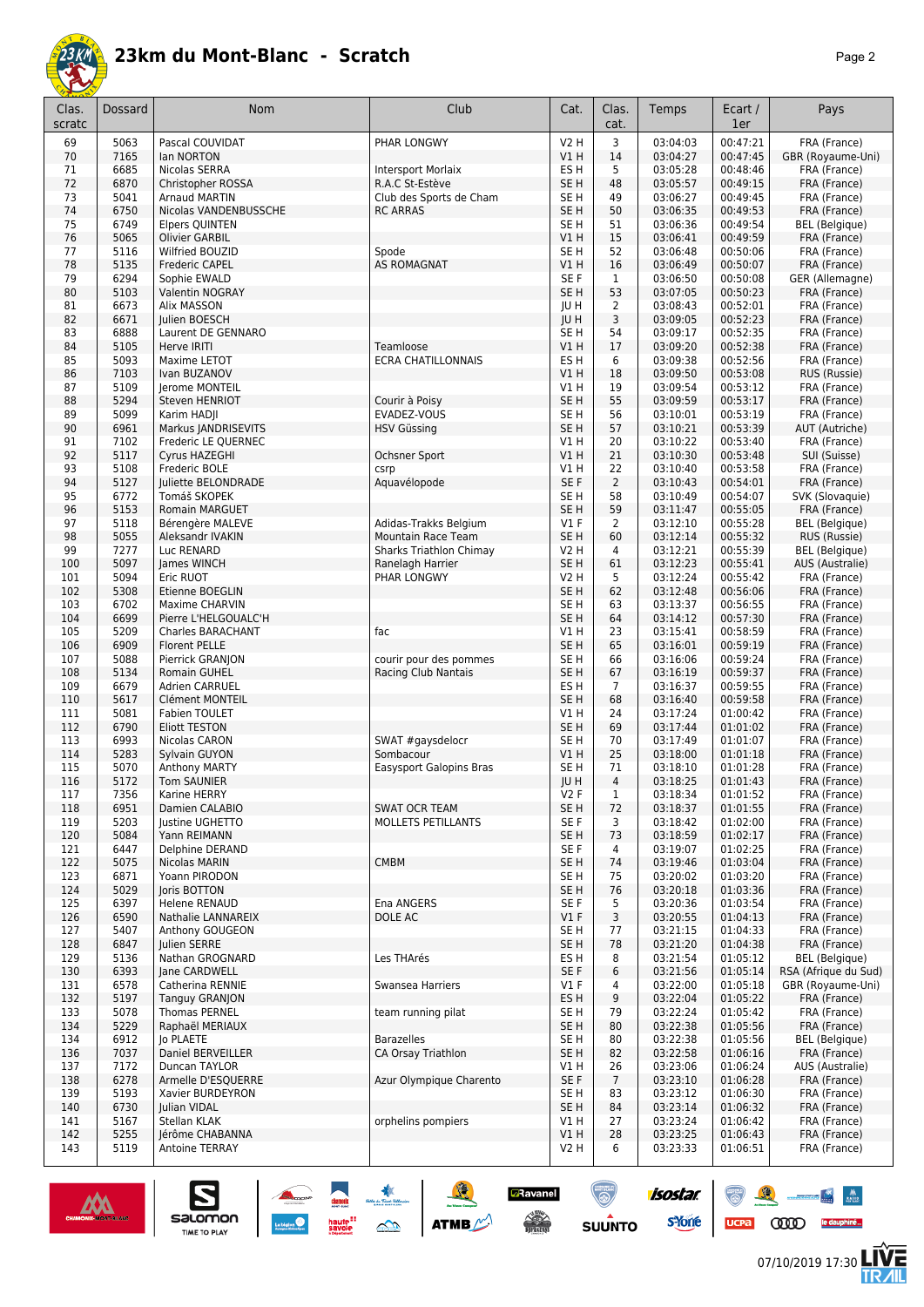

|--|--|

| Clas.<br>scratc | <b>Dossard</b> | Nom                                      | Club                    | Cat.                               | Clas.<br>cat.      | Temps                | Ecart /<br>1er       | Pays                              |
|-----------------|----------------|------------------------------------------|-------------------------|------------------------------------|--------------------|----------------------|----------------------|-----------------------------------|
| 144             | 7020           | Nicolas WEBER                            | AS Munster Athlétisme   | SE <sub>H</sub>                    | 85                 | 03:23:46             | 01:07:04             | FRA (France)                      |
| 145             | 6921           | Romain BIANCHI                           |                         | SE <sub>H</sub>                    | 86                 | 03:24:02             | 01:07:20             | FRA (France)                      |
| 146             | 5033           | Youssoupha N'DIAYE                       | Evian of course         | SE H                               | 87                 | 03:24:07             | 01:07:25             | FRA (France)                      |
| 147             | 5244           | Stéphane CONIL                           | MOLLETS PETILLANTS      | V1 H                               | 29                 | 03:24:10             | 01:07:28             | FRA (France)                      |
| 148             | 6899           | Leigh DENNIS                             | Run Dem Crew            | SE <sub>H</sub>                    | 88                 | 03:24:24             | 01:07:42             | AUS (Australie)                   |
| 149             | 5077           | Marc-Henri BACCON                        |                         | ES <sub>H</sub>                    | 10                 | 03:24:30             | 01:07:48             | FRA (France)                      |
| 150<br>151      | 5301<br>6674   | Maxime ROBERT<br>Nicolas RAVANEL-CHARLET |                         | SE <sub>H</sub><br>ES <sub>H</sub> | 89<br>11           | 03:24:33<br>03:24:35 | 01:07:51<br>01:07:53 | FRA (France)<br>FRA (France)      |
| 152             | 5163           | Hichame LABIAD                           |                         | V1 H                               | 30                 | 03:24:53             | 01:08:11             | FRA (France)                      |
| 153             | 5120           | Delphine MONNIER-BENOIT                  | O2score                 | SE F                               | 8                  | 03:24:54             | 01:08:12             | FRA (France)                      |
| 154             | 5233           | <b>Frederic GAUTHIER</b>                 |                         | V2 H                               | $\overline{7}$     | 03:24:58             | 01:08:16             | FRA (France)                      |
| 155             | 6721           | Maxime PLAIRE                            |                         | SE <sub>H</sub>                    | 90                 | 03:25:05             | 01:08:23             | FRA (France)                      |
| 156             | 5238           | Matthieu LANGERON                        |                         | V1 H                               | 31                 | 03:25:21             | 01:08:39             | FRA (France)                      |
| 157             | 6819           | Alvaro CASTRILLO PRIETO                  |                         | SE <sub>H</sub>                    | 91                 | 03:25:34             | 01:08:52             | ESP (Espagne)                     |
| 158             | 7272           | <b>Philip BURNETT</b>                    | Dorking & Mole Valley A | V2 H                               | 8                  | 03:25:44             | 01:09:02             | GBR (Royaume-Uni)                 |
| 159             | 6683           | Thomas CHALUMEAU                         |                         | ES H                               | 12                 | 03:25:45             | 01:09:03             | FRA (France)                      |
| 160             | 5201           | <b>Vincent MECRIN</b>                    |                         | SE <sub>H</sub>                    | 92                 | 03:25:58             | 01:09:16             | FRA (France)                      |
| 161             | 5395<br>5187   | Nicolas FOURQUET                         |                         | SE <sub>H</sub><br>ES <sub>F</sub> | 93<br>$\mathbf{1}$ | 03:26:05<br>03:26:06 | 01:09:23<br>01:09:24 | FRA (France)<br>FRA (France)      |
| 162<br>163      | 5079           | Candice FERTIN<br>Philippe PIERRE-BES    |                         | V2 H                               | 9                  | 03:26:07             | 01:09:25             | FRA (France)                      |
| 164             | 6472           | Alison MCDONALD                          | Central                 | SE F                               | 9                  | 03:26:16             | 01:09:34             | GBR (Royaume-Uni)                 |
| 165             | 7161           | Dominique CAMMARA                        | <b>TEAM LOOSE</b>       | VIH                                | 32                 | 03:27:08             | 01:10:26             | FRA (France)                      |
| 166             | 7232           | Olli HYYPPA                              |                         | V1 H                               | 33                 | 03:27:15             | 01:10:33             | FIN (Finlande)                    |
| 167             | 6891           | Frederic DELHASSE                        |                         | SE <sub>H</sub>                    | 94                 | 03:27:33             | 01:10:51             | <b>BEL</b> (Belgique)             |
| 168             | 6698           | Gaëtan XOLIN                             | caf cornimont           | SE H                               | 95                 | 03:27:36             | 01:10:54             | FRA (France)                      |
| 169             | 6672           | Matthias ROCH                            |                         | JU H                               | 5                  | 03:27:38             | 01:10:56             | FRA (France)                      |
| 170             | 5296           | Noé VIDONNE                              | TeamTrail               | SE H                               | 96                 | 03:27:42             | 01:11:00             | FRA (France)                      |
| 170             | 5368           | Jean Marc PARENT                         |                         | SE H                               | 96                 | 03:27:42             | 01:11:00             | FRA (France)                      |
| 172             | 5160           | <b>Titouan DELEPAUX</b>                  |                         | SE <sub>H</sub>                    | 98                 | 03:27:44             | 01:11:02             | FRA (France)                      |
| 173             | 6817           | García Fúnez ALEJANDRO                   |                         | SE <sub>H</sub>                    | 99                 | 03:27:47             | 01:11:05             | ESP (Espagne)                     |
| 174<br>175      | 5064<br>5220   | Serge MORO<br><b>Benoit PIALET</b>       |                         | <b>V2 H</b><br>SE <sub>H</sub>     | 10<br>100          | 03:27:50<br>03:27:53 | 01:11:08<br>01:11:11 | FRA (France)<br>FRA (France)      |
| 176             | 5157           | Loic BOISTEAUX                           | <b>MTC</b>              | V1 H                               | 34                 | 03:28:05             | 01:11:23             | FRA (France)                      |
| 177             | 7319           | Francois SPINEUX                         |                         | V3H                                | $\mathbf{1}$       | 03:28:20             | 01:11:38             | <b>BEL</b> (Belgique)             |
| 178             | 5545           | <b>Bertrand BODAIN</b>                   |                         | SE <sub>H</sub>                    | 101                | 03:28:27             | 01:11:45             | FRA (France)                      |
| 179             | 6689           | <b>Florent LEMERY</b>                    |                         | ES <sub>H</sub>                    | 13                 | 03:29:45             | 01:13:03             | FRA (France)                      |
| 180             | 5266           | Didier PERON                             |                         | V1 H                               | 35                 | 03:30:06             | 01:13:24             | FRA (France)                      |
| 181             | 5252           | <b>Maxime GUAIS</b>                      |                         | SE <sub>H</sub>                    | 102                | 03:30:08             | 01:13:26             | FRA (France)                      |
| 182             | 6782           | <b>Flavien GUAIS</b>                     |                         | SE H                               | 103                | 03:30:11             | 01:13:29             | FRA (France)                      |
| 183             | 6306           | Liana Alina BOHOLTAN                     |                         | SE F                               | 10                 | 03:30:22             | 01:13:40             | ROU (Roumanie)                    |
| 184             | 5095           | Valentin BRUN                            | AS MEUDON               | ES <sub>H</sub>                    | 14                 | 03:30:32             | 01:13:50             | FRA (France)                      |
| 185             | 7083           | Frank SCHRIJVER                          | GRPZQJC2                | V1H                                | 36                 | 03:30:35             | 01:13:53             | NED (Pays-Bas)                    |
| 186<br>187      | 5072<br>5137   | Romain NADJEM<br>David MAIRE             | team comte petite       | SE <sub>H</sub><br>SE <sub>H</sub> | 104<br>105         | 03:30:48<br>03:30:58 | 01:14:06<br>01:14:16 | FRA (France)<br>FRA (France)      |
| 188             | 6718           | Simon CATTEAU                            | Lille metropole athleti | SE H                               | 106                | 03:31:11             | 01:14:29             | FRA (France)                      |
| 189             | 7302           | <b>Benoit MARLOW</b>                     | Fitstuff                | V2 H                               | 11                 | 03:31:17             | 01:14:35             | GBR (Royaume-Uni)                 |
| 190             | 6825           | Alexander KOKS ANDREASSEN                |                         | SE <sub>H</sub>                    | 107                | 03:31:23             | 01:14:41             | DEN (Danemark)                    |
| 191             | 5133           | Thierry FAGIANO                          | vesubie trail club      | V2 H                               | 12                 | 03:31:52             | 01:15:10             | FRA (France)                      |
| 192             | 7110           | Olivier RINGRNBACH                       |                         | V1 H                               | 37                 | 03:32:11             | 01:15:29             | FRA (France)                      |
| 193             | 7240           | Jean-Claude VARIS                        | <b>TC GUERVILLE</b>     | <b>V2 H</b>                        | 13                 | 03:32:15             | 01:15:33             | FRA (France)                      |
| 194             | 5217           | Louis FAVRE-VICTOIRE                     | Les Foulées Chablaisien | V2 H                               | 14                 | 03:32:42             | 01:16:00             | FRA (France)                      |
| 195             | 5274           | Killian GOFFLOT                          |                         | ES H                               | 15                 | 03:32:44             | 01:16:02             | <b>BEL</b> (Belgique)             |
| 196             | 5042           | Frédéric DONNAT                          | CAA                     | V1 H                               | 38                 | 03:32:52             | 01:16:10             | FRA (France)                      |
| 196             | 5362           | Celine BRUN                              |                         | SE F                               | 11                 | 03:32:52             | 01:16:10             | FRA (France)                      |
| 198             | 7286           | Frank NORDAL                             |                         | V2 H                               | 15                 | 03:32:58             | 01:16:16<br>01:16:31 | NOR (Norvège)                     |
| 199<br>200      | 5305<br>6693   | <b>Rupert CORNEY</b><br>Loïc BERNHARD    |                         | V1 H<br>ES H                       | 39<br>16           | 03:33:13<br>03:33:22 | 01:16:40             | GBR (Royaume-Uni)<br>FRA (France) |
| 201             | 5140           | <b>Alice FORBES</b>                      | Ranelagh Harrier        | SE F                               | 12                 | 03:33:38             | 01:16:56             | AUS (Australie)                   |
| 202             | 5348           | Jean-Baptiste SCHMIDT                    |                         | SE H                               | 108                | 03:33:53             | 01:17:11             | FRA (France)                      |
| 203             | 5390           | <b>Benoit DAUDIN</b>                     |                         | V1 H                               | 40                 | 03:34:08             | 01:17:26             | FRA (France)                      |
| 204             | 5332           | Marie MALTRAIT                           |                         | $VI$ F                             | 5                  | 03:34:27             | 01:17:45             | FRA (France)                      |
| 205             | 5524           | Olivier PREYNAT-SEAUVE                   |                         | V1H                                | 41                 | 03:34:29             | 01:17:47             | FRA (France)                      |
| 206             | 5288           | Ludovic FALCONNET                        |                         | V1 H                               | 42                 | 03:34:39             | 01:17:57             | FRA (France)                      |
| 207             | 6948           | Guillaume LONJON                         |                         | SE <sub>H</sub>                    | 109                | 03:34:43             | 01:18:01             | FRA (France)                      |
| 208             | 5080           | David MARTY                              |                         | V1 H                               | 43                 | 03:34:49             | 01:18:07             | FRA (France)                      |
| 209             | 6700           | Julien FONTAINE                          |                         | SE <sub>H</sub>                    | 110                | 03:34:57             | 01:18:15             | FRA (France)                      |
| 210             | 5191           | Clément FABRE                            | Volvic Natura Trail     | SE H                               | 111                | 03:35:06             | 01:18:24             | FRA (France)                      |
| 211<br>212      | 6522<br>6712   | Sally MUNRO<br>Benjamin BOCHET           | Ski Club les Houches -  | V1F<br>SE H                        | 6<br>112           | 03:35:16<br>03:35:21 | 01:18:34<br>01:18:39 | GBR (Royaume-Uni)<br>FRA (France) |
| 213             | 5261           | Laurent FORGEARD                         |                         | <b>V2 H</b>                        | 16                 | 03:35:22             | 01:18:40             | FRA (France)                      |
| 214             | 6725           | Benjamin DHEILLY                         |                         | SE H                               | 113                | 03:35:25             | 01:18:43             | FRA (France)                      |
| 215             | 5342           | Lucas KOENIG                             |                         | SE <sub>H</sub>                    | 114                | 03:35:29             | 01:18:47             | FRA (France)                      |
| 216             | 5320           | Nicolas GIRARDIN                         |                         | V1 H                               | 44                 | 03:36:07             | 01:19:25             | FRA (France)                      |
| 217             | 5204           | Alexandre PELLETIER                      | A.S. BESANCON MOBILITE  | SE <sub>H</sub>                    | 115                | 03:36:11             | 01:19:29             | FRA (France)                      |
| 218             | 7132           | Christophe PASCUAL                       |                         | V1 H                               | 45                 | 03:36:15             | 01:19:33             | FRA (France)                      |
|                 |                |                                          |                         |                                    |                    |                      |                      |                                   |

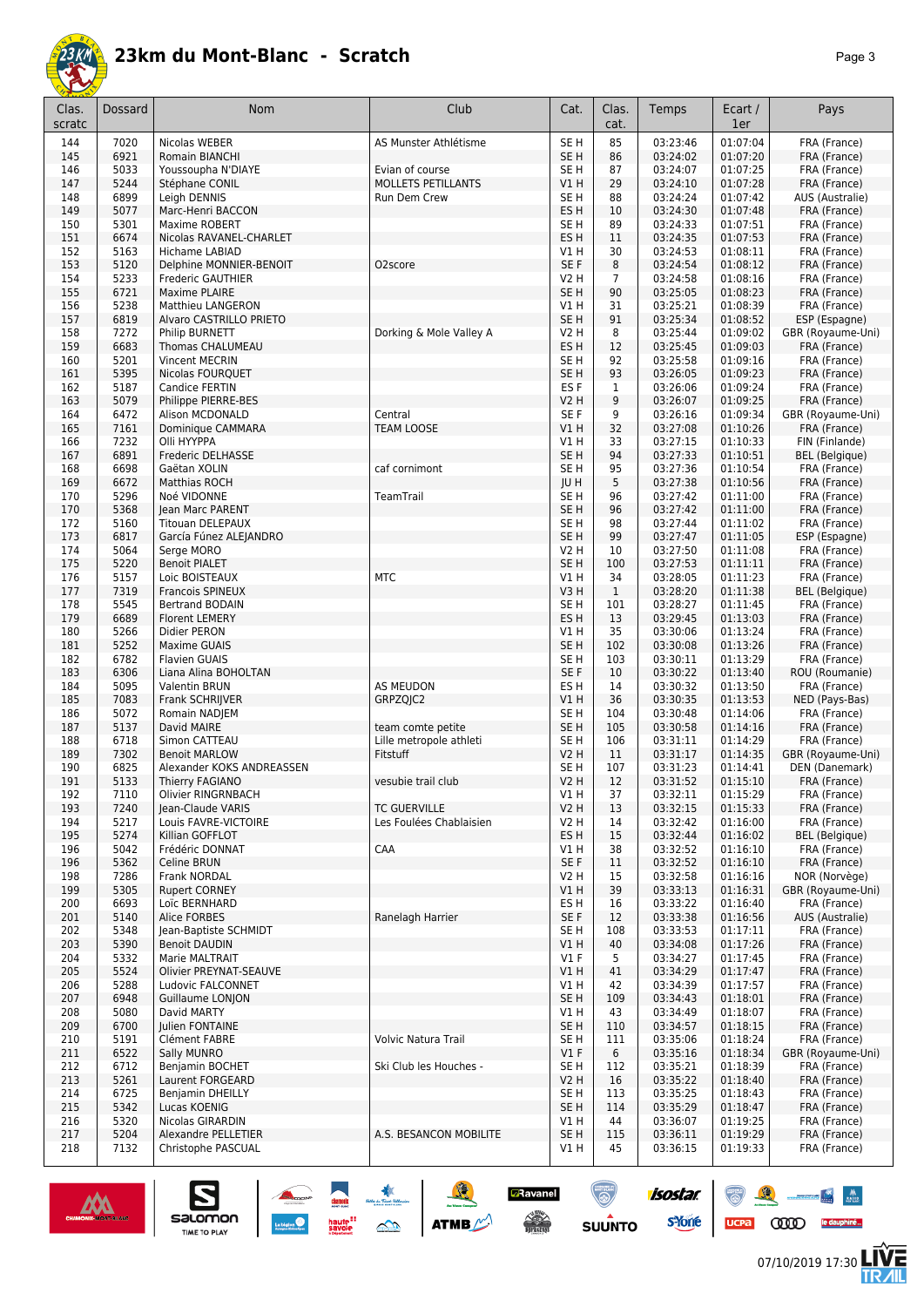

| Clas.<br>scratc | Dossard      | <b>Nom</b>                                        | Club                                    | Cat.                               | Clas.<br>cat.      | Temps                | Ecart /<br>1er       | Pays                              |
|-----------------|--------------|---------------------------------------------------|-----------------------------------------|------------------------------------|--------------------|----------------------|----------------------|-----------------------------------|
| 219             | 6713         | Loïc CHOLLOUX                                     |                                         | SE <sub>H</sub>                    | 116                | 03:36:24             | 01:19:42             | FRA (France)                      |
| 220             | 5146         | Nicolas JOSSERAND                                 |                                         | SE <sub>H</sub>                    | 117                | 03:36:25             | 01:19:43             | FRA (France)                      |
| 221             | 5177         | Franck BOUTIER                                    |                                         | V1H                                | 46                 | 03:36:28             | 01:19:46             | FRA (France)                      |
| 222             | 5402         | Mathias BODARD                                    | Défi Outdoor                            | SE <sub>H</sub>                    | 118                | 03:36:42             | 01:20:00             | FRA (France)                      |
| 223             | 6890         | <b>Iulien KOESSLER</b>                            |                                         | SE H                               | 119                | 03:36:47             | 01:20:05             | FRA (France)                      |
| 224             | 6691         | Eloi VANDROMME                                    |                                         | ES <sub>H</sub>                    | 17                 | 03:36:55             | 01:20:13             | FRA (France)                      |
| 225             | 6676<br>5110 | Francois LEROUX                                   |                                         | ES <sub>H</sub><br>SE <sub>H</sub> | 18                 | 03:36:56<br>03:37:15 | 01:20:14<br>01:20:33 | FRA (France)                      |
| 226<br>227      | 5205         | Jérémy LEGENDRE<br>Romain PAPON                   | <b>RRUN LYON</b>                        | SE H                               | 120<br>121         | 03:37:23             | 01:20:41             | FRA (France)<br>FRA (France)      |
| 227             | 5215         | Nicolas WEYMANN                                   |                                         | SE <sub>H</sub>                    | 121                | 03:37:23             | 01:20:41             | FRA (France)                      |
| 229             | 7328         | Daniel GALSTER                                    |                                         | V3 H                               | $\overline{2}$     | 03:37:40             | 01:20:58             | SUI (Suisse)                      |
| 230             | 5433         | Nicola HENDERSON                                  |                                         | $VI$ F                             | $\overline{7}$     | 03:37:44             | 01:21:02             | GBR (Royaume-Uni)                 |
| 231             | 5275         | Thibaut FRASZCZAK                                 |                                         | SE H                               | 123                | 03:37:45             | 01:21:03             | FRA (France)                      |
| 232             | 5188         | Patrick ANDANSON                                  |                                         | V2 H                               | 17                 | 03:38:00             | 01:21:18             | FRA (France)                      |
| 233             | 5151         | Louis BONNORON                                    | <b>VIRY</b>                             | SE H                               | 124                | 03:38:29             | 01:21:47             | FRA (France)                      |
| 234             | 5100<br>5198 | Christophe GODIN<br>Herve FAIVRE                  | Esss montbenoit                         | SE H                               | 125<br>47          | 03:38:30             | 01:21:48             | FRA (France)                      |
| 235<br>236      | 6867         | Loïc CHABRIDON                                    |                                         | V1 H<br>SE <sub>H</sub>            | 126                | 03:38:51<br>03:39:27 | 01:22:09<br>01:22:45 | FRA (France)<br>FRA (France)      |
| 237             | 6684         | <b>Aymeric PIERREL</b>                            |                                         | ES <sub>H</sub>                    | 19                 | 03:39:30             | 01:22:48             | FRA (France)                      |
| 238             | 7275         | Philippe KADRI                                    |                                         | V2 H                               | 18                 | 03:39:35             | 01:22:53             | FRA (France)                      |
| 239             | 5839         | Edoardo VALVO                                     | November Project Amster                 | SE H                               | 127                | 03:39:40             | 01:22:58             | ITA (Italie)                      |
| 240             | 7339         | Albert ZAPPALA                                    |                                         | V3H                                | 3                  | 03:39:47             | 01:23:05             | <b>BEL</b> (Belgique)             |
| 241             | 6770         | <b>Thomas GUNNINK</b>                             |                                         | SE H                               | 128                | 03:39:52             | 01:23:10             | NED (Pays-Bas)                    |
| 241             | 6863         | Aurelien BARTHELEMY                               |                                         | SE H                               | 128                | 03:39:52             | 01:23:10             | FRA (France)                      |
| 243             | 6670         | Mathias GEORGE                                    | <b>BATSTH</b>                           | JU H                               | 6                  | 03:39:59             | 01:23:17             | <b>BEL</b> (Belgique)             |
| 244<br>245      | 6796<br>6709 | <b>Fabien MAGNER</b><br>François-Etienne SANTENAC |                                         | SE <sub>H</sub><br>SE H            | 130<br>131         | 03:40:16<br>03:40:18 | 01:23:34<br>01:23:36 | FRA (France)<br>FRA (France)      |
| 246             | 5336         | Thibaut DUPUIS-MERLE                              |                                         | ES H                               | 20                 | 03:40:19             | 01:23:37             | FRA (France)                      |
| 247             | 5061         | Cédric DUBOL                                      | <b>DSA PONTARLIER</b>                   | SE H                               | 132                | 03:40:25             | 01:23:43             | SUI (Suisse)                      |
| 248             | 5286         | Oksana MARTIN                                     |                                         | ES <sub>F</sub>                    | $\overline{2}$     | 03:40:30             | 01:23:48             | FRA (France)                      |
| 249             | 5487         | Nicolas GASSILLOUD                                | <b>Team Trail</b>                       | SE H                               | 133                | 03:40:40             | 01:23:58             | FRA (France)                      |
| 250             | 7017         | Adrien GUIMET                                     |                                         | SE <sub>H</sub>                    | 134                | 03:40:55             | 01:24:13             | FRA (France)                      |
| 251             | 5111         | Laurent CHEVALIER                                 | <b>VESUBIE TRAIL CLUB</b>               | V1 H                               | 48                 | 03:40:59             | 01:24:17             | FRA (France)                      |
| 252             | 6732         | Guglielmo FACHINI                                 |                                         | SE <sub>H</sub>                    | 135                | 03:41:06             | 01:24:24             | ITA (Italie)                      |
| 253             | 5129         | Lucas JULIEN                                      |                                         | ES H                               | 21                 | 03:41:15             | 01:24:33             | FRA (France)                      |
| 254<br>255      | 6197<br>5310 | Whitney WHITE<br>Jerome REY                       |                                         | JUF<br>V2 H                        | $\mathbf{1}$<br>19 | 03:41:31<br>03:41:42 | 01:24:49<br>01:25:00 | USA (Etats-Unis)<br>FRA (France)  |
| 256             | 7233         | Thomas BARRILLON                                  |                                         | V2 H                               | 20                 | 03:42:09             | 01:25:27             | FRA (France)                      |
| 257             | 6727         | Eliott BAZIN                                      |                                         | SE H                               | 136                | 03:42:11             | 01:25:29             | FRA (France)                      |
| 258             | 5322         | Marielle BURDEYRON                                |                                         | SE F                               | 13                 | 03:42:32             | 01:25:50             | FRA (France)                      |
| 259             | 6714         | Johan D'HOUTAUD                                   |                                         | SE <sub>H</sub>                    | 137                | 03:42:33             | 01:25:51             | FRA (France)                      |
| 260             | 6789         | <b>Iulien BOURGOIN</b>                            |                                         | SE <sub>H</sub>                    | 138                | 03:42:36             | 01:25:54             | FRA (France)                      |
| 261             | 5333         | <b>Fabien PRUDHOMME</b>                           |                                         | SE <sub>H</sub>                    | 139                | 03:42:54             | 01:26:12             | FRA (France)                      |
| 262             | 5259<br>5236 | Antoine BOURGUIGNON                               | MJC                                     | SE H                               | 140                | 03:42:58             | 01:26:16<br>01:26:24 | <b>BEL</b> (Belgique)             |
| 263<br>264      | 5293         | Anna YURKINA<br>Frederic GALLO                    | <b>4E SUTKI</b><br>FREE RUNNERS LE CLUB | SE F<br>SE H                       | 14<br>141          | 03:43:06<br>03:44:00 | 01:27:18             | RUS (Russie)<br>FRA (France)      |
| 264             | 6532         | Delphine CALABIO                                  | <b>SWAT OCR TEAM</b>                    | $VI$ F                             | 8                  | 03:44:00             | 01:27:18             | FRA (France)                      |
| 266             | 5246         | Emmanuelle JOUBIN                                 | Running66                               | $VI$ F                             | 9                  | 03:44:15             | 01:27:33             | FRA (France)                      |
| 267             | 5147         | Damien LENARSIC                                   | Ecole du Marathon A2M                   | SE H                               | 142                | 03:44:28             | 01:27:46             | FRA (France)                      |
| 268             | 5161         | Quentin ANSTETT                                   |                                         | SE H                               | 143                | 03:44:38             | 01:27:56             | FRA (France)                      |
| 269             | 7351         | Perrine MAILLET                                   |                                         | SE F                               | 15                 | 03:44:43             | 01:28:01             | FRA (France)                      |
| 270             | 5149         | Fabien ALLEMAND                                   | Léman Trail / Uglow                     | V1 H                               | 49                 | 03:44:46             | 01:28:04             | SUI (Suisse)                      |
| 270<br>272      | 5427<br>6826 | Emilie RASTELLO<br>Mathias HVIDTFELT HANSEN       |                                         | SE F<br>SE <sub>H</sub>            | 16<br>144          | 03:44:46<br>03:44:48 | 01:28:04<br>01:28:06 | FRA (France)<br>DEN (Danemark)    |
| 273             | 5123         | Pierre Yves RENQUIN                               | Running concept                         | SE H                               | 145                | 03:44:59             | 01:28:17             | <b>BEL</b> (Belgique)             |
| 274             | 5264         | Tråve ANNA MAGRETHE                               | Lærdal IL                               | V3F                                | $\mathbf{1}$       | 03:45:05             | 01:28:23             | NOR (Norvège)                     |
| 275             | 6690         | Pierre SAUNIER                                    | Pierre club                             | ES H                               | 22                 | 03:45:06             | 01:28:24             | FRA (France)                      |
| 276             | 5400         | Diane EXPOSITO                                    |                                         | SE F                               | 17                 | 03:45:08             | 01:28:26             | FRA (France)                      |
| 277             | 5495         | Claire RABUT                                      |                                         | SE F                               | 18                 | 03:45:14             | 01:28:32             | FRA (France)                      |
| 278             | 6857         | Stephane TARRAJAT                                 |                                         | SE H                               | 146                | 03:45:28             | 01:28:46             | FRA (France)                      |
| 279             | 7267         | Pawel CIARCZYNSKI                                 |                                         | V2 H                               | 21                 | 03:45:30<br>03:45:40 | 01:28:48             | POL (Pologne)<br>FRA (France)     |
| 280<br>281      | 5223<br>5182 | <b>Benoit GRANGIER</b><br>Manuel SANTOS           | Word Of Run                             | V1 H<br>V2 H                       | 50<br>22           | 03:46:08             | 01:28:58<br>01:29:26 | FRA (France)                      |
| 282             | 5920         | Philippe LANGE                                    | Jog In Attitude                         | V2 H                               | 23                 | 03:46:14             | 01:29:32             | <b>BEL</b> (Belgique)             |
| 283             | 6697         | Florent LATIL                                     |                                         | SE H                               | 147                | 03:46:23             | 01:29:41             | FRA (France)                      |
| 284             | 5553         | Artur DA SILVA                                    | union atletique des cou                 | V2 H                               | 24                 | 03:46:28             | 01:29:46             | FRA (France)                      |
| 285             | 6802         | Romain CHEVRIER                                   |                                         | SE H                               | 148                | 03:46:30             | 01:29:48             | FRA (France)                      |
| 286             | 5452         | Christian BAY                                     | Cap's 42                                | <b>V2 H</b>                        | 25                 | 03:46:32             | 01:29:50             | FRA (France)                      |
| 287             | 6868         | David GARNIER                                     |                                         | SE H                               | 149                | 03:46:45             | 01:30:03             | FRA (France)                      |
| 288             | 6917<br>6688 | Carel VAN HEERDEN                                 |                                         | SE <sub>H</sub>                    | 150                | 03:46:51             | 01:30:09<br>01:30:13 | GBR (Royaume-Uni)<br>FRA (France) |
| 289<br>290      | 6675         | Lucas JODRA<br>Antoine NODE                       |                                         | ES H<br>ES H                       | 23<br>24           | 03:46:55<br>03:47:08 | 01:30:26             | FRA (France)                      |
| 291             | 7184         | Pascal MARCHAND                                   | Swat                                    | V1H                                | 51                 | 03:47:16             | 01:30:34             | FRA (France)                      |
| 292             | 5349         | Damien GRACZYK                                    |                                         | SE <sub>H</sub>                    | 151                | 03:47:17             | 01:30:35             | FRA (France)                      |
| 293             | 7234         | Niall MCKELVIE                                    | Sunsnowguy                              | V <sub>2</sub> H                   | 26                 | 03:47:26             | 01:30:44             | GBR (Royaume-Uni)                 |

SO THE SO ATME



 $\sum_{\text{SALOMOM}}$ 

 $\odot$ 

ucpa

 $\frac{1}{\sqrt{2}}\left|\frac{\partial}{\partial x}\right|=\frac{1}{\sqrt{2}}\left|\frac{\partial}{\partial x}\right|$ 

人<br>儿

**CODO** le dauphiné...

isostar.

**s**Yone

**D**Ravanel

 $\begin{array}{c} \sim \\ \sim \\ \sim \\ \end{array}$ 

 $\bigcirc$ 

**SUUNTO**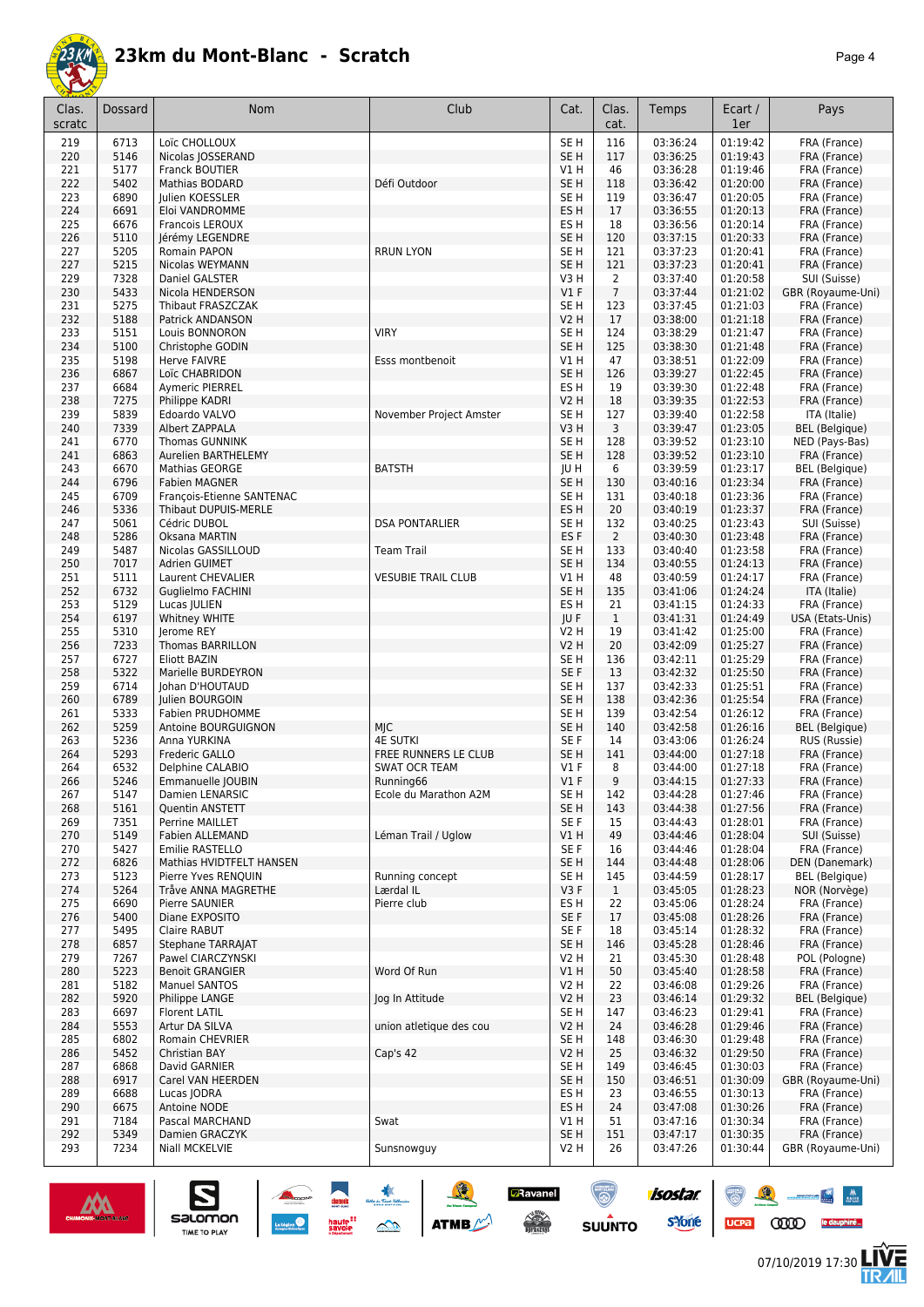

| Clas.<br>scratc | Dossard      | Nom                                          | Club                                     | Cat.                    | Clas.<br>cat.        | Temps                | Ecart /<br>1er       | Pays                                  |
|-----------------|--------------|----------------------------------------------|------------------------------------------|-------------------------|----------------------|----------------------|----------------------|---------------------------------------|
| 294             | 5214         | Paul GARASSUS                                |                                          | V <sub>3</sub> H        | $\overline{4}$       | 03:47:28             | 01:30:46             | FRA (France)                          |
| 295             | 5298         | Julien REPIQUET                              |                                          | V1 H                    | 52                   | 03:47:29             | 01:30:47             | FRA (France)                          |
| 296             | 5268         | Thomas BOYE                                  |                                          | SE H                    | 152                  | 03:47:53             | 01:31:11             | FRA (France)                          |
| 297             | 5104         | Martin STRBA                                 |                                          | SE H                    | 153                  | 03:47:54             | 01:31:12             | SVK (Slovaquie)                       |
| 297             | 7143         | Kim ROKAMP                                   |                                          | V1 H                    | 53                   | 03:47:54             | 01:31:12             | DEN (Danemark)                        |
| 299             | 5382         | Aurélien LEIBEL                              |                                          | SE <sub>H</sub>         | 154                  | 03:47:56             | 01:31:14             | FRA (France)                          |
| 300             | 5557         | Florian MONGUILLON                           |                                          | SE H                    | 155                  | 03:48:00             | 01:31:18             | FRA (France)                          |
| 301<br>302      | 5200<br>5227 | Alban GENICO<br>Thierry FRANC                | <b>Running Plus</b>                      | SE <sub>H</sub><br>V1 H | 156<br>54            | 03:48:03<br>03:48:14 | 01:31:21<br>01:31:32 | <b>BEL</b> (Belgique)<br>FRA (France) |
| 303             | 6318         | Kristine Soevik FOSSMARK                     |                                          | SE F                    | 19                   | 03:48:18             | 01:31:36             | NOR (Norvège)                         |
| 304             | 5357         | Dimitri TREVISIOL                            |                                          | SE H                    | 157                  | 03:48:33             | 01:31:51             | FRA (France)                          |
| 305             | 5521         | Andrey GAVRIKOV                              |                                          | V1 H                    | 55                   | 03:48:37             | 01:31:55             | RUS (Russie)                          |
| 306             | 5389         | Damien FELD                                  |                                          | SE <sub>H</sub>         | 158                  | 03:48:39             | 01:31:57             | FRA (France)                          |
| 307             | 6920         | Sébastien MOLLERS                            |                                          | SE H                    | 159                  | 03:48:45             | 01:32:03             | <b>BEL</b> (Belgique)                 |
| 308             | 5016         | Sebastien POESY                              | Club des sports valberg                  | SE H                    | 160                  | 03:48:47             | 01:32:05             | FRA (France)                          |
| 309             | 5180         | Frédéric ELLMENREICH                         | <b>CMBM</b>                              | V2 H                    | 27                   | 03:49:09             | 01:32:27             | FRA (France)                          |
| 310<br>311      | 5414<br>7185 | Pierre SANCHETTE                             |                                          | SE H<br>V1 H            | 161<br>56            | 03:49:28<br>03:49:42 | 01:32:46<br>01:33:00 | SUI (Suisse)                          |
| 312             | 6787         | Jean-Pierre NAVARRO<br>Robin MASSON          |                                          | SE H                    | 162                  | 03:49:53             | 01:33:11             | FRA (France)<br>FRA (France)          |
| 313             | 5254         | Anthony JEAN                                 | Pays de Nemours Running                  | SE <sub>H</sub>         | 163                  | 03:49:56             | 01:33:14             | FRA (France)                          |
| 314             | 5446         | Laurent FRIEDMANN                            |                                          | SE H                    | 164                  | 03:49:57             | 01:33:15             | FRA (France)                          |
| 315             | 6493         | Nathalie WACONGNE                            | CA Orsay Triathlon                       | V1F                     | 10                   | 03:50:03             | 01:33:21             | FRA (France)                          |
| 316             | 6453         | Vanessa ERZEN-BOUJU                          |                                          | SE F                    | 20                   | 03:50:09             | 01:33:27             | FRA (France)                          |
| 317             | 7139         | Rémy BARDUCA                                 |                                          | V1 H                    | 57                   | 03:50:12             | 01:33:30             | FRA (France)                          |
| 318             | 5398         | Guillaume AMBIEHL                            |                                          | V1 H                    | 58                   | 03:50:16             | 01:33:34             | FRA (France)                          |
| 319             | 6409         | Audrey BARRALLON                             | <b>CMBM</b>                              | SE <sub>F</sub>         | 21                   | 03:50:19             | 01:33:37             | FRA (France)                          |
| 320             | 6708         | Damien SAGNOL                                | <b>TTS</b>                               | SE H                    | 165                  | 03:50:24             | 01:33:42             | FRA (France)                          |
| 321<br>322      | 5601<br>6851 | Sylvain DEZAVELLE<br><b>Bernard LEHANSE</b>  | Jogging &+ - Challenge                   | SE H<br>SE H            | 166<br>167           | 03:50:25<br>03:50:39 | 01:33:43<br>01:33:57 | FRA (France)<br>BEL (Belgique)        |
| 323             | 6746         | Martin HERBANSKY                             |                                          | SE H                    | 168                  | 03:50:41             | 01:33:59             | SVK (Slovaquie)                       |
| 324             | 5225         | Pierre ROBELIN                               | <b>ASPTT GRAND LONS</b>                  | V2 H                    | 28                   | 03:50:50             | 01:34:08             | FRA (France)                          |
| 325             | 6766         | Maxime MACZKA                                |                                          | SE <sub>H</sub>         | 169                  | 03:50:51             | 01:34:09             | FRA (France)                          |
| 326             | 5231         | Philippe JULIA                               |                                          | V2 H                    | 29                   | 03:51:01             | 01:34:19             | SUI (Suisse)                          |
| 327             | 5113         | <b>Bjarne LUDVIGSEN</b>                      | Varegg Team Melkesyre                    | V1 H                    | 59                   | 03:51:08             | 01:34:26             | NOR (Norvège)                         |
| 328             | 7005         | Raoul POP                                    |                                          | SE H                    | 170                  | 03:51:10             | 01:34:28             | ROU (Roumanie)                        |
| 329             | 5694         | François PONCIN                              | St SO COURT                              | V2 H                    | 30                   | 03:51:17             | 01:34:35             | FRA (France)                          |
| 329<br>331      | 7229<br>5207 | Bertrand ROBIDEZ<br>Stephan LUDEWIG          | Lille triathlon<br>Ottersweier           | V1 H<br>V1 H            | 60<br>61             | 03:51:17<br>03:51:21 | 01:34:35<br>01:34:39 | FRA (France)<br>GER (Allemagne)       |
| 332             | 5367         | Vladimir LOBKO                               |                                          | SE H                    | 171                  | 03:51:22             | 01:34:40             | RUS (Russie)                          |
| 333             | 7016         | Nicolas MONTET                               |                                          | SE <sub>H</sub>         | 172                  | 03:51:24             | 01:34:42             | FRA (France)                          |
| 334             | 5212         | Pierre CARRIER                               |                                          | V3 H                    | 5                    | 03:51:28             | 01:34:46             | FRA (France)                          |
| 334             | 7134         | Rodolphe BILGER                              |                                          | V1 H                    | 62                   | 03:51:28             | 01:34:46             | FRA (France)                          |
| 336             | 5337         | <b>Iulien PAILLER</b>                        |                                          | SE H                    | 173                  | 03:51:31             | 01:34:49             | FRA (France)                          |
| 337             | 5199         | Jérémie GARDIEN                              |                                          | SE <sub>H</sub>         | 174                  | 03:51:36             | 01:34:54             | FRA (France)                          |
| 337             | 6297         | Ondine BECQUART                              |                                          | SE F                    | 22                   | 03:51:36             | 01:34:54             | FRA (France)                          |
| 339<br>340      | 5458<br>6902 | <b>Marion BUFERNE</b><br>Abdelkader CHALLEL  |                                          | SE <sub>F</sub><br>SE H | 23<br>175            | 03:51:40<br>03:51:47 | 01:34:58<br>01:35:05 | FRA (France)<br>FRA (France)          |
| 341             | 5985         | <b>Guy BEAUGIER</b>                          |                                          | V2 H                    | 31                   | 03:51:54             | 01:35:12             | FRA (France)                          |
| 342             | 5409         | François BOUJU                               |                                          | V1 H                    | 63                   | 03:52:00             | 01:35:18             | FRA (France)                          |
| 343             | 5377         | Zoé BACHELLIER                               | <b>USO</b>                               | SE F                    | 24                   | 03:52:01             | 01:35:19             | FRA (France)                          |
| 344             | 5089         | Tifenn HIRTZLIN                              | Elan 91 - Palaiseau                      | SE H                    | 176                  | 03:52:11             | 01:35:29             | FRA (France)                          |
| 345             | 7173         | Yannick VERNIER                              |                                          | V1 H                    | 64                   | 03:52:22             | 01:35:40             | FRA (France)                          |
| 346             | 5397         | Clément THIERY                               |                                          | SE H                    | 177                  | 03:52:31             | 01:35:49             | FRA (France)                          |
| 347             | 7355         | Anthony GUYON                                | Bref, je fais du trail.                  | SE H<br>V1 H            | 178<br>65            | 03:52:53             | 01:36:11             | FRA (France)                          |
| 348<br>349      | 7226<br>6966 | Richard GARCIA<br><b>Benoit BARILLIER</b>    | RAC                                      | SE <sub>H</sub>         | 179                  | 03:52:54<br>03:52:56 | 01:36:12<br>01:36:14 | FRA (France)<br>FRA (France)          |
| 350             | 5282         | <b>Benoit DELILLE</b>                        |                                          | V1 H                    | 66                   | 03:53:14             | 01:36:32             | <b>BEL</b> (Belgique)                 |
| 351             | 6497         | Mathilde HILLARD                             | PHAR                                     | $VI$ F                  | 11                   | 03:53:16             | 01:36:34             | FRA (France)                          |
| 352             | 6919         | Johann FOGLIAZZA                             |                                          | SE H                    | 180                  | 03:53:17             | 01:36:35             | FRA (France)                          |
| 353             | 6858         | Alexandre LOPES                              |                                          | SE <sub>H</sub>         | 181                  | 03:53:20             | 01:36:38             | FRA (France)                          |
| 354             | 5073         | Matthieu LOUVARD                             |                                          | SE H                    | 182                  | 03:53:22             | 01:36:40             | FRA (France)                          |
| 355             | 5186         | Arnaud MARQUER                               |                                          | V1 H                    | 67                   | 03:53:23             | 01:36:41             | FRA (France)                          |
| 355             | 7197         | Michel THEATRE                               |                                          | V1 H                    | 67                   | 03:53:23             | 01:36:41             | <b>BEL</b> (Belgique)                 |
| 357<br>358      | 7145<br>6642 | <b>Benoit PELLETIER</b><br>Caroline DESBIENS |                                          | V1 H<br>V2F             | 69<br>$\overline{2}$ | 03:53:27<br>03:53:28 | 01:36:45<br>01:36:46 | FRA (France)<br>CAN (Canada)          |
| 359             | 7042         | <b>Guillaume SERRES</b>                      |                                          | SE H                    | 183                  | 03:53:34             | 01:36:52             | FRA (France)                          |
| 360             | 5295         | Franck BOFFO                                 | <b>ESH Hagondange</b>                    | V2 H                    | 32                   | 03:53:40             | 01:36:58             | FRA (France)                          |
| 361             | 7120         | Laurent FAIVRE                               |                                          | V1 H                    | 70                   | 03:53:49             | 01:37:07             | FRA (France)                          |
| 362             | 5489         | Paul HIGHAMS                                 | <b>Utter Nutters</b>                     | V2 H                    | 33                   | 03:53:55             | 01:37:13             | GBR (Royaume-Uni)                     |
| 363             | 5476         | Céline MIRAT                                 | DOLE AC                                  | $VI$ F                  | 12                   | 03:53:59             | 01:37:17             | FRA (France)                          |
| 364             | 5287         | Alexandre VEILLON                            | Issy Triathlon                           | SE H                    | 184                  | 03:54:00             | 01:37:18             | FRA (France)                          |
| 365             | 7071         | Thierry WERGIFOSSE                           |                                          | V1 H                    | 71                   | 03:54:06             | 01:37:24             | <b>BEL</b> (Belgique)                 |
| 366<br>366      | 5291<br>7349 | Francois Régis VIGNON<br>Patrice BOCH        | Club Athlétique du Roan<br>U A Maurienne | V1 H<br><b>V4 H</b>     | 72<br>$\mathbf{1}$   | 03:54:16<br>03:54:16 | 01:37:34<br>01:37:34 | FRA (France)<br>FRA (France)          |
| 368             | 5468         | Marc BOOGAERTS                               |                                          | V2 H                    | 34                   | 03:54:26             | 01:37:44             | BEL (Belgique)                        |
|                 |              |                                              |                                          |                         |                      |                      |                      |                                       |

SO THE SO ATME



 $\sum_{\text{SALOMOM}}$ 



UCPa (ODI) le dauphiné.

isostar.

**s**Yone

**a**Ravanel

 $\begin{array}{c} \mathcal{N}^{\text{c}} \longrightarrow \\ \text{peritivity} \end{array}$ 

 $\odot$ 



 $\frac{1}{\sqrt{2}}\left|\frac{1}{\sqrt{2}}\right| = \frac{1}{2\sqrt{2}}$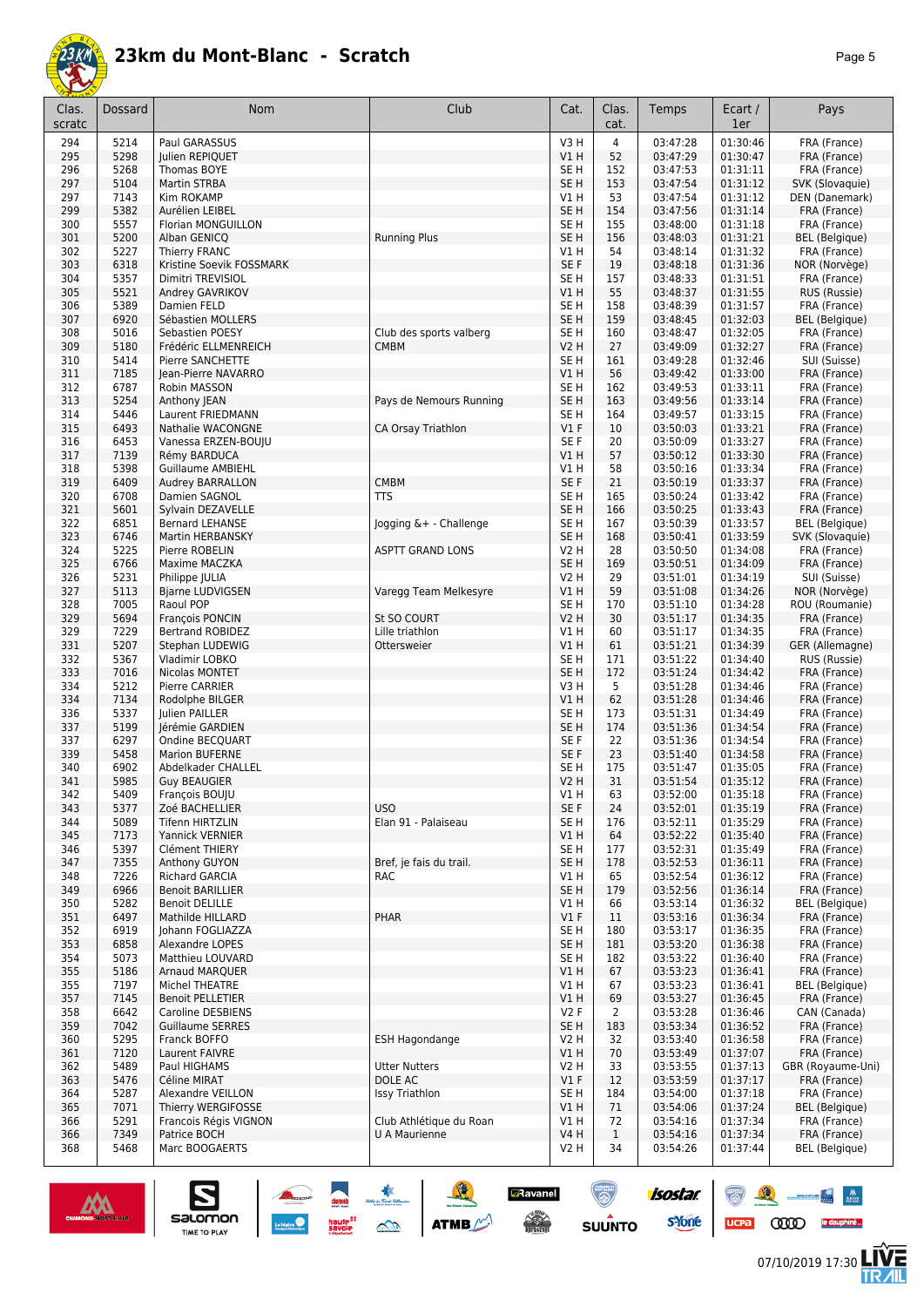

|--|--|

| Clas.<br>scratc | Dossard      | Nom                                           | Club                               | Cat.                      | Clas.<br>cat. | Temps                | Ecart /<br>1er       | Pays                                           |
|-----------------|--------------|-----------------------------------------------|------------------------------------|---------------------------|---------------|----------------------|----------------------|------------------------------------------------|
| 369             | 5125         | Gérald PERNY                                  |                                    | V1H                       | 73            | 03:54:29             | 01:37:47             | FRA (France)                                   |
| 370             | 6312         | Veronika JURKOVIČ                             | Triatlon Team Nereus Ži            | SE F                      | 25            | 03:54:34             | 01:37:52             | SVK (Slovaquie)                                |
| 371<br>371      | 6577<br>6797 | <b>Jo EDMONDSON</b><br>Paul DAYEZ             | Un attached                        | $VI$ F<br>SE <sub>H</sub> | 13<br>185     | 03:54:46<br>03:54:46 | 01:38:04<br>01:38:04 | GBR (Royaume-Uni)<br>FRA (France)              |
| 373             | 5338         | Pablo LAMARCA                                 |                                    | VIH                       | 74            | 03:54:48             | 01:38:06             | ESP (Espagne)                                  |
| 374             | 7066         | Daniel SAVEL                                  | Golem club                         | VIH                       | 75            | 03:54:50             | 01:38:08             | SVK (Slovaquie)                                |
| 375             | 6810         | <b>Thibault BERSINGER</b>                     |                                    | SE <sub>H</sub>           | 186           | 03:55:10             | 01:38:28             | FRA (France)                                   |
| 376             | 6274         | Amélie BRAU                                   | Running plus                       | SE <sub>F</sub>           | 26            | 03:55:13             | 01:38:31             | <b>BEL</b> (Belgique)                          |
| 377             | 5411         | Henri REINE                                   |                                    | V2 H                      | 35            | 03:55:15             | 01:38:33             | FRA (France)                                   |
| 377             | 6429<br>6924 | Cindy LAURENT<br>Romain BORRA                 |                                    | SE F<br>SE <sub>H</sub>   | 27            | 03:55:15<br>03:55:18 | 01:38:33<br>01:38:36 | FRA (France)                                   |
| 379<br>380      | 5190         | Axel COROLLEUR                                |                                    | SE H                      | 187<br>188    | 03:55:25             | 01:38:43             | FRA (France)<br>FRA (France)                   |
| 380             | 5567         | Jerome BILLIEMAZ                              |                                    | V1 H                      | 76            | 03:55:25             | 01:38:43             | FRA (France)                                   |
| 382             | 5475         | Leopoldine MEOT                               |                                    | SE F                      | 28            | 03:55:30             | 01:38:48             | FRA (France)                                   |
| 383             | 6862         | Lionel MEINERTZHAGEN                          |                                    | SE <sub>H</sub>           | 189           | 03:55:37             | 01:38:55             | <b>BEL</b> (Belgique)                          |
| 384             | 6717         | Lambert SCHALCK                               |                                    | SE <sub>H</sub>           | 190           | 03:55:46             | 01:39:04             | FRA (France)                                   |
| 385             | 5230         | Frederic TISSEAU                              |                                    | V1H                       | 77            | 03:55:52             | 01:39:10             | FRA (France)                                   |
| 386             | 6739<br>5115 | Louis AMOROS                                  |                                    | SE <sub>H</sub><br>V2 H   | 191<br>36     | 03:55:53<br>03:56:07 | 01:39:11<br>01:39:25 | FRA (France)<br>KAZ (Kazakhstan)               |
| 387<br>388      | 5179         | Konstantin FEDORETS<br>Cedric GUEDON          |                                    | VIH                       | 78            | 03:56:21             | 01:39:39             | FRA (France)                                   |
| 389             | 6865         | Vincent GODARD                                |                                    | SE <sub>H</sub>           | 192           | 03:56:35             | 01:39:53             | FRA (France)                                   |
| 390             | 5144         | Jean-Baptiste AULAS                           | <b>CMBM</b>                        | SE <sub>H</sub>           | 193           | 03:56:39             | 01:39:57             | FRA (France)                                   |
| 391             | 7064         | Sébastien GUINOT                              |                                    | V1 H                      | 79            | 03:56:41             | 01:39:59             | FRA (France)                                   |
| 392             | 5592         | Sebastien GROSBOIS                            |                                    | SE H                      | 194           | 03:56:53             | 01:40:11             | FRA (France)                                   |
| 393             | 5158         | Marc DELESTAN                                 |                                    | SE H                      | 195           | 03:56:56             | 01:40:14             | FRA (France)                                   |
| 393             | 5162         | Jordan MARCHIORO                              |                                    | SE <sub>H</sub>           | 195           | 03:56:56             | 01:40:14             | FRA (France)                                   |
| 395             | 5645         | Benjamin BOUVRY                               | Runcroix59                         | SE <sub>H</sub>           | 197           | 03:57:04             | 01:40:22             | FRA (France)                                   |
| 396<br>397      | 5692<br>7217 | <b>Florian MATTIONI</b><br>Nicolas MOLES ROTA |                                    | SE <sub>H</sub><br>V1H    | 198<br>80     | 03:57:09<br>03:57:11 | 01:40:27<br>01:40:29 | FRA (France)<br>FRA (France)                   |
| 398             | 7322         | Michel ZARAGOZA                               |                                    | V3H                       | 6             | 03:57:13             | 01:40:31             | FRA (France)                                   |
| 399             | 7093         | Regis ROMAIN                                  |                                    | V1H                       | 81            | 03:57:16             | 01:40:34             | <b>BEL</b> (Belgique)                          |
| 400             | 5612         | Antoine LAMY                                  | teamSo6                            | SE <sub>H</sub>           | 199           | 03:57:17             | 01:40:35             | FRA (France)                                   |
| 401             | 5384         | Jean-Christophe KUBIAK                        |                                    | SE <sub>H</sub>           | 200           | 03:57:21             | 01:40:39             | FRA (France)                                   |
| 402             | 5404         | Justin SAVOURAT                               | Lille Métropole Athléti            | SE <sub>H</sub>           | 201           | 03:57:28             | 01:40:46             | FRA (France)                                   |
| 403             | 5331         | <b>Jon MATTHEWS</b>                           |                                    | V1 H                      | 82            | 03:57:34             | 01:40:52             | GBR (Royaume-Uni)                              |
| 404             | 5315<br>5531 | Alexandre PARIETTI                            | <b>ECRA CHATILLONNAIS</b>          | VIH                       | 83<br>29      | 03:57:52             | 01:41:10<br>01:41:19 | FRA (France)<br>LUX (Luxembourg)               |
| 405<br>406      | 5334         | Wilma EHMANN<br>Cédric DOROT                  | Running +<br>PARIS UNIVERSITÉ CLUB | SE F<br>SE H              | 202           | 03:58:01<br>03:58:03 | 01:41:21             | FRA (France)                                   |
| 407             | 5248         | Lydie BALLIGAND                               | <b>ASPTT BELFORT</b>               | $VI$ F                    | 14            | 03:58:11             | 01:41:29             | FRA (France)                                   |
| 408             | 7146         | Alan LAWSON                                   |                                    | V1H                       | 84            | 03:58:12             | 01:41:30             | GBR (Royaume-Uni)                              |
| 409             | 5396         | Jean-Baptiste REGNIER                         |                                    | SE <sub>H</sub>           | 203           | 03:58:19             | 01:41:37             | FRA (France)                                   |
| 410             | 5321         | Margaux ROBERT                                | Les foulées étudiantes             | SE F                      | 30            | 03:58:24             | 01:41:42             | FRA (France)                                   |
| 411             | 6979         | Sebastien DRYON                               |                                    | SE <sub>H</sub>           | 204           | 03:58:29             | 01:41:47             | <b>BEL</b> (Belgique)                          |
| 412             | 6678         | Romain THIEMANN                               |                                    | ES H                      | 25            | 03:58:35             | 01:41:53             | FRA (France)                                   |
| 413<br>413      | 5490<br>6701 | Fanny ROBERT<br>Nicolas RYGAERT               |                                    | SE F<br>SE <sub>H</sub>   | 31<br>205     | 03:58:45<br>03:58:45 | 01:42:03<br>01:42:03 | FRA (France)<br>FRA (France)                   |
| 415             | 5669         | <b>François DURAND</b>                        | Roadrunners TF1                    | SE <sub>H</sub>           | 206           | 03:58:47             | 01:42:05             | FRA (France)                                   |
| 415             | 5836         | Claire FOLLIET                                |                                    | SE F                      | 32            | 03:58:47             | 01:42:05             | FRA (France)                                   |
| 417             | 6534         | Claudia CAMPBELL                              |                                    | V1 F                      | 15            | 03:58:54             | 01:42:12             | GBR (Royaume-Uni)                              |
| 418             | 7072         | Pierre-Gilles MASSOULIER                      |                                    | V1H                       | 85            | 03:59:01             | 01:42:19             | FRA (France)                                   |
| 419             | 7220         | Stephane DESJARDINS                           |                                    | V1 H                      | 86            | 03:59:03             | 01:42:21             | CAN (Canada)                                   |
| 420             | 7015         | David LEVINSON                                |                                    | SE <sub>H</sub>           | 207           | 03:59:12             | 01:42:30             | RSA (Afrique du Sud)                           |
| 420<br>422      | 7236<br>7114 | Alain MAHIAT<br>Christophe MARION             | <b>TTB</b>                         | V2 H<br>V1H               | 37<br>87      | 03:59:12<br>03:59:14 | 01:42:30<br>01:42:32 | <b>BEL</b> (Belgique)<br><b>BEL</b> (Belgique) |
| 423             | 5455         | Philippe LALOY                                | <b>ACTE THUIN ERQUELINNES</b>      | SE <sub>H</sub>           | 208           | 03:59:19             | 01:42:37             | <b>BEL</b> (Belgique)                          |
| 424             | 5467         | Sylvain LANGE                                 | SWAT #gaydelocr                    | SE <sub>H</sub>           | 209           | 03:59:22             | 01:42:40             | FRA (France)                                   |
| 425             | 5317         | Jean-Christophe BADO                          |                                    | V1H                       | 88            | 03:59:24             | 01:42:42             | FRA (France)                                   |
| 425             | 5663         | Nicolas PONSARD                               |                                    | SE <sub>H</sub>           | 210           | 03:59:24             | 01:42:42             | FRA (France)                                   |
| 427             | 6835         | Arnaud REYMOND                                |                                    | SE H                      | 211           | 03:59:32             | 01:42:50             | SUI (Suisse)                                   |
| 428             | 6983         | Damien JAY                                    |                                    | SE <sub>H</sub>           | 212           | 03:59:36             | 01:42:54             | FRA (France)                                   |
| 429<br>429      | 6959<br>7029 | Almedal ERIK<br>Rabie SEMAH                   | rajasport                          | SE H<br>SE H              | 213<br>213    | 03:59:39<br>03:59:39 | 01:42:57<br>01:42:57 | NOR (Norvège)<br>FRA (France)                  |
| 431             | 5548         | <b>Emilie PERNIN</b>                          |                                    | SE F                      | 33            | 03:59:46             | 01:43:04             | FRA (France)                                   |
| 432             | 7116         | <b>Gillon CAMPBELL</b>                        |                                    | V1H                       | 89            | 03:59:52             | 01:43:10             | GBR (Royaume-Uni)                              |
| 433             | 5219         | Antoine GOUX                                  |                                    | SE H                      | 215           | 03:59:56             | 01:43:14             | FRA (France)                                   |
| 434             | 5381         | Caroline HENRY                                |                                    | SE F                      | 34            | 04:00:21             | 01:43:39             | FRA (France)                                   |
| 435             | 6571         | Isabelle BOURGOT                              |                                    | $VI$ F                    | 16            | 04:00:22             | 01:43:40             | <b>BEL</b> (Belgique)                          |
| 436             | 5418         | Stéphanie PONCET                              | Xtra-Mile Running                  | SE F                      | 35            | 04:00:23             | 01:43:41             | SUI (Suisse)                                   |
| 437             | 5439<br>5582 | Jean-Marc MASINI                              |                                    | V1 H<br>SE F              | 90<br>36      | 04:00:25<br>04:00:41 | 01:43:43<br>01:43:59 | FRA (France)<br>FRA (France)                   |
| 438<br>439      | 6687         | Alix FINKEL<br>Evan POURCHAIRE                |                                    | ES H                      | 26            | 04:00:48             | 01:44:06             | FRA (France)                                   |
| 440             | 5235         | Ludivine BOMPARD                              |                                    | ES F                      | 3             | 04:00:59             | 01:44:17             | FRA (France)                                   |
| 441             | 5574         | Emmanuel BOLUT                                |                                    | V1 H                      | 91            | 04:01:04             | 01:44:22             | FRA (France)                                   |
| 442             | 6801         | <b>Francisco FERNANDES</b>                    |                                    | SE H                      | 216           | 04:01:11             | 01:44:29             | POR (Portugal)                                 |
| 443             | 6719         | Thomas STOLLA                                 |                                    | SE H                      | 217           | 04:01:16             | 01:44:34             | FRA (France)                                   |

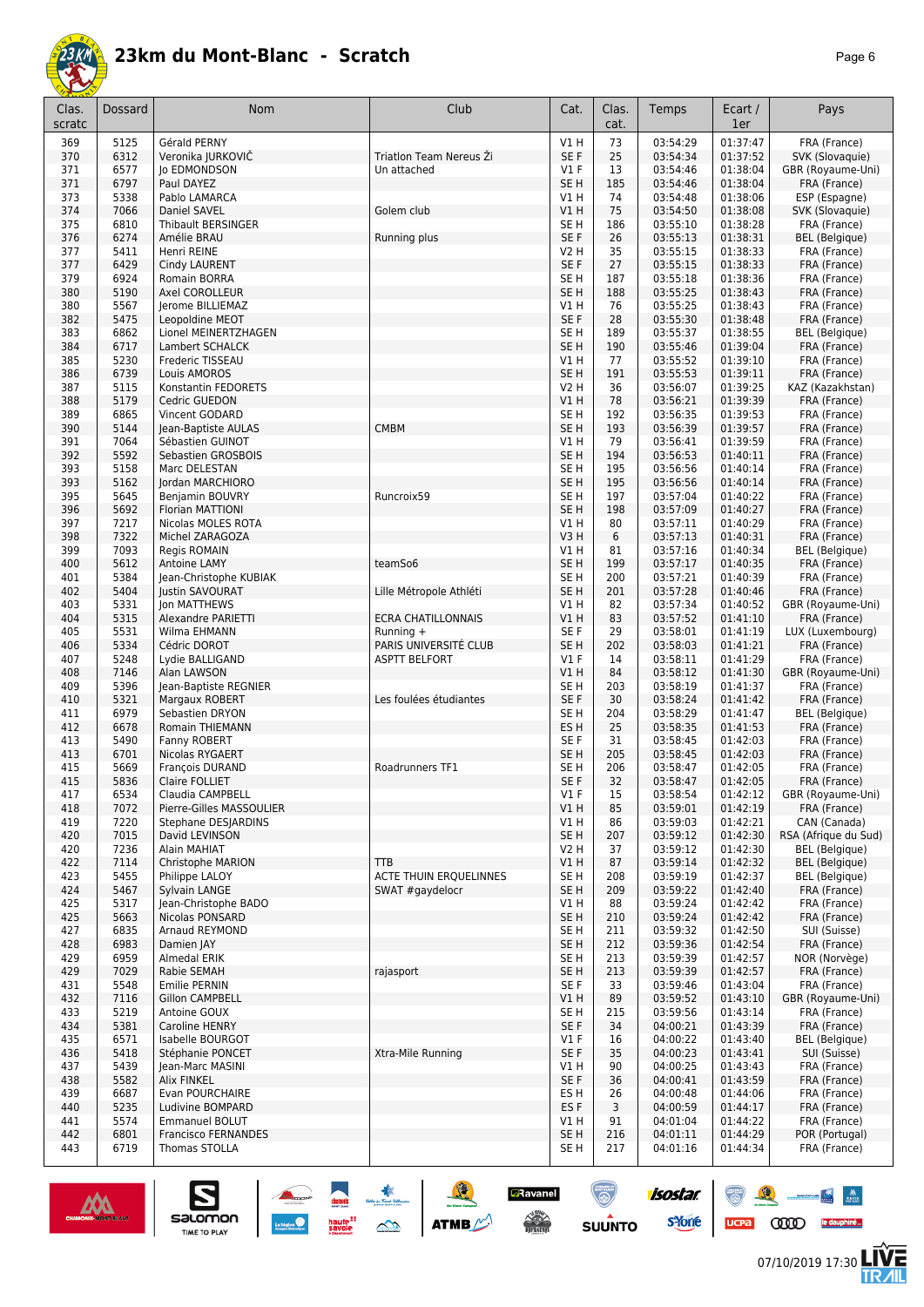

| Clas.<br>scratc | Dossard | Nom                       | Club                    | Cat.            | Clas.<br>cat.  | Temps    | Ecart /<br>1er | Pays                  |
|-----------------|---------|---------------------------|-------------------------|-----------------|----------------|----------|----------------|-----------------------|
| 443             | 7149    | Dominic GIRARD            |                         | VIH             | 92             | 04:01:16 | 01:44:34       | CAN (Canada)          |
| 445             | 5185    | Sylvain GAUDILLIERE       | La team des traileurs S | SE <sub>H</sub> | 218            | 04:01:18 | 01:44:36       | FRA (France)          |
| 446             | 6558    | Sandra SERRE              |                         | $VI$ F          | 17             | 04:01:26 | 01:44:44       | FRA (France)          |
| 447             | 5351    | Julien BOUCHEZ            | <b>CHTINORMAND TEAM</b> | SE <sub>H</sub> | 219            | 04:01:48 | 01:45:06       | FRA (France)          |
| 448             | 6736    | Ambroise MOREUX           |                         | SE H            | 220            | 04:01:52 | 01:45:10       | FRA (France)          |
| 449             | 5419    | Marion DECROUX            |                         | SE F            | 37             | 04:01:59 | 01:45:17       | FRA (France)          |
| 450             | 5696    | Audrey TRINQUET           |                         | SE <sub>F</sub> | 38             | 04:02:05 | 01:45:23       | FRA (France)          |
| 451             | 6265    | Anita KORITA              |                         | SE F            | 39             | 04:02:10 | 01:45:28       | ALB (Albanie)         |
| 452             | 5515    | Mathieu Alexandre DUFRENE |                         | SE <sub>H</sub> | 221            | 04:02:16 | 01:45:34       | FRA (France)          |
| 453             | 6304    | Caroline NEFF             |                         | SE F            | 40             | 04:02:22 | 01:45:40       | FRA (France)          |
| 454             | 6980    | Sebastine BAUDE           |                         | SE <sub>H</sub> | 222            | 04:02:24 | 01:45:42       | <b>BEL</b> (Belgique) |
| 455             | 5379    | Pascal MARTINELLO         |                         | V3H             | $\overline{7}$ | 04:02:26 | 01:45:44       | FRA (France)          |
| 456             | 7150    | Guillaume MUS             | <b>ALR</b>              | V1H             | 93             | 04:02:30 | 01:45:48       | FRA (France)          |
| 457             | 5643    | Marie Capucine THIREAU    |                         | SE F            | 41             | 04:02:58 | 01:46:16       | FRA (France)          |
| 458             | 6744    | Maxime MICHELOT           |                         | SE <sub>H</sub> | 223            | 04:03:21 | 01:46:39       | FRA (France)          |
| 459             | 5465    | Henrik RASMUSSEN          |                         | V2 H            | 38             | 04:03:28 | 01:46:46       | DEN (Danemark)        |
| 459             | 6272    | Camille FELLER            | Running plus            | SE F            | 42             | 04:03:28 | 01:46:46       | <b>BEL</b> (Belgique) |
| 461             | 5131    | Alain MIRIOT              | <b>ASAD Aubenas</b>     | V3H             | 8              | 04:03:29 | 01:46:47       | FRA (France)          |
| 461             | 6740    | Florian MINAYA            |                         | SE <sub>H</sub> | 224            | 04:03:29 | 01:46:47       | FRA (France)          |
| 463             | 5304    | <b>Laurent CARPENTIER</b> |                         | SE <sub>H</sub> | 225            | 04:03:32 | 01:46:50       | FRA (France)          |
| 464             | 6460    | Alexandra LEFEBVRE        |                         | SE <sub>F</sub> | 43             | 04:03:37 | 01:46:55       | FRA (France)          |
| 465             | 5430    | Maelys BABLON             |                         | ES <sub>F</sub> | $\overline{4}$ | 04:03:39 | 01:46:57       | FRA (France)          |
| 466             | 5499    | Artak KHATCHATRYAN        |                         | SE <sub>H</sub> | 226            | 04:03:45 | 01:47:03       | ARM (Arménie)         |
| 467             | 7033    | <b>Guy COLLENDER</b>      |                         | SE <sub>H</sub> | 227            | 04:03:46 | 01:47:04       | GBR (Royaume-Uni)     |
| 467             | 7153    | Laurent ORGIASSA          | <b>ALE Echiroles</b>    | VIH             | 94             | 04:03:46 | 01:47:04       | FRA (France)          |
| 469             | 6142    | Sylvain CHATONNIER        |                         | SE <sub>H</sub> | 228            | 04:03:58 | 01:47:16       | FRA (France)          |
| 470             | 7018    | Eric JENISSET             | Hôpitaux Universitaires | SE H            | 229            | 04:04:01 | 01:47:19       | FRA (France)          |
| 471             | 5194    | Thierry PAGOT             |                         | V2 H            | 39             | 04:04:05 | 01:47:23       | FRA (France)          |
| 472             | 6996    | Cristian MARCOS AYUSO     | FulOnTri                | SE H            | 230            | 04:04:07 | 01:47:25       | ESP (Espagne)         |
| 473             | 5241    | Liam LENEHAN              | Sportsworld A.C.        | <b>V2 H</b>     | 40             | 04:04:09 | 01:47:27       | IRL (Irlande)         |
| 473             | 5481    | Anna GORBUNOVA            | <b>4E SUTKI</b>         | SE F            | 44             | 04:04:09 | 01:47:27       | RUS (Russie)          |
| 473             | 7174    | Luc BOURGARIT             |                         | V1H             | 95             | 04:04:09 | 01:47:27       | FRA (France)          |
| 476             | 5491    | Caroline CHARRETIER       | Studio Fitness 43       | $VI$ F          | 18             | 04:04:10 | 01:47:28       | FRA (France)          |
| 477             | 5671    | Pierre PAQUEREAU          |                         | V1H             | 96             | 04:04:19 | 01:47:37       | FRA (France)          |
| 478             | 5356    | <b>Bruno SUSSET</b>       |                         | V1 H            | 97             | 04:04:24 | 01:47:42       | FRA (France)          |
| 479             | 6256    | Amandine SOULIER          | COURIR A SEYSSINS SEYSS | SE F            | 45             | 04:04:27 | 01:47:45       | FRA (France)          |
| 480             | 6759    | Matus TOMLEIN             |                         | SE <sub>H</sub> | 231            | 04:04:39 | 01:47:57       | SVK (Slovaquie)       |
| 481             | 5218    | Olivier BESSET            |                         | V1H             | 98             | 04:04:40 | 01:47:58       | FRA (France)          |
| 481             | 6734    | Alexandre RAMBERT         |                         | SE <sub>H</sub> | 232            | 04:04:40 | 01:47:58       | FRA (France)          |
| 483             | 6245    | Elin BALK                 | <b>TSM Running</b>      | SE F            | 46             | 04:04:41 | 01:47:59       | SWE (Suède)           |
| 484             | 6779    | Benjamin NORMAN           | TSM running             | SE H            | 233            | 04:04:42 | 01:48:00       | SWE (Suède)           |
| 485             | 6279    | Kaia Kathrine JUST        | Heming IL               | SE F            | 47             | 04:04:48 | 01:48:06       | NOR (Norvège)         |
| 486             | 5505    | Yannick ROUSSET           |                         | VIH             | 99             | 04:04:50 | 01:48:08       | FRA (France)          |
| 487             | 5534    | <b>Frederic MAILLE</b>    |                         | V1 H            | 100            | 04:04:54 | 01:48:12       | FRA (France)          |
| 488             | 6331    | <b>Gwenaelle MERCIER</b>  | CAF ANNECY              | SE F            | 48             | 04:04:57 | 01:48:15       | FRA (France)          |
| 489             | 5213    | Allan DE CARVALHO         |                         | SE <sub>H</sub> | 234            | 04:05:09 | 01:48:27       | FRA (France)          |
| 490             | 6711    | Yohan SIMONIN             |                         | SE <sub>H</sub> | 235            | 04:05:18 | 01:48:36       | FRA (France)          |
| 491             | 6233    | Mathilde CHARENSOL        | AJS La Garde            | SE F            | 49             | 04:05:25 | 01:48:43       | FRA (France)          |
| 492             | 5933    | Sonia BEAUMONT            | JIA                     | V1F             | 19             | 04:05:33 | 01:48:51       | <b>BEL</b> (Belgique) |
| 493             | 6219    | Eva CHAPUY                | Adidas Runner La Villet | SE F            | 50             | 04:05:48 | 01:49:06       | FRA (France)          |
| 494             | 5451    | <b>Benoit GUITAUT</b>     | ASJ74                   | VIH             | 101            | 04:05:53 | 01:49:11       | FRA (France)          |
| 495             | 5247    | Stephan BERRARD           |                         | VIH             | 102            | 04:05:56 | 01:49:14       | FRA (France)          |
| 496             | 5141    | Remy BERRARD              |                         | ES H            | 27             | 04:05:57 | 01:49:15       | FRA (France)          |
| 497             | 6856    | Laurent CHEVALLAY         |                         | SE H            | 236            | 04:06:02 | 01:49:20       | SUI (Suisse)          |
| 498             | 6913    | Loic MASSART              |                         | SE H            | 237            | 04:06:08 | 01:49:26       | <b>BEL</b> (Belgique) |
| 499             | 6965    | Alexandre PEHE            |                         | SE <sub>H</sub> | 238            | 04:06:10 | 01:49:28       | FRA (France)          |
| 500             | 6208    | Sarah-Louise CLARKE       |                         | ES F            | 5              | 04:06:12 | 01:49:30       | FRA (France)          |
| 501             | 6264    | Adele FLEURY              |                         | SE F            | 51             | 04:06:14 | 01:49:32       | FRA (France)          |
| 502             | 6876    | Michael ALCOVER           | <b>BOUFFIOLS</b>        | SE H            | 239            | 04:06:21 | 01:49:39       | <b>BEL</b> (Belgique) |
| 503             | 6323    | Camille ROUGE             |                         | SE F            | 52             | 04:06:22 | 01:49:40       | FRA (France)          |
| 504             | 7164    | David LOWRY               |                         | V1 H            | 103            | 04:06:39 | 01:49:57       | GBR (Royaume-Uni)     |
| 505             | 5392    | Estelle GUY               | <b>DoleAC</b>           | $VI$ F          | 20             | 04:06:49 | 01:50:07       | FRA (France)          |
| 505             | 7268    | Paul Hendrik HELLIESEN    |                         | V2 H            | 41             | 04:06:49 | 01:50:07       | NOR (Norvège)         |
| 507             | 5251    | <b>Tiffany FANJAT</b>     |                         | SE F            | 53             | 04:06:51 | 01:50:09       | FRA (France)          |
| 508             | 5544    | Gilles ROUX               |                         | V2 H            | 42             | 04:06:54 | 01:50:12       | FRA (France)          |
| 509             | 5326    | Stéphane SUCHAIRE         | cmbm                    | V1 H            | 104            | 04:07:10 | 01:50:28       | FRA (France)          |
| 510             | 5715    | Evgeny PARFENTYEV         |                         | SE H            | 240            | 04:07:25 | 01:50:43       | RUS (Russie)          |
| 511             | 5316    | Laurent VIENOT            |                         | V1H             | 105            | 04:07:29 | 01:50:47       | FRA (France)          |
| 512             | 5477    | <b>Vicky WORSTER</b>      |                         | $VI$ F          | 21             | 04:07:32 | 01:50:50       | GBR (Royaume-Uni)     |
| 513             | 5778    | Thomas CHOMLAFEL          | Bonne a.c.              | SE <sub>H</sub> | 241            | 04:07:33 | 01:50:51       | FRA (France)          |
| 513             | 6283    | Anne Cathrine HANSEN      |                         | SE F            | 54             | 04:07:33 | 01:50:51       | DEN (Danemark)        |
| 515             | 6229    | Ida Marie HANSEN          |                         | SE F            | 55             | 04:07:49 | 01:51:07       | DEN (Danemark)        |
| 516             | 6885    | Nikolay LIPKO             |                         | SE <sub>H</sub> | 242            | 04:07:52 | 01:51:10       | RUS (Russie)          |
| 517             | 5361    | Francois BIARD            |                         | SE <sub>H</sub> | 243            | 04:08:06 | 01:51:24       | FRA (France)          |
| 518             | 5284    | Daniel BLIAULT            |                         | V1 H            | 106            | 04:08:07 | 01:51:25       | FRA (France)          |

SO THE SO ATME



 $\sum_{\text{SALOMOM}}$ 



ucpa

isostar.

**s**Yone

**a**Ravanel

 $\begin{array}{c} \mathcal{N}^{\text{c}} \longrightarrow \\ \text{peritivity} \end{array}$ 

 $\odot$ 

 $suu$ <sup> $\Lambda$ </sup>TO

 $\begin{picture}(130,10) \put(0,0){\line(1,0){10}} \put(15,0){\line(1,0){10}} \put(15,0){\line(1,0){10}} \put(15,0){\line(1,0){10}} \put(15,0){\line(1,0){10}} \put(15,0){\line(1,0){10}} \put(15,0){\line(1,0){10}} \put(15,0){\line(1,0){10}} \put(15,0){\line(1,0){10}} \put(15,0){\line(1,0){10}} \put(15,0){\line(1,0){10}} \put(15,0){\line($ 

**CODO** le dauphiné...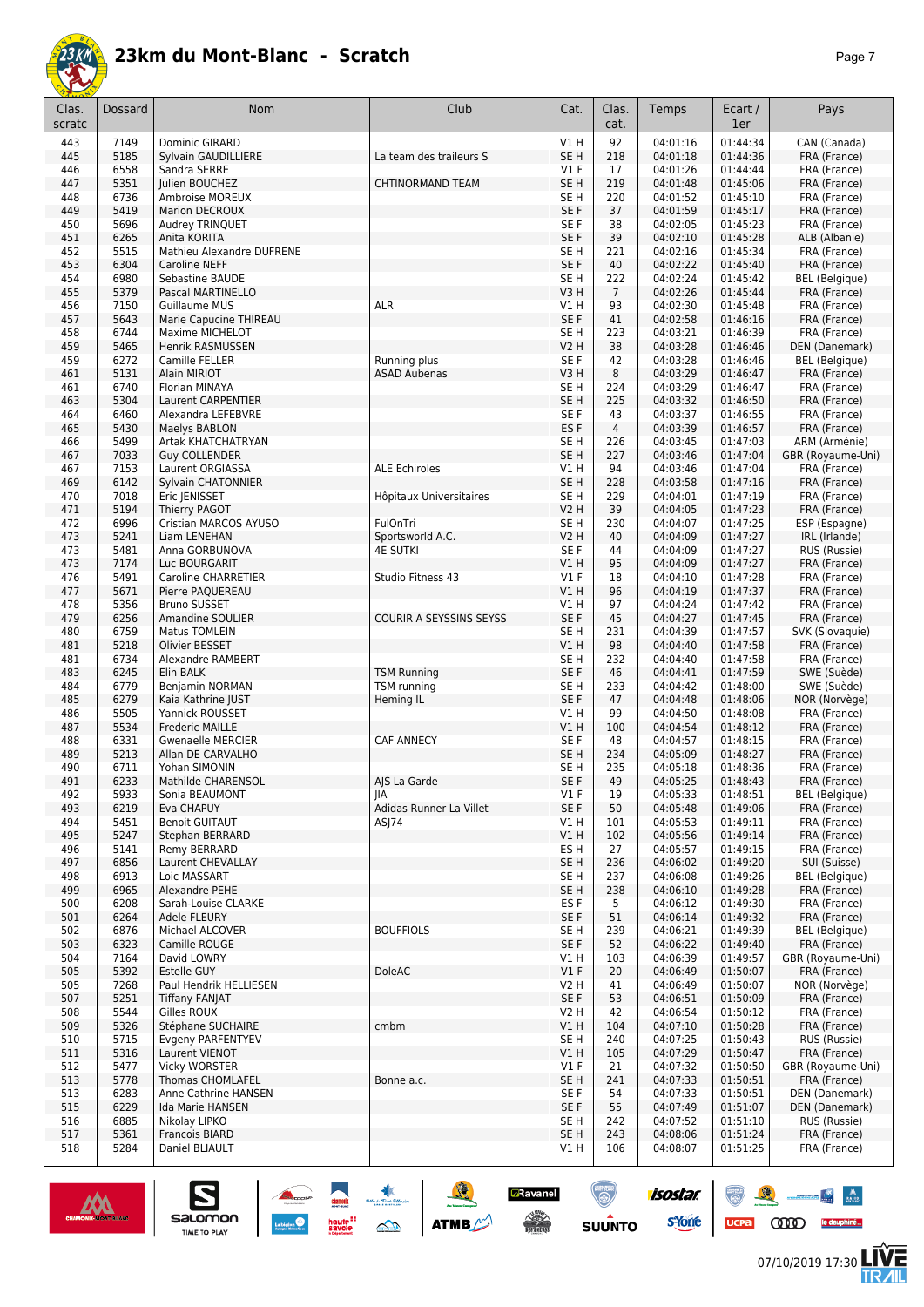

|--|--|

| Clas.<br>scratc | Dossard      | Nom                                                | Club                           | Cat.                               | Clas.<br>cat.  | Temps                | Ecart /<br>1er       | Pays                                  |
|-----------------|--------------|----------------------------------------------------|--------------------------------|------------------------------------|----------------|----------------------|----------------------|---------------------------------------|
| 519             | 6533         | Karin GRAHNLOEF                                    | Åre SLK                        | $VI$ F                             | 22             | 04:08:11             | 01:51:29             | SWE (Suède)                           |
| 520             | 6206         | Alaïs DURAND                                       |                                | ES <sub>F</sub>                    | 6              | 04:08:19             | 01:51:37             | FRA (France)                          |
| 521<br>522      | 5420<br>5324 | <b>Beverley HERRON</b>                             | Mourne Runners                 | SE <sub>F</sub><br><b>V2 H</b>     | 56<br>43       | 04:08:27<br>04:08:28 | 01:51:45<br>01:51:46 | GBR (Royaume-Uni)<br>FRA (France)     |
| 523             | 5232         | Jean-Baptiste MARQ<br>Jean-Pierre GOTTELAND        |                                | V2 H                               | 44             | 04:08:29             | 01:51:47             | FRA (France)                          |
| 524             | 5383         | <b>Bertrand BRUN</b>                               |                                | SE <sub>H</sub>                    | 244            | 04:08:43             | 01:52:01             | FRA (France)                          |
| 525             | 5445         | Antoine DONGUY                                     |                                | SE <sub>H</sub>                    | 245            | 04:08:44             | 01:52:02             | FRA (France)                          |
| 526             | 5461         | Jonathan SARTRE                                    |                                | SE <sub>H</sub>                    | 246            | 04:08:46             | 01:52:04             | FRA (France)                          |
| 527             | 5595         | Alexandra ROUX                                     | Beaumont athlétique clu        | SE <sub>F</sub>                    | 57             | 04:08:53             | 01:52:11             | FRA (France)                          |
| 527<br>529      | 7357<br>6432 | Ann-Kristin L. MATHIESEN<br>Marie-Flore DAIGREMONT | Romerike Ultraløperklub        | SE F<br>SE F                       | 57<br>59       | 04:08:53<br>04:09:04 | 01:52:11<br>01:52:22 | NOR (Norvège)<br>FRA (France)         |
| 530             | 5569         | Estelle HUMBLOT                                    | Entende Chalonnaise d'a        | SE F                               | 60             | 04:09:07             | 01:52:25             | FRA (France)                          |
| 531             | 5500         | Ludivine WILT                                      | Sante max                      | SE <sub>F</sub>                    | 61             | 04:09:08             | 01:52:26             | FRA (France)                          |
| 532             | 6769         | <b>Benoit RACT</b>                                 | <b>UOAT</b>                    | SE <sub>H</sub>                    | 247            | 04:09:10             | 01:52:28             | FRA (France)                          |
| 532             | 7144         | Jose Maria BELLIDO REBOLLAR                        |                                | V1H                                | 107            | 04:09:10             | 01:52:28             | ESP (Espagne)                         |
| 534             | 6508         | Gemma MACIAN TAPIA                                 |                                | $VI$ F                             | 23             | 04:09:15             | 01:52:33             | ESP (Espagne)                         |
| 535<br>536      | 5422<br>6838 | <b>Florence GLE</b><br>Francesco VITELLA           | <b>RUN IN 70</b>               | SE <sub>F</sub><br>SE <sub>H</sub> | 62<br>248      | 04:09:18<br>04:09:22 | 01:52:36<br>01:52:40 | FRA (France)<br>ITA (Italie)          |
| 537             | 5482         | Yoan COUSIN                                        |                                | SE <sub>H</sub>                    | 249            | 04:09:30             | 01:52:48             | FRA (France)                          |
| 538             | 5234         | Cedric GUILLOT                                     |                                | SE <sub>H</sub>                    | 250            | 04:09:42             | 01:53:00             | FRA (France)                          |
| 539             | 5494         | Gregory LEVEQUE                                    | TEAM ELITE LMR PERFOMAN        | SE <sub>H</sub>                    | 251            | 04:09:43             | 01:53:01             | FRA (France)                          |
| 540             | 5632         | Valentin TISSOT                                    |                                | SE <sub>H</sub>                    | 252            | 04:09:47             | 01:53:05             | FRA (France)                          |
| 541             | 5599         | Yannick MELET                                      |                                | V1 H                               | 108            | 04:09:51             | 01:53:09             | FRA (France)                          |
| 542<br>543      | 6741<br>5299 | Roel VAN DER MOLEN<br>Arnaud TITEUX                | Les cousins                    | SE H<br><b>V2 H</b>                | 253<br>45      | 04:09:54<br>04:09:57 | 01:53:12<br>01:53:15 | NED (Pays-Bas)<br>FRA (France)        |
| 544             | 5166         | Sébastien TONGHINI                                 |                                | <b>V1 H</b>                        | 109            | 04:09:58             | 01:53:16             | FRA (France)                          |
| 545             | 5706         | Anais SOTTIAU                                      |                                | SE <sub>F</sub>                    | 63             | 04:09:59             | 01:53:17             | FRA (France)                          |
| 546             | 7107         | Christophe MAULAVE                                 | adidas runners bastille        | V1H                                | 110            | 04:10:05             | 01:53:23             | FRA (France)                          |
| 547             | 5525         | Thierry DONQUE                                     |                                | V3H                                | 9              | 04:10:08             | 01:53:26             | FRA (France)                          |
| 548             | 5586         | <b>Marion GIRARDET</b>                             |                                | SE F                               | 64             | 04:10:10             | 01:53:28             | FRA (France)                          |
| 548<br>550      | 6340<br>6892 | Adeline JEANNIN<br><b>Matthew WINDSOR</b>          |                                | SE F<br>SE <sub>H</sub>            | 64<br>254      | 04:10:10<br>04:10:12 | 01:53:28<br>01:53:30 | FRA (France)<br>GBR (Royaume-Uni)     |
| 551             | 6845         | Romain BARILLOT                                    |                                | SE <sub>H</sub>                    | 255            | 04:10:15             | 01:53:33             | FRA (France)                          |
| 552             | 7024         | Régis LAMY                                         |                                | SE <sub>H</sub>                    | 256            | 04:10:21             | 01:53:39             | FRA (France)                          |
| 553             | 6768         | Loris LEROY                                        |                                | SE H                               | 257            | 04:10:22             | 01:53:40             | BEL (Belgique)                        |
| 554             | 6781         | Alexandre MUGNIER                                  |                                | SE <sub>H</sub>                    | 258            | 04:10:27             | 01:53:45             | FRA (France)                          |
| 555             | 6280         | Florence DELESTRE                                  |                                | SE F                               | 66             | 04:10:28             | 01:53:46             | FRA (France)                          |
| 556<br>557      | 5688<br>6742 | Yann MALLIER<br>Meurig WHITTAKER                   |                                | SE <sub>H</sub><br>SE <sub>H</sub> | 259<br>260     | 04:10:43<br>04:10:54 | 01:54:01<br>01:54:12 | FRA (France)<br>GBR (Royaume-Uni)     |
| 558             | 6849         | Julien COZELIN                                     |                                | SE <sub>H</sub>                    | 261            | 04:11:02             | 01:54:20             | FRA (France)                          |
| 559             | 5164         | Fabien AUSTRUY                                     | <b>TOUROULIS</b>               | <b>V2 H</b>                        | 46             | 04:11:11             | 01:54:29             | FRA (France)                          |
| 560             | 5989         | <b>Brittany SAVILLE</b>                            | <b>Team Synergy</b>            | SE F                               | 67             | 04:11:15             | 01:54:33             | GBR (Royaume-Uni)                     |
| 560             | 7133         | Kenichiro YAMAZAKI                                 |                                | V1H                                | 111            | 04:11:15             | 01:54:33             | JPN (Japon)                           |
| 562             | 5550         | Julien CRESPON                                     | <b>Nuts</b><br><b>Nuts</b>     | SE <sub>H</sub>                    | 262            | 04:11:17             | 01:54:35             | FRA (France)                          |
| 562<br>564      | 5701<br>5480 | Arnaud PIALAT<br>Louis STABARIN                    | A2M METZ                       | SE <sub>H</sub><br>V2 H            | 262<br>47      | 04:11:17<br>04:11:19 | 01:54:35<br>01:54:37 | FRA (France)<br>FRA (France)          |
| 564             | 6957         | Jostein BIRKELAND                                  |                                | SE H                               | 264            | 04:11:19             | 01:54:37             | NOR (Norvège)                         |
| 566             | 5693         | Hans-Dieter ROHR                                   | <b>BSG Sparkasse Bielefeld</b> | V2 H                               | 48             | 04:11:27             | 01:54:45             | GER (Allemagne)                       |
| 567             | 5747         | Holly HOLMES                                       |                                | SE F                               | 68             | 04:11:40             | 01:54:58             | GBR (Royaume-Uni)                     |
| 568             | 6355         | Anais COCHARD                                      |                                | SE F                               | 69             | 04:11:44             | 01:55:02             | FRA (France)                          |
| 569             | 5613         | Frederic PETIT                                     |                                | V1 H                               | 112            | 04:11:50             | 01:55:08             | FRA (France)                          |
| 570<br>571      | 5169<br>5196 | Sean KATZ<br>Aurelien PERRIN                       |                                | V1H<br>V1 H                        | 113<br>114     | 04:12:02<br>04:12:08 | 01:55:20<br>01:55:26 | RSA (Afrique du Sud)<br>FRA (France)  |
| 571             | 5517         | Gerome ZENERE                                      |                                | SE <sub>H</sub>                    | 265            | 04:12:08             | 01:55:26             | FRA (France)                          |
| 573             | 6660         | Jane MORGAN                                        | <b>Hardley Runners</b>         | V2F                                | 3              | 04:12:13             | 01:55:31             | GBR (Royaume-Uni)                     |
| 574             | 6929         | Stephane COLOSIMO                                  | Aucun                          | SE <sub>H</sub>                    | 266            | 04:12:15             | 01:55:33             | FRA (France)                          |
| 575             | 5170         | Grégory FAVERDIN                                   | Vulca Raid                     | SE <sub>H</sub>                    | 267            | 04:12:26             | 01:55:44             | FRA (France)                          |
| 576<br>577      | 5329         | Michal MESKO<br>Christian BAZIN                    | M.R.C.I.N.A.                   | SE <sub>H</sub><br>V3H             | 268<br>10      | 04:12:27             | 01:55:45             | SVK (Slovaquie)                       |
| 578             | 7314<br>5484 | Yuichi KAWAMOTO                                    |                                | V1H                                | 115            | 04:12:34<br>04:12:35 | 01:55:52<br>01:55:53 | FRA (France)<br>SUI (Suisse)          |
| 579             | 5717         | Claude LACHANCE                                    |                                | V2 H                               | 49             | 04:12:38             | 01:55:56             | CAN (Canada)                          |
| 580             | 6944         | <b>Hugues DUPERRON</b>                             |                                | SE <sub>H</sub>                    | 269            | 04:12:41             | 01:55:59             | FRA (France)                          |
| 581             | 5272         | Philippe PONCIN                                    | <b>Maratouristes Dreux</b>     | V3H                                | 11             | 04:12:56             | 01:56:14             | FRA (France)                          |
| 581             | 5365         | Daniela VENDRAMI                                   |                                | V2F                                | $\overline{4}$ | 04:12:56             | 01:56:14             | SUI (Suisse)                          |
| 583             | 6783         | Michal TOMLEIN                                     |                                | SE <sub>H</sub>                    | 270            | 04:13:03             | 01:56:21             | SVK (Slovaquie)                       |
| 584<br>585      | 6537<br>5590 | Celia DANIEL<br>Gaël MARTIN                        | <b>VESUBIE TRAIL CLUB</b>      | V1F<br>SE <sub>H</sub>             | 24<br>271      | 04:13:05<br>04:13:17 | 01:56:23<br>01:56:35 | FRA (France)<br>FRA (France)          |
| 586             | 5974         | Anthony DESSE                                      |                                | V1 H                               | 116            | 04:13:21             | 01:56:39             | FRA (France)                          |
| 587             | 7331         | Christian EVAIN                                    |                                | V3H                                | 12             | 04:13:46             | 01:57:04             | FRA (France)                          |
| 588             | 5250         | Frédéric BARATHIER                                 | LYON ATHLETISME                | V1H                                | 117            | 04:14:26             | 01:57:44             | FRA (France)                          |
| 589             | 5539         | <b>Emmanuel CHAREYRE</b>                           |                                | SE <sub>H</sub>                    | 272            | 04:14:38             | 01:57:56             | FRA (France)                          |
| 590             | 6444         | Celine BOITTIN                                     | Chapteuil sport nature         | SE F                               | 70             | 04:14:39             | 01:57:57             | FRA (France)                          |
| 590<br>592      | 6969<br>5650 | Pierre KIRTEN<br>Nicolas BOITTIN                   | Chapteuil sport nature         | SE H<br>V1H                        | 273<br>118     | 04:14:39<br>04:14:43 | 01:57:57<br>01:58:01 | <b>BEL</b> (Belgique)<br>FRA (France) |
| 593             | 6547         | Emilie PLOYON                                      |                                | $VI$ F                             | 25             | 04:14:48             | 01:58:06             | FRA (France)                          |
|                 |              |                                                    |                                |                                    |                |                      |                      |                                       |



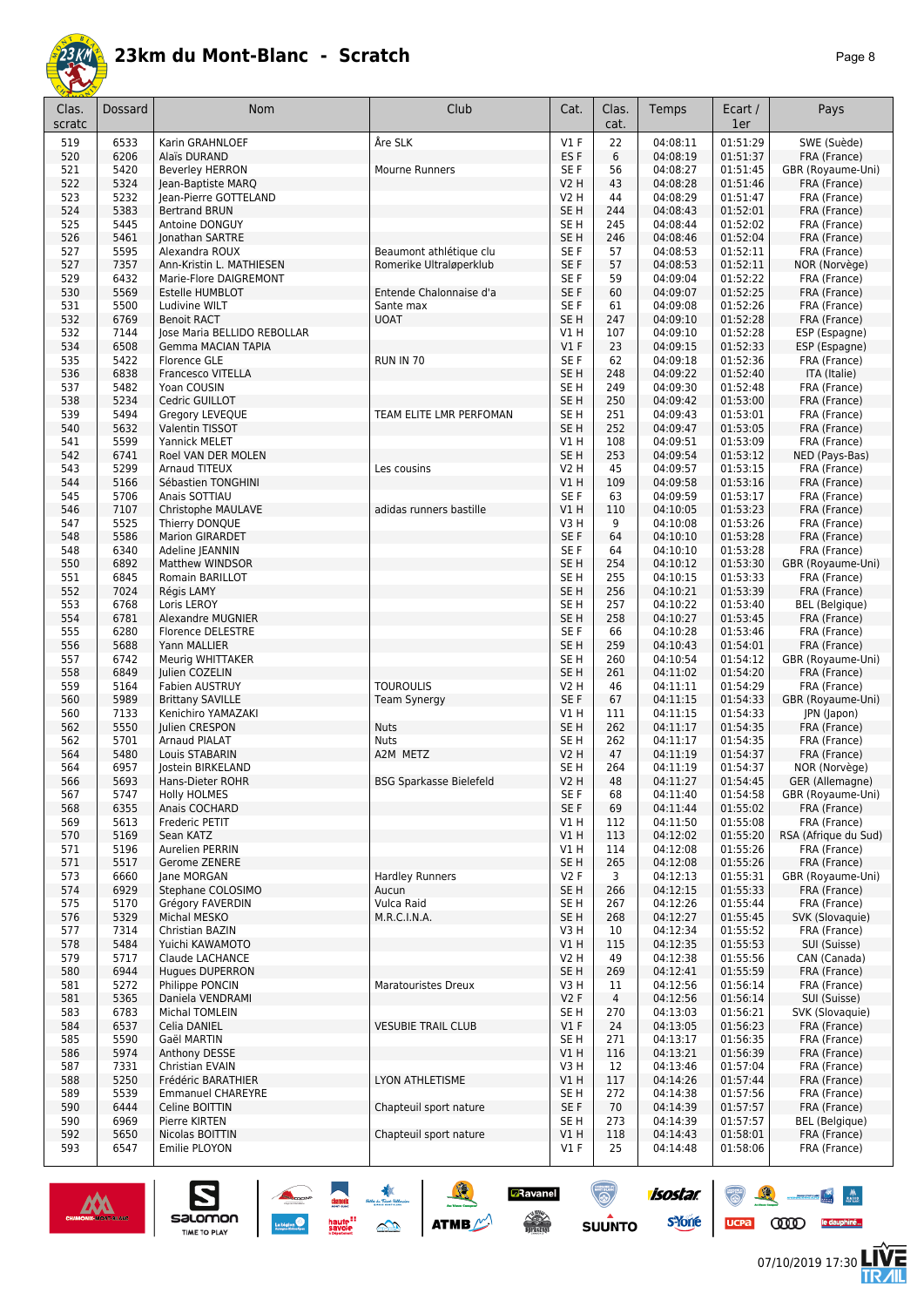

| Clas.<br>scratc | <b>Dossard</b> | <b>Nom</b>                                   | Club                        | Cat.            | Clas.<br>cat.  | Temps                | Ecart /<br>1er       | Pays                              |
|-----------------|----------------|----------------------------------------------|-----------------------------|-----------------|----------------|----------------------|----------------------|-----------------------------------|
|                 |                |                                              |                             |                 |                |                      |                      |                                   |
| 593             | 6975           | <b>Justin MARCHE</b>                         |                             | SE H            | 274            | 04:14:48             | 01:58:06             | FRA (France)                      |
| 595             | 5952           | Justine MARGUET                              | FERRIERES SPORT ATHLE       | SE F            | 71             | 04:14:54             | 01:58:12             | FRA (France)                      |
| 596             | 5281           | Philippe SAMOY                               |                             | V2 H            | 50             | 04:14:55             | 01:58:13             | FRA (France)<br>FRA (France)      |
| 597<br>598      | 6350<br>5737   | Emilie OMS<br>Calypso LE ROCH                |                             | SE F<br>SE F    | 72<br>73       | 04:15:00<br>04:15:01 | 01:58:18<br>01:58:19 | FRA (France)                      |
| 599             | 5263           | Sophie FERRERI                               | <b>Endurance Shop Dijon</b> | $VI$ F          | 26             | 04:15:09             | 01:58:27             | FRA (France)                      |
| 599             | 5506           | <b>Guy MATTIONI</b>                          |                             | V3 H            | 13             | 04:15:09             | 01:58:27             | FRA (France)                      |
| 601             | 5202           | Sylvain HYOT                                 | <b>Endurance Shop Dijon</b> | V1 H            | 119            | 04:15:10             | 01:58:28             | FRA (France)                      |
| 602             | 6861           | Jérôme GALSTER                               |                             | SE H            | 275            | 04:15:15             | 01:58:33             | SUI (Suisse)                      |
| 603             | 6887           | <b>Thibault MAKRIDIS</b>                     |                             | SE <sub>H</sub> | 276            | 04:15:18             | 01:58:36             | FRA (France)                      |
| 604             | 5631           | Laetitia MAX                                 | orphelin pompiers           | $VI$ F          | 27             | 04:15:24             | 01:58:42             | FRA (France)                      |
| 605             | 5375           | Yannick MAX                                  | orphelin pompiers           | V1 H            | 120            | 04:15:26             | 01:58:44             | FRA (France)                      |
| 605             | 6829           | Darius ROHANI                                |                             | SE <sub>H</sub> | 277            | 04:15:26             | 01:58:44             | DEN (Danemark)                    |
| 607             | 6815           | Henrik Knut STAUBO                           |                             | SE <sub>H</sub> | 278            | 04:15:34             | 01:58:52             | NOR (Norvège)                     |
| 608             | 6805           | Nicolas PERROCHE                             | <b>SWAT TEAM OCR</b>        | SE H            | 279            | 04:15:38             | 01:58:56             | FRA (France)                      |
| 609             | 6764           | <b>Adrien FAUTH</b>                          |                             | SE <sub>H</sub> | 280            | 04:15:42             | 01:59:00             | FRA (France)                      |
| 610             | 5554           | Camille FONTAINE                             |                             | SE F            | 74             | 04:16:01             | 01:59:19             | FRA (France)                      |
| 611             | 5240           | Jean Michel GHEERAERDTS                      |                             | V2 H            | 51             | 04:16:11             | 01:59:29             | BEL (Belgique)                    |
| 611             | 5761           | Yulia PRAPOR                                 | <b>4E SUTKI</b>             | SE <sub>F</sub> | 75             | 04:16:11             | 01:59:29             | RUS (Russie)                      |
| 613             | 5581           | <b>Benoit DRANCOURT</b>                      |                             | VIH             | 121            | 04:16:15             | 01:59:33             | FRA (France)                      |
| 614             | 5555           | Jodie GRAY                                   |                             | SE F            | 76             | 04:16:17             | 01:59:35             | GBR (Royaume-Uni)                 |
| 615             | 6735           | Rémy ODIET                                   |                             | SE <sub>H</sub> | 281            | 04:16:26             | 01:59:44             | SUI (Suisse)                      |
| 615             | 6806           | Georges SAWAYA                               |                             | SE H            | 281            | 04:16:26             | 01:59:44             | FRA (France)                      |
| 617             | 5391           | <b>Antonio AMORELLI</b>                      | PHAR                        | V1 H            | 122            | 04:16:28             | 01:59:46             | FRA (France)                      |
| 618             | 5892           | Anne GRUNENWALD                              |                             | SE F            | 77             | 04:16:33             | 01:59:51             | FRA (France)                      |
| 619             | 7006           | Mickael LAMBERT                              |                             | SE <sub>H</sub> | 283            | 04:16:37             | 01:59:55             | <b>BEL</b> (Belgique)             |
| 619             | 7333           | <b>Brian RODGERS</b>                         |                             | V3 H            | 14             | 04:16:37             | 01:59:55             | USA (Etats-Unis)                  |
| 621             | 7039           | Javi ESCORIZA RODRIGUEZ                      | Independiente               | SE <sub>H</sub> | 284            | 04:16:49             | 02:00:07             | ESP (Espagne)                     |
| 622             | 6992           | Anthony VICTORIA                             | <b>AFC CROISILLES</b>       | SE H            | 285            | 04:17:03             | 02:00:21             | FRA (France)                      |
| 623             | 7324           | Alain PHILIPPE                               | <b>ASTB</b>                 | V3 H            | 15             | 04:17:04             | 02:00:22             | FRA (France)                      |
| 624             | 5347           | Julien CLAUZET                               |                             | SE H            | 286            | 04:17:06             | 02:00:24             | FRA (France)                      |
| 625             | 6839           | Mathieu GREUGNY                              |                             | SE <sub>H</sub> | 287            | 04:17:08             | 02:00:26             | FRA (France)                      |
| 626             | 6821           | Alexandre JOB                                |                             | SE H            | 288            | 04:17:14             | 02:00:32             | FRA (France)                      |
| 627             | 5143           | Pierre THION                                 | nd2br                       | V3H             | 16             | 04:17:22             | 02:00:40             | FRA (France)                      |
| 627             | 6582           | Sylvie CHARMASSON                            | <b>BMA</b>                  | $VI$ F          | 28             | 04:17:22             | 02:00:40             | FRA (France)                      |
| 629             | 5620           | Eline CHAUVET                                |                             | SE F            | 78             | 04:17:32             | 02:00:50             | SUI (Suisse)                      |
| 630             | 5237           | Damien ROSSO                                 |                             | V1 H            | 123            | 04:17:35             | 02:00:53             | FRA (France)                      |
| 630             | 6211           | Aude NOTTET                                  |                             | ES F            | $\overline{7}$ | 04:17:35             | 02:00:53             | FRA (France)                      |
| 632             | 5184           | Amandine BOLE                                |                             | SE F            | 79             | 04:17:48             | 02:01:06             | FRA (France)                      |
| 633             | 5626           | Annelise SEGAUD                              |                             | SE F            | 80             | 04:17:50             | 02:01:08             | FRA (France)                      |
| 634             | 6753           | Olivier MONT-JOVET                           |                             | SE H            | 289            | 04:17:58             | 02:01:16             | FRA (France)                      |
| 635             | 6209           | Cecile PINAULT                               | <b>ASCMC</b>                | ES <sub>F</sub> | 8              | 04:18:08             | 02:01:26             | FRA (France)                      |
| 636             | 5208           | Vincent JOUSSERAND                           |                             | SE H            | 290            | 04:18:15             | 02:01:33             | FRA (France)                      |
| 637             | 6763           | <b>Adrien PIRET</b>                          |                             | SE <sub>H</sub> | 291            | 04:18:20             | 02:01:38             | <b>BEL</b> (Belgique)             |
| 638             | 6221           | Emilie COSSETTO                              |                             | SE <sub>F</sub> | 81             | 04:18:21             | 02:01:39             | FRA (France)                      |
| 638             | 7239           | Nicholas DAY                                 |                             | V2 H            | 52             | 04:18:21             | 02:01:39             | GBR (Royaume-Uni)                 |
| 640             | 7131           | <b>Bruno BOUTHIER</b>                        |                             | V1 H            | 124            | 04:18:29             | 02:01:47             | FRA (France)                      |
| 641             | 7038           | <b>Fabrice CHAZALON</b>                      |                             | SE <sub>H</sub> | 292            | 04:18:31             | 02:01:49             | FRA (France)                      |
| 642             | 5636           | Nadezhda KUSHCHEVA                           |                             | SE F            | 82             | 04:18:39             | 02:01:57             | RUS (Russie)                      |
| 643             | 6030           | Sonia MALFROID                               |                             | V1F             | 29             | 04:18:40             | 02:01:58             | <b>BEL</b> (Belgique)             |
| 644             | 6793           | <b>Guillaume RABUT</b>                       |                             | SE <sub>H</sub> | 293            | 04:18:43             | 02:02:01             | FRA (France)                      |
| 644             | 6832           | Pierre GOUGEON                               |                             | SE H            | 293            | 04:18:43             | 02:02:01             | FRA (France)                      |
| 646             | 5649<br>6954   | Hanne VAN DE SANDE<br><b>Thibaut MARGER</b>  |                             | SE F            | 83             | 04:18:47             | 02:02:05<br>02:02:06 | <b>BEL</b> (Belgique)             |
| 647             |                |                                              |                             | SE H            | 295            | 04:18:48             |                      | FRA (France)                      |
| 647<br>649      | 6956<br>6978   | Benoit BOSC-BIERNE                           |                             | SE H<br>SE H    | 295<br>297     | 04:18:48<br>04:18:51 | 02:02:06<br>02:02:09 | FRA (France)                      |
|                 | 6937           | Richard WILLIAMSON<br><b>Enguerand DUVAL</b> |                             |                 | 298            |                      | 02:02:22             | GBR (Royaume-Uni)<br>FRA (France) |
| 650<br>651      | 7323           | Pierre BARBETTA                              |                             | SE H<br>V3H     | 17             | 04:19:04<br>04:19:09 | 02:02:27             | FRA (France)                      |
| 652             | 7080           | Dirk JUERS                                   | <b>Tide Runners Hamburg</b> | V1 H            | 125            | 04:19:20             | 02:02:38             | GER (Allemagne)                   |
| 653             | 6695           | Benjamin CUINET                              |                             | SE <sub>H</sub> | 299            | 04:19:21             | 02:02:39             | FRA (France)                      |
| 654             | 5303           | Maxime PEYRON                                |                             | SE H            | 300            | 04:19:31             | 02:02:49             | FRA (France)                      |
| 655             | 6777           | Jeremy DUMAZ                                 |                             | SE <sub>H</sub> | 301            | 04:19:35             | 02:02:53             | FRA (France)                      |
| 656             | 6586           | Sophie GAGNER                                |                             | $VI$ F          | 30             | 04:19:46             | 02:03:04             | CAN (Canada)                      |
| 657             | 7152           | Shahzada HUSSAIN                             | Run Dem Crew                | V1 H            | 126            | 04:19:53             | 02:03:11             | GBR (Royaume-Uni)                 |
| 658             | 5273           | Michel MAIRE                                 | team comte petite           | V2 H            | 53             | 04:19:54             | 02:03:12             | FRA (France)                      |
| 659             | 5593           | Fabrizio ROMANO                              | athletic brunoy club        | V2 H            | 54             | 04:20:20             | 02:03:38             | FRA (France)                      |
| 660             | 5448           | Elisa MANETTI                                |                             | SE F            | 84             | 04:20:23             | 02:03:41             | SUI (Suisse)                      |
| 661             | 6307           | Adeline PICHON                               | <b>TEAM BIQUETTES</b>       | SE F            | 85             | 04:20:30             | 02:03:48             | FRA (France)                      |
| 662             | 5165           | Jean-François FRICK                          | <b>Team Biquettes</b>       | SE H            | 302            | 04:20:33             | 02:03:51             | FRA (France)                      |
| 663             | 5417           | Laurent MABBOUX                              | <b>CMBM</b>                 | V2 H            | 55             | 04:20:58             | 02:04:16             | FRA (France)                      |
| 664             | 5327           | Rosine SALVI                                 | MOUTHE                      | $VI$ F          | 31             | 04:20:59             | 02:04:17             | FRA (France)                      |
| 664             | 6474           | Olympe COLY                                  |                             | SE F            | 86             | 04:20:59             | 02:04:17             | FRA (France)                      |
| 666             | 5749           | Inga-Lill ELIASSON                           |                             | V3F             | $\overline{2}$ | 04:21:05             | 02:04:23             | SWE (Suède)                       |
| 667             | 5597           | Amaury ARNAUD                                |                             | SE <sub>H</sub> | 303            | 04:21:12             | 02:04:30             | FRA (France)                      |
| 667             | 6303           | Inez ELPERS                                  |                             | SE F            | 87             | 04:21:12             | 02:04:30             | SRB (Serbie)                      |



 $\sum_{\text{SALOMOM}}$ 



 $\bigcirc$ 

**a**Ravanel

isostar.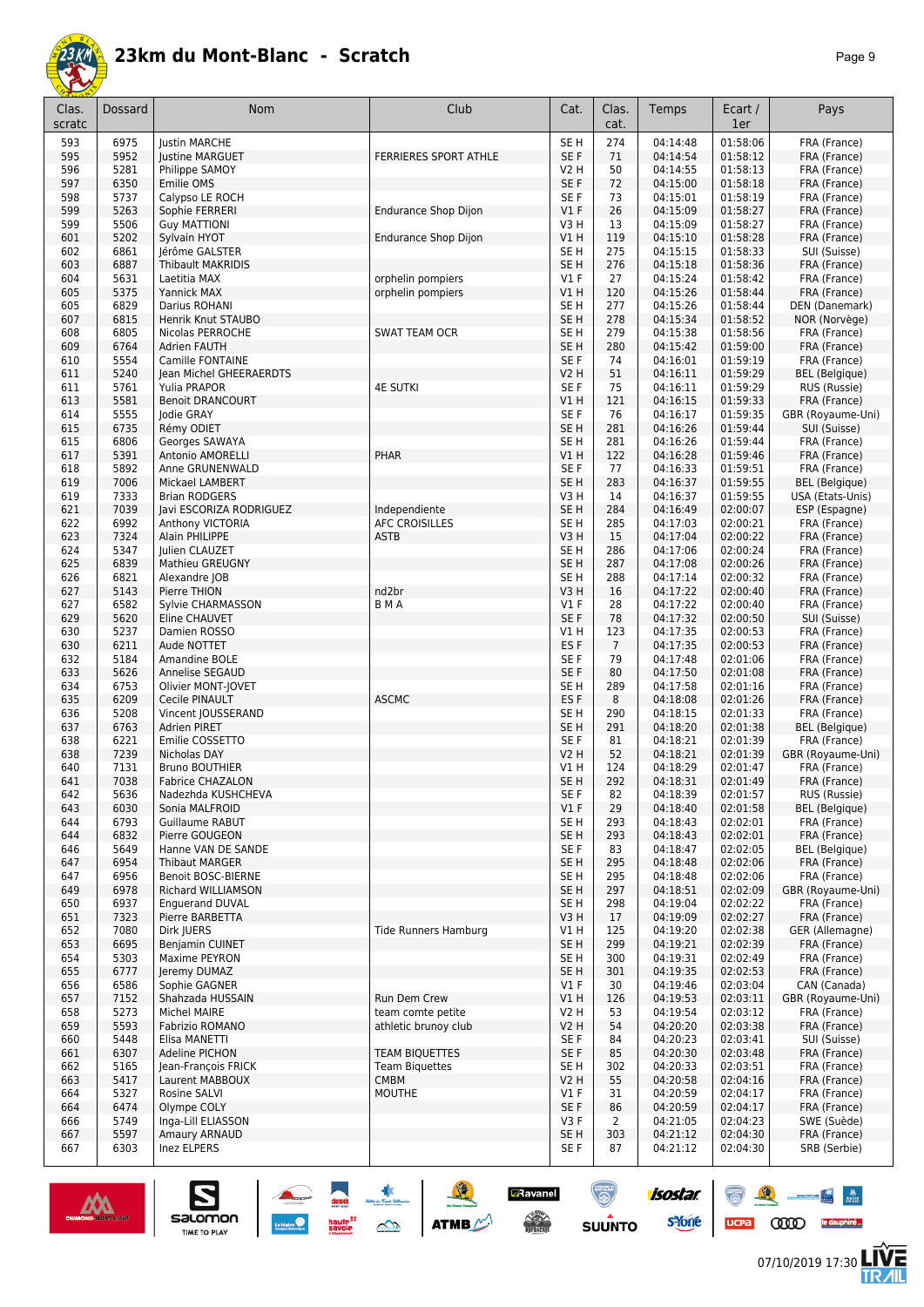

| age | Ω |
|-----|---|
|     | 1 |

| Clas.<br>scratc | Dossard      | Nom                                           | Club                         | Cat.                               | Clas.<br>cat. | Temps                | Ecart /<br>1er       | Pays                              |
|-----------------|--------------|-----------------------------------------------|------------------------------|------------------------------------|---------------|----------------------|----------------------|-----------------------------------|
| 669             | 7047         | Nicolas PUGET                                 |                              | SE <sub>H</sub>                    | 304           | 04:21:16             | 02:04:34             | FRA (France)                      |
| 670             | 5226         | Xavier JACQUEY                                |                              | <b>V2 H</b>                        | 56            | 04:21:26             | 02:04:44             | FRA (France)                      |
| 671             | 5454         | Jeremy DEGLETAGNE                             |                              | SE H                               | 305           | 04:21:33             | 02:04:51             | FRA (France)                      |
| 672<br>672      | 5610<br>6426 | Marie TEYSSONNEYRE<br>Maïmouna SALL-SERIEYS   | <b>AVEC Epinal</b>           | SE F<br>SE F                       | 88<br>88      | 04:21:42<br>04:21:42 | 02:05:00<br>02:05:00 | FRA (France)<br>FRA (France)      |
| 674             | 6451         | Stéphanie PETITGENET                          |                              | SE F                               | 90            | 04:21:45             | 02:05:03             | FRA (France)                      |
| 675             | 5346         | Véronique CORNILLON                           | <b>VESUBIE TRAIL CLUB 06</b> | SE F                               | 91            | 04:21:46             | 02:05:04             | FRA (France)                      |
| 676             | 5840         | <b>Fabien MARIA</b>                           | <b>VESUBIE TRAIL CLUB 06</b> | SE <sub>H</sub>                    | 306           | 04:21:47             | 02:05:05             | FRA (France)                      |
| 677             | 6738         | James LACY-SMITH                              |                              | SE <sub>H</sub>                    | 307           | 04:21:52             | 02:05:10             | GBR (Royaume-Uni)                 |
| 678             | 5341<br>7191 | Sylvie STANISIERE<br>Ludovic ANDRE            |                              | SE F<br>V1H                        | 92<br>127     | 04:21:54<br>04:21:55 | 02:05:12<br>02:05:13 | FRA (France)<br>FRA (France)      |
| 679<br>679      | 7298         | <b>Bernard ROUGE</b>                          |                              | V <sub>2</sub> H                   | 57            | 04:21:55             | 02:05:13             | FRA (France)                      |
| 681             | 5563         | Catherine ERNY                                |                              | $VI$ F                             | 32            | 04:21:57             | 02:05:15             | FRA (France)                      |
| 682             | 5890         | Miguel PARCEIRO                               | Hôpitaux Universitaire       | <b>V1 H</b>                        | 128           | 04:22:05             | 02:05:23             | SUI (Suisse)                      |
| 682             | 7332         | <b>Patrick DARS</b>                           |                              | V3H                                | 18            | 04:22:05             | 02:05:23             | FRA (France)                      |
| 684             | 5807         | Denis BERGERY                                 |                              | V2 H                               | 58            | 04:22:06             | 02:05:24             | FRA (France)                      |
| 685             | 6955         | Romain PERGOD                                 |                              | SE <sub>H</sub>                    | 308           | 04:22:20             | 02:05:38             | FRA (France)                      |
| 686<br>687      | 6852<br>5680 | Thomas FOURNIER<br>Mathilde GRESSET-BOURGEOIS |                              | SE <sub>H</sub><br>SE <sub>F</sub> | 309<br>93     | 04:22:22<br>04:22:23 | 02:05:40<br>02:05:41 | FRA (France)<br>FRA (France)      |
| 688             | 5860         | Daniel BRANCALEONE                            |                              | SE <sub>H</sub>                    | 310           | 04:22:24             | 02:05:42             | FRA (France)                      |
| 688             | 6686         | Hugo PEYRELADE-GALIANNE                       |                              | ES <sub>H</sub>                    | 28            | 04:22:24             | 02:05:42             | FRA (France)                      |
| 690             | 7252         | Jeremie ROCH                                  |                              | V2 H                               | 59            | 04:22:26             | 02:05:44             | FRA (France)                      |
| 691             | 6844         | Saadi BENTOUMI                                |                              | SE <sub>H</sub>                    | 311           | 04:22:27             | 02:05:45             | FRA (France)                      |
| 691             | 6960         | Nicolas LOUVARD                               |                              | SE <sub>H</sub>                    | 311           | 04:22:27             | 02:05:45             | FRA (France)                      |
| 693             | 6822         | Damien GABRIELE                               | Les Raisins du Trail         | SE <sub>H</sub>                    | 313           | 04:22:34             | 02:05:52             | FRA (France)                      |
| 694             | 7317         | Dean WHITTAKER                                |                              | V3H                                | 19            | 04:22:41             | 02:05:59             | GBR (Royaume-Uni)                 |
| 695<br>696      | 6244<br>5431 | Maelle RAFFRAY<br><b>Iulie ASSIE</b>          |                              | SE F<br>SE F                       | 94<br>95      | 04:22:43<br>04:22:57 | 02:06:01<br>02:06:15 | FRA (France)<br>FRA (France)      |
| 697             | 5300         | Cécile PALAVIT                                |                              | SE F                               | 96            | 04:23:12             | 02:06:30             | FRA (France)                      |
| 698             | 5090         | Vincent GUTH                                  |                              | SE <sub>H</sub>                    | 314           | 04:23:17             | 02:06:35             | FRA (France)                      |
| 698             | 5719         | <b>Emilie GUTH</b>                            |                              | SE F                               | 97            | 04:23:17             | 02:06:35             | FRA (France)                      |
| 700             | 5552         | Laurent SWAZINA                               | Unnormaltrail                | V1H                                | 129           | 04:23:20             | 02:06:38             | FRA (France)                      |
| 701             | 5854         | Stéphane THOMSIN                              |                              | SE <sub>H</sub>                    | 315           | 04:23:21             | 02:06:39             | <b>BEL</b> (Belgique)             |
| 702             | 5821         | Laurent MOLENBERGHS                           | CLUB D'ATHLETISME AS MA      | V2 H                               | 60            | 04:23:22             | 02:06:40             | FRA (France)                      |
| 702<br>704      | 6715<br>6539 | Quentin LENOIR                                |                              | SE H<br>V1F                        | 316<br>33     | 04:23:22<br>04:23:38 | 02:06:40<br>02:06:56 | FRA (France)                      |
| 705             | 6011         | Mette FINDERUP GROVE<br>Thierry PUDET         | Marathon Runners             | <b>V2 H</b>                        | 61            | 04:23:47             | 02:07:05             | DEN (Danemark)<br>FRA (France)    |
| 706             | 5150         | Pierre-Louis HELIAS                           | <b>TEAM GABET SPORT</b>      | SE <sub>H</sub>                    | 317           | 04:23:55             | 02:07:13             | FRA (France)                      |
| 707             | 5424         | Quentin DESREUX                               |                              | SE <sub>H</sub>                    | 318           | 04:23:56             | 02:07:14             | FRA (France)                      |
| 708             | 5726         | David ELVIRA                                  |                              | <b>V1 H</b>                        | 130           | 04:24:03             | 02:07:21             | VEN (Venezuela)                   |
| 709             | 5543         | Jerome AHR                                    |                              | V1 H                               | 131           | 04:24:04             | 02:07:22             | FRA (France)                      |
| 710             | 7034         | <b>Bruno JACQUES</b>                          |                              | SE <sub>H</sub>                    | 319           | 04:24:08             | 02:07:26             | <b>BEL</b> (Belgique)             |
| 711<br>712      | 5319<br>5883 | Samuel DESMANET                               |                              | SE <sub>H</sub><br>SE <sub>H</sub> | 320<br>321    | 04:24:09             | 02:07:27<br>02:07:29 | <b>BEL</b> (Belgique)             |
| 713             | 5278         | Juan Diego ARIAS<br>Philippe DE ROUVILLE      |                              | SE <sub>H</sub>                    | 322           | 04:24:11<br>04:24:19 | 02:07:37             | PER (Pérou)<br>FRA (France)       |
| 714             | 7380         | Thomas MOUNIOLOUX                             |                              | SE <sub>H</sub>                    | 323           | 04:24:27             | 02:07:45             | FRA (France)                      |
| 715             | 5393         | Stephanie PEIGNE                              |                              | $VI$ F                             | 34            | 04:24:35             | 02:07:53             | FRA (France)                      |
| 716             | 5354         | Caroline CHEVALLIER                           |                              | SE F                               | 98            | 04:24:39             | 02:07:57             | FRA (France)                      |
| 716             | 7348         | Jean-Clarence NOSMAS                          | asptt nice vesubie trai      | V3H                                | 20            | 04:24:39             | 02:07:57             | FRA (France)                      |
| 718             | 5372         | Jany NOSMAS                                   | asptt nice                   | V3F                                | 3             | 04:24:40             | 02:07:58             | FRA (France)                      |
| 719             | 5311         | lean-Luc LAGOUTTE<br>Yahn ROMEDER             | <b>DELTASPORT/ PRAC</b>      | V2 H<br>SE H                       | 62<br>324     | 04:24:43             | 02:08:01             | FRA (France)                      |
| 720<br>721      | 5479<br>5718 | Claire DE BOUTEILLER                          | GRPJHPH8                     | SE F                               | 99            | 04:24:49<br>04:24:55 | 02:08:07<br>02:08:13 | FRA (France)<br>FRA (France)      |
| 722             | 5621         | Charline DUPORT                               |                              | SE F                               | 100           | 04:24:58             | 02:08:16             | FRA (France)                      |
| 722             | 6242         | Caroline BULL                                 | <b>Westbury Harriers</b>     | SE F                               | 100           | 04:24:58             | 02:08:16             | GBR (Royaume-Uni)                 |
| 724             | 5820         | <b>Stephane LERCIER</b>                       |                              | V2 H                               | 63            | 04:25:06             | 02:08:24             | FRA (France)                      |
| 725             | 5842         | Alexandre IACOUIN                             |                              | SE H                               | 325           | 04:25:14             | 02:08:32             | FRA (France)                      |
| 726<br>726      | 6301<br>7266 | Sophie BRISCHOUX<br>Didier MARTINEAU          |                              | SE F<br>V2 H                       | 102<br>64     | 04:25:23<br>04:25:23 | 02:08:41<br>02:08:41 | FRA (France)<br>GBR (Royaume-Uni) |
| 728             | 5344         | Laurent CARY                                  | all trail                    | V2H                                | 65            | 04:25:24             | 02:08:42             | FRA (France)                      |
| 729             | 5668         | Florent RICHIOUD                              | les raisins du trail         | SE H                               | 326           | 04:25:25             | 02:08:43             | FRA (France)                      |
| 730             | 5683         | <b>Benoit SOYER</b>                           |                              | SE H                               | 327           | 04:25:29             | 02:08:47             | FRA (France)                      |
| 730             | 6249         | Sidonie DELAPORTE                             |                              | SE F                               | 103           | 04:25:29             | 02:08:47             | FRA (France)                      |
| 732             | 7201         | Joris BRIEFFIES                               |                              | V1 H                               | 132           | 04:25:37             | 02:08:55             | NED (Pays-Bas)                    |
| 733             | 6390         | Aline MICHA                                   | <b>BETRAIL</b>               | SE F                               | 104           | 04:25:38             | 02:08:56             | <b>BEL</b> (Belgique)             |
| 734<br>735      | 5651<br>5530 | Solenn PRANLONG<br><b>Benoit LESCURE</b>      | SE Pavillons Sous Bois       | ES F<br>V1 H                       | 9<br>133      | 04:25:43<br>04:25:59 | 02:09:01<br>02:09:17 | FRA (France)<br>FRA (France)      |
| 736             | 6273         | Aurélie WANDERS                               |                              | SE F                               | 105           | 04:26:08             | 02:09:26             | SUI (Suisse)                      |
| 737             | 5736         | Appoline GROS                                 |                              | SE F                               | 106           | 04:26:09             | 02:09:27             | FRA (France)                      |
| 737             | 6266         | Camille DEMOLY                                |                              | SE F                               | 106           | 04:26:09             | 02:09:27             | FRA (France)                      |
| 739             | 5453         | Aurelio MANETTI                               |                              | V3H                                | 21            | 04:26:10             | 02:09:28             | SUI (Suisse)                      |
| 739             | 6437         | Marie LARDANS                                 | <b>TEMMOS</b>                | SE F                               | 108           | 04:26:10             | 02:09:28             | FRA (France)                      |
| 741             | 7119         | Philippe LUDWIG                               |                              | V1 H                               | 134           | 04:26:14             | 02:09:32             | FRA (France)                      |
| 742<br>743      | 7242<br>5478 | Alain RAMAND<br>Jonathan DUMAZ                |                              | V2H<br>SE H                        | 66<br>328     | 04:26:23<br>04:26:24 | 02:09:41<br>02:09:42 | FRA (France)<br>FRA (France)      |
|                 |              |                                               |                              |                                    |               |                      |                      |                                   |



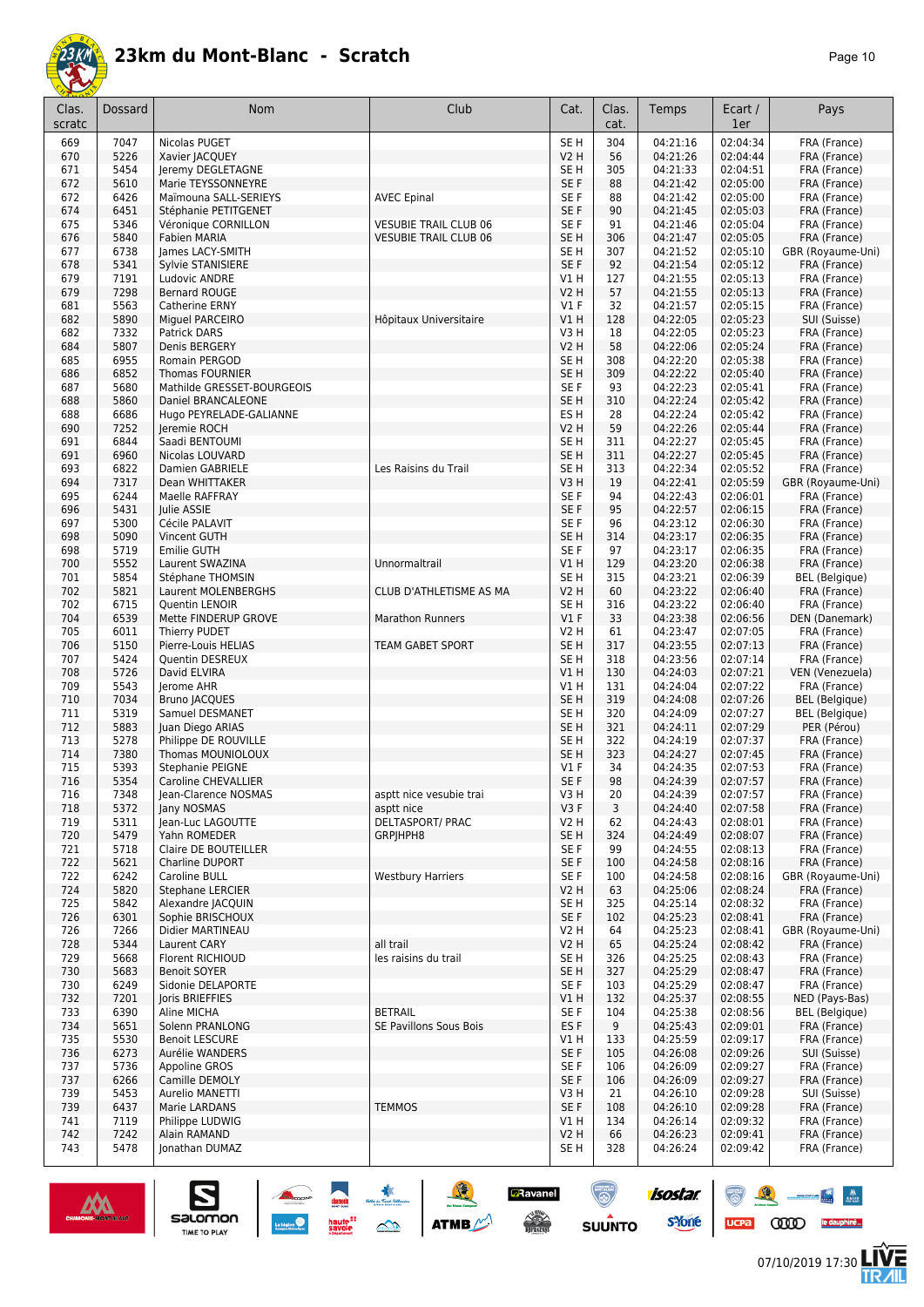

| age |  |  |
|-----|--|--|
|-----|--|--|

| Clas.<br>scratc | Dossard      | <b>Nom</b>                               | Club                       | Cat.                               | Clas.<br>cat.  | Temps                | Ecart /<br>1er       | Pays                                  |
|-----------------|--------------|------------------------------------------|----------------------------|------------------------------------|----------------|----------------------|----------------------|---------------------------------------|
| 744             | 5496         | Margaux RANTY                            |                            | SE <sub>F</sub>                    | 109            | 04:26:26             | 02:09:44             | FRA (France)                          |
| 744             | 6694         | Virgil SIMONIN                           | JAC Saint Nicolas de Po    | SE <sub>H</sub>                    | 329            | 04:26:26             | 02:09:44             | FRA (France)                          |
| 744             | 6936         | Benjamin CAGET                           |                            | SE H                               | 329            | 04:26:26             | 02:09:44             | FRA (France)                          |
| 747             | 6401         | Katarina SEKACOVA                        | <b>KHG</b>                 | SE F                               | 110            | 04:26:35             | 02:09:53             | SVK (Slovaquie)                       |
| 748<br>749      | 6302<br>7246 | Elena CARRO LOPEZ<br>Jens BAMMEL         | Run Dem Crew               | SE F<br>V2 H                       | 111<br>67      | 04:26:37<br>04:26:38 | 02:09:55<br>02:09:56 | ESP (Espagne)<br>GER (Allemagne)      |
| 750             | 6200         | Alix GILBERT                             |                            | ES <sub>F</sub>                    | 10             | 04:26:40             | 02:09:58             | FRA (France)                          |
| 750             | 6608         | Catherine GILBERT                        |                            | V1F                                | 35             | 04:26:40             | 02:09:58             | FRA (France)                          |
| 752             | 6834         | <b>Aurelien ROSIER</b>                   |                            | SE <sub>H</sub>                    | 331            | 04:26:49             | 02:10:07             | FRA (France)                          |
| 753             | 6786         | Ziyad ADJADO                             | <b>AR Birhakeim</b>        | SE <sub>H</sub>                    | 332            | 04:26:53             | 02:10:11             | BEN (Bénin)                           |
| 754             | 5774         | David MIRAT                              | DOLE AC                    | V1 H                               | 135            | 04:26:55             | 02:10:13             | FRA (France)                          |
| 754<br>756      | 5789<br>6846 | Aurélie MARLY<br>Mathieu HASPESLAGH      |                            | SE <sub>F</sub><br>SE <sub>H</sub> | 112<br>333     | 04:26:55<br>04:27:12 | 02:10:13<br>02:10:30 | FRA (France)<br><b>BEL</b> (Belgique) |
| 757             | 5449         | <b>Pauline GIRARD</b>                    |                            | SE <sub>F</sub>                    | 113            | 04:27:34             | 02:10:52             | FRA (France)                          |
| 757             | 5879         | <b>Elodie FOURNIER</b>                   |                            | SE F                               | 113            | 04:27:34             | 02:10:52             | FRA (France)                          |
| 759             | 7019         | <b>Gilles POOT BAUDIER</b>               |                            | SE <sub>H</sub>                    | 334            | 04:27:36             | 02:10:54             | <b>BEL</b> (Belgique)                 |
| 760             | 5759         | <b>Melanie THOUARD</b>                   |                            | SE <sub>F</sub>                    | 115            | 04:27:38             | 02:10:56             | FRA (France)                          |
| 760             | 6248         | Solène BARGUIL                           |                            | SE F                               | 115            | 04:27:38             | 02:10:56             | FRA (France)                          |
| 762<br>763      | 5588<br>5773 | <b>Amandine STRAUB</b><br>Stéphan BEHE   | <b>CEYZE TEAM</b>          | SE <sub>F</sub><br>VIH             | 117<br>136     | 04:27:41<br>04:27:49 | 02:10:59<br>02:11:07 | FRA (France)<br>FRA (France)          |
| 764             | 5849         | Nadiya ZINKEVYCH                         |                            | SE F                               | 118            | 04:27:56             | 02:11:14             | UKR (Ukraine)                         |
| 765             | 7053         | laor VASEK                               | M.R.C.I.N.A.               | SE <sub>H</sub>                    | 335            | 04:27:57             | 02:11:15             | SVK (Slovaquie)                       |
| 765             | 7098         | <b>Tim CABLE</b>                         |                            | V1 H                               | 137            | 04:27:57             | 02:11:15             | GBR (Royaume-Uni)                     |
| 767             | 7210         | <b>Renaud GADAT</b>                      |                            | V1H                                | 138            | 04:28:02             | 02:11:20             | FRA (France)                          |
| 768             | 5388         | Mickael MIOCHE                           |                            | SE <sub>H</sub>                    | 336            | 04:28:07             | 02:11:25             | FRA (France)                          |
| 769             | 5456         | <b>Stephane DANIEL</b>                   | <b>VESUBIE TRAIL CLUB</b>  | V1H                                | 139            | 04:28:08             | 02:11:26             | FRA (France)                          |
| 770<br>770      | 6213<br>7059 | Pauline BAY<br>Raphael DUBOIS            | Cap's 42                   | SE <sub>F</sub><br>VIH             | 119<br>140     | 04:28:11<br>04:28:11 | 02:11:29<br>02:11:29 | FRA (France)<br>FRA (France)          |
| 772             | 6907         | Frederic MAILLARD                        |                            | SE <sub>H</sub>                    | 337            | 04:28:15             | 02:11:33             | FRA (France)                          |
| 773             | 6075         | <b>Justine HALIN</b>                     |                            | SE <sub>F</sub>                    | 120            | 04:28:21             | 02:11:39             | FRA (France)                          |
| 774             | 5910         | Florinne RAINAUD                         |                            | SE F                               | 121            | 04:28:22             | 02:11:40             | FRA (France)                          |
| 774             | 6361         | Justine LAUDE                            |                            | SE F                               | 121            | 04:28:22             | 02:11:40             | FRA (France)                          |
| 776             | 6416         | Sandra GINESTET                          | les foulées chablaisien    | SE <sub>F</sub>                    | 123            | 04:28:25             | 02:11:43             | FRA (France)                          |
| 776             | 7074         | Laurent WITSCHI                          |                            | V1H                                | 141            | 04:28:25             | 02:11:43             | FRA (France)                          |
| 778             | 6860         | Jelle DE WEERDT                          | <b>Barazelles</b>          | SE <sub>H</sub>                    | 338            | 04:28:33             | 02:11:51             | <b>BEL</b> (Belgique)                 |
| 779<br>780      | 6295         | Sophie LEMAN<br>Mehdi ALLAOUA            |                            | SE <sub>F</sub><br>SE <sub>H</sub> | 124<br>339     | 04:28:36<br>04:28:46 | 02:11:54<br>02:12:04 | FRA (France)                          |
| 781             | 5638<br>7106 | Fabrice PION                             |                            | V1H                                | 142            | 04:28:53             | 02:12:11             | FRA (France)<br>FRA (France)          |
| 782             | 5724         | <b>Gregory HEINRICHS</b>                 | Team somja                 | SE <sub>H</sub>                    | 340            | 04:28:55             | 02:12:13             | BEL (Belgique)                        |
| 783             | 5292         | Olivier DUCHASSIN                        |                            | V2 H                               | 68             | 04:28:57             | 02:12:15             | FRA (France)                          |
| 784             | 5659         | Amelie ROCH                              |                            | SE F                               | 125            | 04:29:03             | 02:12:21             | FRA (France)                          |
| 785             | 5831         | <b>Florence MALATRAIT</b>                |                            | $VI$ F                             | 36             | 04:29:20             | 02:12:38             | FRA (France)                          |
| 786             | 5853         | Gregory BOURGARD                         |                            | SE <sub>H</sub>                    | 341            | 04:29:25             | 02:12:43             | <b>BEL</b> (Belgique)                 |
| 786             | 6915         | Lionel CALLAERT                          |                            | SE <sub>H</sub>                    | 341            | 04:29:25             | 02:12:43             | <b>BEL</b> (Belgique)                 |
| 788<br>789      | 6419<br>5535 | Chadia ENNAJHI<br><b>Bertille MORIN</b>  |                            | SE F<br>SE F                       | 126<br>127     | 04:29:29<br>04:29:32 | 02:12:47<br>02:12:50 | FRA (France)<br>FRA (France)          |
| 790             | 6410         | Julie FROUCHT                            | Pontault AAC Athlétisme    | SE <sub>F</sub>                    | 128            | 04:29:35             | 02:12:53             | FRA (France)                          |
| 790             | 6669         | Marc-Antoine MILLONES                    | <b>Triathlon Rive Nord</b> | JU H                               | $\overline{7}$ | 04:29:35             | 02:12:53             | CAN (Canada)                          |
| 792             | 5707         | Charlotte RECAMIER                       |                            | SE F                               | 129            | 04:29:37             | 02:12:55             | FRA (France)                          |
| 792             | 7179         | Daniel MILLONES                          | <b>Triathlon Rive Nord</b> | V1H                                | 143            | 04:29:37             | 02:12:55             | CAN (Canada)                          |
| 794             | 5289         | Arnaud DALLY                             |                            | V1 H                               | 144            | 04:29:42             | 02:13:00             | FRA (France)                          |
| 794             | 5685         | <b>Guillaume BRIANCON</b>                |                            | VIH                                | 144            | 04:29:42             | 02:13:00             | FRA (France)                          |
| 796<br>797      | 5712<br>6408 | Lorraine CAVISTON<br><b>Alison MAIOR</b> |                            | SE F<br>SE F                       | 130<br>131     | 04:29:43<br>04:29:45 | 02:13:01<br>02:13:03 | IRL (Irlande)<br>AUS (Australie)      |
| 798             | 5625         | Régis ROUX                               |                            | V2 H                               | 69             | 04:29:48             | 02:13:06             | FRA (France)                          |
| 799             | 5880         | Valérie WEBER                            | AS Munster Athlétisme      | SE F                               | 132            | 04:29:49             | 02:13:07             | FRA (France)                          |
| 800             | 7052         | <b>Baudouin MATHIEU</b>                  |                            | SE H                               | 343            | 04:30:03             | 02:13:21             | <b>BEL</b> (Belgique)                 |
| 801             | 5568         | Denis DUTHOIT                            | Runcroix59                 | V2 H                               | 70             | 04:30:06             | 02:13:24             | FRA (France)                          |
| 802             | 5516         | Julien PETEL                             |                            | SE H                               | 344            | 04:30:09             | 02:13:27             | FRA (France)                          |
| 803             | 5973         | Thibaud HULLAR                           |                            | SE H                               | 345            | 04:30:13             | 02:13:31             | FRA (France)                          |
| 804             | 6926         | Romain GEOFFRAY                          | Les raisins du Trail       | SE H                               | 346            | 04:30:15             | 02:13:33             | FRA (France)                          |
| 805<br>806      | 5435<br>6518 | Stephanie BEAUSSE<br>Christel SERGENT    | <b>CEYZE TEAM</b>          | $VI$ F<br>$VI$ F                   | 37<br>38       | 04:30:29<br>04:30:35 | 02:13:47<br>02:13:53 | SUI (Suisse)<br>FRA (France)          |
| 807             | 5594         | Jean-François JOLIVET                    |                            | <b>V2 H</b>                        | 71             | 04:30:36             | 02:13:54             | FRA (France)                          |
| 808             | 6473         | Marianne BIE-OLSEN                       |                            | SE F                               | 133            | 04:30:39             | 02:13:57             | DEN (Danemark)                        |
| 809             | 6784         | Jan SUKENIK                              | M.R.C.I.N.A.               | SE H                               | 347            | 04:30:46             | 02:14:04             | SVK (Slovaquie)                       |
| 810             | 5578         | Anne-Sophie AHR                          |                            | $VI$ F                             | 39             | 04:30:55             | 02:14:13             | FRA (France)                          |
| 811             | 6296         | Maude LABBE-DUFORT                       | Natural Fitness Lab        | SE F                               | 134            | 04:31:04             | 02:14:22             | CAN (Canada)                          |
| 812             | 5366         | Eric MAUGEY                              | <b>DIJON TRIATHLON</b>     | SE H                               | 348            | 04:31:05             | 02:14:23             | FRA (France)                          |
| 812<br>814      | 7169<br>5630 | Joel CONTASSOT<br>Julie DOS REIS         | <b>Team Sharks</b>         | V1H<br>SE F                        | 146<br>135     | 04:31:05<br>04:31:10 | 02:14:23<br>02:14:28 | FRA (France)<br>FRA (France)          |
| 815             | 5486         | Camille GRONDIN                          |                            | SE F                               | 136            | 04:31:16             | 02:14:34             | FRA (France)                          |
| 816             | 5532         | Anne SIGEL                               |                            | $VI$ F                             | 40             | 04:31:38             | 02:14:56             | SUI (Suisse)                          |
| 817             | 6765         | Joris GUILLOT                            |                            | SE <sub>H</sub>                    | 349            | 04:31:40             | 02:14:58             | FRA (France)                          |
| 818             | 6799         | Vincent LESTRELIN                        |                            | SE H                               | 350            | 04:31:41             | 02:14:59             | FRA (France)                          |
|                 |              |                                          |                            |                                    |                |                      |                      |                                       |



UCPa **COOD** le dauphiné...

 $\mathbb{R}$ 

**IVE**<br>RAIL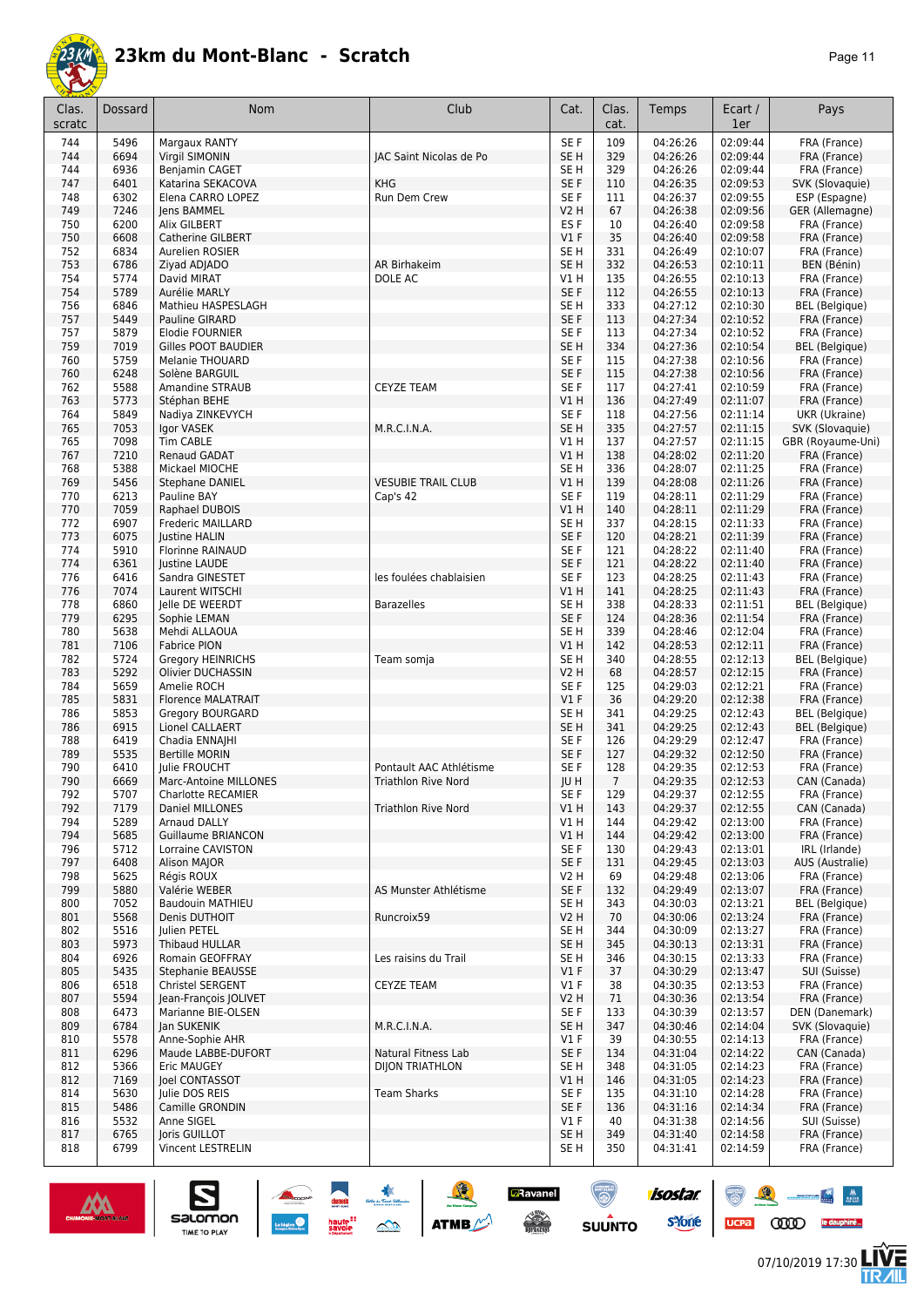

| Clas.<br>scratc | Dossard      | Nom                                 | Club                                     | Cat.                    | Clas.<br>cat.  | Temps                | Ecart /<br>1er       | Pays                           |
|-----------------|--------------|-------------------------------------|------------------------------------------|-------------------------|----------------|----------------------|----------------------|--------------------------------|
| 819             | 5380         | André BUGNON                        | LES FOULÉES CHABLAISIEN                  | V <sub>3</sub> H        | 22             | 04:31:42             | 02:15:00             | FRA (France)                   |
| 819             | 7186         | Raphael VICARI                      |                                          | V1H                     | 147            | 04:31:42             | 02:15:00             | FRA (France)                   |
| 821             | 5781         | Xavier DELPY                        |                                          | <b>V2 H</b>             | 72             | 04:31:43             | 02:15:01             | FRA (France)                   |
| 821             | 6202         | Aude VICARI                         |                                          | ES <sub>F</sub>         | 11             | 04:31:43             | 02:15:01             | FRA (France)                   |
| 821             | 6788         | Mickael KREMER                      |                                          | SE <sub>H</sub>         | 351            | 04:31:43             | 02:15:01             | FRA (France)<br>FRA (France)   |
| 824<br>824      | 5378<br>6127 | David EXCOFFIER<br>Didier RAUX      |                                          | V1H<br>V1H              | 148<br>148     | 04:31:44<br>04:31:44 | 02:15:02<br>02:15:02 |                                |
| 826             | 6389         | Laetitia KREMER                     |                                          | SE F                    | 137            | 04:31:49             | 02:15:07             | FRA (France)<br>FRA (France)   |
| 827             | 5618         | <b>Hubert BERRY</b>                 | ASDD DROUE SUR DROUETTE                  | V1 H                    | 150            | 04:31:50             | 02:15:08             | FRA (France)                   |
| 828             | 6046         | Serge NICOLI                        | <b>YAC</b>                               | <b>V2 H</b>             | 73             | 04:31:52             | 02:15:10             | FRA (France)                   |
| 828             | 7206         | Jean-Michel GRAS                    |                                          | V1 H                    | 151            | 04:31:52             | 02:15:10             | FRA (France)                   |
| 830             | 6372         | <b>Estelle NICOLAS</b>              |                                          | SE F                    | 138            | 04:31:53             | 02:15:11             | FRA (France)                   |
| 830             | 7054         | Nicolas GAUTHIER                    |                                          | SE <sub>H</sub>         | 352            | 04:31:53             | 02:15:11             | FRA (France)                   |
| 832             | 7021         | Cyril COLLET                        | Lille Triathlon                          | SE <sub>H</sub>         | 353            | 04:32:11             | 02:15:29             | FRA (France)                   |
| 833             | 5509         | <b>Emmanuel COZIER</b>              | Let's gaume                              | V1 H                    | 152            | 04:32:14             | 02:15:32             | <b>BEL</b> (Belgique)          |
| 833             | 6469         | Laurence QUESNEL                    | Lille Métropole athléti                  | SE <sub>F</sub>         | 139            | 04:32:14             | 02:15:32             | FRA (France)                   |
| 835             | 5679         | Marie BELOT                         |                                          | SE <sub>F</sub>         | 140            | 04:32:19             | 02:15:37             | FRA (France)                   |
| 836<br>837      | 7338<br>5271 | Xavier BOHINEUST                    |                                          | V3H<br>V1H              | 23<br>153      | 04:32:33<br>04:32:46 | 02:15:51<br>02:16:04 | FRA (France)                   |
| 838             | 5823         | Ivan CHAZOT<br>Alain LEVILLAIN      | TTS/ TEAM IVANOE<br>saint leu athletisme | V2H                     | 74             | 04:32:49             | 02:16:07             | FRA (France)<br>FRA (France)   |
| 839             | 5528         | <b>Alain FRACHEBOIS</b>             | ASPTT LONS LE SAUNIER                    | <b>V2 H</b>             | 75             | 04:32:53             | 02:16:11             | FRA (France)                   |
| 840             | 5585         | Miriam NELSON                       |                                          | <b>V2F</b>              | 5              | 04:32:59             | 02:16:17             | USA (Etats-Unis)               |
| 841             | 7156         | Boelstler ROBERT                    |                                          | V1 H                    | 154            | 04:33:14             | 02:16:32             | GER (Allemagne)                |
| 842             | 5471         | Delphine MICHAUD                    | ESCARGOTS21                              | V1F                     | 41             | 04:33:24             | 02:16:42             | FRA (France)                   |
| 843             | 7260         | Christian ROSSI                     |                                          | <b>V2 H</b>             | 76             | 04:33:32             | 02:16:50             | FRA (France)                   |
| 844             | 6098         | Virginie CARON                      | <b>Running Plus</b>                      | V1F                     | 42             | 04:33:34             | 02:16:52             | <b>BEL</b> (Belgique)          |
| 845             | 6990         | Cédric MAUBANC                      | <b>STOPPAGE</b>                          | SE H                    | 354            | 04:33:36             | 02:16:54             | FRA (France)                   |
| 846             | 5434         | Alexandre PAILLOT                   |                                          | SE <sub>H</sub>         | 355            | 04:33:41             | 02:16:59             | FRA (France)                   |
| 846             | 5888         | Anne Sophie BAHUAUD                 |                                          | $VI$ F                  | 43             | 04:33:41             | 02:16:59             | FRA (France)                   |
| 846             | 7051         | Benjamin BREUT                      |                                          | SE <sub>H</sub>         | 355            | 04:33:41             | 02:16:59             | FRA (France)                   |
| 849<br>850      | 7122<br>6261 | <b>Richard TRICOT</b><br>Rosie VEUL | Roland Berger                            | V1H<br>SE F             | 155<br>141     | 04:33:44<br>04:33:46 | 02:17:02<br>02:17:04 | FRA (France)<br>NED (Pays-Bas) |
| 851             | 6737         | <b>Bobby BADER</b>                  |                                          | SE <sub>H</sub>         | 357            | 04:33:48             | 02:17:06             | NED (Pays-Bas)                 |
| 852             | 6760         | Paul BERGMANS                       |                                          | SE <sub>H</sub>         | 358            | 04:33:49             | 02:17:07             | NED (Pays-Bas)                 |
| 853             | 5623         | Jean-Marc CHAILLOU                  |                                          | V1 H                    | 156            | 04:33:52             | 02:17:10             | FRA (France)                   |
| 854             | 6681         | Thomas SWAZINA                      | Unnormaltrail                            | ES H                    | 29             | 04:33:55             | 02:17:13             | FRA (France)                   |
| 855             | 6606         | <b>Nelly LACROIX</b>                |                                          | $VI$ F                  | 44             | 04:34:00             | 02:17:18             | FRA (France)                   |
| 856             | 6922         | Nicolas BARON                       |                                          | SE <sub>H</sub>         | 359            | 04:34:01             | 02:17:19             | <b>BEL</b> (Belgique)          |
| 857             | 6201         | <b>Iuliette VITTE</b>               | <b>ASOP</b>                              | ES <sub>F</sub>         | 12             | 04:34:12             | 02:17:30             | FRA (France)                   |
| 858             | 6050         | Monica MAGALHAES                    | PRO RIBEIRO                              | <b>V2F</b>              | 6              | 04:34:23             | 02:17:41             | BRA (Brésil)                   |
| 858             | 6053         | Elieser MAGALHAES                   |                                          | V3H                     | 24             | 04:34:23             | 02:17:41             | BRA (Brésil)                   |
| 860             | 6399         | Pauline SCHMIDT<br>Emeline TESO     | <b>USMETRO</b>                           | SE <sub>F</sub>         | 142            | 04:34:29             | 02:17:47             | FRA (France)                   |
| 861<br>862      | 6376<br>5312 | <b>Richard BRULETOURTE</b>          | <b>AVVCHANTELLE</b>                      | SE <sub>F</sub><br>V2 H | 143<br>77      | 04:34:38<br>04:34:52 | 02:17:56<br>02:18:10 | FRA (France)<br>FRA (France)   |
| 863             | 6886         | <b>Baptiste ABOAB</b>               |                                          | SE H                    | 360            | 04:34:56             | 02:18:14             | FRA (France)                   |
| 864             | 7257         | Denis BOESCH                        |                                          | V2 H                    | 78             | 04:35:02             | 02:18:20             | FRA (France)                   |
| 865             | 6696         | Téo LINDECKER                       |                                          | SE H                    | 361            | 04:35:04             | 02:18:22             | FRA (France)                   |
| 866             | 5615         | Amélie LEZE                         | <b>ASPTT Nice - Team Goret</b>           | SE F                    | 144            | 04:35:05             | 02:18:23             | FRA (France)                   |
| 867             | 5684         | Stéphane KLAEYLE                    |                                          | SE H                    | 362            | 04:35:10             | 02:18:28             | FRA (France)                   |
| 867             | 6003         | Marine DESARMENIEN                  | alligator seynod triath                  | SE F                    | 145            | 04:35:10             | 02:18:28             | FRA (France)                   |
| 867             | 6333         | Julie BOULLET                       | Les Moustiques                           | SE F                    | 145            | 04:35:10             | 02:18:28             | FRA (France)                   |
| 870             | 5498         | Pierre-Louis MASSON                 |                                          | ES H                    | 30             | 04:35:13             | 02:18:31             | FRA (France)                   |
| 871             | 6894         | Sebastien BLANC                     |                                          | SE H                    | 363            | 04:35:15<br>04:35:19 | 02:18:33<br>02:18:37 | FRA (France)                   |
| 872<br>873      | 5967<br>6505 | Guillaume BOUSSELET<br>Ivanne FRANC |                                          | SE H<br>$VI$ F          | 364<br>45      | 04:35:21             | 02:18:39             | FRA (France)<br>FRA (France)   |
| 874             | 5815         | Krista VAN SOLDT                    |                                          | SE F                    | 147            | 04:35:23             | 02:18:41             | NED (Pays-Bas)                 |
| 875             | 6580         | Laurence CARON                      |                                          | $VI$ F                  | 46             | 04:35:25             | 02:18:43             | FRA (France)                   |
| 875             | 7168         | Thierry DARGENT                     |                                          | V1 H                    | 157            | 04:35:25             | 02:18:43             | FRA (France)                   |
| 875             | 7285         | Philippe POTEL                      | <b>SWAT OCR TEAM</b>                     | V2 H                    | 79             | 04:35:25             | 02:18:43             | FRA (France)                   |
| 878             | 5673         | Mariza SMITH                        |                                          | SE F                    | 148            | 04:35:31             | 02:18:49             | GBR (Royaume-Uni)              |
| 879             | 7008         | Loic THOMAS                         |                                          | SE H                    | 365            | 04:35:39             | 02:18:57             | FRA (France)                   |
| 880             | 5537         | Patricia SUZZONI                    | L'échappée belle                         | $VI$ F                  | 47             | 04:35:41             | 02:18:59             | FRA (France)                   |
| 881             | 5508         | Peggy IOSSERAND                     |                                          | $VI$ F                  | 48             | 04:36:10             | 02:19:28             | FRA (France)                   |
| 882             | 5656         | Jean-Charles VIGNOT                 |                                          | V2 H                    | 80             | 04:36:35             | 02:19:53             | FRA (France)                   |
| 883             | 5674<br>5677 | Nathalie FRICK                      | <b>CEYZE TEAM</b><br><b>CEYZE TEAM</b>   | $VI$ F                  | 49             | 04:36:46<br>04:36:46 | 02:20:04<br>02:20:04 | FRA (France)                   |
| 883<br>885      | 5565         | Sebastien FRICK<br>Fabien ROUX      | Amsl frejus triathlon                    | V1H<br>SE H             | 158<br>366     | 04:36:50             | 02:20:08             | FRA (France)<br>FRA (France)   |
| 886             | 5507         | <b>Clarisse ROUILLON</b>            |                                          | SE F                    | 149            | 04:36:52             | 02:20:10             | FRA (France)                   |
| 886             | 6724         | Matthias JOANNET                    |                                          | SE H                    | 367            | 04:36:52             | 02:20:10             | FRA (France)                   |
| 888             | 5114         | Alexandre BORRELLY                  | <b>PIPC</b>                              | ES H                    | 31             | 04:36:54             | 02:20:12             | FRA (France)                   |
| 889             | 5444         | Véronique TERRASSON                 | rock'n trail                             | V2F                     | $\overline{7}$ | 04:37:02             | 02:20:20             | FRA (France)                   |
| 890             | 6570         | <b>Christine LINIGER</b>            | Amicourse                                | $VI$ F                  | 50             | 04:37:10             | 02:20:28             | FRA (France)                   |
| 891             | 6774         | Keith JACKSON                       |                                          | SE H                    | 368            | 04:37:11             | 02:20:29             | GBR (Royaume-Uni)              |
| 892             | 5429         | Alexandre CONTENCIN                 |                                          | V1 H                    | 159            | 04:37:20             | 02:20:38             | FRA (France)                   |
| 892             | 6257         | Georgina ARMSTRONG                  |                                          | SE F                    | 150            | 04:37:20             | 02:20:38             | GBR (Royaume-Uni)              |



 $\sum_{\text{SALOMOM}}$ 

**A** 

ATMB

**a**Ravanel

 $\begin{array}{c} \mathcal{N}^{\text{c}} \longrightarrow \\ \text{peritivity} \end{array}$ 

 $\overline{\odot}$ 

**SUUNTO** 

**CODO** le dauphiné...

 $\mathcal{R}$ 

 $\binom{m}{\binom{n}{2}}$ 

 $ucpa$ 

 $\frac{1}{2} \frac{1}{2} \frac{1}{2} \frac{1}{2} \frac{1}{2} \frac{1}{2} \frac{1}{2} \frac{1}{2} \frac{1}{2} \frac{1}{2} \frac{1}{2} \frac{1}{2} \frac{1}{2} \frac{1}{2} \frac{1}{2} \frac{1}{2} \frac{1}{2} \frac{1}{2} \frac{1}{2} \frac{1}{2} \frac{1}{2} \frac{1}{2} \frac{1}{2} \frac{1}{2} \frac{1}{2} \frac{1}{2} \frac{1}{2} \frac{1}{2} \frac{1}{2} \frac{1}{2} \frac{1}{2} \frac{$ 

左<br>孤

isostar.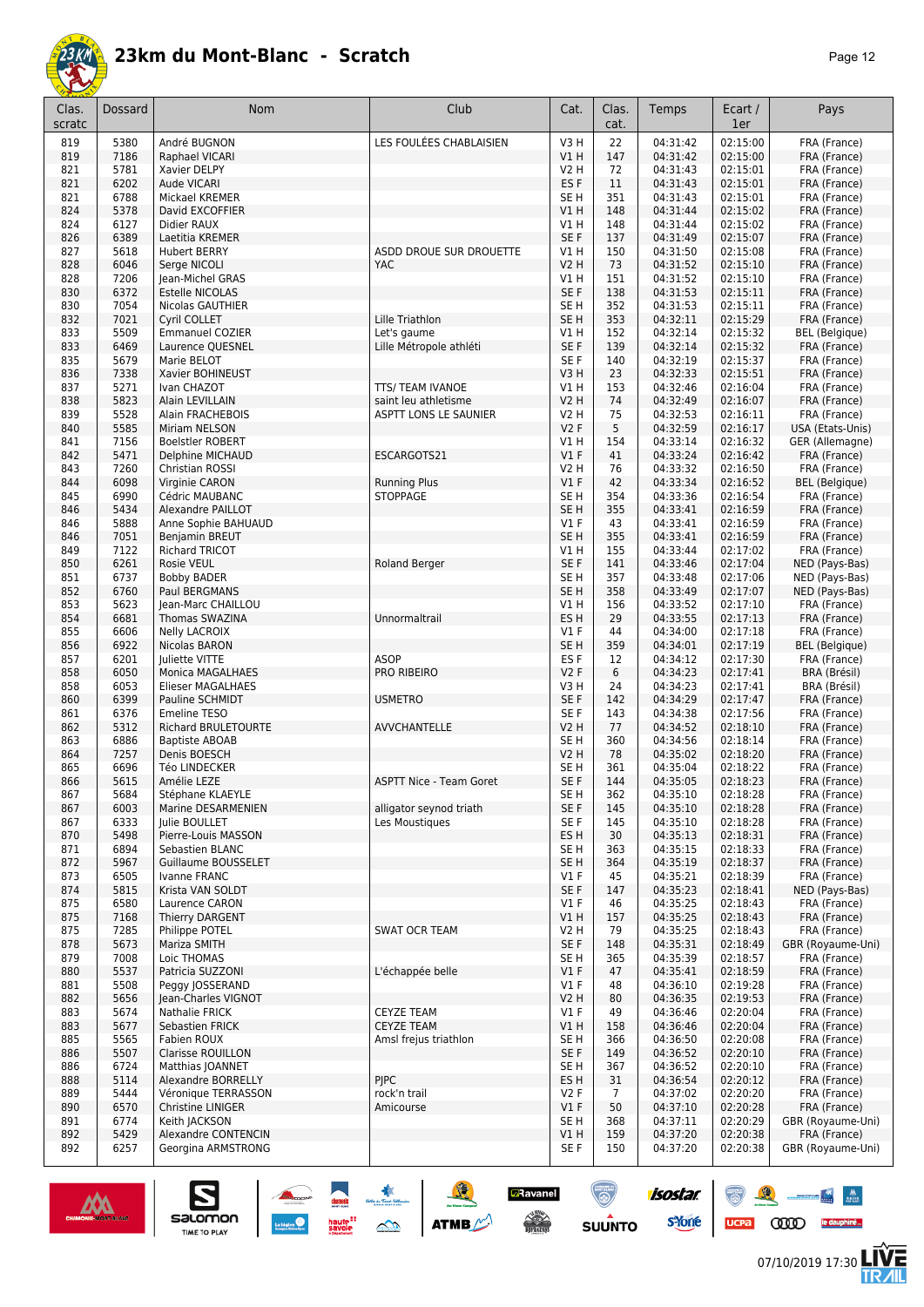

| Nom<br>Club<br>Clas.<br>Dossard<br>Cat.<br>Clas.<br>cat.<br>scratc                                                                    | Temps                | Ecart /<br>1er       | Pays                                  |
|---------------------------------------------------------------------------------------------------------------------------------------|----------------------|----------------------|---------------------------------------|
| 151<br>894<br>6325<br>Manon CATTIN<br>SE F                                                                                            | 04:37:30             | 02:20:48             | FRA (France)                          |
| 5428<br>SE <sub>H</sub><br>369<br>895<br>Cédric HEDA                                                                                  | 04:37:31             | 02:20:49             | FRA (France)                          |
| 6991<br>SE <sub>H</sub><br>370<br>896<br><b>Fabrice ARMBRUSTER</b>                                                                    | 04:37:32             | 02:20:50             | FRA (France)                          |
| 897<br>6377<br>TEAM DES TRAILEURS STEP<br>SE F<br>152<br><b>Emilie GIBERT GRAIL</b>                                                   | 04:37:33             | 02:20:51             | FRA (France)                          |
| 7166<br>897<br>Yves SCHMITT<br>V1 H<br>160                                                                                            | 04:37:33             | 02:20:51             | FRA (France)                          |
| 5919<br>899<br>Cédric CHATEAU<br>VIH<br>161                                                                                           | 04:37:34             | 02:20:52             | FRA (France)                          |
| 7194<br>900<br>Pierre-Yves ERNEUX<br>V1 H<br>162                                                                                      | 04:37:38             | 02:20:56             | <b>BEL</b> (Belgique)                 |
| 7063<br>901<br>VIH<br>163<br><b>Gregory DUPERRON</b><br>5526<br>SG Héricourt<br>$VI$ H                                                | 04:37:41             | 02:20:59<br>02:21:00 | FRA (France)                          |
| 902<br>Richard GUILLIEZ<br>164<br>7097<br>902<br>V1H<br>164<br><b>Richard WINDSOR</b>                                                 | 04:37:42<br>04:37:42 | 02:21:00             | FRA (France)<br>GBR (Royaume-Uni)     |
| 904<br>6337<br>SE F<br>Marjorie BEROD<br>153                                                                                          | 04:37:47             | 02:21:05             | FRA (France)                          |
| 5280<br><b>ATMB</b><br>166<br>905<br>VIH<br>Raphael GRANGER                                                                           | 04:37:52             | 02:21:10             | FRA (France)                          |
| 7336<br>V3H<br>25<br>905<br>Ange VELEZ                                                                                                | 04:37:52             | 02:21:10             | FRA (France)                          |
| 907<br>6827<br>SE <sub>H</sub><br>371<br>Ulrick BJERREGAARD NIELSEN                                                                   | 04:37:59             | 02:21:17             | DEN (Danemark)                        |
| 908<br>5772<br>SE <sub>H</sub><br>372<br><b>Guillaume RENAUD</b>                                                                      | 04:38:01             | 02:21:19             | FRA (France)                          |
| 909<br>5570<br><b>Emilie BILLET</b><br>LES FOULEES CHABLAISIEN<br>SE F<br>154                                                         | 04:38:02             | 02:21:20             | FRA (France)                          |
| 7043<br>SE <sub>H</sub><br>373<br>910<br>Léonard DELORME                                                                              | 04:38:03             | 02:21:21             | FRA (France)                          |
| 5730<br>911<br>Serafino UGO<br>Ass.Podistica Valle Gra<br><b>V2 H</b><br>81                                                           | 04:38:04             | 02:21:22             | ITA (Italie)                          |
| 7230<br>911<br>Dominique AUGRY<br>V1 H<br>167<br>6720<br>374<br>913<br>Arnaud ALCOVER<br><b>BOUFFIOLS</b><br>SE <sub>H</sub>          | 04:38:04<br>04:38:05 | 02:21:22<br>02:21:23 | FRA (France)<br><b>BEL</b> (Belgique) |
| 914<br>6733<br>SE <sub>H</sub><br>375<br>David SAN                                                                                    | 04:38:07             | 02:21:25             | FRA (France)                          |
| 915<br>5734<br>V1F<br>51<br>Isabelle ANSION<br>Les p'tites nanas                                                                      | 04:38:11             | 02:21:29             | <b>BEL</b> (Belgique)                 |
| 916<br>6941<br>SE <sub>H</sub><br>376<br>Thomas COCHARD                                                                               | 04:38:16             | 02:21:34             | FRA (France)                          |
| 917<br>7198<br>Alain GODEFROID<br>VIH<br>168                                                                                          | 04:38:17             | 02:21:35             | <b>BEL</b> (Belgique)                 |
| 5410<br><b>DAMP</b><br>169<br>918<br>Sebastien GEORGES<br>V1 H                                                                        | 04:38:18             | 02:21:36             | <b>BEL</b> (Belgique)                 |
| 6940<br>SE <sub>H</sub><br>377<br>918<br>Julien BOULAY                                                                                | 04:38:18             | 02:21:36             | FRA (France)                          |
| 920<br>6448<br>SE F<br>155<br>Sandrine FORTUNA                                                                                        | 04:38:20             | 02:21:38             | FRA (France)                          |
| 921<br>7280<br><b>V2 H</b><br>82<br>Jean-Luc RENY                                                                                     | 04:38:26             | 02:21:44             | FRA (France)                          |
| 5497<br>52<br>922<br>Delphine DEPEINT<br>$VI$ F                                                                                       | 04:38:36             | 02:21:54             | FRA (France)                          |
| 923<br>5195<br>SE <sub>H</sub><br>378<br><b>Franck LAPREVOTE</b>                                                                      | 04:38:37             | 02:21:55             | FRA (France)                          |
| 5501<br>924<br>Vanessa MARTIN<br>SE F<br>156<br>6952<br>SE <sub>H</sub><br>925<br>379                                                 | 04:38:39<br>04:38:43 | 02:21:57<br>02:22:01 | FRA (France)<br>POR (Portugal)        |
| Abreu Ghalem RUI<br>5457<br>SE F<br>926<br>Alice CHARLON<br>157                                                                       | 04:38:45             | 02:22:03             | FRA (France)                          |
| 927<br>7163<br>V1H<br>170<br>Franck COACHON                                                                                           | 04:38:47             | 02:22:05             | FRA (France)                          |
| 7128<br>$VI$ H<br>928<br>Simon SMART<br>171                                                                                           | 04:38:48             | 02:22:06             | GBR (Royaume-Uni)                     |
| 928<br>7140<br>V1H<br>171<br>Stephen DEANE                                                                                            | 04:38:48             | 02:22:06             | IRL (Irlande)                         |
| 5492<br>380<br>930<br>Loïc FRASZCZAK<br>SE H                                                                                          | 04:38:49             | 02:22:07             | FRA (France)                          |
| 7105<br>930<br>Wayne GIBSON<br>VIH<br>173                                                                                             | 04:38:49             | 02:22:07             | GBR (Royaume-Uni)                     |
| 6498<br>$VI$ F<br>932<br>Chantal KRAMER<br>53                                                                                         | 04:38:51             | 02:22:09             | NED (Pays-Bas)                        |
| 933<br>7253<br><b>V2 H</b><br>83<br><b>Olivier TROENLI</b><br>Moi                                                                     | 04:38:55             | 02:22:13             | SUI (Suisse)                          |
| 6032<br>934<br>Marc HAUTECLAIR<br>V2 H<br>84                                                                                          | 04:38:59             | 02:22:17             | <b>BEL</b> (Belgique)                 |
| 6291<br>SE F<br>158<br>935<br>Camille HASCOET<br>L'Elan du Porzay<br>936<br>7318<br>Denis ROY<br>Club de trail Le Coureu<br>V3H<br>26 | 04:39:01<br>04:39:10 | 02:22:19             | FRA (France)<br>CAN (Canada)          |
| 381<br>937<br>6823<br>Fabien MORENO<br>SE <sub>H</sub>                                                                                | 04:39:11             | 02:22:28<br>02:22:29 | FRA (France)                          |
| 5725<br>382<br>938<br>Yann TOURNELLE<br>EVADEZ-VOUS<br>SE H                                                                           | 04:39:20             | 02:22:38             | FRA (France)                          |
| 7160<br>939<br>Yves MOYNOT<br>VIH<br>174                                                                                              | 04:39:27             | 02:22:45             | FRA (France)                          |
| 940<br>6883<br>SE <sub>H</sub><br>383<br>Franck SZUCSANY                                                                              | 04:39:54             | 02:23:12             | FRA (France)                          |
| 941<br>7049<br>SE <sub>H</sub><br>384<br>Maxime LEYSEN                                                                                | 04:40:03             | 02:23:21             | <b>BEL</b> (Belgique)                 |
| 5664<br>175<br>942<br>V1 H<br>Petri TUORMALA                                                                                          | 04:40:12             | 02:23:30             | FIN (Finlande)                        |
| 943<br><b>BOUFFIOLS</b><br>V3H<br>7346<br>Claude SERON<br>27                                                                          | 04:40:23             | 02:23:41             | <b>BEL</b> (Belgique)                 |
| V2 H<br>944<br>5905<br>Jean Pierre SANTUCCI<br><b>CORSICA RUN XTREM</b><br>85                                                         | 04:40:30             | 02:23:48             | FRA (France)                          |
| 945<br>7276<br>86<br><b>Gilbert MILAN</b><br><b>V2 H</b>                                                                              | 04:40:31             | 02:23:49             | FRA (France)                          |
| 946<br>6837<br><b>Florian MILAN</b><br>SE H<br>385<br>947<br>6047<br>Philippine RAKOVER<br>ES F<br>13                                 | 04:40:32<br>04:40:34 | 02:23:50<br>02:23:52 | FRA (France)<br>FRA (France)          |
| 947<br>7281<br>Marc BROCA<br>V2 H<br>87                                                                                               | 04:40:34             | 02:23:52             | FRA (France)                          |
| 949<br>5503<br>Christophe NOWICKI<br>SE <sub>H</sub><br>386                                                                           | 04:40:36             | 02:23:54             | FRA (France)                          |
| 950<br>6381<br>Chloe DISSOUBRAY<br>S/L UA MAISONS LAFFITTE<br>SE F<br>159                                                             | 04:40:39             | 02:23:57             | FRA (France)                          |
| SE <sub>H</sub><br>387<br>951<br>5173<br><b>Thomas BRABANT</b><br>CABB                                                                | 04:40:42             | 02:24:00             | FRA (France)                          |
| 951<br>6840<br>Maxime BERNADAT<br>SE <sub>H</sub><br>387                                                                              | 04:40:42             | 02:24:00             | FRA (France)                          |
| 951<br>6938<br>SE <sub>H</sub><br>387<br><b>Graeme RAMSHAW</b>                                                                        | 04:40:42             | 02:24:00             | GBR (Royaume-Uni)                     |
| 954<br>5102<br>Farid BERCHICHE<br>V1 H<br>176                                                                                         | 04:40:47             | 02:24:05             | FRA (France)                          |
| 5667<br>V1F<br>54<br>955<br>Magali BERCHICHE                                                                                          | 04:40:49             | 02:24:07             | FRA (France)                          |
| 956<br>7109<br>Benjamin BERNER<br>V1 H<br>177<br>6512<br>V1F<br>55                                                                    | 04:40:54             | 02:24:12             | FRA (France)                          |
| 957<br>Severine LACOMBE<br>5644<br>958<br>Solveig DELAMARRE<br>ZAG Team<br>$VI$ F<br>56                                               | 04:40:57<br>04:41:03 | 02:24:15<br>02:24:21 | FRA (France)<br>FRA (France)          |
| 959<br>7060<br>Nicolas RUSTAN<br>V1H<br>178                                                                                           | 04:41:04             | 02:24:22             | FRA (France)                          |
| 960<br>5253<br>François MONEUSE<br>SE H<br>390                                                                                        |                      |                      |                                       |
| 961<br>5980<br>Eric DEREUX<br>V1H<br>179                                                                                              |                      |                      |                                       |
| <b>CAP 92</b><br>962<br>5766<br>Maria Florencia JUSTINIANO<br>SE F<br>160                                                             | 04:41:06<br>04:41:26 | 02:24:24<br>02:24:44 | FRA (France)<br>FRA (France)          |
| 5923<br>963<br>Adrien ROUX<br>SE <sub>H</sub><br>391                                                                                  | 04:41:27             | 02:24:45             | ARG (Argentine)                       |
|                                                                                                                                       | 04:41:36             | 02:24:54             | FRA (France)                          |
| Unnormaltrail<br>964<br>5546<br>Denis NARAT<br>V1 H<br>180                                                                            | 04:41:37             | 02:24:55             | FRA (France)                          |
| $VI$ F<br>965<br>5713<br>Sara Birgitta KUMAR<br>57                                                                                    | 04:41:42             | 02:25:00             | NOR (Norvège)                         |
| 966<br>5746<br>Bertrand CHAUVISE<br>V2 H<br>88<br>7243<br><b>V2 H</b><br>89<br>967<br>Sebastien FLOURY                                | 04:41:54<br>04:41:57 | 02:25:12<br>02:25:15 | FRA (France)<br>FRA (France)          |



 $\sum_{\text{SALOMOM}}$ 

**A** 

ATMB

**a**Ravanel

 $\begin{array}{c} \mathcal{N}^{\text{c}} \longrightarrow \\ \text{peritivity} \end{array}$ 

 $\overline{\odot}$ 

**SUUNTO** 

**COOD** 

 $\mathcal{R}$ 

 $ucpa$ 

 $\begin{array}{|c|c|c|c|}\hline \mathbf{N} & \mathbf{M} \\ \hline \mathbf{M} & \mathbf{M} \end{array}$ 

le dauphiné...

左<br>孤

isostar.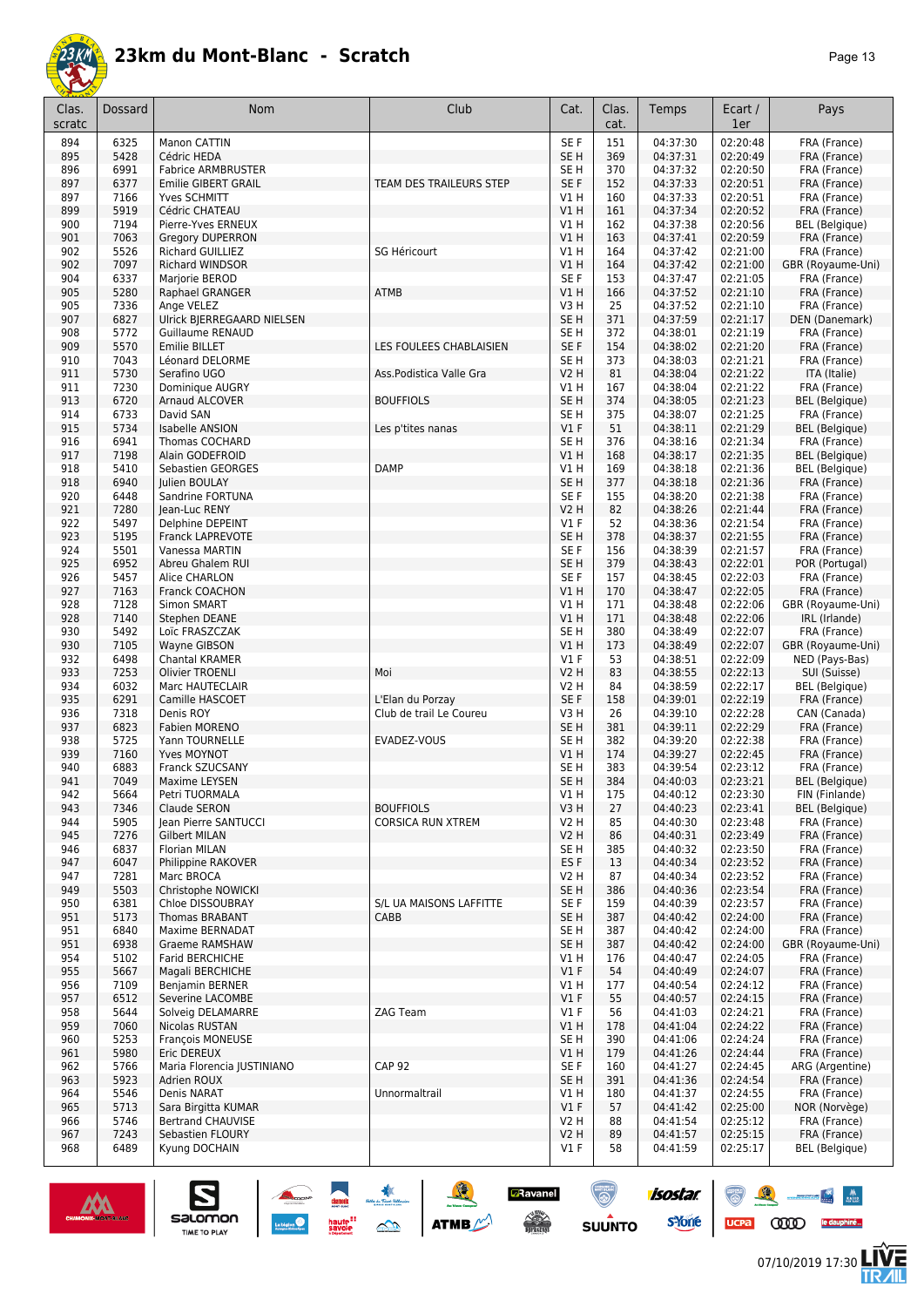

| Clas.<br>scratc | Dossard      | Nom                                             | Club                     | Cat.                               | Clas.<br>cat.        | Temps                | Ecart /<br>1er       | Pays                                  |
|-----------------|--------------|-------------------------------------------------|--------------------------|------------------------------------|----------------------|----------------------|----------------------|---------------------------------------|
| 969             | 6597         | Louise BRODERICK                                |                          | $VI$ F                             | 59                   | 04:42:03             | 02:25:21             | GBR (Royaume-Uni)                     |
| 970             | 6203         | <b>Amicie MOREUX</b>                            |                          | ES <sub>F</sub>                    | 14                   | 04:42:05             | 02:25:23             | FRA (France)                          |
| 971             | 6478<br>5653 | Helen GRIFFIN                                   |                          | SE F<br>SE F                       | 161                  | 04:42:13<br>04:42:14 | 02:25:31<br>02:25:32 | IRL (Irlande)<br>FRA (France)         |
| 972<br>973      | 6326         | <b>Clemence SENGER</b><br><b>Natalie MURRAY</b> |                          | SE F                               | 162<br>163           | 04:42:30             | 02:25:48             | GBR (Royaume-Uni)                     |
| 973             | 6939         | Carlos MIRANDA VICO                             |                          | SE <sub>H</sub>                    | 392                  | 04:42:30             | 02:25:48             | ESP (Espagne)                         |
| 975             | 6568         | Karen SPEARING                                  |                          | $VI$ F                             | 60                   | 04:42:33             | 02:25:51             | GBR (Royaume-Uni)                     |
| 976             | 6036         | Amy ILLINGWORTH                                 |                          | SE F                               | 164                  | 04:42:40             | 02:25:58             | GBR (Royaume-Uni)                     |
| 977             | 5708         | Gaelle CAZEMAJOR                                | CMBM                     | SE <sub>F</sub>                    | 165                  | 04:42:43             | 02:26:01             | FRA (France)                          |
| 978             | 5624         | Sebastien BERTRAND                              | Saint So Court           | V1 H                               | 181                  | 04:42:44             | 02:26:02             | FRA (France)                          |
| 979<br>980      | 6360<br>5970 | <b>leustine AMBRESIN</b><br>Christopher BRAY    |                          | SE <sub>F</sub><br><b>V1 H</b>     | 166<br>182           | 04:42:55<br>04:42:57 | 02:26:13<br>02:26:15 | SUI (Suisse)<br>GBR (Royaume-Uni)     |
| 981             | 5406         | Sylvie VANDEKAN                                 |                          | $VI$ F                             | 61                   | 04:43:05             | 02:26:23             | FRA (France)                          |
| 982             | 6930         | <b>Vincent LISSORGUES</b>                       |                          | SE <sub>H</sub>                    | 393                  | 04:43:14             | 02:26:32             | FRA (France)                          |
| 983             | 6228         | <b>Tiphaine RINGLER</b>                         |                          | SE <sub>F</sub>                    | 167                  | 04:43:15             | 02:26:33             | FRA (France)                          |
| 984             | 6798         | Robert-Jan VAN DER VORM                         | Roland Berger            | SE <sub>H</sub>                    | 394                  | 04:43:16             | 02:26:34             | NED (Pays-Bas)                        |
| 985             | 5753         | Cédric MINASSO                                  |                          | V1H                                | 183                  | 04:43:19             | 02:26:37             | FRA (France)                          |
| 986<br>987      | 5835<br>6207 | Michel BEGEY<br>Anna ZERVOS                     |                          | V4 H<br>ES F                       | $\overline{2}$<br>15 | 04:43:21<br>04:43:27 | 02:26:39<br>02:26:45 | FRA (France)<br>FRA (France)          |
| 988             | 5575         | Lucie MICHEL                                    | <b>USMETRO</b>           | SE F                               | 168                  | 04:43:31             | 02:26:49             | FRA (France)                          |
| 989             | 6131         | <b>Beverley CALMANT</b>                         |                          | V1 F                               | 62                   | 04:43:43             | 02:27:01             | FRA (France)                          |
| 990             | 5485         | Roland CHARLET                                  |                          | V3 H                               | 28                   | 04:43:45             | 02:27:03             | FRA (France)                          |
| 991             | 6254         | Pauline SAWAYA                                  |                          | SE F                               | 169                  | 04:43:51             | 02:27:09             | FRA (France)                          |
| 992             | 7244         | <b>Philippe GARAMBOIS</b>                       |                          | V <sub>2</sub> H                   | 90                   | 04:43:57             | 02:27:15             | FRA (France)                          |
| 993<br>994      | 5276         | <b>Isalina TROCHERIE</b>                        |                          | SE F                               | 170                  | 04:43:58             | 02:27:16             | FRA (France)                          |
| 994             | 6288<br>7044 | Mélissa EMMERICH<br>Alexandre POUZET            | <b>RUN EVENT 86</b>      | SE F<br>SE H                       | 171<br>395           | 04:44:01<br>04:44:01 | 02:27:19<br>02:27:19 | <b>BEL</b> (Belgique)<br>FRA (France) |
| 996             | 5675         | Anne STACHOWSKI                                 |                          | <b>V2F</b>                         | 8                    | 04:44:06             | 02:27:24             | FRA (France)                          |
| 997             | 7310         | Luc VICKEVORST                                  |                          | V2 H                               | 91                   | 04:44:23             | 02:27:41             | <b>BEL</b> (Belgique)                 |
| 998             | 6316         | Mathilde PEGUY                                  | <b>CMBM</b>              | SE F                               | 172                  | 04:44:28             | 02:27:46             | FRA (France)                          |
| 998             | 6889         | <b>Thomas MARMILLOT</b>                         |                          | SE <sub>H</sub>                    | 396                  | 04:44:28             | 02:27:46             | FRA (France)                          |
| 1000            | 6255         | Marina LEGRAND                                  | team trail single track  | SE F                               | 173                  | 04:44:49             | 02:28:07             | FRA (France)                          |
| 1001<br>1002    | 5670<br>5436 | Lapeine FLORENT<br><b>Benoit SERRET</b>         |                          | SE <sub>H</sub><br>SE <sub>H</sub> | 397<br>398           | 04:44:53<br>04:44:58 | 02:28:11<br>02:28:16 | FRA (France)<br>FRA (France)          |
| 1003            | 5969         | Laurent FILLEY                                  |                          | V1H                                | 184                  | 04:44:59             | 02:28:17             | FRA (France)                          |
| 1004            | 6042         | Paul ECKLY                                      |                          | SE <sub>H</sub>                    | 399                  | 04:45:00             | 02:28:18             | FRA (France)                          |
| 1005            | 5727         | Arnaud PELLISSIER                               |                          | V1H                                | 185                  | 04:45:06             | 02:28:24             | FRA (France)                          |
| 1006            | 6513         | Dom SEVA                                        |                          | $VI$ F                             | 63                   | 04:45:09             | 02:28:27             | FRA (France)                          |
| 1007            | 5914         | Estelle PELLISSIER                              | <b>GAHS</b>              | SE F                               | 174                  | 04:45:10             | 02:28:28             | FRA (France)                          |
| 1008            | 7100         | Jean-Baptiste SICARD                            | GAMČA++                  | V1 H                               | 186                  | 04:45:20             | 02:28:38             | FRA (France)                          |
| 1009<br>1010    | 6785<br>6916 | Lubos DEMOVIC<br><b>Florent COUTHEILLAS</b>     |                          | SE H<br>SE <sub>H</sub>            | 400<br>401           | 04:45:32<br>04:45:37 | 02:28:50<br>02:28:55 | SVK (Slovaquie)<br>FRA (France)       |
| 1011            | 7347         | Michel THAVOT                                   | Courir dans les Amognes  | V3H                                | 29                   | 04:45:57             | 02:29:15             | FRA (France)                          |
| 1012            | 5792         | Cecile ROUSSEL                                  |                          | SE F                               | 175                  | 04:45:58             | 02:29:16             | FRA (France)                          |
| 1013            | 5830         | Caroline LEGRES DELAPIERRE                      |                          | $VI$ F                             | 64                   | 04:46:19             | 02:29:37             | FRA (France)                          |
| 1014            | 5604         | <b>Aurore CRETEL</b>                            | CAP 92 PUTEAUX           | SE F                               | 176                  | 04:46:22             | 02:29:40             | FRA (France)                          |
| 1015            | 5583         | Sandrine BENDEDDOUCHE                           | Lons athlé               | V1 F                               | 65                   | 04:46:24             | 02:29:42             | FRA (France)                          |
| 1016            | 6648         | Kateřina VYSLOUZILOVA                           | <b>Total Vital</b>       | V2F                                | 9                    | 04:46:36             | 02:29:54             | CZE (République<br>tchèque)           |
| 1017<br>1018    | 6639<br>5561 | Marie OGET<br><b>Romain PONTS</b>               |                          | V2F<br>SE <sub>H</sub>             | 10<br>402            | 04:46:39<br>04:46:43 | 02:29:57<br>02:30:01 | FRA (France)<br>FRA (France)          |
| 1019            | 5740         | Vincent DI LEONARDO                             |                          | SE H                               | 403                  | 04:46:53             | 02:30:11             | FRA (France)                          |
| 1020            | 6353         | Elinor PHILLIPS                                 | <b>Lliswerry Runners</b> | SE F                               | 177                  | 04:46:55             | 02:30:13             | GBR (Royaume-Uni)                     |
| 1021            | 7129         | Ibrahima SOW                                    |                          | V1 H                               | 187                  | 04:47:00             | 02:30:18             | FRA (France)                          |
| 1022            | 6999         | Cyril TESSON                                    | CAB                      | SE <sub>H</sub>                    | 404                  | 04:47:13             | 02:30:31             | FRA (France)                          |
| 1023            | 7299         | Axel BISSCHOP                                   | <b>UNHCR</b>             | <b>V2 H</b>                        | 92                   | 04:47:23             | 02:30:41             | SWE (Suède)                           |
| 1024            | 5634         | <b>Robert PAGNIER</b>                           |                          | V3H                                | 30                   | 04:47:26             | 02:30:44             | FRA (France)                          |
| 1025<br>1025    | 5732<br>5827 | Charlène MONTABRUN                              |                          | SE F<br>SE F                       | 178<br>178           | 04:47:33<br>04:47:33 | 02:30:51<br>02:30:51 | FRA (France)                          |
| 1025            | 6842         | Charlotte CANY<br>Pierre RIGAUX                 | LES RAISINS DU TRAIL     | SE H                               | 405                  | 04:47:33             | 02:30:51             | FRA (France)<br>FRA (France)          |
| 1028            | 7187         | Grégoire CARAMAGNOL                             |                          | V1H                                | 188                  | 04:47:38             | 02:30:56             | FRA (France)                          |
| 1029            | 5325         | Anthony LEPAUL                                  |                          | SE <sub>H</sub>                    | 406                  | 04:48:06             | 02:31:24             | FRA (France)                          |
| 1030            | 5425         | Pascal IAUZE                                    | SPORT DIMANCHE           | V1H                                | 189                  | 04:48:17             | 02:31:35             | FRA (France)                          |
| 1031            | 6180         | Vanessa DOMEIZEL                                |                          | SE F                               | 180                  | 04:48:28             | 02:31:46             | FRA (France)                          |
| 1032            | 6462         | Gwénaëlle SOLIGNY                               |                          | SE F                               | 181                  | 04:48:32             | 02:31:50             | FRA (France)                          |
| 1033<br>1034    | 6984<br>6985 | Mark SCORER                                     |                          | SE <sub>H</sub><br>SE <sub>H</sub> | 407                  | 04:48:35<br>04:48:36 | 02:31:53<br>02:31:54 | GBR (Royaume-Uni)                     |
| 1035            | 5350         | Tom BAIKIE<br>Nacim BENDEDDOUCHE                | ALLtrail                 | V1 H                               | 408<br>190           | 04:48:40             | 02:31:58             | GBR (Royaume-Uni)<br>FRA (France)     |
| 1036            | 5917         | Marc AMIOT                                      |                          | SE <sub>H</sub>                    | 409                  | 04:48:43             | 02:32:01             | FRA (France)                          |
| 1037            | 5687         | Aurelien SORNIQUE                               | gsbdd verdun             | SE H                               | 410                  | 04:48:52             | 02:32:10             | FRA (France)                          |
| 1038            | 5926         | Frederic HOUSSAIS                               | <b>OEP</b>               | V1H                                | 191                  | 04:48:57             | 02:32:15             | FRA (France)                          |
| 1039            | 7309         | Roger MORGAN                                    | <b>Hardley Runners</b>   | V2 H                               | 93                   | 04:49:06             | 02:32:24             | GBR (Royaume-Uni)                     |
| 1040            | 5889         | Francoise PANZANI                               |                          | V3F                                | $\overline{4}$       | 04:49:10             | 02:32:28             | FRA (France)                          |
| 1041            | 5738         | Barbara HUNTER                                  | Southville Running Club  | $VI$ F                             | 66                   | 04:49:13             | 02:32:31             | GBR (Royaume-Uni)                     |
| 1042            | 6820         | Paul GIRARD                                     |                          | SE H                               | 411                  | 04:49:21             | 02:32:39             | FRA (France)                          |



 $\sum_{\text{SALOMOM}}$ 

**A** 

ATMB

**a**Ravanel

 $\begin{array}{c} \mathcal{N}^{\text{c}} \longrightarrow \\ \text{peritivity} \end{array}$ 

 $\overline{\odot}$ 

**SUUNTO** 



**COOD** 

 $\mathcal{R}$ 

 $ucpa$ 

 $\begin{array}{|c|c|c|c|}\hline \mathbf{N} & \mathbf{M} \\ \hline \mathbf{M} & \mathbf{M} \end{array}$ 

le dauphiné...

isostar.

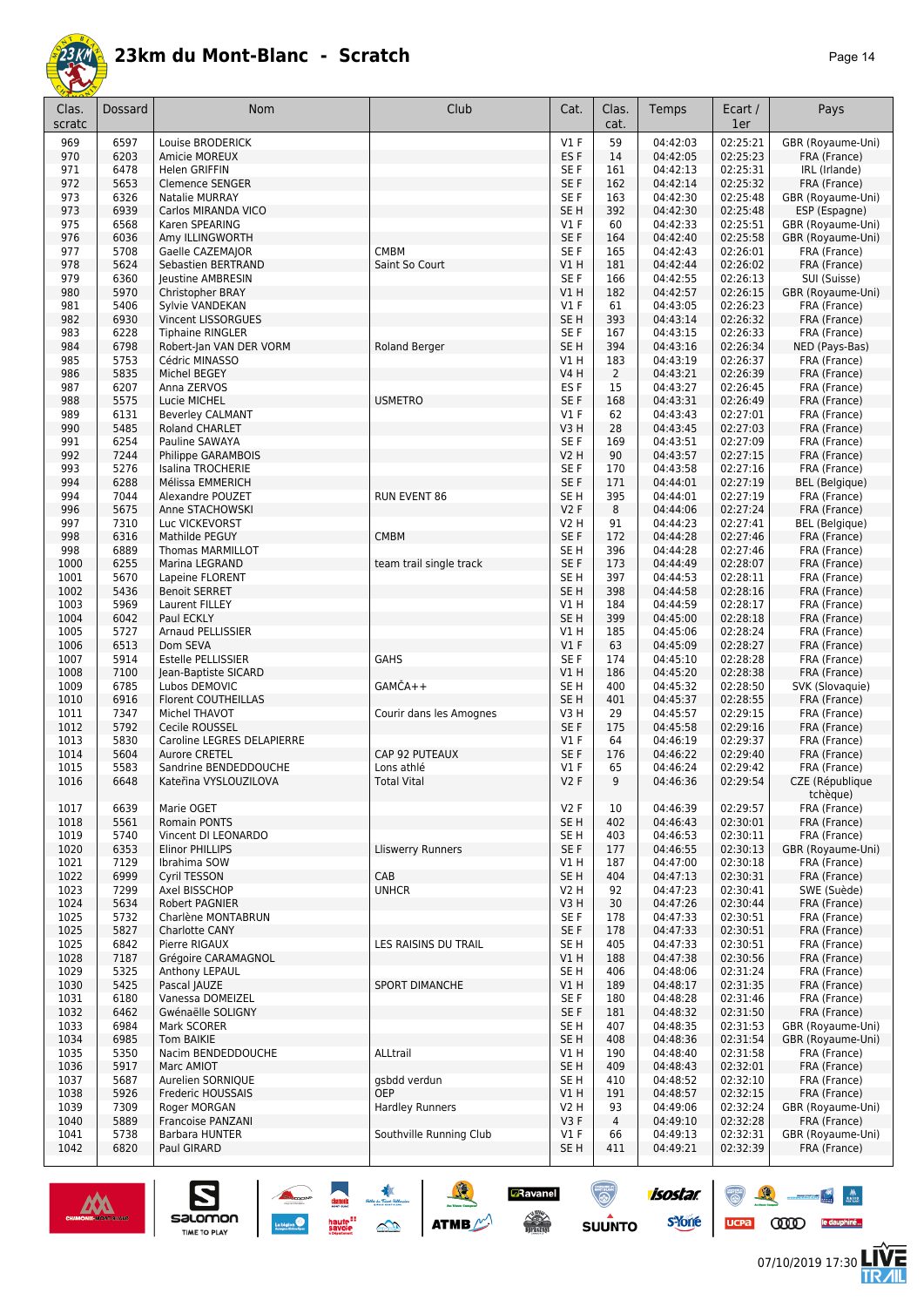

| Clas.        | Dossard      | Nom                                        | Club                                   | Cat.                    | Clas.      | Temps                | Ecart /              | Pays                            |
|--------------|--------------|--------------------------------------------|----------------------------------------|-------------------------|------------|----------------------|----------------------|---------------------------------|
| scratc       |              |                                            |                                        |                         | cat.       |                      | 1er                  |                                 |
| 1043         | 5243         | Nadine LAPEYRE                             |                                        | SE F                    | 182        | 04:49:22             | 02:32:40             | GER (Allemagne)                 |
| 1044         | 5915         | Christelle MONTEIL                         |                                        | SE F                    | 183        | 04:49:25             | 02:32:43             | FRA (France)                    |
| 1045         | 5806         | Huub GREIN                                 |                                        | V2 H                    | 94         | 04:49:28             | 02:32:46             | NED (Pays-Bas)                  |
| 1046         | 5754         | <b>Eleanor KELLY</b>                       |                                        | SE F                    | 184        | 04:49:34             | 02:32:52             | GBR (Royaume-Uni)               |
| 1047         | 5817         | Audrey BEGEY                               |                                        | SE <sub>F</sub>         | 185        | 04:49:36             | 02:32:54             | FRA (France)                    |
| 1047         | 7002         | Joffrey POINAS                             |                                        | SE <sub>H</sub>         | 412        | 04:49:36             | 02:32:54             | FRA (France)                    |
| 1049<br>1050 | 6418<br>5887 | Elodie COPPOLA<br><b>Marion LAUMONIER</b>  | S/L RCN Thouaré-Mauves                 | SE <sub>F</sub><br>V1F  | 186<br>67  | 04:49:43<br>04:49:48 | 02:33:01<br>02:33:06 | FRA (France)<br>FRA (France)    |
| 1050         | 6607         | Fabienne COLLOT                            |                                        | <b>V1 F</b>             | 67         | 04:49:48             | 02:33:06             | FRA (France)                    |
| 1052         | 5886         | Chloé GENELIER                             | Team GAB & SPORT                       | SE F                    | 187        | 04:49:50             | 02:33:08             | FRA (France)                    |
| 1052         | 6114         | Sophie BRETENOU                            |                                        | SE F                    | 187        | 04:49:50             | 02:33:08             | FRA (France)                    |
| 1054         | 6487         | Claire LALOU-OLGIATI                       |                                        | SE F                    | 189        | 04:49:56             | 02:33:14             | FRA (France)                    |
| 1055         | 5658         | Marc ESTIENNE                              |                                        | V3 H                    | 31         | 04:49:57             | 02:33:15             | FRA (France)                    |
| 1056         | 5794         | <b>Clement LEROY</b>                       |                                        | SE <sub>H</sub>         | 413        | 04:49:59             | 02:33:17             | FRA (France)                    |
| 1057         | 5609         | Gerard LEBREUX                             |                                        | V3 H                    | 32         | 04:50:04             | 02:33:22             | FRA (France)                    |
| 1058         | 5602         | Simon BOOTH                                |                                        | <b>V2 H</b>             | 95         | 04:50:09             | 02:33:27             | FRA (France)                    |
| 1059         | 6848         | Ludovic CHILLOTTI                          |                                        | SE <sub>H</sub>         | 414        | 04:50:13             | 02:33:31             | FRA (France)                    |
| 1060         | 6767         | Guillaume BOUGARD                          |                                        | SE <sub>H</sub>         | 415        | 04:50:16             | 02:33:34             | BEL (Belgique)                  |
| 1061         | 6610         | Sandrine L'ALLEMAND<br>Sophie PAYART       | Les coureurs de l'allai<br>LA BANDE FM | $VI$ F<br>SE F          | 69         | 04:50:17             | 02:33:35<br>02:33:38 | FRA (France)                    |
| 1062<br>1063 | 6442<br>6059 | Laurent CELEMENCKI                         | les coureurs de l'allai                | V2 H                    | 190<br>96  | 04:50:20<br>04:50:21 | 02:33:39             | FRA (France)<br>FRA (France)    |
| 1063         | 6146         | Sylvie MENU                                | Les Foulées Muizonnaise                | V2F                     | 11         | 04:50:21             | 02:33:39             | FRA (France)                    |
| 1065         | 5577         | Maud ROUSSILLON                            |                                        | SE <sub>F</sub>         | 191        | 04:50:46             | 02:34:04             | FRA (France)                    |
| 1066         | 7022         | Kinnon BRASH                               |                                        | SE <sub>H</sub>         | 416        | 04:50:51             | 02:34:09             | GER (Allemagne)                 |
| 1067         | 5224         | Eric JACQUEMET                             |                                        | V2 H                    | 97         | 04:50:54             | 02:34:12             | FRA (France)                    |
| 1068         | 6236         | Mathilde BRUNET                            |                                        | SE F                    | 192        | 04:50:55             | 02:34:13             | FRA (France)                    |
| 1069         | 6298         | Michaela DESETA                            |                                        | SE F                    | 193        | 04:50:58             | 02:34:16             | GBR (Royaume-Uni)               |
| 1070         | 5728         | Stéphane UTZ                               |                                        | VIH                     | 192        | 04:51:23             | 02:34:41             | FRA (France)                    |
| 1071         | 5686         | Guillaume BRASQUET                         |                                        | SE <sub>H</sub>         | 417        | 04:51:48             | 02:35:06             | FRA (France)                    |
| 1072         | 5752         | lean Yves MONNET                           | <b>Hager Controls</b>                  | SE <sub>H</sub>         | 418        | 04:51:50             | 02:35:08             | FRA (France)                    |
| 1072         | 6344         | Alicia FLEURY                              | <b>USMETRO</b>                         | SE F                    | 194        | 04:51:50             | 02:35:08             | FRA (France)                    |
| 1074         | 6964         | Franck MICHAUD                             |                                        | SE <sub>H</sub>         | 419        | 04:51:55             | 02:35:13             | FRA (France)                    |
| 1075         | 5318<br>5859 | Christophe DUVAL                           | SAINT MAXIMIN ATHLETIC                 | V1 H<br>SE F            | 193        | 04:52:06             | 02:35:24             | FRA (France)                    |
| 1076<br>1077 | 5328         | Cécile GARCIA<br>Tomas ULEI                | SAINT MAXIMIN ATHLETIC<br>M.R.C.I.N.A. | SE H                    | 195<br>420 | 04:52:07<br>04:52:12 | 02:35:25<br>02:35:30 | FRA (France)<br>SVK (Slovaquie) |
| 1078         | 7050         | Anders BLOCKMAR                            | Paris Running Club                     | SE <sub>H</sub>         | 421        | 04:52:14             | 02:35:32             | SWE (Suède)                     |
| 1079         | 5399         | Jean-Marc ABACHIN                          |                                        | V1 H                    | 194        | 04:52:15             | 02:35:33             | FRA (France)                    |
| 1080         | 6962         | Cedric BLANC                               |                                        | SE <sub>H</sub>         | 422        | 04:52:17             | 02:35:35             | FRA (France)                    |
| 1081         | 7208         | James STEVENSON                            |                                        | V1 H                    | 195        | 04:52:19             | 02:35:37             | USA (Etats-Unis)                |
| 1082         | 5785         | Antti HAAVISTO                             |                                        | V1H                     | 196        | 04:52:26             | 02:35:44             | FIN (Finlande)                  |
| 1082         | 7326         | Didier BALME                               | Courir dans les Amognes                | V3H                     | 33         | 04:52:26             | 02:35:44             | FRA (France)                    |
| 1084         | 6595         | Anne BECHU MOUSSEAU                        |                                        | $VI$ F                  | 70         | 04:52:32             | 02:35:50             | FRA (France)                    |
| 1085         | 5809         | Caroline LACROIX                           |                                        | SE <sub>F</sub>         | 196        | 04:52:36             | 02:35:54             | FRA (France)                    |
| 1085         | 5968         | Cyril BERTIN                               |                                        | SE <sub>H</sub>         | 423        | 04:52:36             | 02:35:54             | FRA (France)                    |
| 1087         | 6818         | Carlos BLASCO                              |                                        | SE <sub>H</sub>         | 424        | 04:52:43             | 02:36:01             | ESP (Espagne)                   |
| 1088         | 5982         | Lise PINAULT                               |                                        | SE F                    | 197        | 04:52:46             | 02:36:04             | FRA (France)                    |
| 1089         | 6747         | Quentin CLEAUX                             |                                        | SE H                    | 425        | 04:53:04             | 02:36:22             | FRA (France)                    |
| 1090<br>1091 | 6339<br>6051 | <b>Emilie LE MESTR</b><br>Antoine PARLANGE |                                        | SE <sub>F</sub><br>SE H | 198<br>426 | 04:53:11<br>04:53:38 | 02:36:29<br>02:36:56 | FRA (France)<br>FRA (France)    |
| 1092         | 6322         | Sarah BALICHARD                            |                                        | SE F                    | 199        | 04:53:43             | 02:37:01             | FRA (France)                    |
| 1093         | 5441         | Hughes ROBIDEZ                             | Lille triathlon                        | V2 H                    | 98         | 04:53:46             | 02:37:04             | FRA (France)                    |
| 1094         | 5608         | <b>Gilles TARENNE</b>                      | AS NANDY ATHLETISME                    | V3H                     | 34         | 04:53:50             | 02:37:08             | FRA (France)                    |
| 1095         | 5916         | Oonagh SLINN                               |                                        | $VI$ F                  | 71         | 04:53:57             | 02:37:15             | GBR (Royaume-Uni)               |
| 1096         | 7190         | Ludovic GUYOT                              |                                        | V1H                     | 197        | 04:54:03             | 02:37:21             | FRA (France)                    |
| 1097         | 7254         | Cedric ANKER                               |                                        | V2 H                    | 99         | 04:54:14             | 02:37:32             | SUI (Suisse)                    |
| 1098         | 5894         | Thierry TIEU                               | adidas Runners Bastille                | SE <sub>H</sub>         | 427        | 04:54:18             | 02:37:36             | FRA (France)                    |
| 1099         | 5352         | Dominique LAVILLA                          |                                        | V1 H                    | 198        | 04:54:26             | 02:37:44             | FRA (France)                    |
| 1100         | 5605         | Micheline DESARMES                         |                                        | V2F                     | 12         | 04:54:29             | 02:37:47             | FRA (France)                    |
| 1101         | 6630         | Lindsay COX                                |                                        | V2F                     | 13         | 04:54:33             | 02:37:51             | GBR (Royaume-Uni)               |
| 1102         | 5716         | Hervé BOUVET                               |                                        | V1 H                    | 199        | 04:54:42             | 02:38:00             | FRA (France)                    |
| 1102         | 6828         | Christian EJDAL SJOGREEN<br>Rémi BERNARD   |                                        | SE H                    | 428        | 04:54:42             | 02:38:00             | DEN (Danemark)                  |
| 1102<br>1105 | 6874<br>5900 | Vastarini FABIO                            |                                        | SE H<br>V1 H            | 428<br>200 | 04:54:42<br>04:54:44 | 02:38:00<br>02:38:02 | FRA (France)<br>ITA (Italie)    |
| 1106         | 6814         | Pierre-Etienne LEERS                       | <b>Barazelles</b>                      | SE <sub>H</sub>         | 430        | 04:54:48             | 02:38:06             | BEL (Belgique)                  |
| 1107         | 6368         | Sarah BEARELLE                             |                                        | SE F                    | 200        | 04:54:51             | 02:38:09             | BEL (Belgique)                  |
| 1108         | 5848         | <b>Aurelie BRAY</b>                        |                                        | SE F                    | 201        | 04:55:06             | 02:38:24             | FRA (France)                    |
| 1108         | 7345         | Bert DE GOEDE                              | Gooische Atletiek Club                 | V3 H                    | 35         | 04:55:06             | 02:38:24             | NED (Pays-Bas)                  |
| 1110         | 7321         | Paul PILZECKER                             | <b>GAC Hilversum</b>                   | V3H                     | 36         | 04:55:07             | 02:38:25             | NED (Pays-Bas)                  |
| 1111         | 6816         | Xavier RODAT                               |                                        | SE H                    | 431        | 04:55:15             | 02:38:33             | FRA (France)                    |
| 1112         | 6300         | Ana GRAMA                                  |                                        | SE F                    | 202        | 04:55:16             | 02:38:34             | MDA (Moldavie)                  |
| 1113         | 6976         | Florian COURTAIN                           |                                        | SE H                    | 432        | 04:55:20             | 02:38:38             | FRA (France)                    |
| 1114         | 5309         | <b>Stephane MAROIS</b>                     |                                        | V1 H                    | 201        | 04:55:34             | 02:38:52             | FRA (France)                    |
| 1114         | 7203         | Pierre-Henri ARNOULD                       |                                        | V1 H                    | 201        | 04:55:34             | 02:38:52             | BEL (Belgique)                  |
| 1116         | 6884<br>5838 | Benoît THIRIET                             |                                        | SE H                    | 433<br>434 | 04:55:35             | 02:38:53             | FRA (France)                    |
| 1117         |              | Cedric KRETTNICH                           |                                        | SE H                    |            | 04:55:36             | 02:38:54             | FRA (France)                    |

SO THE STREET



 $\sum_{\text{SALOMOM}}$ 

 $\frac{\sqrt{2}}{2}$ 

 $ucpa$ 

isostar.

**s**Yone

**D**Ravanel

 $\begin{array}{c} \mathcal{N}^{\text{c}} \longrightarrow \\ \text{peritivity} \end{array}$ 

 $\odot$ 

**SUUNTO** 

 $\begin{picture}(180,10) \put(0,0){\line(1,0){10}} \put(10,0){\line(1,0){10}} \put(10,0){\line(1,0){10}} \put(10,0){\line(1,0){10}} \put(10,0){\line(1,0){10}} \put(10,0){\line(1,0){10}} \put(10,0){\line(1,0){10}} \put(10,0){\line(1,0){10}} \put(10,0){\line(1,0){10}} \put(10,0){\line(1,0){10}} \put(10,0){\line(1,0){10}} \put(10,0){\line($ 

人<br>儿

**COOD** le dauphiné...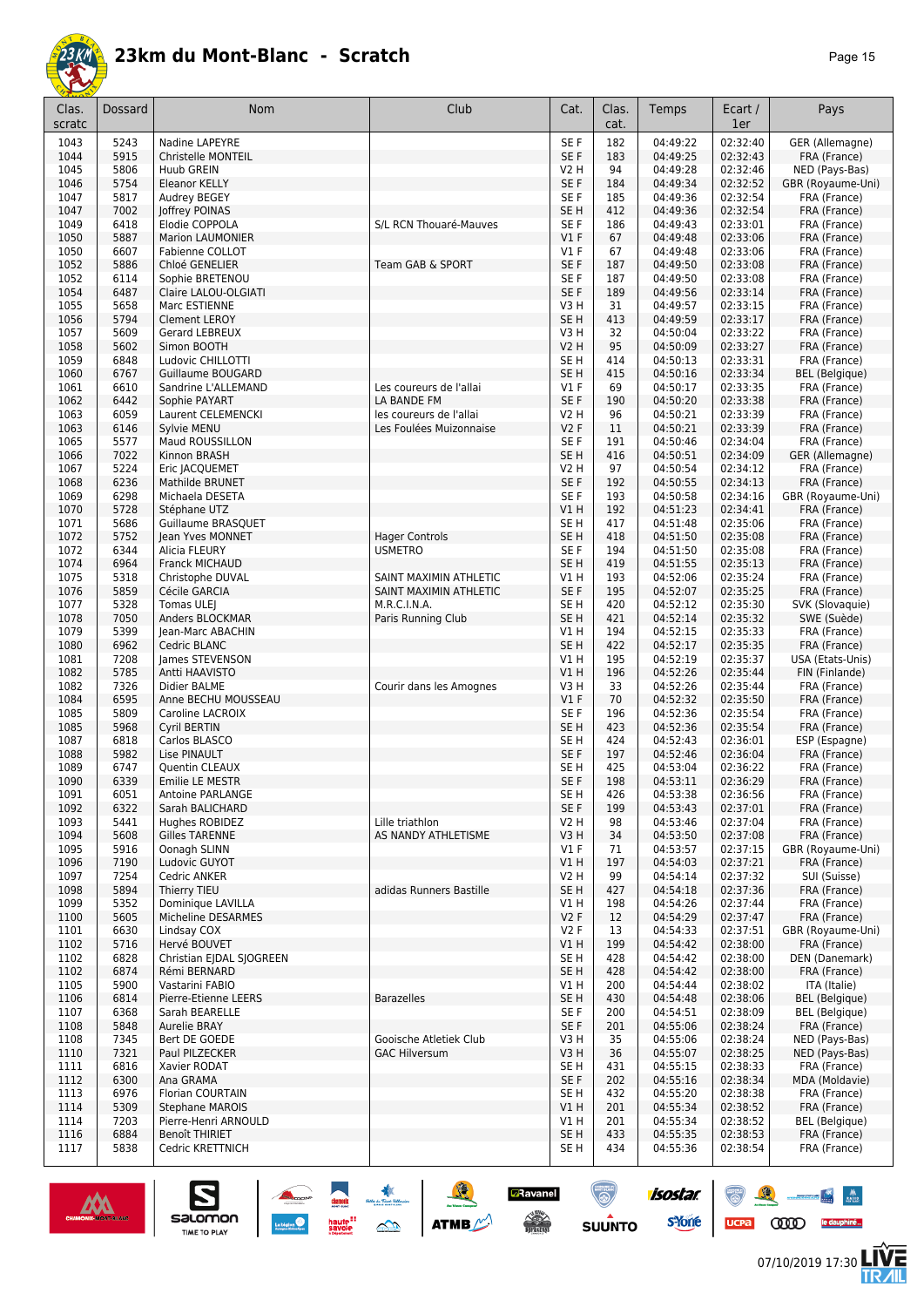

| Page | 16 |
|------|----|
|------|----|

| Clas.<br>scratc | Dossard      | Nom                                           | Club                           | Cat.                      | Clas.<br>cat. | Temps                | Ecart /<br>1er       | Pays                                           |
|-----------------|--------------|-----------------------------------------------|--------------------------------|---------------------------|---------------|----------------------|----------------------|------------------------------------------------|
| 1118            | 6898         | Julien MARANSIN                               | Faucigny AC                    | SE <sub>H</sub>           | 435           | 04:55:49             | 02:39:07             | FRA (France)                                   |
| 1119            | 6154         | Eduardo ECHAVARRIA                            |                                | <b>V2 H</b>               | 100           | 04:55:58             | 02:39:16             | COL (Colombie)                                 |
| 1120            | 6748         | Romain DRICOT                                 | AR BASTILLE                    | SE <sub>H</sub>           | 436           | 04:55:59             | 02:39:17             | FRA (France)                                   |
| 1121            | 6252         | Leïla DE BARROS                               |                                | SE F                      | 203           | 04:56:06             | 02:39:24             | SUI (Suisse)                                   |
| 1122<br>1123    | 5816         | Mélanie LOILLEUX<br>Bénédicte MARTIN          | <b>TRT Monthey</b>             | SE F<br>SE F              | 204<br>205    | 04:56:07<br>04:56:14 | 02:39:25<br>02:39:32 | FRA (France)                                   |
| 1124            | 5803<br>6313 | Coralie DE LIMBOURG                           |                                | SE F                      | 206           | 04:56:17             | 02:39:35             | FRA (France)<br><b>BEL</b> (Belgique)          |
| 1125            | 5927         | Sebastien LESCOUBLET                          |                                | V1 H                      | 203           | 04:56:18             | 02:39:36             | FRA (France)                                   |
| 1126            | 5579         | Nathalie DENIS                                | RCNamur                        | V2F                       | 14            | 04:56:25             | 02:39:43             | <b>BEL</b> (Belgique)                          |
| 1127            | 5872         | <b>Christine LECLER</b>                       |                                | V3F                       | 5             | 04:56:31             | 02:39:49             | BEL (Belgique)                                 |
| 1128            | 6972         | <b>Arnaud MAIGNAL</b>                         |                                | SE <sub>H</sub>           | 437           | 04:56:34             | 02:39:52             | FRA (France)                                   |
| 1129            | 7196         | Antoine WESTERMAN                             |                                | V1H                       | 204           | 04:56:48             | 02:40:06             | NED (Pays-Bas)                                 |
| 1130            | 6476         | <b>Brigit VAN SON</b>                         |                                | SE F                      | 207           | 04:57:04             | 02:40:22             | NED (Pays-Bas)                                 |
| 1131            | 6178         | Elzayady AHMED                                |                                | V1H                       | 205           | 04:57:07             | 02:40:25             | EGY (Egypte)                                   |
| 1132<br>1133    | 7031<br>5782 | Jerome FRANC<br>Anton GONNISSEN               |                                | SE <sub>H</sub><br>V2 H   | 438<br>101    | 04:57:12<br>04:57:16 | 02:40:30<br>02:40:34 | FRA (France)<br><b>BEL</b> (Belgique)          |
| 1134            | 5556         | Valerie GODFRIND                              |                                | SE F                      | 208           | 04:57:17             | 02:40:35             | FRA (France)                                   |
| 1135            | 5672         | Arthur DETHOMAS                               |                                | V1H                       | 206           | 04:57:18             | 02:40:36             | FRA (France)                                   |
| 1136            | 5935         | Yoann ROQUES                                  |                                | SE <sub>H</sub>           | 439           | 04:57:23             | 02:40:41             | FRA (France)                                   |
| 1136            | 6133         | <b>Brian TRACEY</b>                           |                                | V1 H                      | 207           | 04:57:23             | 02:40:41             | GBR (Royaume-Uni)                              |
| 1138            | 6275         | Marion LORMANT                                |                                | SE F                      | 209           | 04:57:47             | 02:41:05             | FRA (France)                                   |
| 1139            | 5813         | Marie BROSSEAUD                               |                                | SE F                      | 210           | 04:57:51             | 02:41:09             | FRA (France)                                   |
| 1140            | 6637         | Marie-Caroline MAZZA                          |                                | <b>V2F</b>                | 15            | 04:57:54             | 02:41:12             | FRA (France)                                   |
| 1141<br>1142    | 5523<br>5721 | Christophe PERRIER-CORNET<br>Virginie BOICHUT |                                | V1 H<br>$VI$ F            | 208<br>72     | 04:57:56<br>04:58:08 | 02:41:14<br>02:41:26 | FRA (France)<br>FRA (France)                   |
| 1142            | 6356         | Charlotte SALVI                               |                                | SE F                      | 211           | 04:58:08             | 02:41:26             | FRA (France)                                   |
| 1144            | 6803         | Frederic LEDIG                                |                                | SE <sub>H</sub>           | 440           | 04:58:13             | 02:41:31             | FRA (France)                                   |
| 1145            | 5571         | Mathilde MASSON                               |                                | $VI$ F                    | 73            | 04:58:20             | 02:41:38             | FRA (France)                                   |
| 1146            | 7282         | Fernandez Pineda JAVIER                       | <b>FORACORRER</b>              | <b>V2 H</b>               | 102           | 04:58:29             | 02:41:47             | ESP (Espagne)                                  |
| 1147            | 7073         | Laurent BALLY                                 |                                | <b>V1 H</b>               | 209           | 04:58:34             | 02:41:52             | FRA (France)                                   |
| 1148            | 5633         | Joseph TRUDDAIU                               | <b>CORSICA RUN XTREM</b>       | V2 H                      | 103           | 04:58:38             | 02:41:56             | FRA (France)                                   |
| 1149            | 5661         | Karine LIZOTTE                                |                                | $VI$ F                    | 74            | 04:58:49             | 02:42:07             | CAN (Canada)                                   |
| 1150            | 6831<br>6391 | Hugo CARREIRAS                                |                                | SE H<br>SE F              | 441<br>212    | 04:59:04             | 02:42:22             | FRA (France)                                   |
| 1151<br>1152    | 5928         | Alexia PIERINI<br>Thierry GAZAGNES            |                                | V3H                       | 37            | 04:59:06<br>04:59:32 | 02:42:24<br>02:42:50 | FRA (France)<br>FRA (France)                   |
| 1153            | 5904         | Eric VEUILLET                                 |                                | <b>V2 H</b>               | 104           | 04:59:35             | 02:42:53             | FRA (France)                                   |
| 1154            | 7195         | <b>Isidor MARCHAN GARCIA</b>                  |                                | V1H                       | 210           | 04:59:37             | 02:42:55             | ESP (Espagne)                                  |
| 1155            | 5682         | Catherine MONNEUSE                            |                                | V2F                       | 16            | 04:59:59             | 02:43:17             | FRA (France)                                   |
| 1155            | 7111         | Laurent PIERI                                 | Courir à Seyssins Seyss        | V1H                       | 211           | 04:59:59             | 02:43:17             | FRA (France)                                   |
| 1157            | 5665         | Simon MAWBY                                   | <b>CAF St Gervais</b>          | V2 H                      | 105           | 05:00:06             | 02:43:24             | FRA (France)                                   |
| 1158            | 7009         | Jan NAHLIK                                    | <b>Total Vital</b>             | SE <sub>H</sub>           | 442           | 05:00:08             | 02:43:26             | CZE (République<br>tchèque)                    |
| 1159            | 6334         | Laurie HALLUIN                                |                                | SE F                      | 213           | 05:00:09             | 02:43:27             | <b>BEL</b> (Belgique)                          |
| 1160            | 7218         | Marc MEDARD                                   |                                | VIH                       | 212           | 05:00:18             | 02:43:36             | FRA (France)                                   |
| 1161            | 6574         | Isabelle MEDARD                               |                                | $VI$ F                    | 75            | 05:00:20             | 02:43:38             | FRA (France)                                   |
| 1162            | 5855         | Axel MARNEFFE                                 | <b>RC NAMUR</b>                | SE H                      | 443           | 05:00:25             | 02:43:43             | <b>BEL</b> (Belgique)                          |
| 1162            | 5929         | Fiona FRUHINSHOLZ                             |                                | SE F                      | 214           | 05:00:25             | 02:43:43             | FRA (France)                                   |
| 1164            | 7202<br>5519 | <b>Roland VOELKERER</b>                       |                                | V1 H<br>SE F              | 213<br>215    | 05:00:29             | 02:43:47<br>02:43:51 | AUT (Autriche)<br>FRA (France)                 |
| 1165<br>1166    | 5640         | Anne-Sophie DUEZ<br>Laurent VALENTINI         |                                | SE H                      | 444           | 05:00:33<br>05:00:34 | 02:43:52             | FRA (France)                                   |
| 1167            | 6908         | laroslaw WOLSKI                               |                                | SE H                      | 445           | 05:00:36             | 02:43:54             | POL (Pologne)                                  |
| 1168            | 6520         | Yulia VLASOVA                                 |                                | $VI$ F                    | 76            | 05:00:38             | 02:43:56             | RUS (Russie)                                   |
| 1169            | 5616         | Nadine MOUTENET                               | LONS ATHLE 39                  | SE F                      | 216           | 05:00:56             | 02:44:14             | FRA (France)                                   |
| 1169            | 5744         | Isabelle FACHINETTI                           | LONS ATHLE 39                  | V2F                       | 17            | 05:00:56             | 02:44:14             | FRA (France)                                   |
| 1171            | 7293         | Pascal CARDINAL                               |                                | V2 H                      | 106           | 05:01:01             | 02:44:19             | <b>BEL</b> (Belgique)                          |
| 1172<br>1173    | 6096<br>6093 | Arnaud DENEWET<br>Anne Françoise MEURANT      |                                | SE H<br>SE F              | 446<br>217    | 05:01:09<br>05:01:10 | 02:44:27<br>02:44:28 | <b>BEL</b> (Belgique)<br><b>BEL</b> (Belgique) |
| 1174            | 6251         | <b>Jessie GIRARD</b>                          |                                | SE F                      | 218           | 05:01:28             | 02:44:46             | FRA (France)                                   |
| 1175            | 7301         | Raanan SAAD                                   |                                | V2 H                      | 107           | 05:01:32             | 02:44:50             | ISR (Israël)                                   |
| 1176            | 5426         | Philippe GILBERT                              | Laisse Courir                  | V2 H                      | 108           | 05:01:45             | 02:45:03             | FRA (France)                                   |
| 1177            | 6728         | Pierre GIORDANENGO                            |                                | SE <sub>H</sub>           | 447           | 05:01:48             | 02:45:06             | FRA (France)                                   |
| 1178            | 7284         | Jean-Louis JACQUIOT                           |                                | V2 H                      | 109           | 05:01:55             | 02:45:13             | FRA (France)                                   |
| 1179            | 6002         | Faiza ALLEG                                   |                                | SE F                      | 219           | 05:02:00             | 02:45:18             | FRA (France)                                   |
| 1180            | 7142         | <b>Walton PANTLAND</b>                        | <b>Bellahouston Road Runne</b> | V1 H                      | 214           | 05:02:01             | 02:45:19             | RSA (Afrique du Sud)                           |
| 1181<br>1181    | 6488<br>6554 | Thuyen DOCHAIN<br>Anne GUILLERME              |                                | V1F<br>V1F                | 77<br>77      | 05:02:02<br>05:02:02 | 02:45:20<br>02:45:20 | BEL (Belgique)<br>FRA (France)                 |
| 1183            | 5432         | Diane ROQUETTE                                |                                | SE F                      | 220           | 05:02:04             | 02:45:22             | FRA (France)                                   |
| 1184            | 5818         | Quentin LEIBEL                                |                                | SE H                      | 448           | 05:02:14             | 02:45:32             | FRA (France)                                   |
| 1185            | 5709         | Maxime CIVALE                                 | <b>Team VidalDietNutrition</b> | SE H                      | 449           | 05:02:16             | 02:45:34             | FRA (France)                                   |
| 1186            | 6243         | Maude BIENFAIT                                |                                | SE F                      | 221           | 05:02:19             | 02:45:37             | FRA (France)                                   |
| 1187            | 5277         | Guillaume KLEIN                               | Les Boeufs qui courent         | SE H                      | 450           | 05:02:30             | 02:45:48             | FRA (France)                                   |
| 1188            | 5931         | Alix DE KLOPSTEIN                             |                                | SE F                      | 222           | 05:02:32             | 02:45:50             | FRA (France)                                   |
| 1188<br>1190    | 6933<br>6490 | Olivier HAMARD<br>Estelle REPIQUET            | <b>CCA ROUFFACH</b>            | SE <sub>H</sub><br>$VI$ F | 451<br>79     | 05:02:32<br>05:02:45 | 02:45:50<br>02:46:03 | FRA (France)<br>FRA (France)                   |
| 1191            | 5549         | Alexandra GUERISSE                            |                                | $VI$ F                    | 80            | 05:02:51             | 02:46:09             | <b>BEL</b> (Belgique)                          |
|                 |              |                                               |                                |                           |               |                      |                      |                                                |



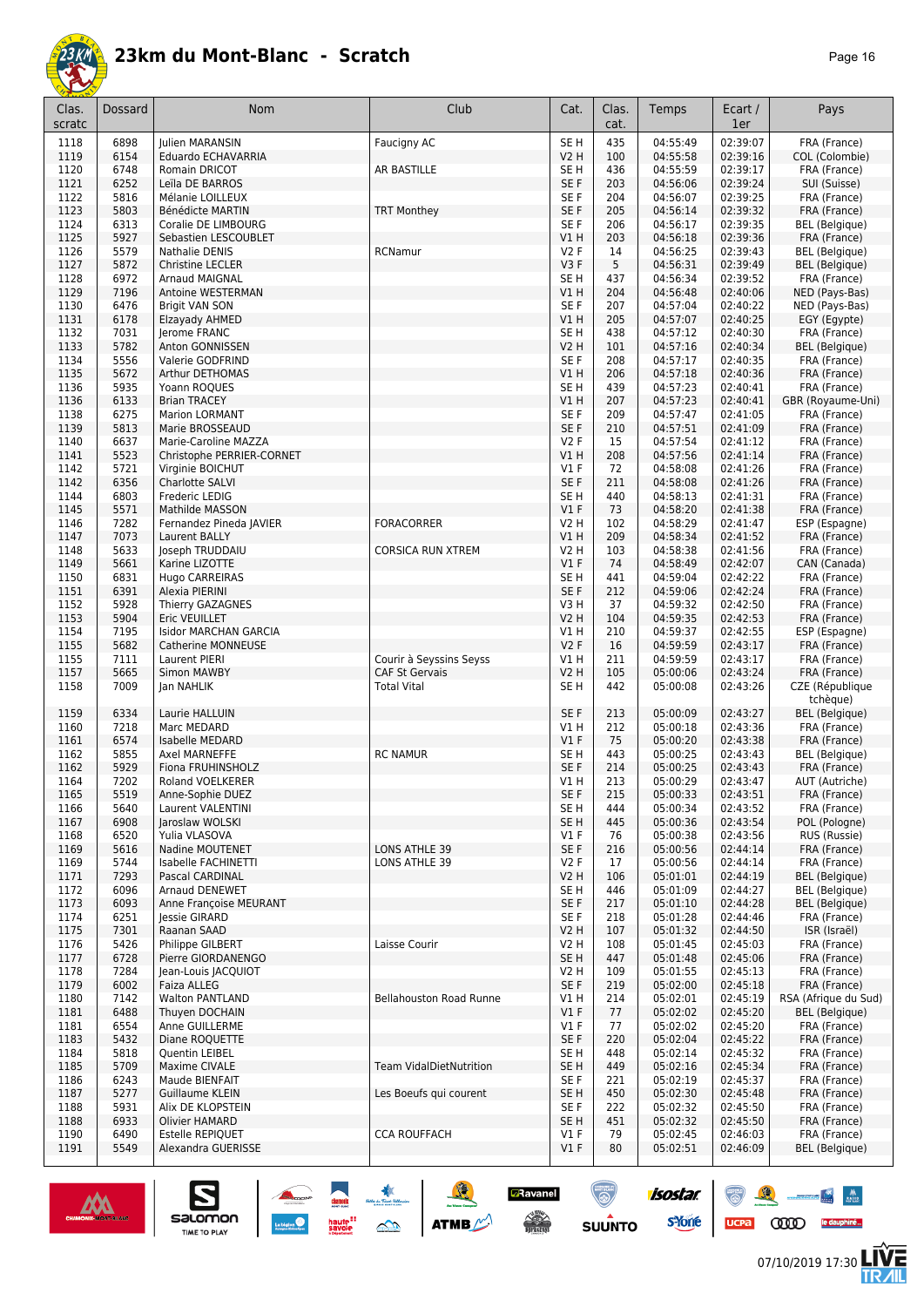

| Clas.<br>scratc | Dossard      | Nom                                    | Club                      | Cat.                    | Clas.<br>cat.        | Temps                | Ecart /<br>1er       | Pays                                  |
|-----------------|--------------|----------------------------------------|---------------------------|-------------------------|----------------------|----------------------|----------------------|---------------------------------------|
| 1192            | 5514         | Agnes DARIZCUREN                       | <b>SUEZ</b>               | $VI$ F                  | 81                   | 05:02:56             | 02:46:14             | FRA (France)                          |
| 1192            | 5958         | Christelle GARCIA                      | AMB                       | V1F                     | 81                   | 05:02:56             | 02:46:14             | FRA (France)                          |
| 1194            | 5564         | <b>Francoise GILLEN</b>                |                           | V2F                     | 18                   | 05:02:59             | 02:46:17             | LUX (Luxembourg)                      |
| 1195            | 7251         | Thierry DESJARDINS                     | Rhumer's team             | <b>V2 H</b>             | 110                  | 05:03:10             | 02:46:28             | FRA (France)                          |
| 1196            | 7048         | Franck HANART                          |                           | SE <sub>H</sub>         | 452                  | 05:03:12             | 02:46:30             | FRA (France)                          |
| 1197            | 6485         | Jenny KANNGARD                         |                           | SE F                    | 223                  | 05:03:16             | 02:46:34             | SWE (Suède)                           |
| 1198<br>1199    | 5856<br>6299 | Herve COLLOMBET<br>Gersende CHAFFARDON | rajasport                 | V2 H<br>SE F            | 111<br>224           | 05:03:19<br>05:03:20 | 02:46:37<br>02:46:38 | FRA (France)                          |
| 1200            | 5850         | Marco STRONATI                         |                           | SE H                    | 453                  | 05:03:22             | 02:46:40             | FRA (France)<br>ITA (Italie)          |
| 1200            | 6028         | Giulia AGOSTINELLI                     |                           | SE F                    | 225                  | 05:03:22             | 02:46:40             | ITA (Italie)                          |
| 1202            | 6843         | Nicolas DE CARVALHO                    |                           | SE H                    | 454                  | 05:03:25             | 02:46:43             | FRA (France)                          |
| 1203            | 5611         | Gaelle SUSSOT-ROBINE                   |                           | V1F                     | 83                   | 05:03:26             | 02:46:44             | FRA (France)                          |
| 1203            | 5678         | Olivier SUSSOT                         |                           | V1 H                    | 215                  | 05:03:26             | 02:46:44             | FRA (France)                          |
| 1205            | 6588         | Patty KOSTKOVA                         |                           | $VI$ F                  | 84                   | 05:03:33             | 02:46:51             | GBR (Royaume-Uni)                     |
| 1206            | 6615         | Valerie JACQUOT                        |                           | $VI$ F<br>V1H           | 85                   | 05:03:37<br>05:03:38 | 02:46:55<br>02:46:56 | FRA (France)                          |
| 1207<br>1208    | 5796<br>6427 | Freddy GUILLET<br>Marine LOEWENSTEIN   | <b>ASPTT BELFORTRAIL</b>  | SE F                    | 216<br>226           | 05:03:41             | 02:46:59             | FRA (France)<br>FRA (France)          |
| 1209            | 5735         | Ibrahim BENNOUNA                       | EITCP & CasaTriathlon     | SE <sub>H</sub>         | 455                  | 05:03:42             | 02:47:00             | FRA (France)                          |
| 1210            | 6446         | Aurelie VIVIEN                         |                           | SE F                    | 227                  | 05:03:45             | 02:47:03             | FRA (France)                          |
| 1210            | 6726         | Benjamin BODSON                        |                           | SE <sub>H</sub>         | 456                  | 05:03:45             | 02:47:03             | <b>BEL</b> (Belgique)                 |
| 1210            | 6994         | <b>Arnaud FANUEL</b>                   |                           | SE H                    | 456                  | 05:03:45             | 02:47:03             | <b>BEL</b> (Belgique)                 |
| 1213            | 5551         | <b>Guillaume DE RANCOURT</b>           |                           | V1 H                    | 217                  | 05:03:46             | 02:47:04             | FRA (France)                          |
| 1214<br>1215    | 6581<br>7065 | Carine SENDRA                          | RUNNING 66                | $VI$ F<br>V1H           | 86                   | 05:03:49             | 02:47:07<br>02:47:09 | FRA (France)<br>FRA (France)          |
| 1216            | 5387         | Sebastien DE SOUSA<br>Delphine MESSING |                           | $VI$ F                  | 218<br>87            | 05:03:51<br>05:04:00 | 02:47:18             | FRA (France)                          |
| 1216            | 7273         | Philippe POIRIER                       |                           | V2 H                    | 112                  | 05:04:00             | 02:47:18             | FRA (France)                          |
| 1218            | 5702         | Adam URBANSKI                          |                           | V1 H                    | 219                  | 05:04:06             | 02:47:24             | POL (Pologne)                         |
| 1219            | 6468         | Sylvie SCHELFHAUT                      | Let's Gaume               | SE F                    | 228                  | 05:04:19             | 02:47:37             | <b>BEL</b> (Belgique)                 |
| 1220            | 6989         | Nicolas VAUDRON                        |                           | SE <sub>H</sub>         | 458                  | 05:04:26             | 02:47:44             | FRA (France)                          |
| 1220            | 7237         | Stephane PREVOT                        |                           | <b>V2 H</b>             | 113                  | 05:04:26             | 02:47:44             | FRA (France)                          |
| 1222            | 5895         | Julien SACEPE                          |                           | SE H                    | 459                  | 05:04:30             | 02:47:48             | FRA (France)                          |
| 1223<br>1224    | 6013<br>5891 | Charlotte ROGER<br>Joseph DORTU        | Team GAB&SPORT            | SE F<br>V4 H            | 229<br>3             | 05:04:31<br>05:04:34 | 02:47:49<br>02:47:52 | FRA (France)<br><b>BEL</b> (Belgique) |
| 1225            | 5943         | Sylvie REINE                           |                           | V2F                     | 19                   | 05:04:39             | 02:47:57             | FRA (France)                          |
| 1226            | 5965         | Lucille VEYRAT                         |                           | SE F                    | 230                  | 05:04:41             | 02:47:59             | FRA (France)                          |
| 1227            | 6025         | Gabriel NICOLIER                       |                           | V3H                     | 38                   | 05:04:53             | 02:48:11             | FRA (France)                          |
| 1228            | 6500         | Julie BELOTTI                          |                           | $VI$ F                  | 88                   | 05:04:56             | 02:48:14             | FRA (France)                          |
| 1229            | 6981         | Douglas LEVY BIAU                      |                           | SE <sub>H</sub>         | 460                  | 05:04:57             | 02:48:15             | FRA (France)                          |
| 1229<br>1231    | 7212<br>5493 | Gilles POHU<br><b>Benoit SXAY</b>      |                           | V1 H<br>SE <sub>H</sub> | 220<br>461           | 05:04:57<br>05:05:03 | 02:48:15<br>02:48:21 | FRA (France)<br>FRA (France)          |
| 1232            | 5529         | Etienne OUDOT DE DAINVILLE             |                           | V1H                     | 221                  | 05:05:05             | 02:48:23             | FRA (France)                          |
| 1233            | 5805         | Kalled BELKACEM                        | cca Rouffach              | <b>V2 H</b>             | 114                  | 05:05:20             | 02:48:38             | FRA (France)                          |
| 1234            | 6947         | James Mcmurray JAMES MCMURRAY          |                           | SE H                    | 462                  | 05:05:24             | 02:48:42             | GBR (Royaume-Uni)                     |
| 1235            | 5760         | Maud MACARY                            | Lille Métropole Athléti   | SE F                    | 231                  | 05:05:33             | 02:48:51             | FRA (France)                          |
| 1236            | 6224         | Emeline JOSEPH                         | <b>CHALONS RUNNING</b>    | SE F                    | 232                  | 05:05:35             | 02:48:53             | FRA (France)                          |
| 1237<br>1237    | 6484<br>7123 | Aurélie BARREIRA<br>Jens GREISER       |                           | SE F<br>VIH             | 233<br>222           | 05:05:38<br>05:05:38 | 02:48:56<br>02:48:56 | FRA (France)<br>GER (Allemagne)       |
| 1239            | 5866         | <b>Vincent STUDER</b>                  |                           | SE <sub>H</sub>         | 463                  | 05:05:45             | 02:49:03             | FRA (France)                          |
| 1240            | 6906         | KIco ROMAN                             | M.R.C.I.N.A.              | SE <sub>H</sub>         | 464                  | 05:06:05             | 02:49:23             | SVK (Slovaquie)                       |
| 1241            | 5851         | Alexandre LAMBRUSCHINI                 | <b>CORSICA RUN X TREM</b> | SE <sub>H</sub>         | 465                  | 05:06:06             | 02:49:24             | FRA (France)                          |
| 1242            | 5881         | <b>Emmanuelle FRADIN</b>               |                           | $VI$ F                  | 89                   | 05:06:07             | 02:49:25             | FRA (France)                          |
| 1242            | 6152         | Raissa DE GUZMAN                       |                           | SE F                    | 234                  | 05:06:07             | 02:49:25             | PHI (Philippines)                     |
| 1242            | 6988         | Cedric JADEAU                          |                           | SE H                    | 466                  | 05:06:07<br>05:06:09 | 02:49:25             | FRA (France)                          |
| 1245<br>1246    | 7289<br>6521 | Erik BOUVRIE<br>Sanna TUORMALA         |                           | <b>V2 H</b><br>$VI$ F   | 115<br>90            | 05:06:24             | 02:49:27<br>02:49:42 | NED (Pays-Bas)<br>FIN (Finlande)      |
| 1247            | 6566         | Florence PIERSON                       |                           | $VI$ F                  | 91                   | 05:06:32             | 02:49:50             | <b>BEL</b> (Belgique)                 |
| 1248            | 6017         | Gilles VERGNE                          |                           | V1 H                    | 223                  | 05:06:40             | 02:49:58             | FRA (France)                          |
| 1249            | 6652         | Michèle BALCAEN                        |                           | V2F                     | 20                   | 05:06:46             | 02:50:04             | <b>BEL</b> (Belgique)                 |
| 1250            | 5401         | Isabelle HAMONIC                       | Neupré AC                 | V2F                     | 21                   | 05:06:47             | 02:50:05             | <b>BEL</b> (Belgique)                 |
| 1251            | 6024         | Hervé GUY                              |                           | V2 H                    | 116                  | 05:07:04             | 02:50:22             | FRA (France)                          |
| 1252            | 5768         | Cindy GUENE                            |                           | SE F                    | 235                  | 05:07:06             | 02:50:24<br>02:50:44 | FRA (France)                          |
| 1253<br>1254    | 5947<br>6330 | Elodie ODDO<br>Agathe EVAIN            | Divonne Running           | SE F<br>SE F            | 236<br>237           | 05:07:26<br>05:07:27 | 02:50:45             | FRA (France)<br>SUI (Suisse)          |
| 1255            | 5828         | Marion HOCHET                          |                           | SE F                    | 238                  | 05:07:31             | 02:50:49             | FRA (France)                          |
| 1256            | 6762         | Damien VALENTIN                        |                           | SE <sub>H</sub>         | 467                  | 05:07:33             | 02:50:51             | FRA (France)                          |
| 1257            | 6428         | Karolina HUBERT                        | <b>Trail Entre Elles</b>  | SE F                    | 239                  | 05:07:49             | 02:51:07             | POL (Pologne)                         |
| 1258            | 5941         | Lisa HUYBENS                           |                           | SE F                    | 240                  | 05:08:02             | 02:51:20             | GER (Allemagne)                       |
| 1259            | 6115         | Valerie ROMAIN                         |                           | $VI$ F                  | 92                   | 05:08:09             | 02:51:27             | <b>BEL</b> (Belgique)                 |
| 1260            | 5723         | <b>Josiane MABBOUX</b>                 | CMBM                      | V3F                     | 6                    | 05:08:25             | 02:51:43             | FRA (France)                          |
| 1261<br>1262    | 5804<br>6499 | Martine DESORMEAUX<br>Emilie DALONNEAU |                           | V3F<br>$VI$ F           | $\overline{7}$<br>93 | 05:08:26<br>05:08:30 | 02:51:44<br>02:51:48 | FRA (France)<br>FRA (France)          |
| 1263            | 5963         | <b>Isaure LESCURE</b>                  |                           | SE F                    | 241                  | 05:08:34             | 02:51:52             | FRA (France)                          |
| 1264            | 6190         | Laurent MORTUREUX                      |                           | V1 H                    | 224                  | 05:08:47             | 02:52:05             | FRA (France)                          |
| 1265            | 5648         | <b>Tiffany MOOR</b>                    |                           | SE F                    | 242                  | 05:08:58             | 02:52:16             | <b>BEL</b> (Belgique)                 |
| 1266            | 5705         | Jeanne SIMON                           | <b>TEAM GAB&amp;SPORT</b> | SE F                    | 243                  | 05:09:02             | 02:52:20             | FRA (France)                          |
|                 |              |                                        |                           |                         |                      |                      |                      |                                       |



UCPa **COD** le dauphiné...

 $\mathbb{R}$ 

/后<br>⁄IIL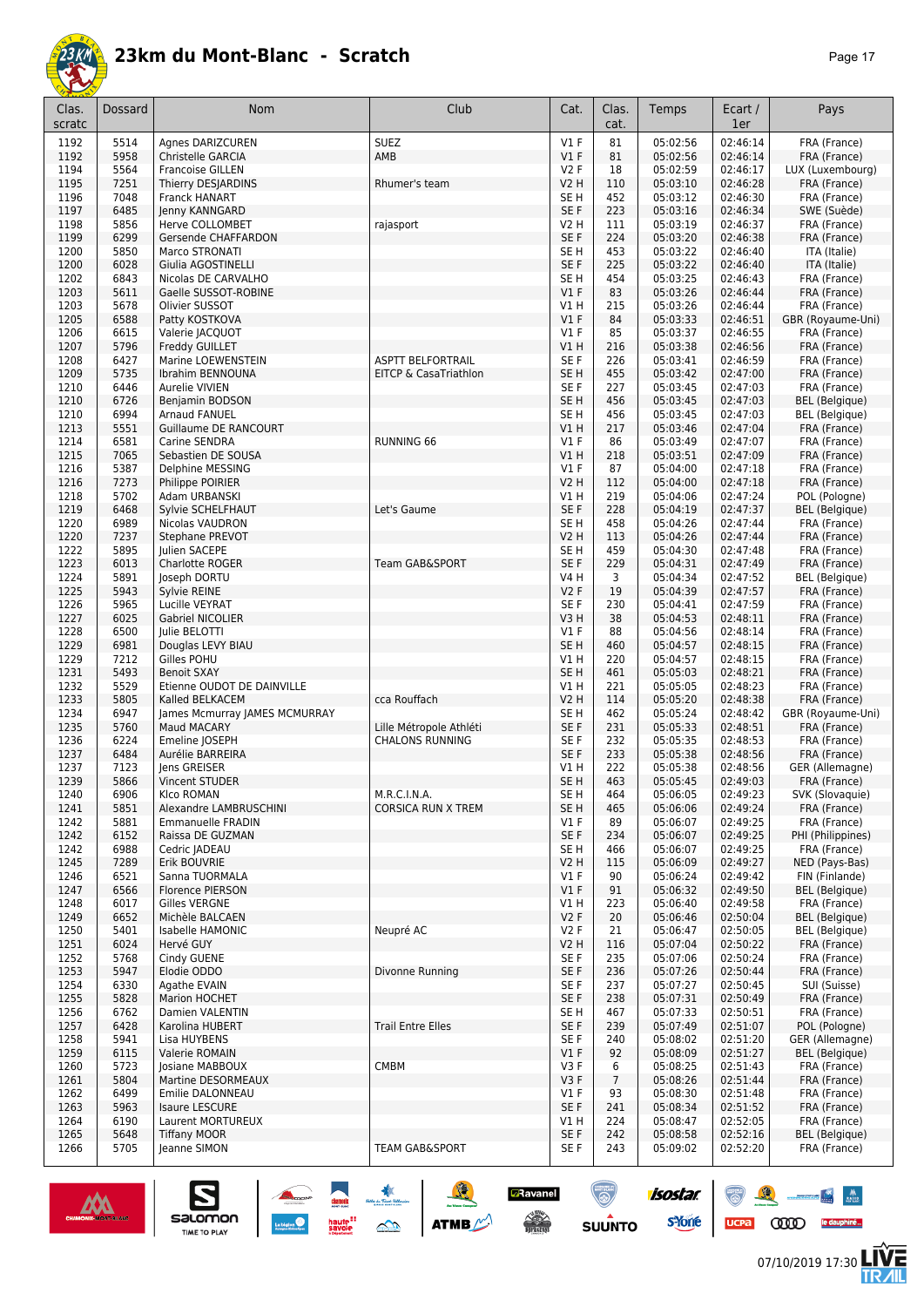

| Clas.<br>scratc | Dossard      | Nom                                         | Club                      | Cat.             | Clas.<br>cat. | Temps                | Ecart /<br>1er       | Pays                                  |
|-----------------|--------------|---------------------------------------------|---------------------------|------------------|---------------|----------------------|----------------------|---------------------------------------|
| 1267            | 5787         | Philippe MAZZA                              |                           | <b>V2 H</b>      | 117           | 05:09:04             | 02:52:22             | FRA (France)                          |
| 1268            | 6573         | Audrey RAVIT                                |                           | $VI$ F           | 94            | 05:09:07             | 02:52:25             | FRA (France)                          |
| 1269            | 6809         | Gaetan VAUDRON                              |                           | SE H             | 468           | 05:09:09             | 02:52:27             | FRA (France)                          |
| 1270            | 5376         | Thierry BUONO                               |                           | <b>V2 H</b>      | 118           | 05:09:12             | 02:52:30             | FRA (France)                          |
| 1271            | 5628         | Nadege LARGO                                | La suarellaise            | V2F              | 22            | 05:10:05             | 02:53:23             | FRA (France)                          |
| 1272            | 6527         | Cécile CHATEAU                              |                           | $VI$ F           | 95            | 05:10:13             | 02:53:31             | FRA (France)                          |
| 1273<br>1274    | 6375<br>6526 | Katharine NIEROP<br>Laure DETHOMAS          |                           | SE F<br>$VI$ F   | 244<br>96     | 05:10:33<br>05:10:43 | 02:53:51<br>02:54:01 | GBR (Royaume-Uni)<br>FRA (France)     |
| 1275            | 5939         | Margot MONDON                               |                           | ES <sub>F</sub>  | 16            | 05:10:44             | 02:54:02             | FRA (France)                          |
| 1276            | 5902         | <b>Olivier VERHILLE</b>                     |                           | V3H              | 39            | 05:10:58             | 02:54:16             | FRA (France)                          |
| 1277            | 7300         | Patrick BOUVIER                             |                           | <b>V2 H</b>      | 119           | 05:11:08             | 02:54:26             | FRA (France)                          |
| 1278            | 5714         | Patricia ABAD LAMAS                         | <b>XPLORA</b>             | <b>V2F</b>       | 23            | 05:11:09             | 02:54:27             | PER (Pérou)                           |
| 1279            | 5511         | Dominique BORDET                            |                           | V2 H             | 120           | 05:11:13             | 02:54:31             | FRA (France)                          |
| 1280            | 5764         | Gérard CEFALI                               | <b>CMBM</b>               | V3 H             | 40            | 05:11:14             | 02:54:32             | FRA (France)                          |
| 1281<br>1282    | 5698<br>6551 | <b>Béatrice GEELEN</b><br>Severine BRIANCON | Les p'tites nanas         | V1 F<br>$VI$ F   | 97<br>98      | 05:11:22<br>05:11:28 | 02:54:40<br>02:54:46 | <b>BEL</b> (Belgique)<br>FRA (France) |
| 1282            | 6605         | Muriel LAUGA                                |                           | $VI$ F           | 98            | 05:11:28             | 02:54:46             | FRA (France)                          |
| 1284            | 6031         | <b>Thibault SCHILLIG</b>                    |                           | SE <sub>H</sub>  | 469           | 05:11:32             | 02:54:50             | FRA (France)                          |
| 1285            | 5844         | Karine LOQUET                               | Amiens UC                 | $VI$ F           | 100           | 05:11:41             | 02:54:59             | FRA (France)                          |
| 1286            | 5703         | Arnaud DELLACHERIE                          | Aucun                     | V1 H             | 225           | 05:11:54             | 02:55:12             | FRA (France)                          |
| 1286            | 5769         | Carine HUSSE                                | rhumer's team             | V1 F             | 101           | 05:11:54             | 02:55:12             | FRA (France)                          |
| 1288            | 6347         | Maria Laura RIBADENEIRA                     |                           | SE F             | 245           | 05:12:02             | 02:55:20             | ECU (Equateur)                        |
| 1289            | 5629         | <b>Bruno CHEILAN</b>                        |                           | V1 H             | 226           | 05:12:08             | 02:55:26             | FRA (France)                          |
| 1289<br>1289    | 5655<br>6158 | Greg ABINO<br>Amandine SUCHAUT              | Joggin Attitude           | VIH<br>$VI$ F    | 226<br>102    | 05:12:08<br>05:12:08 | 02:55:26<br>02:55:26 | <b>BEL</b> (Belgique)<br>FRA (France) |
| 1292            | 5466         | Virginie LIBOTTE                            | <b>JOG IN ATTITUDE</b>    | $VI$ F           | 103           | 05:12:10             | 02:55:28             | <b>BEL</b> (Belgique)                 |
| 1293            | 6124         | Tristan JONCKHEERE                          | Runcroix59                | V1 H             | 228           | 05:12:19             | 02:55:37             | FRA (France)                          |
| 1294            | 5619         | Jacques BABLON                              |                           | V3H              | 41            | 05:12:53             | 02:56:11             | FRA (France)                          |
| 1295            | 5972         | Valérie BOCHET MARCHAND                     |                           | V2F              | 24            | 05:12:54             | 02:56:12             | FRA (France)                          |
| 1295            | 6987         | <b>Guilhem MICHEL</b>                       |                           | SE <sub>H</sub>  | 470           | 05:12:54             | 02:56:12             | FRA (France)                          |
| 1297            | 6945         | Guilhem ICARD                               |                           | SE <sub>H</sub>  | 471           | 05:13:02             | 02:56:20             | FRA (France)                          |
| 1298            | 5868         | Antoine SELLAL                              |                           | V1 H             | 229           | 05:13:12             | 02:56:30             | FRA (France)                          |
| 1299<br>1300    | 5463<br>6354 | Estelle JOUFFROY<br>Charlotte BOUVET        | Mouthe                    | $VI$ F<br>SE F   | 104<br>246    | 05:13:31<br>05:13:32 | 02:56:49<br>02:56:50 | FRA (France)<br>FRA (France)          |
| 1301            | 5826         | Gerard MAGE                                 |                           | <b>V4 H</b>      | 4             | 05:13:33             | 02:56:51             | FRA (France)                          |
| 1302            | 7056         | Amit KATZ                                   |                           | SE <sub>H</sub>  | 472           | 05:13:36             | 02:56:54             | RSA (Afrique du Sud)                  |
| 1303            | 5536         | Mélanie GOUHIER                             |                           | SE F             | 247           | 05:13:38             | 02:56:56             | SUI (Suisse)                          |
| 1303            | 6600         | Céline HOULLE                               |                           | $VI$ F           | 105           | 05:13:38             | 02:56:56             | FRA (France)                          |
| 1305            | 6971         | Oleksandr KURTSEBA                          |                           | SE H             | 473           | 05:13:42             | 02:57:00             | UKR (Ukraine)                         |
| 1306            | 6033         | Cathy CORDARY                               |                           | V <sub>2</sub> F | 25            | 05:13:44             | 02:57:02             | FRA (France)                          |
| 1307            | 7090         | Cedric COTTE                                |                           | V1 H             | 230           | 05:14:03             | 02:57:21             | FRA (France)                          |
| 1308            | 6707         | Jack BROWN                                  |                           | SE <sub>H</sub>  | 474           | 05:14:04             | 02:57:22             | NZL (Nouvelle-<br>Zélande)            |
| 1309            | 6277         | Audrey DELVAUX                              |                           | SE F             | 248           | 05:14:09             | 02:57:27             | <b>BEL</b> (Belgique)                 |
| 1310<br>1311    | 6561<br>5797 | <b>Laurence MOURET</b><br>Jennifer DECESSE  |                           | $VI$ F<br>SE F   | 106<br>249    | 05:14:20<br>05:14:26 | 02:57:38<br>02:57:44 | FRA (France)<br>FRA (France)          |
| 1312            | 6604         | <b>Christine BRICHLER</b>                   |                           | $VI$ F           | 107           | 05:14:44             | 02:58:02             | FRA (France)                          |
| 1313            | 5138         | <b>Olivier CLEMENT</b>                      | ASSA                      | <b>V1 H</b>      | 231           | 05:14:46             | 02:58:04             | FRA (France)                          |
| 1313            | 5245         | Laurent MULLER                              | ASSA                      | V1 H             | 231           | 05:14:46             | 02:58:04             | FRA (France)                          |
| 1315            | 5847         | Audrey BROUARD                              | Roadrunners TF1           | SE F             | 250           | 05:14:51             | 02:58:09             | FRA (France)                          |
| 1316            | 6771         | Thibaut DILOISY                             |                           | SE H             | 475           | 05:14:56             | 02:58:14             | FRA (France)                          |
| 1317            | 6450         | <b>Adeline LEMAIRE</b>                      |                           | SE F             | 251           | 05:14:58             | 02:58:16             | FRA (France)                          |
| 1318            | 5758         | Christophe GENDREAU                         |                           | V1 H             | 233           | 05:15:39             | 02:58:57             | FRA (France)                          |
| 1319<br>1320    | 6137<br>5469 | Jean Mathieu PANNUNZIO<br>Perrine DUTRO     |                           | SE H<br>SE F     | 476<br>252    | 05:15:45<br>05:15:47 | 02:59:03<br>02:59:05 | FRA (France)<br>FRA (France)          |
| 1320            | 6062         | Anne-Louise SAWAYA                          |                           | SE F             | 252           | 05:15:47             | 02:59:05             | FRA (France)                          |
| 1322            | 6400         | Renata NURULLINA                            |                           | SE F             | 254           | 05:15:48             | 02:59:06             | RUS (Russie)                          |
| 1323            | 5884         | Philippe PETER                              |                           | V1 H             | 234           | 05:16:00             | 02:59:18             | FRA (France)                          |
| 1324            | 6367         | Marina LOBATO                               |                           | SE F             | 255           | 05:16:03             | 02:59:21             | ESP (Espagne)                         |
| 1325            | 6271         | Hazel MCCABE                                | Rebel Scum                | SE F             | 256           | 05:16:04             | 02:59:22             | GBR (Royaume-Uni)                     |
| 1326            | 7028         | John LEE                                    | <b>Get Active Running</b> | SE H             | 477           | 05:16:12             | 02:59:30             | GBR (Royaume-Uni)                     |
| 1327            | 7147         | Olivier CHEILAN                             |                           | V1 H             | 235           | 05:16:14             | 02:59:32             | FRA (France)                          |
| 1328<br>1329    | 6001<br>6859 | Elodie CARDON<br>Axel BOOIJ                 |                           | SE F<br>SE H     | 257<br>478    | 05:16:16<br>05:16:28 | 02:59:34<br>02:59:46 | FRA (France)<br>NED (Pays-Bas)        |
| 1330            | 5873         | Adrien LHOMME                               |                           | SE H             | 479           | 05:16:37             | 02:59:55             | FRA (France)                          |
| 1331            | 7312         | Raymond BONNET                              | Elan lambescain           | V2 H             | 121           | 05:16:42             | 03:00:00             | FRA (France)                          |
| 1332            | 5704         | Marc PERROT                                 | CEYZÉ TEAM                | V1H              | 236           | 05:16:52             | 03:00:10             | FRA (France)                          |
| 1333            | 5770         | Nadine PERROT                               | Ceyzé team                | $VI$ F           | 108           | 05:16:53             | 03:00:11             | FRA (France)                          |
| 1334            | 7010         | Yann DULONDEL                               |                           | SE H             | 480           | 05:16:58             | 03:00:16             | FRA (France)                          |
| 1335            | 7151         | Lionel PORTE                                |                           | V1 H             | 237           | 05:17:23             | 03:00:41             | FRA (France)                          |
| 1336            | 5938         | Alain GRABULOS                              |                           | <b>V2 H</b>      | 122           | 05:17:27             | 03:00:45             | FRA (France)                          |
| 1337<br>1338    | 6089<br>6653 | David GILLOT<br>Katrin MAESALU              | USC ATHLE CHAMPAGNE SUR   | V1 H<br>V2F      | 238<br>26     | 05:17:36<br>05:17:38 | 03:00:54<br>03:00:56 | FRA (France)<br>EST (Estonie)         |
| 1338            | 7307         | Heiki MAESALU                               |                           | V2 H             | 123           | 05:17:38             | 03:00:56             | EST (Estonie)                         |
| 1340            | 5975         | Delphine BAUDOUX                            |                           | SE F             | 258           | 05:17:46             | 03:01:04             | FRA (France)                          |
|                 |              |                                             |                           |                  |               |                      |                      |                                       |



 $\sum_{\text{SALOMOM}}$ 

SO THE SO ATME



ucpa

 $\begin{array}{c|c} \mathbf{W} & \mathbf{W} \\ \hline \mathbf{W} & \mathbf{W} \end{array}$ 

**CODO** le dauphiné...

isostar.

**s**Yone

**D**Ravanel

 $\begin{array}{c} \sim \\ \sim \\ \sim \\ \end{array}$ 

 $\odot$ 

**SUUNTO**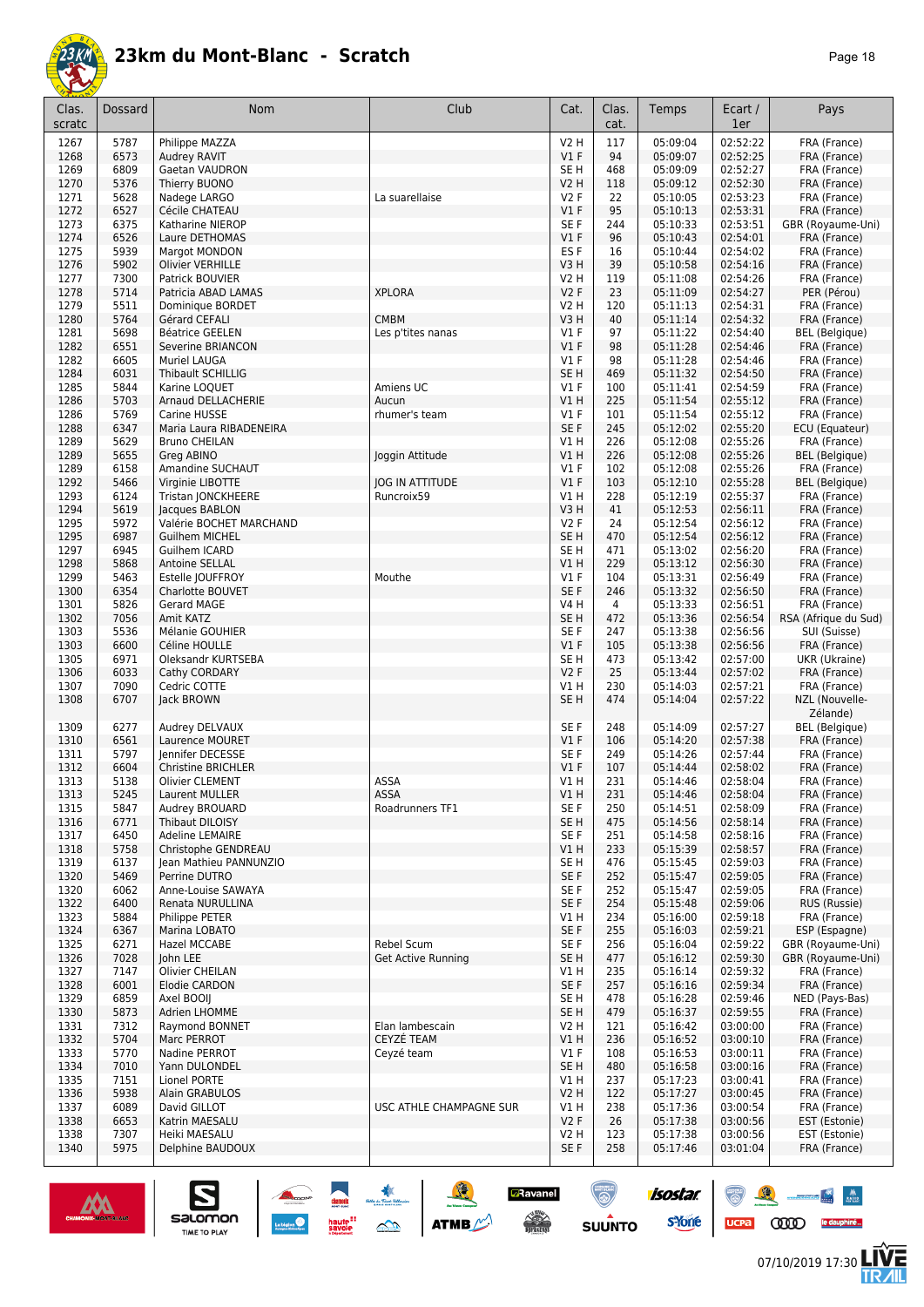

| Clas.<br>scratc | Dossard      | Nom                                       | Club                      | Cat.                | Clas.<br>cat. | Temps                | Ecart /<br>1er       | Pays                                  |
|-----------------|--------------|-------------------------------------------|---------------------------|---------------------|---------------|----------------------|----------------------|---------------------------------------|
| 1341            | 5801         | Pascal COMOGLIO                           | les raisins du trail      | <b>V2 H</b>         | 124           | 05:17:50             | 03:01:08             | FRA (France)                          |
| 1341            | 6538         | Celine PLOTEAU                            | <b>RCN THOUARE/MAUVES</b> | $VI$ F              | 109           | 05:17:50             | 03:01:08             | FRA (France)                          |
| 1343            | 6061         | Cécile SCHWARTZ                           |                           | SE F                | 259           | 05:17:51             | 03:01:09             | FRA (France)                          |
| 1343            | 6336         | Letitia WEEKS                             |                           | SE F                | 259           | 05:17:51             | 03:01:09             | GBR (Royaume-Uni)                     |
| 1343            | 6613         | Annick PETIT                              | Racing Club Nantais       | $VI$ F              | 110           | 05:17:51             | 03:01:09             | FRA (France)                          |
| 1346            | 6276         | Carole BEARELLE                           |                           | SE F                | 261           | 05:17:59             | 03:01:17             | BEL (Belgique)                        |
| 1347            | 6565         | Fabiana SERFATY - VON WACHTER             |                           | $VI$ F              | 111           | 05:18:02             | 03:01:20             | VEN (Venezuela)                       |
| 1348            | 6374         | <b>Robin WATTS</b>                        | Paris Running Club        | SE F                | 262           | 05:18:07             | 03:01:25             | SWE (Suède)                           |
| 1348            | 6425         | Mary COLES                                |                           | SE F                | 262           | 05:18:07             | 03:01:25             | GBR (Royaume-Uni)                     |
| 1350            | 7259         | Alain ANTONINI                            |                           | <b>V2 H</b>         | 125           | 05:18:13             | 03:01:31             | FRA (France)                          |
| 1351            | 7130         | Sébastien PACI                            |                           | V1H                 | 239           | 05:18:15             | 03:01:33             | FRA (France)                          |
| 1352            | 6232         | <b>Isabelle PIERRY</b>                    |                           | SE F                | 264           | 05:18:18             | 03:01:36             | GBR (Royaume-Uni)                     |
| 1353<br>1354    | 5878<br>5995 | Bénédicte HURTAULT                        |                           | SE F<br><b>V4 H</b> | 265<br>5      | 05:18:23<br>05:18:29 | 03:01:41<br>03:01:47 | FRA (France)<br>FRA (France)          |
| 1355            | 7058         | Henri AGRESTI<br>Damien REUMAUX           |                           | V1H                 | 240           | 05:18:40             | 03:01:58             | FRA (France)                          |
| 1356            | 7089         | James SABATINE                            | <b>YRRC</b>               | VIH                 | 241           | 05:18:43             | 03:02:01             | USA (Etats-Unis)                      |
| 1357            | 6903         | Kliment CHIKIDA                           |                           | SE <sub>H</sub>     | 481           | 05:18:49             | 03:02:07             | RUS (Russie)                          |
| 1358            | 5997         | Marlene COUPAU                            |                           | $VI$ F              | 112           | 05:18:57             | 03:02:15             | FRA (France)                          |
| 1359            | 6443         | Anna GARANINA                             |                           | SE F                | 266           | 05:19:00             | 03:02:18             | RUS (Russie)                          |
| 1360            | 5865         | Stéphanie PELISSIER                       |                           | $VI$ F              | 113           | 05:19:14             | 03:02:32             | FRA (France)                          |
| 1361            | 5877         | Charlotte CALLA                           |                           | SE F                | 267           | 05:19:16             | 03:02:34             | FRA (France)                          |
| 1362            | 5373         | Pierre HUBERT                             |                           | SE <sub>H</sub>     | 482           | 05:19:17             | 03:02:35             | FRA (France)                          |
| 1363            | 5949         | <b>Genevieve TACHON</b>                   |                           | V2F                 | 27            | 05:19:27             | 03:02:45             | FRA (France)                          |
| 1364            | 5912         | Andrew TOY                                |                           | V3H                 | 42            | 05:19:28             | 03:02:46             | GBR (Royaume-Uni)                     |
| 1364            | 7342         | <b>Christian TACHON</b>                   |                           | V3 H                | 42            | 05:19:28             | 03:02:46             | FRA (France)                          |
| 1366            | 6149         | Tania KLANFAR                             |                           | SE F                | 268           | 05:19:30             | 03:02:48             | FRA (France)                          |
| 1366            | 6384         | Estelle SYLVESTRE                         |                           | SE F                | 268           | 05:19:30             | 03:02:48             | FRA (France)                          |
| 1368            | 5829         | Marilyne LOEHR                            |                           | SE F                | 270           | 05:19:34             | 03:02:52             | FRA (France)                          |
| 1369            | 6644         | Torunn Hjellvik BERGSET                   | Varegg                    | V2F                 | 28            | 05:19:44             | 03:03:02             | NOR (Norvège)                         |
| 1369            | 7313         | Jean-Yves BUONO                           |                           | V3H                 | 44            | 05:19:44             | 03:03:02             | FRA (France)                          |
| 1371            | 5791         | Halina MARCANTONI                         |                           | SE F                | 271           | 05:19:46             | 03:03:04             | FRA (France)                          |
| 1372            | 6113         | Andre LOEFFLER                            |                           | V1H                 | 242           | 05:19:48             | 03:03:06             | FRA (France)                          |
| 1373<br>1373    | 6105<br>6550 | Fanny GUENIER<br>Patricia TESTIER         |                           | $VI$ F<br>$VI$ F    | 114<br>114    | 05:19:50<br>05:19:50 | 03:03:08<br>03:03:08 | FRA (France)                          |
| 1373            | 7245         | Frédéric SILLE                            |                           | <b>V2 H</b>         | 126           | 05:19:50             | 03:03:08             | FRA (France)<br>FRA (France)          |
| 1376            | 6005         | Karine LEIBEL                             |                           | V3F                 | 8             | 05:19:53             | 03:03:11             | FRA (France)                          |
| 1377            | 5221         | Pauline DUCROISET                         |                           | SE F                | 272           | 05:19:56             | 03:03:14             | FRA (France)                          |
| 1378            | 7069         | Cedric LE COGUIC                          |                           | V1H                 | 243           | 05:19:59             | 03:03:17             | FRA (France)                          |
| 1379            | 5154         | Laurent CHALVET                           | <b>SALTA BARTAS</b>       | V1H                 | 244           | 05:20:00             | 03:03:18             | FRA (France)                          |
| 1380            | 5971         | Anna-Kaisa HAAVISTO                       |                           | V1F                 | 116           | 05:20:03             | 03:03:21             | FIN (Finlande)                        |
| 1380            | 7126         | Olivier SALLES                            |                           | V1 H                | 245           | 05:20:03             | 03:03:21             | FRA (France)                          |
| 1382            | 6626         | Laetitia MAQUET                           |                           | V2F                 | 29            | 05:20:15             | 03:03:33             | FRA (France)                          |
| 1383            | 5765         | Raphaël SEVA                              | C A N Sarreguemines       | V3H                 | 45            | 05:20:19             | 03:03:37             | FRA (France)                          |
| 1384            | 5307         | Jerome BOURET                             | CO du sud de l'essonne    | SE <sub>H</sub>     | 483           | 05:20:27             | 03:03:45             | FRA (France)                          |
| 1385            | 5918         | <b>Bertrand COLLIOT</b>                   |                           | SE H                | 484           | 05:20:30             | 03:03:48             | FRA (France)                          |
| 1386            | 7001         | Guillaume BOUE                            | OEP                       | SE <sub>H</sub>     | 485           | 05:20:43             | 03:04:01             | FRA (France)                          |
| 1387            | 5607         | <b>Matthieu DUMONT</b>                    | <b>TEAM MERGUEZ</b>       | V1 H                | 246           | 05:20:53             | 03:04:11             | FRA (France)                          |
| 1388            | 6754         | Nicholas WIDESON                          |                           | SE <sub>H</sub>     | 486           | 05:21:00             | 03:04:18             | FRA (France)                          |
| 1389            | 6413         | Blandine PIFFARD                          |                           | SE F                | 273           | 05:21:04             | 03:04:22             | FRA (France)                          |
| 1390<br>1391    | 5953<br>5942 | Marion PLAZA<br>Valérie COLLET            |                           | SE F<br>SE F        | 274<br>275    | 05:21:11<br>05:21:21 | 03:04:29<br>03:04:39 | FRA (France)<br><b>BEL</b> (Belgique) |
| 1392            | 5956         | Nathalie IMHOF                            | <b>TRT</b>                | $VI$ F              | 117           | 05:21:26             | 03:04:44             | SUI (Suisse)                          |
| 1393            | 6292         | Marilyse QUINTON                          | <b>ORSAY TRIATHLON</b>    | SE F                | 276           | 05:21:32             | 03:04:50             | FRA (France)                          |
| 1394            | 5459         | Marie Laure CHENU                         | Trail club ollioulais     | $VI$ F              | 118           | 05:21:46             | 03:05:04             | FRA (France)                          |
| 1395            | 5646         | <b>Guy ZIMMERMANN</b>                     |                           | V1 H                | 247           | 05:21:53             | 03:05:11             | SUI (Suisse)                          |
| 1396            | 5790         | <b>Audrey PAGNIER</b>                     |                           | SE F                | 277           | 05:21:55             | 03:05:13             | FRA (France)                          |
| 1397            | 6910         | Martin VASKO                              | M.R.C.I.N.A.              | SE H                | 487           | 05:22:00             | 03:05:18             | SVK (Slovaquie)                       |
| 1398            | 6070         | <b>Hugues TURPAULT</b>                    |                           | V1H                 | 248           | 05:22:24             | 03:05:42             | FRA (France)                          |
| 1399            | 5700         | Philippe FELD                             |                           | SE H                | 488           | 05:22:32             | 03:05:50             | FRA (France)                          |
| 1400            | 5681         | Amira HAJILI                              | <b>US Natixis</b>         | SE F                | 278           | 05:22:33             | 03:05:51             | FRA (France)                          |
| 1401            | 5483         | Issam HAJILI                              | <b>US Natixis</b>         | V1 H                | 249           | 05:22:34             | 03:05:52             | FRA (France)                          |
| 1402            | 5584         | Muriel TOUSSAINT                          |                           | V2F                 | 30            | 05:22:36             | 03:05:54             | FRA (France)                          |
| 1402            | 5990         | Joscelyne ASHPOLE                         |                           | SE F                | 279           | 05:22:36             | 03:05:54             | GBR (Royaume-Uni)                     |
| 1404            | 6598         | Annette KLEIN                             | <b>GAC Hilversum</b>      | $VI$ F              | 119           | 05:22:38             | 03:05:56             | NED (Pays-Bas)                        |
| 1405            | 6324         | Aurore DUCONGE                            |                           | SE F                | 280           | 05:22:40             | 03:05:58             | FRA (France)                          |
| 1406<br>1407    | 7136<br>7189 | <b>Emmanuel DOLLE</b><br>Raynald COCHENER |                           | V1 H                | 250<br>251    | 05:22:41<br>05:22:47 | 03:05:59<br>03:06:05 | FRA (France)<br>FRA (France)          |
| 1408            | 6163         | Laetitia JACQUIN                          |                           | V1 H<br>$VI$ F      | 120           | 05:22:48             | 03:06:06             | FRA (France)                          |
| 1409            | 6227         | Ophélie PHAM-KHAC                         |                           | SE F                | 281           | 05:22:49             | 03:06:07             | FRA (France)                          |
| 1410            | 7278         | Juergen GRIESER                           |                           | V2 H                | 127           | 05:22:52             | 03:06:10             | GER (Allemagne)                       |
| 1411            | 5447         | Johann HUGOT                              | INTERSPORT TEAM RUNNING   | SE H                | 489           | 05:23:12             | 03:06:30             | FRA (France)                          |
| 1411            | 6415         | Morgane BARBIER                           | <b>SWAT</b>               | SE F                | 282           | 05:23:12             | 03:06:30             | FRA (France)                          |
| 1413            | 5750         | Romain GRAVE                              |                           | SE H                | 490           | 05:23:21             | 03:06:39             | FRA (France)                          |
| 1414            | 5777         | <b>Catherine PERBET</b>                   | courir à Saint Alban -    | V2F                 | 31            | 05:23:27             | 03:06:45             | FRA (France)                          |
| 1415            | 6018         | Vincent LIENARD                           |                           | V2 H                | 128           | 05:23:28             | 03:06:46             | <b>BEL</b> (Belgique)                 |



 $\sum_{\text{SALOMOM}}$ 

**A** 

ATMB

**a**Ravanel

 $\begin{array}{c} \mathcal{N}^{\text{c}} \longrightarrow \\ \text{peritivity} \end{array}$ 

 $\overline{\odot}$ 

**SUUNTO** 



**COOD** 

 $\mathcal{R}$ 

 $ucpa$ 

 $\begin{array}{|c|c|c|c|}\hline \mathbf{N} & \mathbf{M} \\ \hline \mathbf{M} & \mathbf{M} \end{array}$ 

le dauphiné...

左<br>孤

isostar.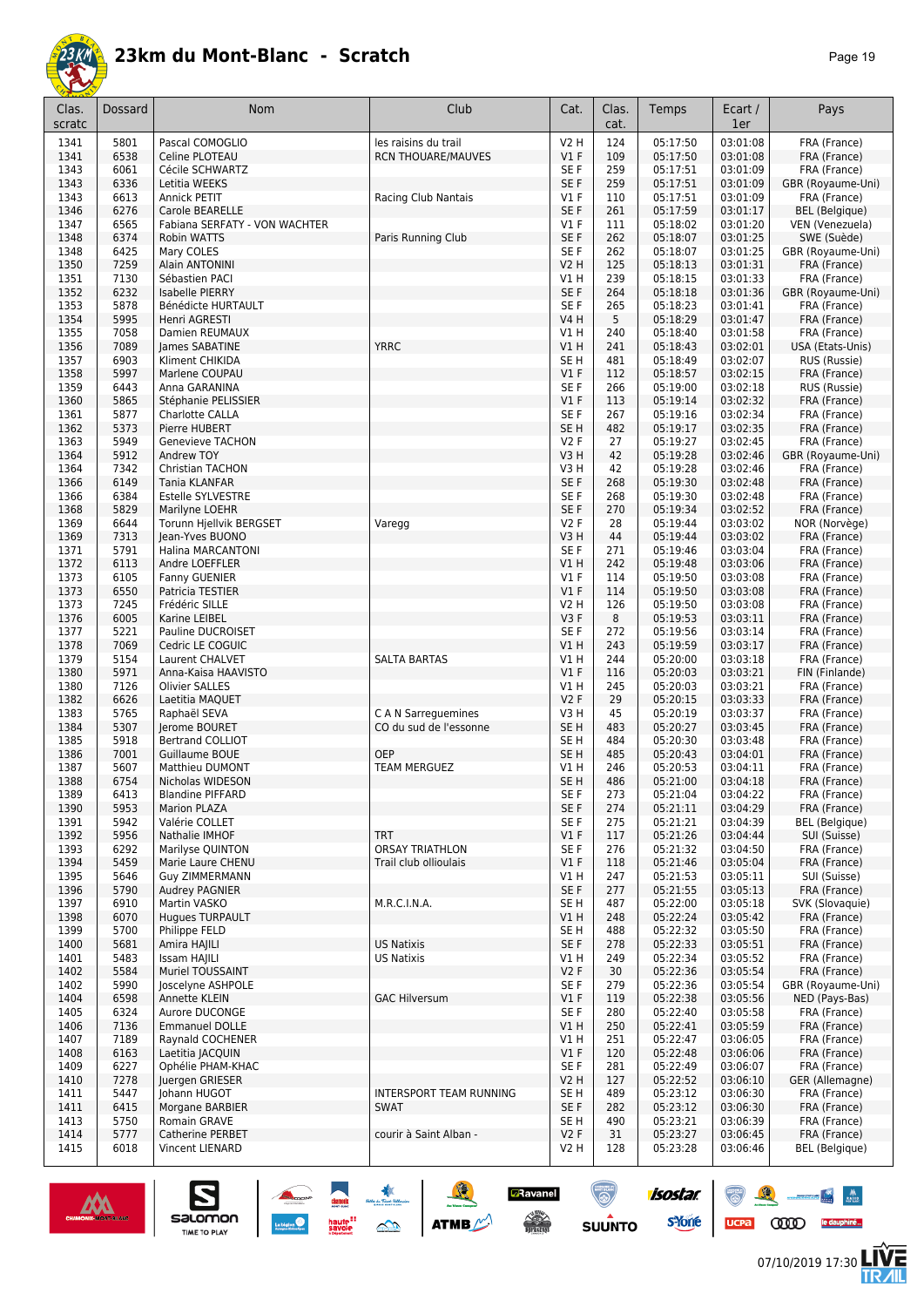

| 491<br>1416<br>5488<br><b>Bertrand MASSE</b><br>SE H<br>05:23:31<br>03:06:49<br>FRA (France)<br>5518<br>492<br>05:23:39<br>03:06:57<br>1417<br>David VOLAND<br>SE <sub>H</sub><br>FRA (France)<br>6007<br>SE F<br>283<br>1418<br>Aurelia RODRIGUEZ<br>05:23:41<br>03:06:59<br>FRA (France)<br>6022<br><b>V2 H</b><br>129<br>05:23:41<br>03:06:59<br>1418<br>Didier FORGET<br>FRA (France)<br>1420<br>6647<br>U Coaching<br>V2F<br>32<br>05:24:27<br>03:07:45<br>Nicole BROWN<br>AUS (Australie)<br>6010<br>ES <sub>H</sub><br>32<br>05:24:30<br>03:07:48<br>FRA (France)<br>1421<br>Thibaud LORTIE<br>1422<br>6012<br>CAPS S/L Racing club Do<br>46<br>05:24:32<br>03:07:50<br>Luc LORTIE<br>V3H<br>FRA (France)<br>6014<br>SE F<br>284<br>05:24:42<br>03:08:00<br>1423<br>Natacha GUILLET<br><b>TEAM SPIRIT</b><br>FRA (France)<br>1424<br>6123<br>V1H<br>252<br>05:25:03<br>03:08:21<br>Frederic FOLLIET<br>TRT Athlétisme Monthey<br>FRA (France)<br>1425<br>6869<br>SE <sub>H</sub><br>493<br>05:25:17<br>03:08:35<br>Anthony GAUROIS<br>FRA (France)<br>7137<br>253<br>05:25:22<br>03:08:40<br>1426<br>Maurice Jérome BETTE<br>V1 H<br>FRA (France)<br>5808<br>1427<br>Sarah MORDRET<br>SE F<br>285<br>05:25:23<br>03:08:41<br>FRA (France)<br>5824<br>SE F<br>286<br>03:09:00<br>1428<br>Cécile BEAL<br>team vulca raid<br>05:25:42<br>FRA (France)<br>5639<br>SE <sub>H</sub><br>494<br>1429<br>Chris CLAYTON<br>05:25:53<br>03:09:11<br>GBR (Royaume-Uni)<br>6044<br>$VI$ F<br>03:09:11<br>1429<br>121<br>05:25:53<br>FRA (France)<br>Viera EHRLACHER<br>1431<br>6045<br><b>V2 H</b><br>130<br>05:25:54<br>03:09:12<br>Jean-Michel EHRLACHER<br>FRA (France)<br>6320<br>SE F<br>287<br>05:26:00<br>03:09:18<br>1432<br>Marielle MARTINEZ<br>FRA (France)<br>1433<br>6240<br><b>KHG</b><br>SE F<br>288<br>05:26:01<br>03:09:19<br>Alexandra SEBIKOVA<br>SVK (Slovaquie)<br>5802<br>AS Muséum<br><b>V4 H</b><br>6<br>05:26:55<br>03:10:13<br>FRA (France)<br>1434<br>Raymond BAUDOIN<br>1435<br>5843<br>05:27:03<br>03:10:21<br>GBR (Royaume-Uni)<br>Kevin WORSTER<br>V2 H<br>131<br>6034<br>Les foulees chablaisie<br>9<br>05:27:07<br>03:10:25<br>1436<br>Sylvie CASTELLI<br>V3F<br>FRA (France)<br>5992<br>1437<br>SE F<br>289<br>05:27:25<br>03:10:43<br>Svitlana GUSHCHINA<br>FRA (France)<br>Matrat-Training<br>6592<br>05:27:30<br>03:10:48<br>1438<br><b>Isabelle ROSSETTI</b><br>$VI$ F<br>122<br>FRA (France)<br>5689<br>1439<br>Herve ROBINET<br>V2 H<br>132<br>05:27:35<br>03:10:53<br>FRA (France)<br>5937<br>254<br>1440<br>Thierry CANTEREAU<br><b>AESM Cholet</b><br>V1 H<br>05:27:42<br>03:11:00<br>FRA (France)<br>6055<br>SE F<br>290<br>1440<br>Jessica BELLAMY<br>05:27:42<br>03:11:00<br>GBR (Royaume-Uni)<br>6080<br>03:11:07<br>1442<br>V2 H<br>133<br>05:27:49<br>FRA (France)<br><b>Emmanuel JULIENNE</b><br>6106<br>V1F<br>123<br>05:27:54<br>03:11:12<br>1443<br>Delphine VERLUCA BEYLOUNI<br>FRA (France)<br>1444<br>5852<br><b>TEAM BIQUETTES</b><br>SE <sub>H</sub><br>495<br>05:27:56<br>03:11:14<br><b>Alexandre MENIEL</b><br>FRA (France)<br>5908<br><b>CAPS PAYRIN</b><br>SE F<br>291<br>05:27:58<br>03:11:16<br>1445<br>Janie FARGUES<br>FRA (France)<br>6081<br>SE <sub>F</sub><br>292<br>05:28:00<br>03:11:18<br>1446<br>Solenn BEAUNIEUX<br><b>USMETRO</b><br>FRA (France)<br>5647<br><b>V2 H</b><br>05:28:06<br>03:11:24<br>FRA (France)<br>1447<br>Eric COMOGLIO<br>les raisins du trail<br>134<br>7180<br>V1H<br>255<br>05:28:26<br>03:11:44<br>GBR (Royaume-Uni)<br>1448<br>Dan SNELL<br>6103<br>$VI$ F<br>124<br>05:28:32<br>03:11:50<br>FRA (France)<br>1449<br>Aurore ZILLER<br>assa<br>6212<br>Team Sang Pour Sang Spo<br>ES <sub>F</sub><br>05:28:35<br>03:11:53<br>1450<br>Caroline DEMURGER<br>17<br>FRA (France)<br>7258<br>135<br>05:28:37<br>03:11:55<br>1451<br>Jean Pierre SCHREYER<br>Courir dans les Amognes<br>V2 H<br>FRA (France)<br>6056<br>293<br>1452<br>Anne-Sophie KUZNICKI<br><b>LMA RUNNING</b><br>SE F<br>05:28:45<br>03:12:03<br>FRA (France)<br>SE F<br>294<br>1453<br>6173<br>Christelle PELLET<br>05:28:49<br>03:12:07<br>FRA (France)<br>6516<br>$VI$ F<br>05:29:07<br>03:12:25<br>1454<br><b>Beatrice PERIER</b><br>125<br>FRA (France)<br>7055<br>SE <sub>H</sub><br>496<br>03:12:26<br>1455<br>05:29:08<br>FRA (France)<br>Philippe PERIER<br>5976<br>Les Grapillons<br>SE F<br>295<br>05:29:15<br>03:12:33<br>1456<br>Anne CHALUT<br>SUI (Suisse)<br>1456<br>6440<br>SE F<br>295<br>05:29:15<br>03:12:33<br>Aline CHAMBETTAZ<br>GRP25247<br>SUI (Suisse)<br>5833<br><b>V4 H</b><br>$\overline{7}$<br>05:29:17<br>03:12:35<br>1458<br>François TINJOD<br>FRA (France)<br>1459<br>6552<br>V1F<br>03:12:55<br>Catherine LEBRUN<br>126<br>05:29:37<br><b>BEL</b> (Belgique)<br>5957<br>$VI$ F<br>03:12:56<br>FRA (France)<br>1460<br>Anne GUY<br>127<br>05:29:38<br>6594<br>$VI$ F<br>128<br>05:29:41<br>03:12:59<br>GER (Allemagne)<br>1461<br>Sandra ELTING<br>1462<br>5710<br>Frederic GOUVERD<br>V1 H<br>256<br>05:29:46<br>03:13:04<br>FRA (France)<br>1463<br>5720<br>Stephanie HILDENBRAND<br>SE F<br>297<br>05:29:50<br>03:13:08<br>FRA (France)<br>1464<br>5596<br>Peggy LAURENSON<br>V1 F<br>129<br>05:29:52<br>03:13:10<br>FRA (France)<br>1465<br>6729<br>Alix DINE<br>SE H<br>497<br>05:30:02<br>03:13:20<br>FRA (France)<br>6069<br>Tomoko TAKAYANAGI<br>V2F<br>1466<br>33<br>05:30:08<br>03:13:26<br>JPN (Japon)<br>Les Foulées Muizonnaise<br>03:13:33<br>1467<br>7295<br>Philippe NAVET<br>V2 H<br>136<br>05:30:15<br>FRA (France)<br>6620<br>03:13:36<br>1468<br>Christèle FORGEARD<br>V2F<br>34<br>05:30:18<br>FRA (France)<br>5885<br>SE F<br>298<br>05:30:22<br>03:13:40<br>1469<br>Marine LAZARD<br>FRA (France)<br>5775<br>SE F<br>299<br>03:13:42<br>1470<br>Oriane   EANDESBOZ<br>Gab&Sports<br>05:30:24<br>FRA (France)<br>SE <sub>H</sub><br>03:13:43<br>1471<br>5148<br>Romain POTIER<br>498<br>05:30:25<br>FRA (France)<br>SE F<br>03:13:43<br>1471<br>5711<br><b>Elodie DOUTRES</b><br>300<br>05:30:25<br>FRA (France)<br>6602<br>$VI$ F<br>03:13:45<br>1473<br>Caroline BOUTHIER NOBLANC<br>130<br>05:30:27<br>FRA (France)<br>03:13:52<br>1474<br>5339<br>Eric BELOT<br>V2 H<br>137<br>05:30:34<br>FRA (France)<br>03:13:52<br>1474<br>6612<br>Soizic MARTIN<br>$VI$ F<br>131<br>05:30:34<br>FRA (France)<br>1476<br>5882<br>Stephanie LORENZO<br>$VI$ F<br>132<br>05:30:36<br>03:13:54<br>FRA (France)<br>257<br>1477<br>5176<br><b>Tony HOSMANS</b><br><b>Outdoor Activities Fact</b><br>V1H<br>05:30:38<br>03:13:56<br><b>BEL</b> (Belgique)<br>1477<br>6431<br>SE F<br>301<br>05:30:38<br>03:13:56<br><b>BEL</b> (Belgique)<br>Marjorie MARAITE<br>SE <sub>H</sub><br>499<br>1479<br>7011<br>Sanjay RAVAL<br>05:30:39<br>03:13:57<br>GBR (Royaume-Uni)<br>7117<br>V1H<br>258<br>03:14:10<br>1480<br><b>Toby ROWE</b><br>05:30:52<br>GBR (Royaume-Uni)<br>1481<br>6383<br>SE F<br>302<br>05:30:53<br>03:14:11<br>Carlotta FIESCHI<br>ITA (Italie)<br>05:30:56<br>03:14:14<br>SWE (Suède)<br>1482<br>5654<br>Petra POSSELIUS<br>possedal<br>$VI$ F<br>133<br>1483<br>6548<br><b>CMBM</b><br>V1F<br>134<br>03:14:15<br>Alix PICO<br>05:30:57<br>FRA (France)<br>03:14:16<br>1484<br>5996<br>Cindy SCHMITT<br>Run for Marion<br>SE F<br>303<br>05:30:58<br>FRA (France)<br>1485<br>6904<br>500<br>03:14:23<br>Pieter-Jan LEENKNECHT<br>SE <sub>H</sub><br>05:31:05<br><b>BEL</b> (Belgique)<br>03:14:23<br>1485<br>7264<br>Pascal BLANCQUAERT<br><b>V2 H</b><br>138<br>05:31:05<br><b>BEL</b> (Belgique)<br>5994<br>1487<br>Marc VAN AUDENAERDE<br>V2 H<br>139<br>05:31:06<br>03:14:24<br><b>BEL</b> (Belgique)<br>1487<br>6633<br>Ann DE ROO<br>V2F<br>35<br>05:31:06<br>03:14:24<br><b>BEL</b> (Belgique)<br>6052<br>1489<br>Nicolas PETAY<br>SE <sub>H</sub><br>501<br>05:31:10<br>03:14:28<br>FRA (France)<br>1489<br>6128<br>Marc LE BORGNE<br>140<br>05:31:10<br>03:14:28<br>FRA (France)<br>V <sub>2</sub> H | Clas.<br>scratc | Dossard | Nom | Club | Cat. | Clas.<br>cat. | Temps | Ecart /<br>1er | Pays |
|-------------------------------------------------------------------------------------------------------------------------------------------------------------------------------------------------------------------------------------------------------------------------------------------------------------------------------------------------------------------------------------------------------------------------------------------------------------------------------------------------------------------------------------------------------------------------------------------------------------------------------------------------------------------------------------------------------------------------------------------------------------------------------------------------------------------------------------------------------------------------------------------------------------------------------------------------------------------------------------------------------------------------------------------------------------------------------------------------------------------------------------------------------------------------------------------------------------------------------------------------------------------------------------------------------------------------------------------------------------------------------------------------------------------------------------------------------------------------------------------------------------------------------------------------------------------------------------------------------------------------------------------------------------------------------------------------------------------------------------------------------------------------------------------------------------------------------------------------------------------------------------------------------------------------------------------------------------------------------------------------------------------------------------------------------------------------------------------------------------------------------------------------------------------------------------------------------------------------------------------------------------------------------------------------------------------------------------------------------------------------------------------------------------------------------------------------------------------------------------------------------------------------------------------------------------------------------------------------------------------------------------------------------------------------------------------------------------------------------------------------------------------------------------------------------------------------------------------------------------------------------------------------------------------------------------------------------------------------------------------------------------------------------------------------------------------------------------------------------------------------------------------------------------------------------------------------------------------------------------------------------------------------------------------------------------------------------------------------------------------------------------------------------------------------------------------------------------------------------------------------------------------------------------------------------------------------------------------------------------------------------------------------------------------------------------------------------------------------------------------------------------------------------------------------------------------------------------------------------------------------------------------------------------------------------------------------------------------------------------------------------------------------------------------------------------------------------------------------------------------------------------------------------------------------------------------------------------------------------------------------------------------------------------------------------------------------------------------------------------------------------------------------------------------------------------------------------------------------------------------------------------------------------------------------------------------------------------------------------------------------------------------------------------------------------------------------------------------------------------------------------------------------------------------------------------------------------------------------------------------------------------------------------------------------------------------------------------------------------------------------------------------------------------------------------------------------------------------------------------------------------------------------------------------------------------------------------------------------------------------------------------------------------------------------------------------------------------------------------------------------------------------------------------------------------------------------------------------------------------------------------------------------------------------------------------------------------------------------------------------------------------------------------------------------------------------------------------------------------------------------------------------------------------------------------------------------------------------------------------------------------------------------------------------------------------------------------------------------------------------------------------------------------------------------------------------------------------------------------------------------------------------------------------------------------------------------------------------------------------------------------------------------------------------------------------------------------------------------------------------------------------------------------------------------------------------------------------------------------------------------------------------------------------------------------------------------------------------------------------------------------------------------------------------------------------------------------------------------------------------------------------------------------------------------------------------------------------------------------------------------------------------------------------------------------------------------------------------------------------------------------------------------------------------------------------------------------------------------------------------------------------------------------------------------------------------------------------------------------------------------------------------------------------------------------------------------------------------------------------------------------------------------------------------------------------------------------------------------------------------------------------------------------------------------------------------------------------------------------------------------------------------------------------------------------------------------------------------------------------------------------------------------------------------------------------------------------------------------------------------------------------------------------------------------------------|-----------------|---------|-----|------|------|---------------|-------|----------------|------|
|                                                                                                                                                                                                                                                                                                                                                                                                                                                                                                                                                                                                                                                                                                                                                                                                                                                                                                                                                                                                                                                                                                                                                                                                                                                                                                                                                                                                                                                                                                                                                                                                                                                                                                                                                                                                                                                                                                                                                                                                                                                                                                                                                                                                                                                                                                                                                                                                                                                                                                                                                                                                                                                                                                                                                                                                                                                                                                                                                                                                                                                                                                                                                                                                                                                                                                                                                                                                                                                                                                                                                                                                                                                                                                                                                                                                                                                                                                                                                                                                                                                                                                                                                                                                                                                                                                                                                                                                                                                                                                                                                                                                                                                                                                                                                                                                                                                                                                                                                                                                                                                                                                                                                                                                                                                                                                                                                                                                                                                                                                                                                                                                                                                                                                                                                                                                                                                                                                                                                                                                                                                                                                                                                                                                                                                                                                                                                                                                                                                                                                                                                                                                                                                                                                                                                                                                                                                                                                                                                                                                                                                                                                                                                                                                                                                                                                                                                                                                                                                                                                                                                                                                                                                                                                                                                                                                                                                                                                                                     |                 |         |     |      |      |               |       |                |      |
|                                                                                                                                                                                                                                                                                                                                                                                                                                                                                                                                                                                                                                                                                                                                                                                                                                                                                                                                                                                                                                                                                                                                                                                                                                                                                                                                                                                                                                                                                                                                                                                                                                                                                                                                                                                                                                                                                                                                                                                                                                                                                                                                                                                                                                                                                                                                                                                                                                                                                                                                                                                                                                                                                                                                                                                                                                                                                                                                                                                                                                                                                                                                                                                                                                                                                                                                                                                                                                                                                                                                                                                                                                                                                                                                                                                                                                                                                                                                                                                                                                                                                                                                                                                                                                                                                                                                                                                                                                                                                                                                                                                                                                                                                                                                                                                                                                                                                                                                                                                                                                                                                                                                                                                                                                                                                                                                                                                                                                                                                                                                                                                                                                                                                                                                                                                                                                                                                                                                                                                                                                                                                                                                                                                                                                                                                                                                                                                                                                                                                                                                                                                                                                                                                                                                                                                                                                                                                                                                                                                                                                                                                                                                                                                                                                                                                                                                                                                                                                                                                                                                                                                                                                                                                                                                                                                                                                                                                                                                     |                 |         |     |      |      |               |       |                |      |
|                                                                                                                                                                                                                                                                                                                                                                                                                                                                                                                                                                                                                                                                                                                                                                                                                                                                                                                                                                                                                                                                                                                                                                                                                                                                                                                                                                                                                                                                                                                                                                                                                                                                                                                                                                                                                                                                                                                                                                                                                                                                                                                                                                                                                                                                                                                                                                                                                                                                                                                                                                                                                                                                                                                                                                                                                                                                                                                                                                                                                                                                                                                                                                                                                                                                                                                                                                                                                                                                                                                                                                                                                                                                                                                                                                                                                                                                                                                                                                                                                                                                                                                                                                                                                                                                                                                                                                                                                                                                                                                                                                                                                                                                                                                                                                                                                                                                                                                                                                                                                                                                                                                                                                                                                                                                                                                                                                                                                                                                                                                                                                                                                                                                                                                                                                                                                                                                                                                                                                                                                                                                                                                                                                                                                                                                                                                                                                                                                                                                                                                                                                                                                                                                                                                                                                                                                                                                                                                                                                                                                                                                                                                                                                                                                                                                                                                                                                                                                                                                                                                                                                                                                                                                                                                                                                                                                                                                                                                                     |                 |         |     |      |      |               |       |                |      |
|                                                                                                                                                                                                                                                                                                                                                                                                                                                                                                                                                                                                                                                                                                                                                                                                                                                                                                                                                                                                                                                                                                                                                                                                                                                                                                                                                                                                                                                                                                                                                                                                                                                                                                                                                                                                                                                                                                                                                                                                                                                                                                                                                                                                                                                                                                                                                                                                                                                                                                                                                                                                                                                                                                                                                                                                                                                                                                                                                                                                                                                                                                                                                                                                                                                                                                                                                                                                                                                                                                                                                                                                                                                                                                                                                                                                                                                                                                                                                                                                                                                                                                                                                                                                                                                                                                                                                                                                                                                                                                                                                                                                                                                                                                                                                                                                                                                                                                                                                                                                                                                                                                                                                                                                                                                                                                                                                                                                                                                                                                                                                                                                                                                                                                                                                                                                                                                                                                                                                                                                                                                                                                                                                                                                                                                                                                                                                                                                                                                                                                                                                                                                                                                                                                                                                                                                                                                                                                                                                                                                                                                                                                                                                                                                                                                                                                                                                                                                                                                                                                                                                                                                                                                                                                                                                                                                                                                                                                                                     |                 |         |     |      |      |               |       |                |      |
|                                                                                                                                                                                                                                                                                                                                                                                                                                                                                                                                                                                                                                                                                                                                                                                                                                                                                                                                                                                                                                                                                                                                                                                                                                                                                                                                                                                                                                                                                                                                                                                                                                                                                                                                                                                                                                                                                                                                                                                                                                                                                                                                                                                                                                                                                                                                                                                                                                                                                                                                                                                                                                                                                                                                                                                                                                                                                                                                                                                                                                                                                                                                                                                                                                                                                                                                                                                                                                                                                                                                                                                                                                                                                                                                                                                                                                                                                                                                                                                                                                                                                                                                                                                                                                                                                                                                                                                                                                                                                                                                                                                                                                                                                                                                                                                                                                                                                                                                                                                                                                                                                                                                                                                                                                                                                                                                                                                                                                                                                                                                                                                                                                                                                                                                                                                                                                                                                                                                                                                                                                                                                                                                                                                                                                                                                                                                                                                                                                                                                                                                                                                                                                                                                                                                                                                                                                                                                                                                                                                                                                                                                                                                                                                                                                                                                                                                                                                                                                                                                                                                                                                                                                                                                                                                                                                                                                                                                                                                     |                 |         |     |      |      |               |       |                |      |
|                                                                                                                                                                                                                                                                                                                                                                                                                                                                                                                                                                                                                                                                                                                                                                                                                                                                                                                                                                                                                                                                                                                                                                                                                                                                                                                                                                                                                                                                                                                                                                                                                                                                                                                                                                                                                                                                                                                                                                                                                                                                                                                                                                                                                                                                                                                                                                                                                                                                                                                                                                                                                                                                                                                                                                                                                                                                                                                                                                                                                                                                                                                                                                                                                                                                                                                                                                                                                                                                                                                                                                                                                                                                                                                                                                                                                                                                                                                                                                                                                                                                                                                                                                                                                                                                                                                                                                                                                                                                                                                                                                                                                                                                                                                                                                                                                                                                                                                                                                                                                                                                                                                                                                                                                                                                                                                                                                                                                                                                                                                                                                                                                                                                                                                                                                                                                                                                                                                                                                                                                                                                                                                                                                                                                                                                                                                                                                                                                                                                                                                                                                                                                                                                                                                                                                                                                                                                                                                                                                                                                                                                                                                                                                                                                                                                                                                                                                                                                                                                                                                                                                                                                                                                                                                                                                                                                                                                                                                                     |                 |         |     |      |      |               |       |                |      |
|                                                                                                                                                                                                                                                                                                                                                                                                                                                                                                                                                                                                                                                                                                                                                                                                                                                                                                                                                                                                                                                                                                                                                                                                                                                                                                                                                                                                                                                                                                                                                                                                                                                                                                                                                                                                                                                                                                                                                                                                                                                                                                                                                                                                                                                                                                                                                                                                                                                                                                                                                                                                                                                                                                                                                                                                                                                                                                                                                                                                                                                                                                                                                                                                                                                                                                                                                                                                                                                                                                                                                                                                                                                                                                                                                                                                                                                                                                                                                                                                                                                                                                                                                                                                                                                                                                                                                                                                                                                                                                                                                                                                                                                                                                                                                                                                                                                                                                                                                                                                                                                                                                                                                                                                                                                                                                                                                                                                                                                                                                                                                                                                                                                                                                                                                                                                                                                                                                                                                                                                                                                                                                                                                                                                                                                                                                                                                                                                                                                                                                                                                                                                                                                                                                                                                                                                                                                                                                                                                                                                                                                                                                                                                                                                                                                                                                                                                                                                                                                                                                                                                                                                                                                                                                                                                                                                                                                                                                                                     |                 |         |     |      |      |               |       |                |      |
|                                                                                                                                                                                                                                                                                                                                                                                                                                                                                                                                                                                                                                                                                                                                                                                                                                                                                                                                                                                                                                                                                                                                                                                                                                                                                                                                                                                                                                                                                                                                                                                                                                                                                                                                                                                                                                                                                                                                                                                                                                                                                                                                                                                                                                                                                                                                                                                                                                                                                                                                                                                                                                                                                                                                                                                                                                                                                                                                                                                                                                                                                                                                                                                                                                                                                                                                                                                                                                                                                                                                                                                                                                                                                                                                                                                                                                                                                                                                                                                                                                                                                                                                                                                                                                                                                                                                                                                                                                                                                                                                                                                                                                                                                                                                                                                                                                                                                                                                                                                                                                                                                                                                                                                                                                                                                                                                                                                                                                                                                                                                                                                                                                                                                                                                                                                                                                                                                                                                                                                                                                                                                                                                                                                                                                                                                                                                                                                                                                                                                                                                                                                                                                                                                                                                                                                                                                                                                                                                                                                                                                                                                                                                                                                                                                                                                                                                                                                                                                                                                                                                                                                                                                                                                                                                                                                                                                                                                                                                     |                 |         |     |      |      |               |       |                |      |
|                                                                                                                                                                                                                                                                                                                                                                                                                                                                                                                                                                                                                                                                                                                                                                                                                                                                                                                                                                                                                                                                                                                                                                                                                                                                                                                                                                                                                                                                                                                                                                                                                                                                                                                                                                                                                                                                                                                                                                                                                                                                                                                                                                                                                                                                                                                                                                                                                                                                                                                                                                                                                                                                                                                                                                                                                                                                                                                                                                                                                                                                                                                                                                                                                                                                                                                                                                                                                                                                                                                                                                                                                                                                                                                                                                                                                                                                                                                                                                                                                                                                                                                                                                                                                                                                                                                                                                                                                                                                                                                                                                                                                                                                                                                                                                                                                                                                                                                                                                                                                                                                                                                                                                                                                                                                                                                                                                                                                                                                                                                                                                                                                                                                                                                                                                                                                                                                                                                                                                                                                                                                                                                                                                                                                                                                                                                                                                                                                                                                                                                                                                                                                                                                                                                                                                                                                                                                                                                                                                                                                                                                                                                                                                                                                                                                                                                                                                                                                                                                                                                                                                                                                                                                                                                                                                                                                                                                                                                                     |                 |         |     |      |      |               |       |                |      |
|                                                                                                                                                                                                                                                                                                                                                                                                                                                                                                                                                                                                                                                                                                                                                                                                                                                                                                                                                                                                                                                                                                                                                                                                                                                                                                                                                                                                                                                                                                                                                                                                                                                                                                                                                                                                                                                                                                                                                                                                                                                                                                                                                                                                                                                                                                                                                                                                                                                                                                                                                                                                                                                                                                                                                                                                                                                                                                                                                                                                                                                                                                                                                                                                                                                                                                                                                                                                                                                                                                                                                                                                                                                                                                                                                                                                                                                                                                                                                                                                                                                                                                                                                                                                                                                                                                                                                                                                                                                                                                                                                                                                                                                                                                                                                                                                                                                                                                                                                                                                                                                                                                                                                                                                                                                                                                                                                                                                                                                                                                                                                                                                                                                                                                                                                                                                                                                                                                                                                                                                                                                                                                                                                                                                                                                                                                                                                                                                                                                                                                                                                                                                                                                                                                                                                                                                                                                                                                                                                                                                                                                                                                                                                                                                                                                                                                                                                                                                                                                                                                                                                                                                                                                                                                                                                                                                                                                                                                                                     |                 |         |     |      |      |               |       |                |      |
|                                                                                                                                                                                                                                                                                                                                                                                                                                                                                                                                                                                                                                                                                                                                                                                                                                                                                                                                                                                                                                                                                                                                                                                                                                                                                                                                                                                                                                                                                                                                                                                                                                                                                                                                                                                                                                                                                                                                                                                                                                                                                                                                                                                                                                                                                                                                                                                                                                                                                                                                                                                                                                                                                                                                                                                                                                                                                                                                                                                                                                                                                                                                                                                                                                                                                                                                                                                                                                                                                                                                                                                                                                                                                                                                                                                                                                                                                                                                                                                                                                                                                                                                                                                                                                                                                                                                                                                                                                                                                                                                                                                                                                                                                                                                                                                                                                                                                                                                                                                                                                                                                                                                                                                                                                                                                                                                                                                                                                                                                                                                                                                                                                                                                                                                                                                                                                                                                                                                                                                                                                                                                                                                                                                                                                                                                                                                                                                                                                                                                                                                                                                                                                                                                                                                                                                                                                                                                                                                                                                                                                                                                                                                                                                                                                                                                                                                                                                                                                                                                                                                                                                                                                                                                                                                                                                                                                                                                                                                     |                 |         |     |      |      |               |       |                |      |
|                                                                                                                                                                                                                                                                                                                                                                                                                                                                                                                                                                                                                                                                                                                                                                                                                                                                                                                                                                                                                                                                                                                                                                                                                                                                                                                                                                                                                                                                                                                                                                                                                                                                                                                                                                                                                                                                                                                                                                                                                                                                                                                                                                                                                                                                                                                                                                                                                                                                                                                                                                                                                                                                                                                                                                                                                                                                                                                                                                                                                                                                                                                                                                                                                                                                                                                                                                                                                                                                                                                                                                                                                                                                                                                                                                                                                                                                                                                                                                                                                                                                                                                                                                                                                                                                                                                                                                                                                                                                                                                                                                                                                                                                                                                                                                                                                                                                                                                                                                                                                                                                                                                                                                                                                                                                                                                                                                                                                                                                                                                                                                                                                                                                                                                                                                                                                                                                                                                                                                                                                                                                                                                                                                                                                                                                                                                                                                                                                                                                                                                                                                                                                                                                                                                                                                                                                                                                                                                                                                                                                                                                                                                                                                                                                                                                                                                                                                                                                                                                                                                                                                                                                                                                                                                                                                                                                                                                                                                                     |                 |         |     |      |      |               |       |                |      |
|                                                                                                                                                                                                                                                                                                                                                                                                                                                                                                                                                                                                                                                                                                                                                                                                                                                                                                                                                                                                                                                                                                                                                                                                                                                                                                                                                                                                                                                                                                                                                                                                                                                                                                                                                                                                                                                                                                                                                                                                                                                                                                                                                                                                                                                                                                                                                                                                                                                                                                                                                                                                                                                                                                                                                                                                                                                                                                                                                                                                                                                                                                                                                                                                                                                                                                                                                                                                                                                                                                                                                                                                                                                                                                                                                                                                                                                                                                                                                                                                                                                                                                                                                                                                                                                                                                                                                                                                                                                                                                                                                                                                                                                                                                                                                                                                                                                                                                                                                                                                                                                                                                                                                                                                                                                                                                                                                                                                                                                                                                                                                                                                                                                                                                                                                                                                                                                                                                                                                                                                                                                                                                                                                                                                                                                                                                                                                                                                                                                                                                                                                                                                                                                                                                                                                                                                                                                                                                                                                                                                                                                                                                                                                                                                                                                                                                                                                                                                                                                                                                                                                                                                                                                                                                                                                                                                                                                                                                                                     |                 |         |     |      |      |               |       |                |      |
|                                                                                                                                                                                                                                                                                                                                                                                                                                                                                                                                                                                                                                                                                                                                                                                                                                                                                                                                                                                                                                                                                                                                                                                                                                                                                                                                                                                                                                                                                                                                                                                                                                                                                                                                                                                                                                                                                                                                                                                                                                                                                                                                                                                                                                                                                                                                                                                                                                                                                                                                                                                                                                                                                                                                                                                                                                                                                                                                                                                                                                                                                                                                                                                                                                                                                                                                                                                                                                                                                                                                                                                                                                                                                                                                                                                                                                                                                                                                                                                                                                                                                                                                                                                                                                                                                                                                                                                                                                                                                                                                                                                                                                                                                                                                                                                                                                                                                                                                                                                                                                                                                                                                                                                                                                                                                                                                                                                                                                                                                                                                                                                                                                                                                                                                                                                                                                                                                                                                                                                                                                                                                                                                                                                                                                                                                                                                                                                                                                                                                                                                                                                                                                                                                                                                                                                                                                                                                                                                                                                                                                                                                                                                                                                                                                                                                                                                                                                                                                                                                                                                                                                                                                                                                                                                                                                                                                                                                                                                     |                 |         |     |      |      |               |       |                |      |
|                                                                                                                                                                                                                                                                                                                                                                                                                                                                                                                                                                                                                                                                                                                                                                                                                                                                                                                                                                                                                                                                                                                                                                                                                                                                                                                                                                                                                                                                                                                                                                                                                                                                                                                                                                                                                                                                                                                                                                                                                                                                                                                                                                                                                                                                                                                                                                                                                                                                                                                                                                                                                                                                                                                                                                                                                                                                                                                                                                                                                                                                                                                                                                                                                                                                                                                                                                                                                                                                                                                                                                                                                                                                                                                                                                                                                                                                                                                                                                                                                                                                                                                                                                                                                                                                                                                                                                                                                                                                                                                                                                                                                                                                                                                                                                                                                                                                                                                                                                                                                                                                                                                                                                                                                                                                                                                                                                                                                                                                                                                                                                                                                                                                                                                                                                                                                                                                                                                                                                                                                                                                                                                                                                                                                                                                                                                                                                                                                                                                                                                                                                                                                                                                                                                                                                                                                                                                                                                                                                                                                                                                                                                                                                                                                                                                                                                                                                                                                                                                                                                                                                                                                                                                                                                                                                                                                                                                                                                                     |                 |         |     |      |      |               |       |                |      |
|                                                                                                                                                                                                                                                                                                                                                                                                                                                                                                                                                                                                                                                                                                                                                                                                                                                                                                                                                                                                                                                                                                                                                                                                                                                                                                                                                                                                                                                                                                                                                                                                                                                                                                                                                                                                                                                                                                                                                                                                                                                                                                                                                                                                                                                                                                                                                                                                                                                                                                                                                                                                                                                                                                                                                                                                                                                                                                                                                                                                                                                                                                                                                                                                                                                                                                                                                                                                                                                                                                                                                                                                                                                                                                                                                                                                                                                                                                                                                                                                                                                                                                                                                                                                                                                                                                                                                                                                                                                                                                                                                                                                                                                                                                                                                                                                                                                                                                                                                                                                                                                                                                                                                                                                                                                                                                                                                                                                                                                                                                                                                                                                                                                                                                                                                                                                                                                                                                                                                                                                                                                                                                                                                                                                                                                                                                                                                                                                                                                                                                                                                                                                                                                                                                                                                                                                                                                                                                                                                                                                                                                                                                                                                                                                                                                                                                                                                                                                                                                                                                                                                                                                                                                                                                                                                                                                                                                                                                                                     |                 |         |     |      |      |               |       |                |      |
|                                                                                                                                                                                                                                                                                                                                                                                                                                                                                                                                                                                                                                                                                                                                                                                                                                                                                                                                                                                                                                                                                                                                                                                                                                                                                                                                                                                                                                                                                                                                                                                                                                                                                                                                                                                                                                                                                                                                                                                                                                                                                                                                                                                                                                                                                                                                                                                                                                                                                                                                                                                                                                                                                                                                                                                                                                                                                                                                                                                                                                                                                                                                                                                                                                                                                                                                                                                                                                                                                                                                                                                                                                                                                                                                                                                                                                                                                                                                                                                                                                                                                                                                                                                                                                                                                                                                                                                                                                                                                                                                                                                                                                                                                                                                                                                                                                                                                                                                                                                                                                                                                                                                                                                                                                                                                                                                                                                                                                                                                                                                                                                                                                                                                                                                                                                                                                                                                                                                                                                                                                                                                                                                                                                                                                                                                                                                                                                                                                                                                                                                                                                                                                                                                                                                                                                                                                                                                                                                                                                                                                                                                                                                                                                                                                                                                                                                                                                                                                                                                                                                                                                                                                                                                                                                                                                                                                                                                                                                     |                 |         |     |      |      |               |       |                |      |
|                                                                                                                                                                                                                                                                                                                                                                                                                                                                                                                                                                                                                                                                                                                                                                                                                                                                                                                                                                                                                                                                                                                                                                                                                                                                                                                                                                                                                                                                                                                                                                                                                                                                                                                                                                                                                                                                                                                                                                                                                                                                                                                                                                                                                                                                                                                                                                                                                                                                                                                                                                                                                                                                                                                                                                                                                                                                                                                                                                                                                                                                                                                                                                                                                                                                                                                                                                                                                                                                                                                                                                                                                                                                                                                                                                                                                                                                                                                                                                                                                                                                                                                                                                                                                                                                                                                                                                                                                                                                                                                                                                                                                                                                                                                                                                                                                                                                                                                                                                                                                                                                                                                                                                                                                                                                                                                                                                                                                                                                                                                                                                                                                                                                                                                                                                                                                                                                                                                                                                                                                                                                                                                                                                                                                                                                                                                                                                                                                                                                                                                                                                                                                                                                                                                                                                                                                                                                                                                                                                                                                                                                                                                                                                                                                                                                                                                                                                                                                                                                                                                                                                                                                                                                                                                                                                                                                                                                                                                                     |                 |         |     |      |      |               |       |                |      |
|                                                                                                                                                                                                                                                                                                                                                                                                                                                                                                                                                                                                                                                                                                                                                                                                                                                                                                                                                                                                                                                                                                                                                                                                                                                                                                                                                                                                                                                                                                                                                                                                                                                                                                                                                                                                                                                                                                                                                                                                                                                                                                                                                                                                                                                                                                                                                                                                                                                                                                                                                                                                                                                                                                                                                                                                                                                                                                                                                                                                                                                                                                                                                                                                                                                                                                                                                                                                                                                                                                                                                                                                                                                                                                                                                                                                                                                                                                                                                                                                                                                                                                                                                                                                                                                                                                                                                                                                                                                                                                                                                                                                                                                                                                                                                                                                                                                                                                                                                                                                                                                                                                                                                                                                                                                                                                                                                                                                                                                                                                                                                                                                                                                                                                                                                                                                                                                                                                                                                                                                                                                                                                                                                                                                                                                                                                                                                                                                                                                                                                                                                                                                                                                                                                                                                                                                                                                                                                                                                                                                                                                                                                                                                                                                                                                                                                                                                                                                                                                                                                                                                                                                                                                                                                                                                                                                                                                                                                                                     |                 |         |     |      |      |               |       |                |      |
|                                                                                                                                                                                                                                                                                                                                                                                                                                                                                                                                                                                                                                                                                                                                                                                                                                                                                                                                                                                                                                                                                                                                                                                                                                                                                                                                                                                                                                                                                                                                                                                                                                                                                                                                                                                                                                                                                                                                                                                                                                                                                                                                                                                                                                                                                                                                                                                                                                                                                                                                                                                                                                                                                                                                                                                                                                                                                                                                                                                                                                                                                                                                                                                                                                                                                                                                                                                                                                                                                                                                                                                                                                                                                                                                                                                                                                                                                                                                                                                                                                                                                                                                                                                                                                                                                                                                                                                                                                                                                                                                                                                                                                                                                                                                                                                                                                                                                                                                                                                                                                                                                                                                                                                                                                                                                                                                                                                                                                                                                                                                                                                                                                                                                                                                                                                                                                                                                                                                                                                                                                                                                                                                                                                                                                                                                                                                                                                                                                                                                                                                                                                                                                                                                                                                                                                                                                                                                                                                                                                                                                                                                                                                                                                                                                                                                                                                                                                                                                                                                                                                                                                                                                                                                                                                                                                                                                                                                                                                     |                 |         |     |      |      |               |       |                |      |
|                                                                                                                                                                                                                                                                                                                                                                                                                                                                                                                                                                                                                                                                                                                                                                                                                                                                                                                                                                                                                                                                                                                                                                                                                                                                                                                                                                                                                                                                                                                                                                                                                                                                                                                                                                                                                                                                                                                                                                                                                                                                                                                                                                                                                                                                                                                                                                                                                                                                                                                                                                                                                                                                                                                                                                                                                                                                                                                                                                                                                                                                                                                                                                                                                                                                                                                                                                                                                                                                                                                                                                                                                                                                                                                                                                                                                                                                                                                                                                                                                                                                                                                                                                                                                                                                                                                                                                                                                                                                                                                                                                                                                                                                                                                                                                                                                                                                                                                                                                                                                                                                                                                                                                                                                                                                                                                                                                                                                                                                                                                                                                                                                                                                                                                                                                                                                                                                                                                                                                                                                                                                                                                                                                                                                                                                                                                                                                                                                                                                                                                                                                                                                                                                                                                                                                                                                                                                                                                                                                                                                                                                                                                                                                                                                                                                                                                                                                                                                                                                                                                                                                                                                                                                                                                                                                                                                                                                                                                                     |                 |         |     |      |      |               |       |                |      |
|                                                                                                                                                                                                                                                                                                                                                                                                                                                                                                                                                                                                                                                                                                                                                                                                                                                                                                                                                                                                                                                                                                                                                                                                                                                                                                                                                                                                                                                                                                                                                                                                                                                                                                                                                                                                                                                                                                                                                                                                                                                                                                                                                                                                                                                                                                                                                                                                                                                                                                                                                                                                                                                                                                                                                                                                                                                                                                                                                                                                                                                                                                                                                                                                                                                                                                                                                                                                                                                                                                                                                                                                                                                                                                                                                                                                                                                                                                                                                                                                                                                                                                                                                                                                                                                                                                                                                                                                                                                                                                                                                                                                                                                                                                                                                                                                                                                                                                                                                                                                                                                                                                                                                                                                                                                                                                                                                                                                                                                                                                                                                                                                                                                                                                                                                                                                                                                                                                                                                                                                                                                                                                                                                                                                                                                                                                                                                                                                                                                                                                                                                                                                                                                                                                                                                                                                                                                                                                                                                                                                                                                                                                                                                                                                                                                                                                                                                                                                                                                                                                                                                                                                                                                                                                                                                                                                                                                                                                                                     |                 |         |     |      |      |               |       |                |      |
|                                                                                                                                                                                                                                                                                                                                                                                                                                                                                                                                                                                                                                                                                                                                                                                                                                                                                                                                                                                                                                                                                                                                                                                                                                                                                                                                                                                                                                                                                                                                                                                                                                                                                                                                                                                                                                                                                                                                                                                                                                                                                                                                                                                                                                                                                                                                                                                                                                                                                                                                                                                                                                                                                                                                                                                                                                                                                                                                                                                                                                                                                                                                                                                                                                                                                                                                                                                                                                                                                                                                                                                                                                                                                                                                                                                                                                                                                                                                                                                                                                                                                                                                                                                                                                                                                                                                                                                                                                                                                                                                                                                                                                                                                                                                                                                                                                                                                                                                                                                                                                                                                                                                                                                                                                                                                                                                                                                                                                                                                                                                                                                                                                                                                                                                                                                                                                                                                                                                                                                                                                                                                                                                                                                                                                                                                                                                                                                                                                                                                                                                                                                                                                                                                                                                                                                                                                                                                                                                                                                                                                                                                                                                                                                                                                                                                                                                                                                                                                                                                                                                                                                                                                                                                                                                                                                                                                                                                                                                     |                 |         |     |      |      |               |       |                |      |
|                                                                                                                                                                                                                                                                                                                                                                                                                                                                                                                                                                                                                                                                                                                                                                                                                                                                                                                                                                                                                                                                                                                                                                                                                                                                                                                                                                                                                                                                                                                                                                                                                                                                                                                                                                                                                                                                                                                                                                                                                                                                                                                                                                                                                                                                                                                                                                                                                                                                                                                                                                                                                                                                                                                                                                                                                                                                                                                                                                                                                                                                                                                                                                                                                                                                                                                                                                                                                                                                                                                                                                                                                                                                                                                                                                                                                                                                                                                                                                                                                                                                                                                                                                                                                                                                                                                                                                                                                                                                                                                                                                                                                                                                                                                                                                                                                                                                                                                                                                                                                                                                                                                                                                                                                                                                                                                                                                                                                                                                                                                                                                                                                                                                                                                                                                                                                                                                                                                                                                                                                                                                                                                                                                                                                                                                                                                                                                                                                                                                                                                                                                                                                                                                                                                                                                                                                                                                                                                                                                                                                                                                                                                                                                                                                                                                                                                                                                                                                                                                                                                                                                                                                                                                                                                                                                                                                                                                                                                                     |                 |         |     |      |      |               |       |                |      |
|                                                                                                                                                                                                                                                                                                                                                                                                                                                                                                                                                                                                                                                                                                                                                                                                                                                                                                                                                                                                                                                                                                                                                                                                                                                                                                                                                                                                                                                                                                                                                                                                                                                                                                                                                                                                                                                                                                                                                                                                                                                                                                                                                                                                                                                                                                                                                                                                                                                                                                                                                                                                                                                                                                                                                                                                                                                                                                                                                                                                                                                                                                                                                                                                                                                                                                                                                                                                                                                                                                                                                                                                                                                                                                                                                                                                                                                                                                                                                                                                                                                                                                                                                                                                                                                                                                                                                                                                                                                                                                                                                                                                                                                                                                                                                                                                                                                                                                                                                                                                                                                                                                                                                                                                                                                                                                                                                                                                                                                                                                                                                                                                                                                                                                                                                                                                                                                                                                                                                                                                                                                                                                                                                                                                                                                                                                                                                                                                                                                                                                                                                                                                                                                                                                                                                                                                                                                                                                                                                                                                                                                                                                                                                                                                                                                                                                                                                                                                                                                                                                                                                                                                                                                                                                                                                                                                                                                                                                                                     |                 |         |     |      |      |               |       |                |      |
|                                                                                                                                                                                                                                                                                                                                                                                                                                                                                                                                                                                                                                                                                                                                                                                                                                                                                                                                                                                                                                                                                                                                                                                                                                                                                                                                                                                                                                                                                                                                                                                                                                                                                                                                                                                                                                                                                                                                                                                                                                                                                                                                                                                                                                                                                                                                                                                                                                                                                                                                                                                                                                                                                                                                                                                                                                                                                                                                                                                                                                                                                                                                                                                                                                                                                                                                                                                                                                                                                                                                                                                                                                                                                                                                                                                                                                                                                                                                                                                                                                                                                                                                                                                                                                                                                                                                                                                                                                                                                                                                                                                                                                                                                                                                                                                                                                                                                                                                                                                                                                                                                                                                                                                                                                                                                                                                                                                                                                                                                                                                                                                                                                                                                                                                                                                                                                                                                                                                                                                                                                                                                                                                                                                                                                                                                                                                                                                                                                                                                                                                                                                                                                                                                                                                                                                                                                                                                                                                                                                                                                                                                                                                                                                                                                                                                                                                                                                                                                                                                                                                                                                                                                                                                                                                                                                                                                                                                                                                     |                 |         |     |      |      |               |       |                |      |
|                                                                                                                                                                                                                                                                                                                                                                                                                                                                                                                                                                                                                                                                                                                                                                                                                                                                                                                                                                                                                                                                                                                                                                                                                                                                                                                                                                                                                                                                                                                                                                                                                                                                                                                                                                                                                                                                                                                                                                                                                                                                                                                                                                                                                                                                                                                                                                                                                                                                                                                                                                                                                                                                                                                                                                                                                                                                                                                                                                                                                                                                                                                                                                                                                                                                                                                                                                                                                                                                                                                                                                                                                                                                                                                                                                                                                                                                                                                                                                                                                                                                                                                                                                                                                                                                                                                                                                                                                                                                                                                                                                                                                                                                                                                                                                                                                                                                                                                                                                                                                                                                                                                                                                                                                                                                                                                                                                                                                                                                                                                                                                                                                                                                                                                                                                                                                                                                                                                                                                                                                                                                                                                                                                                                                                                                                                                                                                                                                                                                                                                                                                                                                                                                                                                                                                                                                                                                                                                                                                                                                                                                                                                                                                                                                                                                                                                                                                                                                                                                                                                                                                                                                                                                                                                                                                                                                                                                                                                                     |                 |         |     |      |      |               |       |                |      |
|                                                                                                                                                                                                                                                                                                                                                                                                                                                                                                                                                                                                                                                                                                                                                                                                                                                                                                                                                                                                                                                                                                                                                                                                                                                                                                                                                                                                                                                                                                                                                                                                                                                                                                                                                                                                                                                                                                                                                                                                                                                                                                                                                                                                                                                                                                                                                                                                                                                                                                                                                                                                                                                                                                                                                                                                                                                                                                                                                                                                                                                                                                                                                                                                                                                                                                                                                                                                                                                                                                                                                                                                                                                                                                                                                                                                                                                                                                                                                                                                                                                                                                                                                                                                                                                                                                                                                                                                                                                                                                                                                                                                                                                                                                                                                                                                                                                                                                                                                                                                                                                                                                                                                                                                                                                                                                                                                                                                                                                                                                                                                                                                                                                                                                                                                                                                                                                                                                                                                                                                                                                                                                                                                                                                                                                                                                                                                                                                                                                                                                                                                                                                                                                                                                                                                                                                                                                                                                                                                                                                                                                                                                                                                                                                                                                                                                                                                                                                                                                                                                                                                                                                                                                                                                                                                                                                                                                                                                                                     |                 |         |     |      |      |               |       |                |      |
|                                                                                                                                                                                                                                                                                                                                                                                                                                                                                                                                                                                                                                                                                                                                                                                                                                                                                                                                                                                                                                                                                                                                                                                                                                                                                                                                                                                                                                                                                                                                                                                                                                                                                                                                                                                                                                                                                                                                                                                                                                                                                                                                                                                                                                                                                                                                                                                                                                                                                                                                                                                                                                                                                                                                                                                                                                                                                                                                                                                                                                                                                                                                                                                                                                                                                                                                                                                                                                                                                                                                                                                                                                                                                                                                                                                                                                                                                                                                                                                                                                                                                                                                                                                                                                                                                                                                                                                                                                                                                                                                                                                                                                                                                                                                                                                                                                                                                                                                                                                                                                                                                                                                                                                                                                                                                                                                                                                                                                                                                                                                                                                                                                                                                                                                                                                                                                                                                                                                                                                                                                                                                                                                                                                                                                                                                                                                                                                                                                                                                                                                                                                                                                                                                                                                                                                                                                                                                                                                                                                                                                                                                                                                                                                                                                                                                                                                                                                                                                                                                                                                                                                                                                                                                                                                                                                                                                                                                                                                     |                 |         |     |      |      |               |       |                |      |
|                                                                                                                                                                                                                                                                                                                                                                                                                                                                                                                                                                                                                                                                                                                                                                                                                                                                                                                                                                                                                                                                                                                                                                                                                                                                                                                                                                                                                                                                                                                                                                                                                                                                                                                                                                                                                                                                                                                                                                                                                                                                                                                                                                                                                                                                                                                                                                                                                                                                                                                                                                                                                                                                                                                                                                                                                                                                                                                                                                                                                                                                                                                                                                                                                                                                                                                                                                                                                                                                                                                                                                                                                                                                                                                                                                                                                                                                                                                                                                                                                                                                                                                                                                                                                                                                                                                                                                                                                                                                                                                                                                                                                                                                                                                                                                                                                                                                                                                                                                                                                                                                                                                                                                                                                                                                                                                                                                                                                                                                                                                                                                                                                                                                                                                                                                                                                                                                                                                                                                                                                                                                                                                                                                                                                                                                                                                                                                                                                                                                                                                                                                                                                                                                                                                                                                                                                                                                                                                                                                                                                                                                                                                                                                                                                                                                                                                                                                                                                                                                                                                                                                                                                                                                                                                                                                                                                                                                                                                                     |                 |         |     |      |      |               |       |                |      |
|                                                                                                                                                                                                                                                                                                                                                                                                                                                                                                                                                                                                                                                                                                                                                                                                                                                                                                                                                                                                                                                                                                                                                                                                                                                                                                                                                                                                                                                                                                                                                                                                                                                                                                                                                                                                                                                                                                                                                                                                                                                                                                                                                                                                                                                                                                                                                                                                                                                                                                                                                                                                                                                                                                                                                                                                                                                                                                                                                                                                                                                                                                                                                                                                                                                                                                                                                                                                                                                                                                                                                                                                                                                                                                                                                                                                                                                                                                                                                                                                                                                                                                                                                                                                                                                                                                                                                                                                                                                                                                                                                                                                                                                                                                                                                                                                                                                                                                                                                                                                                                                                                                                                                                                                                                                                                                                                                                                                                                                                                                                                                                                                                                                                                                                                                                                                                                                                                                                                                                                                                                                                                                                                                                                                                                                                                                                                                                                                                                                                                                                                                                                                                                                                                                                                                                                                                                                                                                                                                                                                                                                                                                                                                                                                                                                                                                                                                                                                                                                                                                                                                                                                                                                                                                                                                                                                                                                                                                                                     |                 |         |     |      |      |               |       |                |      |
|                                                                                                                                                                                                                                                                                                                                                                                                                                                                                                                                                                                                                                                                                                                                                                                                                                                                                                                                                                                                                                                                                                                                                                                                                                                                                                                                                                                                                                                                                                                                                                                                                                                                                                                                                                                                                                                                                                                                                                                                                                                                                                                                                                                                                                                                                                                                                                                                                                                                                                                                                                                                                                                                                                                                                                                                                                                                                                                                                                                                                                                                                                                                                                                                                                                                                                                                                                                                                                                                                                                                                                                                                                                                                                                                                                                                                                                                                                                                                                                                                                                                                                                                                                                                                                                                                                                                                                                                                                                                                                                                                                                                                                                                                                                                                                                                                                                                                                                                                                                                                                                                                                                                                                                                                                                                                                                                                                                                                                                                                                                                                                                                                                                                                                                                                                                                                                                                                                                                                                                                                                                                                                                                                                                                                                                                                                                                                                                                                                                                                                                                                                                                                                                                                                                                                                                                                                                                                                                                                                                                                                                                                                                                                                                                                                                                                                                                                                                                                                                                                                                                                                                                                                                                                                                                                                                                                                                                                                                                     |                 |         |     |      |      |               |       |                |      |
|                                                                                                                                                                                                                                                                                                                                                                                                                                                                                                                                                                                                                                                                                                                                                                                                                                                                                                                                                                                                                                                                                                                                                                                                                                                                                                                                                                                                                                                                                                                                                                                                                                                                                                                                                                                                                                                                                                                                                                                                                                                                                                                                                                                                                                                                                                                                                                                                                                                                                                                                                                                                                                                                                                                                                                                                                                                                                                                                                                                                                                                                                                                                                                                                                                                                                                                                                                                                                                                                                                                                                                                                                                                                                                                                                                                                                                                                                                                                                                                                                                                                                                                                                                                                                                                                                                                                                                                                                                                                                                                                                                                                                                                                                                                                                                                                                                                                                                                                                                                                                                                                                                                                                                                                                                                                                                                                                                                                                                                                                                                                                                                                                                                                                                                                                                                                                                                                                                                                                                                                                                                                                                                                                                                                                                                                                                                                                                                                                                                                                                                                                                                                                                                                                                                                                                                                                                                                                                                                                                                                                                                                                                                                                                                                                                                                                                                                                                                                                                                                                                                                                                                                                                                                                                                                                                                                                                                                                                                                     |                 |         |     |      |      |               |       |                |      |
|                                                                                                                                                                                                                                                                                                                                                                                                                                                                                                                                                                                                                                                                                                                                                                                                                                                                                                                                                                                                                                                                                                                                                                                                                                                                                                                                                                                                                                                                                                                                                                                                                                                                                                                                                                                                                                                                                                                                                                                                                                                                                                                                                                                                                                                                                                                                                                                                                                                                                                                                                                                                                                                                                                                                                                                                                                                                                                                                                                                                                                                                                                                                                                                                                                                                                                                                                                                                                                                                                                                                                                                                                                                                                                                                                                                                                                                                                                                                                                                                                                                                                                                                                                                                                                                                                                                                                                                                                                                                                                                                                                                                                                                                                                                                                                                                                                                                                                                                                                                                                                                                                                                                                                                                                                                                                                                                                                                                                                                                                                                                                                                                                                                                                                                                                                                                                                                                                                                                                                                                                                                                                                                                                                                                                                                                                                                                                                                                                                                                                                                                                                                                                                                                                                                                                                                                                                                                                                                                                                                                                                                                                                                                                                                                                                                                                                                                                                                                                                                                                                                                                                                                                                                                                                                                                                                                                                                                                                                                     |                 |         |     |      |      |               |       |                |      |
|                                                                                                                                                                                                                                                                                                                                                                                                                                                                                                                                                                                                                                                                                                                                                                                                                                                                                                                                                                                                                                                                                                                                                                                                                                                                                                                                                                                                                                                                                                                                                                                                                                                                                                                                                                                                                                                                                                                                                                                                                                                                                                                                                                                                                                                                                                                                                                                                                                                                                                                                                                                                                                                                                                                                                                                                                                                                                                                                                                                                                                                                                                                                                                                                                                                                                                                                                                                                                                                                                                                                                                                                                                                                                                                                                                                                                                                                                                                                                                                                                                                                                                                                                                                                                                                                                                                                                                                                                                                                                                                                                                                                                                                                                                                                                                                                                                                                                                                                                                                                                                                                                                                                                                                                                                                                                                                                                                                                                                                                                                                                                                                                                                                                                                                                                                                                                                                                                                                                                                                                                                                                                                                                                                                                                                                                                                                                                                                                                                                                                                                                                                                                                                                                                                                                                                                                                                                                                                                                                                                                                                                                                                                                                                                                                                                                                                                                                                                                                                                                                                                                                                                                                                                                                                                                                                                                                                                                                                                                     |                 |         |     |      |      |               |       |                |      |
|                                                                                                                                                                                                                                                                                                                                                                                                                                                                                                                                                                                                                                                                                                                                                                                                                                                                                                                                                                                                                                                                                                                                                                                                                                                                                                                                                                                                                                                                                                                                                                                                                                                                                                                                                                                                                                                                                                                                                                                                                                                                                                                                                                                                                                                                                                                                                                                                                                                                                                                                                                                                                                                                                                                                                                                                                                                                                                                                                                                                                                                                                                                                                                                                                                                                                                                                                                                                                                                                                                                                                                                                                                                                                                                                                                                                                                                                                                                                                                                                                                                                                                                                                                                                                                                                                                                                                                                                                                                                                                                                                                                                                                                                                                                                                                                                                                                                                                                                                                                                                                                                                                                                                                                                                                                                                                                                                                                                                                                                                                                                                                                                                                                                                                                                                                                                                                                                                                                                                                                                                                                                                                                                                                                                                                                                                                                                                                                                                                                                                                                                                                                                                                                                                                                                                                                                                                                                                                                                                                                                                                                                                                                                                                                                                                                                                                                                                                                                                                                                                                                                                                                                                                                                                                                                                                                                                                                                                                                                     |                 |         |     |      |      |               |       |                |      |
|                                                                                                                                                                                                                                                                                                                                                                                                                                                                                                                                                                                                                                                                                                                                                                                                                                                                                                                                                                                                                                                                                                                                                                                                                                                                                                                                                                                                                                                                                                                                                                                                                                                                                                                                                                                                                                                                                                                                                                                                                                                                                                                                                                                                                                                                                                                                                                                                                                                                                                                                                                                                                                                                                                                                                                                                                                                                                                                                                                                                                                                                                                                                                                                                                                                                                                                                                                                                                                                                                                                                                                                                                                                                                                                                                                                                                                                                                                                                                                                                                                                                                                                                                                                                                                                                                                                                                                                                                                                                                                                                                                                                                                                                                                                                                                                                                                                                                                                                                                                                                                                                                                                                                                                                                                                                                                                                                                                                                                                                                                                                                                                                                                                                                                                                                                                                                                                                                                                                                                                                                                                                                                                                                                                                                                                                                                                                                                                                                                                                                                                                                                                                                                                                                                                                                                                                                                                                                                                                                                                                                                                                                                                                                                                                                                                                                                                                                                                                                                                                                                                                                                                                                                                                                                                                                                                                                                                                                                                                     |                 |         |     |      |      |               |       |                |      |
|                                                                                                                                                                                                                                                                                                                                                                                                                                                                                                                                                                                                                                                                                                                                                                                                                                                                                                                                                                                                                                                                                                                                                                                                                                                                                                                                                                                                                                                                                                                                                                                                                                                                                                                                                                                                                                                                                                                                                                                                                                                                                                                                                                                                                                                                                                                                                                                                                                                                                                                                                                                                                                                                                                                                                                                                                                                                                                                                                                                                                                                                                                                                                                                                                                                                                                                                                                                                                                                                                                                                                                                                                                                                                                                                                                                                                                                                                                                                                                                                                                                                                                                                                                                                                                                                                                                                                                                                                                                                                                                                                                                                                                                                                                                                                                                                                                                                                                                                                                                                                                                                                                                                                                                                                                                                                                                                                                                                                                                                                                                                                                                                                                                                                                                                                                                                                                                                                                                                                                                                                                                                                                                                                                                                                                                                                                                                                                                                                                                                                                                                                                                                                                                                                                                                                                                                                                                                                                                                                                                                                                                                                                                                                                                                                                                                                                                                                                                                                                                                                                                                                                                                                                                                                                                                                                                                                                                                                                                                     |                 |         |     |      |      |               |       |                |      |
|                                                                                                                                                                                                                                                                                                                                                                                                                                                                                                                                                                                                                                                                                                                                                                                                                                                                                                                                                                                                                                                                                                                                                                                                                                                                                                                                                                                                                                                                                                                                                                                                                                                                                                                                                                                                                                                                                                                                                                                                                                                                                                                                                                                                                                                                                                                                                                                                                                                                                                                                                                                                                                                                                                                                                                                                                                                                                                                                                                                                                                                                                                                                                                                                                                                                                                                                                                                                                                                                                                                                                                                                                                                                                                                                                                                                                                                                                                                                                                                                                                                                                                                                                                                                                                                                                                                                                                                                                                                                                                                                                                                                                                                                                                                                                                                                                                                                                                                                                                                                                                                                                                                                                                                                                                                                                                                                                                                                                                                                                                                                                                                                                                                                                                                                                                                                                                                                                                                                                                                                                                                                                                                                                                                                                                                                                                                                                                                                                                                                                                                                                                                                                                                                                                                                                                                                                                                                                                                                                                                                                                                                                                                                                                                                                                                                                                                                                                                                                                                                                                                                                                                                                                                                                                                                                                                                                                                                                                                                     |                 |         |     |      |      |               |       |                |      |
|                                                                                                                                                                                                                                                                                                                                                                                                                                                                                                                                                                                                                                                                                                                                                                                                                                                                                                                                                                                                                                                                                                                                                                                                                                                                                                                                                                                                                                                                                                                                                                                                                                                                                                                                                                                                                                                                                                                                                                                                                                                                                                                                                                                                                                                                                                                                                                                                                                                                                                                                                                                                                                                                                                                                                                                                                                                                                                                                                                                                                                                                                                                                                                                                                                                                                                                                                                                                                                                                                                                                                                                                                                                                                                                                                                                                                                                                                                                                                                                                                                                                                                                                                                                                                                                                                                                                                                                                                                                                                                                                                                                                                                                                                                                                                                                                                                                                                                                                                                                                                                                                                                                                                                                                                                                                                                                                                                                                                                                                                                                                                                                                                                                                                                                                                                                                                                                                                                                                                                                                                                                                                                                                                                                                                                                                                                                                                                                                                                                                                                                                                                                                                                                                                                                                                                                                                                                                                                                                                                                                                                                                                                                                                                                                                                                                                                                                                                                                                                                                                                                                                                                                                                                                                                                                                                                                                                                                                                                                     |                 |         |     |      |      |               |       |                |      |
|                                                                                                                                                                                                                                                                                                                                                                                                                                                                                                                                                                                                                                                                                                                                                                                                                                                                                                                                                                                                                                                                                                                                                                                                                                                                                                                                                                                                                                                                                                                                                                                                                                                                                                                                                                                                                                                                                                                                                                                                                                                                                                                                                                                                                                                                                                                                                                                                                                                                                                                                                                                                                                                                                                                                                                                                                                                                                                                                                                                                                                                                                                                                                                                                                                                                                                                                                                                                                                                                                                                                                                                                                                                                                                                                                                                                                                                                                                                                                                                                                                                                                                                                                                                                                                                                                                                                                                                                                                                                                                                                                                                                                                                                                                                                                                                                                                                                                                                                                                                                                                                                                                                                                                                                                                                                                                                                                                                                                                                                                                                                                                                                                                                                                                                                                                                                                                                                                                                                                                                                                                                                                                                                                                                                                                                                                                                                                                                                                                                                                                                                                                                                                                                                                                                                                                                                                                                                                                                                                                                                                                                                                                                                                                                                                                                                                                                                                                                                                                                                                                                                                                                                                                                                                                                                                                                                                                                                                                                                     |                 |         |     |      |      |               |       |                |      |
|                                                                                                                                                                                                                                                                                                                                                                                                                                                                                                                                                                                                                                                                                                                                                                                                                                                                                                                                                                                                                                                                                                                                                                                                                                                                                                                                                                                                                                                                                                                                                                                                                                                                                                                                                                                                                                                                                                                                                                                                                                                                                                                                                                                                                                                                                                                                                                                                                                                                                                                                                                                                                                                                                                                                                                                                                                                                                                                                                                                                                                                                                                                                                                                                                                                                                                                                                                                                                                                                                                                                                                                                                                                                                                                                                                                                                                                                                                                                                                                                                                                                                                                                                                                                                                                                                                                                                                                                                                                                                                                                                                                                                                                                                                                                                                                                                                                                                                                                                                                                                                                                                                                                                                                                                                                                                                                                                                                                                                                                                                                                                                                                                                                                                                                                                                                                                                                                                                                                                                                                                                                                                                                                                                                                                                                                                                                                                                                                                                                                                                                                                                                                                                                                                                                                                                                                                                                                                                                                                                                                                                                                                                                                                                                                                                                                                                                                                                                                                                                                                                                                                                                                                                                                                                                                                                                                                                                                                                                                     |                 |         |     |      |      |               |       |                |      |
|                                                                                                                                                                                                                                                                                                                                                                                                                                                                                                                                                                                                                                                                                                                                                                                                                                                                                                                                                                                                                                                                                                                                                                                                                                                                                                                                                                                                                                                                                                                                                                                                                                                                                                                                                                                                                                                                                                                                                                                                                                                                                                                                                                                                                                                                                                                                                                                                                                                                                                                                                                                                                                                                                                                                                                                                                                                                                                                                                                                                                                                                                                                                                                                                                                                                                                                                                                                                                                                                                                                                                                                                                                                                                                                                                                                                                                                                                                                                                                                                                                                                                                                                                                                                                                                                                                                                                                                                                                                                                                                                                                                                                                                                                                                                                                                                                                                                                                                                                                                                                                                                                                                                                                                                                                                                                                                                                                                                                                                                                                                                                                                                                                                                                                                                                                                                                                                                                                                                                                                                                                                                                                                                                                                                                                                                                                                                                                                                                                                                                                                                                                                                                                                                                                                                                                                                                                                                                                                                                                                                                                                                                                                                                                                                                                                                                                                                                                                                                                                                                                                                                                                                                                                                                                                                                                                                                                                                                                                                     |                 |         |     |      |      |               |       |                |      |
|                                                                                                                                                                                                                                                                                                                                                                                                                                                                                                                                                                                                                                                                                                                                                                                                                                                                                                                                                                                                                                                                                                                                                                                                                                                                                                                                                                                                                                                                                                                                                                                                                                                                                                                                                                                                                                                                                                                                                                                                                                                                                                                                                                                                                                                                                                                                                                                                                                                                                                                                                                                                                                                                                                                                                                                                                                                                                                                                                                                                                                                                                                                                                                                                                                                                                                                                                                                                                                                                                                                                                                                                                                                                                                                                                                                                                                                                                                                                                                                                                                                                                                                                                                                                                                                                                                                                                                                                                                                                                                                                                                                                                                                                                                                                                                                                                                                                                                                                                                                                                                                                                                                                                                                                                                                                                                                                                                                                                                                                                                                                                                                                                                                                                                                                                                                                                                                                                                                                                                                                                                                                                                                                                                                                                                                                                                                                                                                                                                                                                                                                                                                                                                                                                                                                                                                                                                                                                                                                                                                                                                                                                                                                                                                                                                                                                                                                                                                                                                                                                                                                                                                                                                                                                                                                                                                                                                                                                                                                     |                 |         |     |      |      |               |       |                |      |
|                                                                                                                                                                                                                                                                                                                                                                                                                                                                                                                                                                                                                                                                                                                                                                                                                                                                                                                                                                                                                                                                                                                                                                                                                                                                                                                                                                                                                                                                                                                                                                                                                                                                                                                                                                                                                                                                                                                                                                                                                                                                                                                                                                                                                                                                                                                                                                                                                                                                                                                                                                                                                                                                                                                                                                                                                                                                                                                                                                                                                                                                                                                                                                                                                                                                                                                                                                                                                                                                                                                                                                                                                                                                                                                                                                                                                                                                                                                                                                                                                                                                                                                                                                                                                                                                                                                                                                                                                                                                                                                                                                                                                                                                                                                                                                                                                                                                                                                                                                                                                                                                                                                                                                                                                                                                                                                                                                                                                                                                                                                                                                                                                                                                                                                                                                                                                                                                                                                                                                                                                                                                                                                                                                                                                                                                                                                                                                                                                                                                                                                                                                                                                                                                                                                                                                                                                                                                                                                                                                                                                                                                                                                                                                                                                                                                                                                                                                                                                                                                                                                                                                                                                                                                                                                                                                                                                                                                                                                                     |                 |         |     |      |      |               |       |                |      |
|                                                                                                                                                                                                                                                                                                                                                                                                                                                                                                                                                                                                                                                                                                                                                                                                                                                                                                                                                                                                                                                                                                                                                                                                                                                                                                                                                                                                                                                                                                                                                                                                                                                                                                                                                                                                                                                                                                                                                                                                                                                                                                                                                                                                                                                                                                                                                                                                                                                                                                                                                                                                                                                                                                                                                                                                                                                                                                                                                                                                                                                                                                                                                                                                                                                                                                                                                                                                                                                                                                                                                                                                                                                                                                                                                                                                                                                                                                                                                                                                                                                                                                                                                                                                                                                                                                                                                                                                                                                                                                                                                                                                                                                                                                                                                                                                                                                                                                                                                                                                                                                                                                                                                                                                                                                                                                                                                                                                                                                                                                                                                                                                                                                                                                                                                                                                                                                                                                                                                                                                                                                                                                                                                                                                                                                                                                                                                                                                                                                                                                                                                                                                                                                                                                                                                                                                                                                                                                                                                                                                                                                                                                                                                                                                                                                                                                                                                                                                                                                                                                                                                                                                                                                                                                                                                                                                                                                                                                                                     |                 |         |     |      |      |               |       |                |      |
|                                                                                                                                                                                                                                                                                                                                                                                                                                                                                                                                                                                                                                                                                                                                                                                                                                                                                                                                                                                                                                                                                                                                                                                                                                                                                                                                                                                                                                                                                                                                                                                                                                                                                                                                                                                                                                                                                                                                                                                                                                                                                                                                                                                                                                                                                                                                                                                                                                                                                                                                                                                                                                                                                                                                                                                                                                                                                                                                                                                                                                                                                                                                                                                                                                                                                                                                                                                                                                                                                                                                                                                                                                                                                                                                                                                                                                                                                                                                                                                                                                                                                                                                                                                                                                                                                                                                                                                                                                                                                                                                                                                                                                                                                                                                                                                                                                                                                                                                                                                                                                                                                                                                                                                                                                                                                                                                                                                                                                                                                                                                                                                                                                                                                                                                                                                                                                                                                                                                                                                                                                                                                                                                                                                                                                                                                                                                                                                                                                                                                                                                                                                                                                                                                                                                                                                                                                                                                                                                                                                                                                                                                                                                                                                                                                                                                                                                                                                                                                                                                                                                                                                                                                                                                                                                                                                                                                                                                                                                     |                 |         |     |      |      |               |       |                |      |
|                                                                                                                                                                                                                                                                                                                                                                                                                                                                                                                                                                                                                                                                                                                                                                                                                                                                                                                                                                                                                                                                                                                                                                                                                                                                                                                                                                                                                                                                                                                                                                                                                                                                                                                                                                                                                                                                                                                                                                                                                                                                                                                                                                                                                                                                                                                                                                                                                                                                                                                                                                                                                                                                                                                                                                                                                                                                                                                                                                                                                                                                                                                                                                                                                                                                                                                                                                                                                                                                                                                                                                                                                                                                                                                                                                                                                                                                                                                                                                                                                                                                                                                                                                                                                                                                                                                                                                                                                                                                                                                                                                                                                                                                                                                                                                                                                                                                                                                                                                                                                                                                                                                                                                                                                                                                                                                                                                                                                                                                                                                                                                                                                                                                                                                                                                                                                                                                                                                                                                                                                                                                                                                                                                                                                                                                                                                                                                                                                                                                                                                                                                                                                                                                                                                                                                                                                                                                                                                                                                                                                                                                                                                                                                                                                                                                                                                                                                                                                                                                                                                                                                                                                                                                                                                                                                                                                                                                                                                                     |                 |         |     |      |      |               |       |                |      |
|                                                                                                                                                                                                                                                                                                                                                                                                                                                                                                                                                                                                                                                                                                                                                                                                                                                                                                                                                                                                                                                                                                                                                                                                                                                                                                                                                                                                                                                                                                                                                                                                                                                                                                                                                                                                                                                                                                                                                                                                                                                                                                                                                                                                                                                                                                                                                                                                                                                                                                                                                                                                                                                                                                                                                                                                                                                                                                                                                                                                                                                                                                                                                                                                                                                                                                                                                                                                                                                                                                                                                                                                                                                                                                                                                                                                                                                                                                                                                                                                                                                                                                                                                                                                                                                                                                                                                                                                                                                                                                                                                                                                                                                                                                                                                                                                                                                                                                                                                                                                                                                                                                                                                                                                                                                                                                                                                                                                                                                                                                                                                                                                                                                                                                                                                                                                                                                                                                                                                                                                                                                                                                                                                                                                                                                                                                                                                                                                                                                                                                                                                                                                                                                                                                                                                                                                                                                                                                                                                                                                                                                                                                                                                                                                                                                                                                                                                                                                                                                                                                                                                                                                                                                                                                                                                                                                                                                                                                                                     |                 |         |     |      |      |               |       |                |      |
|                                                                                                                                                                                                                                                                                                                                                                                                                                                                                                                                                                                                                                                                                                                                                                                                                                                                                                                                                                                                                                                                                                                                                                                                                                                                                                                                                                                                                                                                                                                                                                                                                                                                                                                                                                                                                                                                                                                                                                                                                                                                                                                                                                                                                                                                                                                                                                                                                                                                                                                                                                                                                                                                                                                                                                                                                                                                                                                                                                                                                                                                                                                                                                                                                                                                                                                                                                                                                                                                                                                                                                                                                                                                                                                                                                                                                                                                                                                                                                                                                                                                                                                                                                                                                                                                                                                                                                                                                                                                                                                                                                                                                                                                                                                                                                                                                                                                                                                                                                                                                                                                                                                                                                                                                                                                                                                                                                                                                                                                                                                                                                                                                                                                                                                                                                                                                                                                                                                                                                                                                                                                                                                                                                                                                                                                                                                                                                                                                                                                                                                                                                                                                                                                                                                                                                                                                                                                                                                                                                                                                                                                                                                                                                                                                                                                                                                                                                                                                                                                                                                                                                                                                                                                                                                                                                                                                                                                                                                                     |                 |         |     |      |      |               |       |                |      |
|                                                                                                                                                                                                                                                                                                                                                                                                                                                                                                                                                                                                                                                                                                                                                                                                                                                                                                                                                                                                                                                                                                                                                                                                                                                                                                                                                                                                                                                                                                                                                                                                                                                                                                                                                                                                                                                                                                                                                                                                                                                                                                                                                                                                                                                                                                                                                                                                                                                                                                                                                                                                                                                                                                                                                                                                                                                                                                                                                                                                                                                                                                                                                                                                                                                                                                                                                                                                                                                                                                                                                                                                                                                                                                                                                                                                                                                                                                                                                                                                                                                                                                                                                                                                                                                                                                                                                                                                                                                                                                                                                                                                                                                                                                                                                                                                                                                                                                                                                                                                                                                                                                                                                                                                                                                                                                                                                                                                                                                                                                                                                                                                                                                                                                                                                                                                                                                                                                                                                                                                                                                                                                                                                                                                                                                                                                                                                                                                                                                                                                                                                                                                                                                                                                                                                                                                                                                                                                                                                                                                                                                                                                                                                                                                                                                                                                                                                                                                                                                                                                                                                                                                                                                                                                                                                                                                                                                                                                                                     |                 |         |     |      |      |               |       |                |      |
|                                                                                                                                                                                                                                                                                                                                                                                                                                                                                                                                                                                                                                                                                                                                                                                                                                                                                                                                                                                                                                                                                                                                                                                                                                                                                                                                                                                                                                                                                                                                                                                                                                                                                                                                                                                                                                                                                                                                                                                                                                                                                                                                                                                                                                                                                                                                                                                                                                                                                                                                                                                                                                                                                                                                                                                                                                                                                                                                                                                                                                                                                                                                                                                                                                                                                                                                                                                                                                                                                                                                                                                                                                                                                                                                                                                                                                                                                                                                                                                                                                                                                                                                                                                                                                                                                                                                                                                                                                                                                                                                                                                                                                                                                                                                                                                                                                                                                                                                                                                                                                                                                                                                                                                                                                                                                                                                                                                                                                                                                                                                                                                                                                                                                                                                                                                                                                                                                                                                                                                                                                                                                                                                                                                                                                                                                                                                                                                                                                                                                                                                                                                                                                                                                                                                                                                                                                                                                                                                                                                                                                                                                                                                                                                                                                                                                                                                                                                                                                                                                                                                                                                                                                                                                                                                                                                                                                                                                                                                     |                 |         |     |      |      |               |       |                |      |
|                                                                                                                                                                                                                                                                                                                                                                                                                                                                                                                                                                                                                                                                                                                                                                                                                                                                                                                                                                                                                                                                                                                                                                                                                                                                                                                                                                                                                                                                                                                                                                                                                                                                                                                                                                                                                                                                                                                                                                                                                                                                                                                                                                                                                                                                                                                                                                                                                                                                                                                                                                                                                                                                                                                                                                                                                                                                                                                                                                                                                                                                                                                                                                                                                                                                                                                                                                                                                                                                                                                                                                                                                                                                                                                                                                                                                                                                                                                                                                                                                                                                                                                                                                                                                                                                                                                                                                                                                                                                                                                                                                                                                                                                                                                                                                                                                                                                                                                                                                                                                                                                                                                                                                                                                                                                                                                                                                                                                                                                                                                                                                                                                                                                                                                                                                                                                                                                                                                                                                                                                                                                                                                                                                                                                                                                                                                                                                                                                                                                                                                                                                                                                                                                                                                                                                                                                                                                                                                                                                                                                                                                                                                                                                                                                                                                                                                                                                                                                                                                                                                                                                                                                                                                                                                                                                                                                                                                                                                                     |                 |         |     |      |      |               |       |                |      |
|                                                                                                                                                                                                                                                                                                                                                                                                                                                                                                                                                                                                                                                                                                                                                                                                                                                                                                                                                                                                                                                                                                                                                                                                                                                                                                                                                                                                                                                                                                                                                                                                                                                                                                                                                                                                                                                                                                                                                                                                                                                                                                                                                                                                                                                                                                                                                                                                                                                                                                                                                                                                                                                                                                                                                                                                                                                                                                                                                                                                                                                                                                                                                                                                                                                                                                                                                                                                                                                                                                                                                                                                                                                                                                                                                                                                                                                                                                                                                                                                                                                                                                                                                                                                                                                                                                                                                                                                                                                                                                                                                                                                                                                                                                                                                                                                                                                                                                                                                                                                                                                                                                                                                                                                                                                                                                                                                                                                                                                                                                                                                                                                                                                                                                                                                                                                                                                                                                                                                                                                                                                                                                                                                                                                                                                                                                                                                                                                                                                                                                                                                                                                                                                                                                                                                                                                                                                                                                                                                                                                                                                                                                                                                                                                                                                                                                                                                                                                                                                                                                                                                                                                                                                                                                                                                                                                                                                                                                                                     |                 |         |     |      |      |               |       |                |      |
|                                                                                                                                                                                                                                                                                                                                                                                                                                                                                                                                                                                                                                                                                                                                                                                                                                                                                                                                                                                                                                                                                                                                                                                                                                                                                                                                                                                                                                                                                                                                                                                                                                                                                                                                                                                                                                                                                                                                                                                                                                                                                                                                                                                                                                                                                                                                                                                                                                                                                                                                                                                                                                                                                                                                                                                                                                                                                                                                                                                                                                                                                                                                                                                                                                                                                                                                                                                                                                                                                                                                                                                                                                                                                                                                                                                                                                                                                                                                                                                                                                                                                                                                                                                                                                                                                                                                                                                                                                                                                                                                                                                                                                                                                                                                                                                                                                                                                                                                                                                                                                                                                                                                                                                                                                                                                                                                                                                                                                                                                                                                                                                                                                                                                                                                                                                                                                                                                                                                                                                                                                                                                                                                                                                                                                                                                                                                                                                                                                                                                                                                                                                                                                                                                                                                                                                                                                                                                                                                                                                                                                                                                                                                                                                                                                                                                                                                                                                                                                                                                                                                                                                                                                                                                                                                                                                                                                                                                                                                     |                 |         |     |      |      |               |       |                |      |
|                                                                                                                                                                                                                                                                                                                                                                                                                                                                                                                                                                                                                                                                                                                                                                                                                                                                                                                                                                                                                                                                                                                                                                                                                                                                                                                                                                                                                                                                                                                                                                                                                                                                                                                                                                                                                                                                                                                                                                                                                                                                                                                                                                                                                                                                                                                                                                                                                                                                                                                                                                                                                                                                                                                                                                                                                                                                                                                                                                                                                                                                                                                                                                                                                                                                                                                                                                                                                                                                                                                                                                                                                                                                                                                                                                                                                                                                                                                                                                                                                                                                                                                                                                                                                                                                                                                                                                                                                                                                                                                                                                                                                                                                                                                                                                                                                                                                                                                                                                                                                                                                                                                                                                                                                                                                                                                                                                                                                                                                                                                                                                                                                                                                                                                                                                                                                                                                                                                                                                                                                                                                                                                                                                                                                                                                                                                                                                                                                                                                                                                                                                                                                                                                                                                                                                                                                                                                                                                                                                                                                                                                                                                                                                                                                                                                                                                                                                                                                                                                                                                                                                                                                                                                                                                                                                                                                                                                                                                                     |                 |         |     |      |      |               |       |                |      |
|                                                                                                                                                                                                                                                                                                                                                                                                                                                                                                                                                                                                                                                                                                                                                                                                                                                                                                                                                                                                                                                                                                                                                                                                                                                                                                                                                                                                                                                                                                                                                                                                                                                                                                                                                                                                                                                                                                                                                                                                                                                                                                                                                                                                                                                                                                                                                                                                                                                                                                                                                                                                                                                                                                                                                                                                                                                                                                                                                                                                                                                                                                                                                                                                                                                                                                                                                                                                                                                                                                                                                                                                                                                                                                                                                                                                                                                                                                                                                                                                                                                                                                                                                                                                                                                                                                                                                                                                                                                                                                                                                                                                                                                                                                                                                                                                                                                                                                                                                                                                                                                                                                                                                                                                                                                                                                                                                                                                                                                                                                                                                                                                                                                                                                                                                                                                                                                                                                                                                                                                                                                                                                                                                                                                                                                                                                                                                                                                                                                                                                                                                                                                                                                                                                                                                                                                                                                                                                                                                                                                                                                                                                                                                                                                                                                                                                                                                                                                                                                                                                                                                                                                                                                                                                                                                                                                                                                                                                                                     |                 |         |     |      |      |               |       |                |      |
|                                                                                                                                                                                                                                                                                                                                                                                                                                                                                                                                                                                                                                                                                                                                                                                                                                                                                                                                                                                                                                                                                                                                                                                                                                                                                                                                                                                                                                                                                                                                                                                                                                                                                                                                                                                                                                                                                                                                                                                                                                                                                                                                                                                                                                                                                                                                                                                                                                                                                                                                                                                                                                                                                                                                                                                                                                                                                                                                                                                                                                                                                                                                                                                                                                                                                                                                                                                                                                                                                                                                                                                                                                                                                                                                                                                                                                                                                                                                                                                                                                                                                                                                                                                                                                                                                                                                                                                                                                                                                                                                                                                                                                                                                                                                                                                                                                                                                                                                                                                                                                                                                                                                                                                                                                                                                                                                                                                                                                                                                                                                                                                                                                                                                                                                                                                                                                                                                                                                                                                                                                                                                                                                                                                                                                                                                                                                                                                                                                                                                                                                                                                                                                                                                                                                                                                                                                                                                                                                                                                                                                                                                                                                                                                                                                                                                                                                                                                                                                                                                                                                                                                                                                                                                                                                                                                                                                                                                                                                     |                 |         |     |      |      |               |       |                |      |
|                                                                                                                                                                                                                                                                                                                                                                                                                                                                                                                                                                                                                                                                                                                                                                                                                                                                                                                                                                                                                                                                                                                                                                                                                                                                                                                                                                                                                                                                                                                                                                                                                                                                                                                                                                                                                                                                                                                                                                                                                                                                                                                                                                                                                                                                                                                                                                                                                                                                                                                                                                                                                                                                                                                                                                                                                                                                                                                                                                                                                                                                                                                                                                                                                                                                                                                                                                                                                                                                                                                                                                                                                                                                                                                                                                                                                                                                                                                                                                                                                                                                                                                                                                                                                                                                                                                                                                                                                                                                                                                                                                                                                                                                                                                                                                                                                                                                                                                                                                                                                                                                                                                                                                                                                                                                                                                                                                                                                                                                                                                                                                                                                                                                                                                                                                                                                                                                                                                                                                                                                                                                                                                                                                                                                                                                                                                                                                                                                                                                                                                                                                                                                                                                                                                                                                                                                                                                                                                                                                                                                                                                                                                                                                                                                                                                                                                                                                                                                                                                                                                                                                                                                                                                                                                                                                                                                                                                                                                                     |                 |         |     |      |      |               |       |                |      |
|                                                                                                                                                                                                                                                                                                                                                                                                                                                                                                                                                                                                                                                                                                                                                                                                                                                                                                                                                                                                                                                                                                                                                                                                                                                                                                                                                                                                                                                                                                                                                                                                                                                                                                                                                                                                                                                                                                                                                                                                                                                                                                                                                                                                                                                                                                                                                                                                                                                                                                                                                                                                                                                                                                                                                                                                                                                                                                                                                                                                                                                                                                                                                                                                                                                                                                                                                                                                                                                                                                                                                                                                                                                                                                                                                                                                                                                                                                                                                                                                                                                                                                                                                                                                                                                                                                                                                                                                                                                                                                                                                                                                                                                                                                                                                                                                                                                                                                                                                                                                                                                                                                                                                                                                                                                                                                                                                                                                                                                                                                                                                                                                                                                                                                                                                                                                                                                                                                                                                                                                                                                                                                                                                                                                                                                                                                                                                                                                                                                                                                                                                                                                                                                                                                                                                                                                                                                                                                                                                                                                                                                                                                                                                                                                                                                                                                                                                                                                                                                                                                                                                                                                                                                                                                                                                                                                                                                                                                                                     |                 |         |     |      |      |               |       |                |      |
|                                                                                                                                                                                                                                                                                                                                                                                                                                                                                                                                                                                                                                                                                                                                                                                                                                                                                                                                                                                                                                                                                                                                                                                                                                                                                                                                                                                                                                                                                                                                                                                                                                                                                                                                                                                                                                                                                                                                                                                                                                                                                                                                                                                                                                                                                                                                                                                                                                                                                                                                                                                                                                                                                                                                                                                                                                                                                                                                                                                                                                                                                                                                                                                                                                                                                                                                                                                                                                                                                                                                                                                                                                                                                                                                                                                                                                                                                                                                                                                                                                                                                                                                                                                                                                                                                                                                                                                                                                                                                                                                                                                                                                                                                                                                                                                                                                                                                                                                                                                                                                                                                                                                                                                                                                                                                                                                                                                                                                                                                                                                                                                                                                                                                                                                                                                                                                                                                                                                                                                                                                                                                                                                                                                                                                                                                                                                                                                                                                                                                                                                                                                                                                                                                                                                                                                                                                                                                                                                                                                                                                                                                                                                                                                                                                                                                                                                                                                                                                                                                                                                                                                                                                                                                                                                                                                                                                                                                                                                     |                 |         |     |      |      |               |       |                |      |
|                                                                                                                                                                                                                                                                                                                                                                                                                                                                                                                                                                                                                                                                                                                                                                                                                                                                                                                                                                                                                                                                                                                                                                                                                                                                                                                                                                                                                                                                                                                                                                                                                                                                                                                                                                                                                                                                                                                                                                                                                                                                                                                                                                                                                                                                                                                                                                                                                                                                                                                                                                                                                                                                                                                                                                                                                                                                                                                                                                                                                                                                                                                                                                                                                                                                                                                                                                                                                                                                                                                                                                                                                                                                                                                                                                                                                                                                                                                                                                                                                                                                                                                                                                                                                                                                                                                                                                                                                                                                                                                                                                                                                                                                                                                                                                                                                                                                                                                                                                                                                                                                                                                                                                                                                                                                                                                                                                                                                                                                                                                                                                                                                                                                                                                                                                                                                                                                                                                                                                                                                                                                                                                                                                                                                                                                                                                                                                                                                                                                                                                                                                                                                                                                                                                                                                                                                                                                                                                                                                                                                                                                                                                                                                                                                                                                                                                                                                                                                                                                                                                                                                                                                                                                                                                                                                                                                                                                                                                                     |                 |         |     |      |      |               |       |                |      |
|                                                                                                                                                                                                                                                                                                                                                                                                                                                                                                                                                                                                                                                                                                                                                                                                                                                                                                                                                                                                                                                                                                                                                                                                                                                                                                                                                                                                                                                                                                                                                                                                                                                                                                                                                                                                                                                                                                                                                                                                                                                                                                                                                                                                                                                                                                                                                                                                                                                                                                                                                                                                                                                                                                                                                                                                                                                                                                                                                                                                                                                                                                                                                                                                                                                                                                                                                                                                                                                                                                                                                                                                                                                                                                                                                                                                                                                                                                                                                                                                                                                                                                                                                                                                                                                                                                                                                                                                                                                                                                                                                                                                                                                                                                                                                                                                                                                                                                                                                                                                                                                                                                                                                                                                                                                                                                                                                                                                                                                                                                                                                                                                                                                                                                                                                                                                                                                                                                                                                                                                                                                                                                                                                                                                                                                                                                                                                                                                                                                                                                                                                                                                                                                                                                                                                                                                                                                                                                                                                                                                                                                                                                                                                                                                                                                                                                                                                                                                                                                                                                                                                                                                                                                                                                                                                                                                                                                                                                                                     |                 |         |     |      |      |               |       |                |      |
|                                                                                                                                                                                                                                                                                                                                                                                                                                                                                                                                                                                                                                                                                                                                                                                                                                                                                                                                                                                                                                                                                                                                                                                                                                                                                                                                                                                                                                                                                                                                                                                                                                                                                                                                                                                                                                                                                                                                                                                                                                                                                                                                                                                                                                                                                                                                                                                                                                                                                                                                                                                                                                                                                                                                                                                                                                                                                                                                                                                                                                                                                                                                                                                                                                                                                                                                                                                                                                                                                                                                                                                                                                                                                                                                                                                                                                                                                                                                                                                                                                                                                                                                                                                                                                                                                                                                                                                                                                                                                                                                                                                                                                                                                                                                                                                                                                                                                                                                                                                                                                                                                                                                                                                                                                                                                                                                                                                                                                                                                                                                                                                                                                                                                                                                                                                                                                                                                                                                                                                                                                                                                                                                                                                                                                                                                                                                                                                                                                                                                                                                                                                                                                                                                                                                                                                                                                                                                                                                                                                                                                                                                                                                                                                                                                                                                                                                                                                                                                                                                                                                                                                                                                                                                                                                                                                                                                                                                                                                     |                 |         |     |      |      |               |       |                |      |
|                                                                                                                                                                                                                                                                                                                                                                                                                                                                                                                                                                                                                                                                                                                                                                                                                                                                                                                                                                                                                                                                                                                                                                                                                                                                                                                                                                                                                                                                                                                                                                                                                                                                                                                                                                                                                                                                                                                                                                                                                                                                                                                                                                                                                                                                                                                                                                                                                                                                                                                                                                                                                                                                                                                                                                                                                                                                                                                                                                                                                                                                                                                                                                                                                                                                                                                                                                                                                                                                                                                                                                                                                                                                                                                                                                                                                                                                                                                                                                                                                                                                                                                                                                                                                                                                                                                                                                                                                                                                                                                                                                                                                                                                                                                                                                                                                                                                                                                                                                                                                                                                                                                                                                                                                                                                                                                                                                                                                                                                                                                                                                                                                                                                                                                                                                                                                                                                                                                                                                                                                                                                                                                                                                                                                                                                                                                                                                                                                                                                                                                                                                                                                                                                                                                                                                                                                                                                                                                                                                                                                                                                                                                                                                                                                                                                                                                                                                                                                                                                                                                                                                                                                                                                                                                                                                                                                                                                                                                                     |                 |         |     |      |      |               |       |                |      |
|                                                                                                                                                                                                                                                                                                                                                                                                                                                                                                                                                                                                                                                                                                                                                                                                                                                                                                                                                                                                                                                                                                                                                                                                                                                                                                                                                                                                                                                                                                                                                                                                                                                                                                                                                                                                                                                                                                                                                                                                                                                                                                                                                                                                                                                                                                                                                                                                                                                                                                                                                                                                                                                                                                                                                                                                                                                                                                                                                                                                                                                                                                                                                                                                                                                                                                                                                                                                                                                                                                                                                                                                                                                                                                                                                                                                                                                                                                                                                                                                                                                                                                                                                                                                                                                                                                                                                                                                                                                                                                                                                                                                                                                                                                                                                                                                                                                                                                                                                                                                                                                                                                                                                                                                                                                                                                                                                                                                                                                                                                                                                                                                                                                                                                                                                                                                                                                                                                                                                                                                                                                                                                                                                                                                                                                                                                                                                                                                                                                                                                                                                                                                                                                                                                                                                                                                                                                                                                                                                                                                                                                                                                                                                                                                                                                                                                                                                                                                                                                                                                                                                                                                                                                                                                                                                                                                                                                                                                                                     |                 |         |     |      |      |               |       |                |      |



 $\sum_{\text{SALOMOM}}$ 

ATMB

**a**Ravanel

 $\begin{array}{c} \mathcal{N}^{\text{obs}} \\ \hline \text{Liplicity} \end{array}$ 

 $\odot$ 

**SUUNTO** 



**Mark Angle** 

**CODO** le dauphiné...

 $\frac{M}{2}$ 

isostar.

**s**Yone

 $ucpa$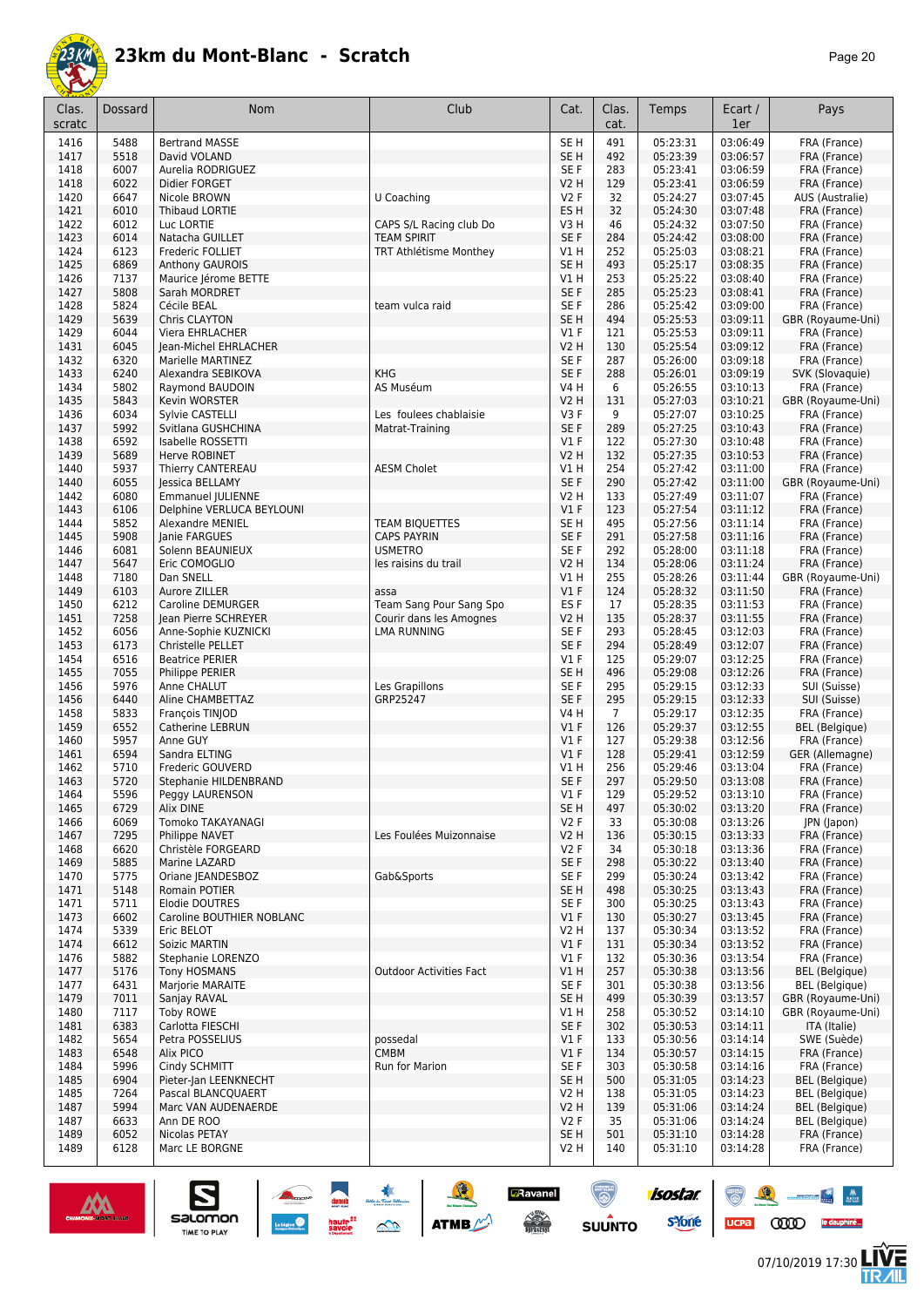

| г<br>н |  |
|--------|--|
|--------|--|

| Clas.<br>scratc | Dossard      | <b>Nom</b>                           | Club                    | Cat.                    | Clas.<br>cat. | Temps                | Ecart /<br>1er       | Pays                                  |
|-----------------|--------------|--------------------------------------|-------------------------|-------------------------|---------------|----------------------|----------------------|---------------------------------------|
| 1491            | 7167         | Lionel DEPRAZ DEPLAND                | <b>SPAC SALLANCHES</b>  | V1 H                    | 259           | 05:31:12             | 03:14:30             | FRA (France)                          |
| 1492            | 7061         | <b>Tony BATYRA</b>                   | <b>TEAM Cdt Blaison</b> | V1H                     | 260           | 05:31:14             | 03:14:32             | FRA (France)                          |
| 1493            | 6090         | <b>Emmanuel CALFAYAN</b>             | <b>CMBM</b>             | <b>V1 H</b>             | 261           | 05:31:20             | 03:14:38             | FRA (France)                          |
| 1494            | 6150         | <b>Fabrice DOURDET</b>               | $\mathbf 0$             | <b>V2 H</b>             | 141           | 05:31:36             | 03:14:54             | FRA (France)                          |
| 1495            | 6148         | Camille DOURDET                      | 0                       | SE <sub>F</sub>         | 304           | 05:31:39             | 03:14:57             | FRA (France)                          |
| 1495            | 6873         | Mark SARFO                           | <b>KOOMO</b>            | SE <sub>H</sub>         | 502           | 05:31:39             | 03:14:57             | NED (Pays-Bas)                        |
| 1497            | 5741         | Daniel MOINE                         | Les cousins             | V3H                     | 47            | 05:32:02             | 03:15:20             | FRA (France)                          |
| 1498<br>1499    | 6509<br>7078 | Sonia BRUCK<br>Cyril DAVID           |                         | V1F<br>V1 H             | 135<br>262    | 05:32:15<br>05:32:31 | 03:15:33<br>03:15:49 | <b>BEL</b> (Belgique)<br>FRA (France) |
| 1500            | 5359         | Mathieu LASPOUSSAS                   |                         | SE <sub>H</sub>         | 503           | 05:32:35             | 03:15:53             | FRA (France)                          |
| 1501            | 5606         | <b>Bakari ABDERRAHMANE</b>           |                         | SE H                    | 504           | 05:32:36             | 03:15:54             | FRA (France)                          |
| 1502            | 5869         | <b>Baudewijn SNAUWAERT</b>           |                         | <b>V2 H</b>             | 142           | 05:32:41             | 03:15:59             | <b>BEL</b> (Belgique)                 |
| 1502            | 6668         | Cathy DIANI                          | la suarellaise          | V3F                     | 10            | 05:32:41             | 03:15:59             | FRA (France)                          |
| 1504            | 6640         | <b>Benedicte POUILLE</b>             |                         | <b>V2F</b>              | 36            | 05:32:42             | 03:16:00             | FRA (France)                          |
| 1505            | 6659         | <b>Christine PAILLARD</b>            | <b>RCN</b>              | <b>V2F</b>              | 37            | 05:32:44             | 03:16:02             | FRA (France)                          |
| 1506            | 5285         | Thierry PIERRONNET                   |                         | <b>V2 H</b>             | 143           | 05:32:46             | 03:16:04             | FRA (France)                          |
| 1507            | 6038         | Nathalie GRAVELEAU                   |                         | $VI$ F                  | 136           | 05:32:50             | 03:16:08             | FRA (France)                          |
| 1508            | 7096         | Mike ROOS                            |                         | V1H                     | 263           | 05:32:52             | 03:16:10             | NED (Pays-Bas)                        |
| 1509            | 6496         | Fiona ROOS-DUIVENVOORDE              |                         | $VI$ F                  | 137           | 05:32:55             | 03:16:13             | NED (Pays-Bas)                        |
| 1510            | 6470         | Amélie GARCIA                        |                         | SE F                    | 305           | 05:33:09             | 03:16:27             | FRA (France)                          |
| 1511            | 6107         | Christine BOUVARD                    | <b>CEYZE CLUB</b>       | <b>V2F</b>              | 38            | 05:33:13             | 03:16:31             | FRA (France)                          |
| 1511<br>1513    | 6925<br>7225 | Laurent MARION<br>Didier CHARBONNEL  |                         | SE <sub>H</sub><br>V1 H | 505<br>264    | 05:33:13<br>05:33:22 | 03:16:31<br>03:16:40 | FRA (France)<br>FRA (France)          |
| 1514            | 7181         | Laurent CASTIL                       |                         | V1 H                    | 265           | 05:33:25             | 03:16:43             | FRA (France)                          |
| 1515            | 6352         | Christine HAGELSTEIN                 |                         | SE F                    | 306           | 05:33:32             | 03:16:50             | <b>BEL</b> (Belgique)                 |
| 1515            | 6407         | Christel DELFOSSE                    |                         | SE <sub>F</sub>         | 306           | 05:33:32             | 03:16:50             | <b>BEL</b> (Belgique)                 |
| 1517            | 6156         | Marie-Anne BOUARD                    |                         | $VI$ F                  | 138           | 05:33:49             | 03:17:07             | FRA (France)                          |
| 1518            | 6026         | <b>Cristian CHIURLEA</b>             | Ro Club Maraton         | V4 H                    | 8             | 05:33:50             | 03:17:08             | ROU (Roumanie)                        |
| 1519            | 6901         | Julien DECREUSE                      |                         | SE H                    | 506           | 05:34:09             | 03:17:27             | FRA (France)                          |
| 1520            | 5641         | Iouri BECQ                           | <b>CMBM</b>             | V1H                     | 266           | 05:34:12             | 03:17:30             | FRA (France)                          |
| 1521            | 7296         | Christian BLANC                      |                         | <b>V2 H</b>             | 144           | 05:34:21             | 03:17:39             | FRA (France)                          |
| 1522            | 6967         | Gerald GUIGUI                        |                         | SE <sub>H</sub>         | 507           | 05:34:38             | 03:17:56             | SUI (Suisse)                          |
| 1523            | 6371         | Lotta KAILA                          |                         | SE F                    | 308           | 05:34:59             | 03:18:17             | FIN (Finlande)                        |
| 1524            | 6546         | Timea VOJKOVICS                      |                         | $VI$ F                  | 139           | 05:35:02             | 03:18:20             | HUN (Hongrie)                         |
| 1524            | 6549         | Edit SZEPESSY                        |                         | $VI$ F                  | 139           | 05:35:02             | 03:18:20             | HUN (Hongrie)                         |
| 1526            | 6314         | Eva KIANICKOVA                       | M.R.C.I.N.A.            | SE F                    | 309           | 05:35:05             | 03:18:23             | SVK (Slovaquie)                       |
| 1527            | 5369         | Martin DEVICTOR                      |                         | V1 H                    | 267           | 05:35:06             | 03:18:24             | FRA (France)                          |
| 1528            | 5984         | Yann MOLINA                          |                         | V1H                     | 268           | 05:35:07             | 03:18:25             | FRA (France)                          |
| 1528<br>1530    | 7192<br>5513 | Christian CULLINANE<br>Marie SCHEER  | Matrat training         | V1H<br>SE F             | 268<br>310    | 05:35:07<br>05:35:08 | 03:18:25<br>03:18:26 | GBR (Royaume-Uni)<br>FRA (France)     |
| 1531            | 6585         | Rebecca CULLINANE                    |                         | $VI$ F                  | 141           | 05:35:09             | 03:18:27             | GBR (Royaume-Uni)                     |
| 1532            | 5864         | Serge DUBLET                         |                         | V3H                     | 48            | 05:35:12             | 03:18:30             | BEL (Belgique)                        |
| 1533            | 5940         | Aurélie BLAISE                       | Les gernouilles des mon | SE F                    | 311           | 05:35:17             | 03:18:35             | <b>BEL</b> (Belgique)                 |
| 1533            | 6210         | Agnès DELORD                         |                         | ES <sub>F</sub>         | 18            | 05:35:17             | 03:18:35             | FRA (France)                          |
| 1535            | 6358         | Barbora VOTAVOVA                     | M.R.C.I.N.A.            | SE F                    | 312           | 05:35:20             | 03:18:38             | CZE (République                       |
|                 |              |                                      |                         |                         |               |                      |                      | tchèque)                              |
| 1536            | 5189         | Stephanie BURTIN                     |                         | $VI$ F                  | 142           | 05:35:21             | 03:18:39             | SUI (Suisse)                          |
| 1537            | 5845         | Sophie RICHARD                       | LA 39                   | $VI$ F                  | 143           | 05:35:23             | 03:18:41             | FRA (France)                          |
| 1538            | 5776         | Murielle GABOREL                     | Lons athle 39           | V1 F                    | 144           | 05:35:24             | 03:18:42             | FRA (France)                          |
| 1539            | 6194         | Clémence BESNIER                     | I envy                  | JU F                    | 2             | 05:35:26             | 03:18:44             | FRA (France)                          |
| 1539            | 6564         | Mathlide BESNIER                     | yac yerres              | $VI$ F                  | 145           | 05:35:26             | 03:18:44<br>03:18:45 | FRA (France)                          |
| 1541<br>1542    | 5960<br>6009 | Yves CHEVALLIER<br>Maxime DELABRE    |                         | V3 H<br>SE H            | 49<br>508     | 05:35:27<br>05:35:37 | 03:18:55             | FRA (France)<br>FRA (France)          |
| 1543            | 7101         | Sébastien HUSTACHE                   | Vosg'Runners            | V1 H                    | 270           | 05:35:42             | 03:19:00             | FRA (France)                          |
| 1543            | 7255         | <b>Filipe MARQUES</b>                |                         | <b>V2 H</b>             | 145           | 05:35:42             | 03:19:00             | <b>BEL</b> (Belgique)                 |
| 1545            | 6524         | Christelle METAYER                   |                         | $VI$ F                  | 146           | 05:35:52             | 03:19:10             | FRA (France)                          |
| 1546            | 6457         | Sandra GUIDARELLI                    |                         | SE F                    | 313           | 05:35:54             | 03:19:12             | FRA (France)                          |
| 1547            | 6076         | Sandrine FAUCHER                     |                         | SE F                    | 314           | 05:35:57             | 03:19:15             | FRA (France)                          |
| 1548            | 6436         | Xi YIN                               | zxtour                  | SE F                    | 315           | 05:35:58             | 03:19:16             | CHN (Chine)                           |
| 1549            | 6147         | Solenne NIEDERCORN                   |                         | SE F                    | 316           | 05:36:15             | 03:19:33             | LUX (Luxembourg)                      |
| 1549            | 7041         | Djenan SELIMOTIC                     |                         | SE H                    | 509           | 05:36:15             | 03:19:33             | BIH (Bosnie-                          |
|                 |              |                                      |                         |                         |               |                      |                      | Herzégovine)                          |
| 1551            | 7085         | Umit SONMEZ                          |                         | VIH                     | 271           | 05:36:16             | 03:19:34             | FRA (France)                          |
| 1552            | 6087         | Paula CAPELA                         | Kaninos                 | V2F                     | 39            | 05:36:30             | 03:19:48             | POR (Portugal)                        |
| 1553            | 6104         | Yves-Marie MAQUET                    | CMBM                    | V3 H                    | 50            | 05:36:31             | 03:19:49             | FRA (France)                          |
| 1554<br>1555    | 7327<br>7004 | Stephen SINGLETON<br>Stéphane COTTET | <b>NCS TraiLeman</b>    | V3H<br>SE <sub>H</sub>  | 51<br>510     | 05:36:41<br>05:36:44 | 03:19:59<br>03:20:02 | GBR (Royaume-Uni)<br>FRA (France)     |
| 1556            | 7219         | Daniel BOURQUIN                      |                         | V1H                     | 272           | 05:36:46             | 03:20:04             | FRA (France)                          |
| 1557            | 7311         | Christophe BAUMANN                   |                         | V2 H                    | 146           | 05:36:51             | 03:20:09             | FRA (France)                          |
| 1558            | 5181         | Pascal TRAPANI                       | ranner andolsheim       | <b>V2 H</b>             | 147           | 05:36:52             | 03:20:10             | FRA (France)                          |
| 1558            | 6094         | Therese TRAPANI                      | D'RANNER                | $VI$ F                  | 147           | 05:36:52             | 03:20:10             | FRA (France)                          |
| 1558            | 6177         | Elodie BOMBENGER                     |                         | SE F                    | 317           | 05:36:52             | 03:20:10             | FRA (France)                          |
| 1561            | 6230         | Alice NOIRET                         |                         | SE F                    | 318           | 05:37:06             | 03:20:24             | <b>BEL</b> (Belgique)                 |
| 1562            | 6655         | <b>Idit SAAD</b>                     |                         | V2F                     | 40            | 05:37:11             | 03:20:29             | ISR (Israël)                          |
| 1563            | 6231         | Amélie MARANG                        |                         | SE F                    | 319           | 05:37:12             | 03:20:30             | FRA (France)                          |
|                 |              |                                      |                         |                         |               |                      |                      |                                       |





UCPa **COOD** le dauphiné...

 $\mathbb{R}$ 

左<br>孤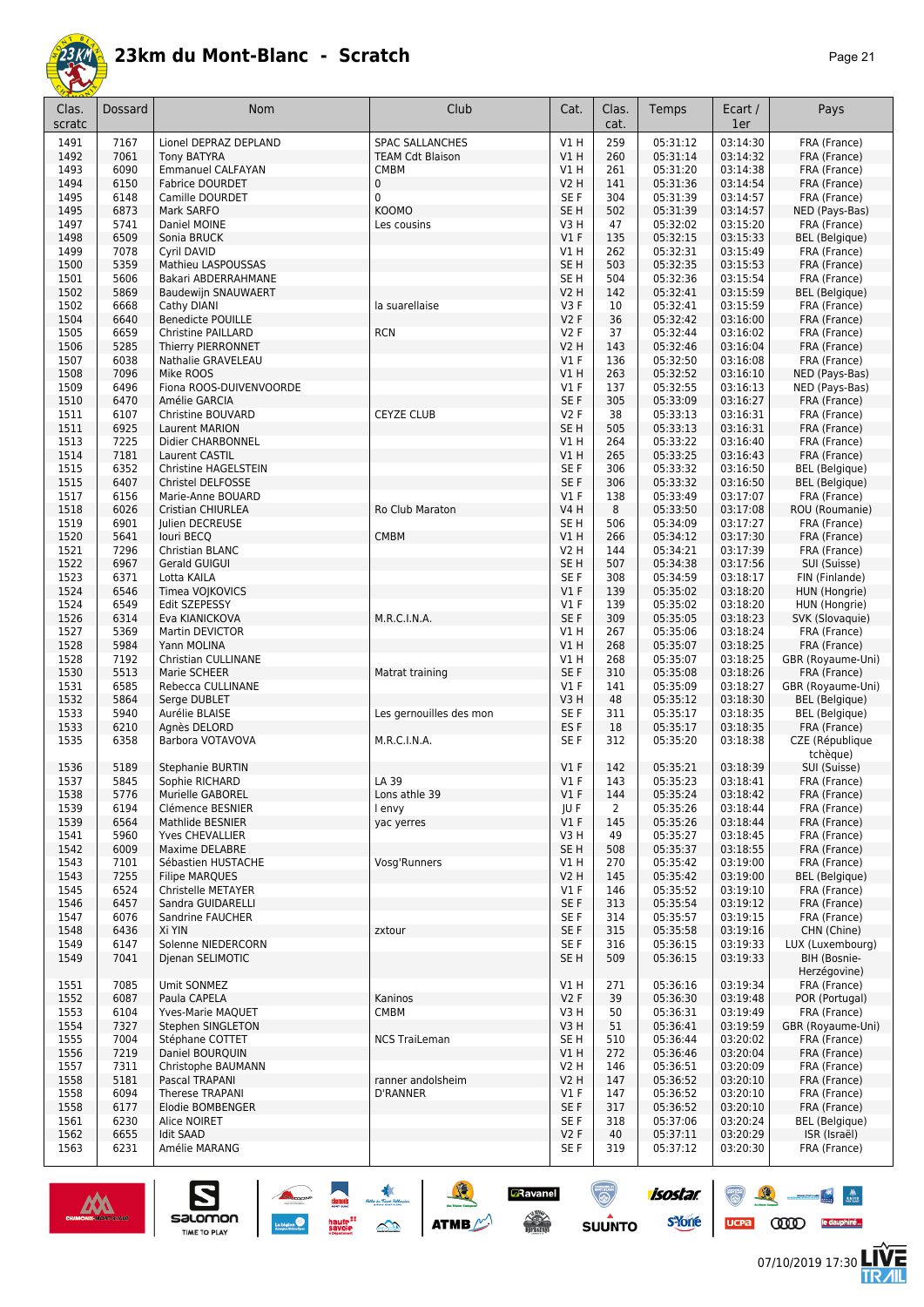

| Clas.<br>scratc | Dossard      | <b>Nom</b>                                        | Club                     | Cat.                     | Clas.<br>cat. | Temps                | Ecart /<br>1er       | Pays                                   |
|-----------------|--------------|---------------------------------------------------|--------------------------|--------------------------|---------------|----------------------|----------------------|----------------------------------------|
| 1564            | 6346         | Julie HARDY                                       |                          | SE F                     | 320           | 05:37:14             | 03:20:32             | FRA (France)                           |
| 1564            | 6751         | Florian BEJET                                     |                          | SE <sub>H</sub>          | 511           | 05:37:14             | 03:20:32             | FRA (France)                           |
| 1566            | 5780         | <b>Hubert GONCALVES</b>                           |                          | V2 H                     | 148           | 05:37:22             | 03:20:40             | FRA (France)                           |
| 1566<br>1568    | 7176<br>5695 | Severin HUBERT<br>Sophie DAUBENY                  |                          | VIH<br>SE F              | 273<br>321    | 05:37:22<br>05:37:23 | 03:20:40<br>03:20:41 | FRA (France)<br>GBR (Royaume-Uni)      |
| 1569            | 5921         | Alexandra FRAWLEY                                 |                          | V1F                      | 148           | 05:37:32             | 03:20:50             | GBR (Royaume-Uni)                      |
| 1570            | 5666         | Jean Claude ARNAUD                                | courir a st victor       | V3H                      | 52            | 05:37:43             | 03:21:01             | FRA (France)                           |
| 1570            | 6510         | Veronique DUVAL                                   |                          | V1F                      | 149           | 05:37:43             | 03:21:01             | FRA (France)                           |
| 1572            | 7113         | Nordine MEBSOUT                                   | les vosg'runners         | V1 H                     | 274           | 05:37:44             | 03:21:02             | FRA (France)                           |
| 1573            | 6645         | Sylvie BOUTIN                                     |                          | <b>V2F</b>               | 41            | 05:37:46             | 03:21:04             | FRA (France)                           |
| 1574<br>1575    | 6421<br>6970 | Cathy VALENTIN<br>Savi Sandy LIMA BARBOSA VICENTE |                          | SE F<br>SE H             | 322<br>512    | 05:37:50<br>05:38:00 | 03:21:08<br>03:21:18 | FRA (France)<br>POR (Portugal)         |
| 1576            | 6569         | Sabrina HRYNYK                                    | Rhumer's team            | $VI$ F                   | 150           | 05:38:12             | 03:21:30             | FRA (France)                           |
| 1577            | 7027         | Moris TEKIN                                       |                          | SE <sub>H</sub>          | 513           | 05:38:13             | 03:21:31             | BEL (Belgique)                         |
| 1578            | 6226         | Jenna FORD                                        |                          | SE F                     | 323           | 05:38:14             | 03:21:32             | NZL (Nouvelle-                         |
|                 |              |                                                   |                          |                          |               |                      |                      | Zélande)                               |
| 1578            | 7026         | Michael LOGNARD                                   |                          | SE <sub>H</sub>          | 514           | 05:38:14             | 03:21:32             | <b>BEL</b> (Belgique)                  |
| 1580            | 6706         | Sikun XIAO                                        | zxtour                   | SE <sub>H</sub>          | 515           | 05:38:19             | 03:21:37             | CHN (Chine)                            |
| 1581<br>1581    | 5699<br>5832 | Nicole GRILLON<br>Arielle COMBES                  | <b>SPAM</b><br>SPAM      | <b>V2F</b><br><b>V2F</b> | 42<br>42      | 05:38:26<br>05:38:26 | 03:21:44<br>03:21:44 | FRA (France)<br>FRA (France)           |
| 1583            | 5993         | Yoann JOURDAN                                     |                          | SE <sub>H</sub>          | 516           | 05:38:29             | 03:21:47             | FRA (France)                           |
| 1584            | 6877         | <b>Ricky BERRY</b>                                |                          | SE <sub>H</sub>          | 517           | 05:38:37             | 03:21:55             | GBR (Royaume-Uni)                      |
| 1585            | 6506         | Celine DIMIER                                     |                          | $VI$ F                   | 151           | 05:38:41             | 03:21:59             | FRA (France)                           |
| 1585            | 6986         | Raphael DIMIER                                    |                          | SE <sub>H</sub>          | 518           | 05:38:41             | 03:21:59             | FRA (France)                           |
| 1587            | 5438         | M'Hamed BELGUEBLI                                 | jogg'in tours            | V1 H                     | 275           | 05:38:57             | 03:22:15             | FRA (France)                           |
| 1588<br>1589    | 7262<br>6035 | Michel BONNETAT<br>Pauline LAGARDE                |                          | V2 H<br>SE F             | 149<br>324    | 05:39:00<br>05:39:06 | 03:22:18<br>03:22:24 | FRA (France)<br>FRA (France)           |
| 1590            | 5861         | Loic GUERIN                                       |                          | SE <sub>H</sub>          | 519           | 05:39:15             | 03:22:33             | FRA (France)                           |
| 1591            | 6140         | Virginie GUTH                                     | <b>SUEZ</b>              | V1F                      | 152           | 05:39:16             | 03:22:34             | FRA (France)                           |
| 1591            | 6141         | Brigitte BEN JOMAA                                |                          | V3F                      | 11            | 05:39:16             | 03:22:34             | FRA (France)                           |
| 1593            | 5954         | Elodie RITTER ROCKLIN                             |                          | V1F                      | 153           | 05:39:17             | 03:22:35             | FRA (France)                           |
| 1593            | 6543         | Magali TOP                                        |                          | $VI$ F                   | 153           | 05:39:17             | 03:22:35             | FRA (France)                           |
| 1595            | 6503         | Perrine LEVIEZ                                    |                          | V1F                      | 155           | 05:39:18             | 03:22:36             | FRA (France)                           |
| 1595<br>1595    | 6666<br>7325 | Sandra BERRY<br>John BERRY                        |                          | V3F<br>V3H               | 12<br>53      | 05:39:18<br>05:39:18 | 03:22:36<br>03:22:36 | GBR (Royaume-Uni)<br>FRA (France)      |
| 1598            | 6542         | Delphine LHUISSIER                                | EAPE                     | $VI$ F                   | 156           | 05:39:19             | 03:22:37             | FRA (France)                           |
| 1599            | 6119         | Elena TRYANINA                                    | <b>GARANT-CMIKI</b>      | V1F                      | 157           | 05:39:34             | 03:22:52             | RUS (Russie)                           |
| 1600            | 6006         | Justine DUPIRE                                    |                          | SE F                     | 325           | 05:39:35             | 03:22:53             | FRA (France)                           |
| 1601            | 7235         | Michel QUEY                                       |                          | V2 H                     | 150           | 05:39:37             | 03:22:55             | FRA (France)                           |
| 1602            | 6015         | <b>Florence THOMAS</b>                            | Runchic                  | SE F                     | 326           | 05:39:43             | 03:23:01             | FRA (France)                           |
| 1603            | 6439         | Mercedes MOLINARI<br>Alexandre GOVOROFF           |                          | SE F                     | 327           | 05:39:48             | 03:23:06             | ARG (Argentine)                        |
| 1604<br>1605    | 7292<br>6776 | <b>Thomas PAWLEY</b>                              | <b>Westbury Harriers</b> | V2 H<br>SE <sub>H</sub>  | 151<br>520    | 05:39:53<br>05:40:00 | 03:23:11<br>03:23:18 | FRA (France)<br>GBR (Royaume-Uni)      |
| 1606            | 6321         | Sherrylynn HEISE                                  | <b>NBRO Running</b>      | SE F                     | 328           | 05:40:04             | 03:23:22             | GER (Allemagne)                        |
| 1607            | 6263         | <b>Hannah CARR</b>                                | <b>Westbury Harriers</b> | SE F                     | 329           | 05:40:08             | 03:23:26             | GBR (Royaume-Uni)                      |
| 1608            | 6646         | Gaël PAMBOUR                                      |                          | <b>V2F</b>               | 44            | 05:40:11             | 03:23:29             | FRA (France)                           |
| 1609            | 6365         | Christelle GAUZIN                                 |                          | SE <sub>F</sub>          | 330           | 05:40:36             | 03:23:54             | FRA (France)                           |
| 1610            | 5635         | Manon SALLE                                       |                          | SE F                     | 331           | 05:40:51             | 03:24:09             | FRA (France)                           |
| 1611<br>1612    | 6164<br>7279 | Emer HUNT<br>Laurent RENAUD                       |                          | V2 F<br>V2 H             | 45<br>152     | 05:41:27<br>05:41:36 | 03:24:45<br>03:24:54 | IRL (Irlande)<br>FRA (France)          |
| 1613            | 5814         | Qi LIU                                            |                          | SE F                     | 332           | 05:41:41             | 03:24:59             | CHN (Chine)                            |
| 1614            | 6171         | Arnaud FAGON                                      |                          | VIH                      | 276           | 05:42:20             | 03:25:38             | FRA (France)                           |
| 1615            | 6169         | Anne MOUROT                                       |                          | $VI$ F                   | 158           | 05:42:22             | 03:25:40             | FRA (France)                           |
| 1616            | 5771         | Karine CHARBOGNE                                  | <b>SANTE MAX</b>         | $VI$ F                   | 159           | 05:42:42             | 03:26:00             | FRA (France)                           |
| 1617            | 6129         | Lauriane BRODIER                                  |                          | SE F                     | 333           | 05:42:43             | 03:26:01             | FRA (France)                           |
| 1618            | 6023         | Franck MOYAT<br>Adeline ROCHOTTE                  | <b>TEMMOS</b>            | V2 H                     | 153           | 05:42:45             | 03:26:03             | FRA (France)                           |
| 1619<br>1620    | 6553<br>6176 | Jacqueline LENAERS                                | fun gym                  | $VI$ F<br>V2F            | 160<br>46     | 05:42:46<br>05:42:50 | 03:26:04<br>03:26:08 | FRA (France)<br><b>BEL</b> (Belgique)  |
| 1621            | 5442         | Patrick HOUSSIN                                   |                          | V2 H                     | 154           | 05:42:55             | 03:26:13             | FRA (France)                           |
| 1622            | 5302         | <b>Brabant BRABANT</b>                            |                          | SE H                     | 521           | 05:43:03             | 03:26:21             | FRA (France)                           |
| 1623            | 5981         | Marie-Charlotte JEAN                              |                          | SE F                     | 334           | 05:43:07             | 03:26:25             | FRA (France)                           |
| 1624            | 6004         | Lauren DOUGNAC-GALANT                             |                          | V2F                      | 47            | 05:43:08             | 03:26:26             | FRA (France)                           |
| 1625            | 7304         | Phillippe SCHERPENBERGS                           | <b>FUN GYM</b>           | V2 H                     | 155           | 05:43:13             | 03:26:31             | BEL (Belgique)                         |
| 1626<br>1627    | 6189<br>5899 | Jenny TRAYFORD<br>Denise DAY                      | Rebel Scum<br>Rebel Scum | $VI$ F<br>V2F            | 161<br>48     | 05:43:36<br>05:43:37 | 03:26:54<br>03:26:55 | GBR (Royaume-Uni)<br>GBR (Royaume-Uni) |
| 1628            | 5086         | <b>Baptiste BESSE</b>                             |                          | SE H                     | 522           | 05:43:38             | 03:26:56             | FRA (France)                           |
| 1629            | 5870         | Etienne SANTUCCI                                  | CRX - Corsica Run Xtrem  | V3 H                     | 54            | 05:43:39             | 03:26:57             | FRA (France)                           |
| 1629            | 6043         | Aurore IMBERT                                     |                          | SE F                     | 335           | 05:43:39             | 03:26:57             | FRA (France)                           |
| 1629            | 6618         | Christine AVART-SERVAIS                           | LES FOULEES MUIZONNAISE  | V2F                      | 49            | 05:43:39             | 03:26:57             | FRA (France)                           |
| 1632            | 5763         | Didier DECROIX                                    |                          | V2 H                     | 156           | 05:43:50             | 03:27:08             | FRA (France)                           |
| 1633            | 6037         | Aurore DECROIX                                    | <b>LMA RUNNING</b>       | SE F                     | 336           | 05:43:51             | 03:27:09             | FRA (France)                           |
| 1634<br>1635    | 6060<br>6282 | Frédéric GETTE<br>Ana KUBICELA                    | <b>BURT</b>              | V3 H<br>SE F             | 55<br>337     | 05:44:01<br>05:44:03 | 03:27:19<br>03:27:21 | FRA (France)<br>SRB (Serbie)           |
| 1636            | 6455         | Valérie LIMELETTE                                 |                          | SE F                     | 338           | 05:44:26             | 03:27:44             | FRA (France)                           |
| 1637            | 6563         | Rosa CASSANO                                      |                          | $VI$ F                   | 162           | 05:44:48             | 03:28:06             | ITA (Italie)                           |
|                 |              |                                                   |                          |                          |               |                      |                      |                                        |

 $\frac{1}{\sqrt{2}}$ 

**GRavanel** 

 $\begin{array}{c} \mathcal{N}^{\text{c}} \longrightarrow \\ \text{peritivity} \end{array}$ 

 $\odot$ 

 $\mathbf{r}$ 



 $\sum_{\text{SALOMOM}}$ 



isostar.



 $\frac{M}{2}$ 

**Mark Septe**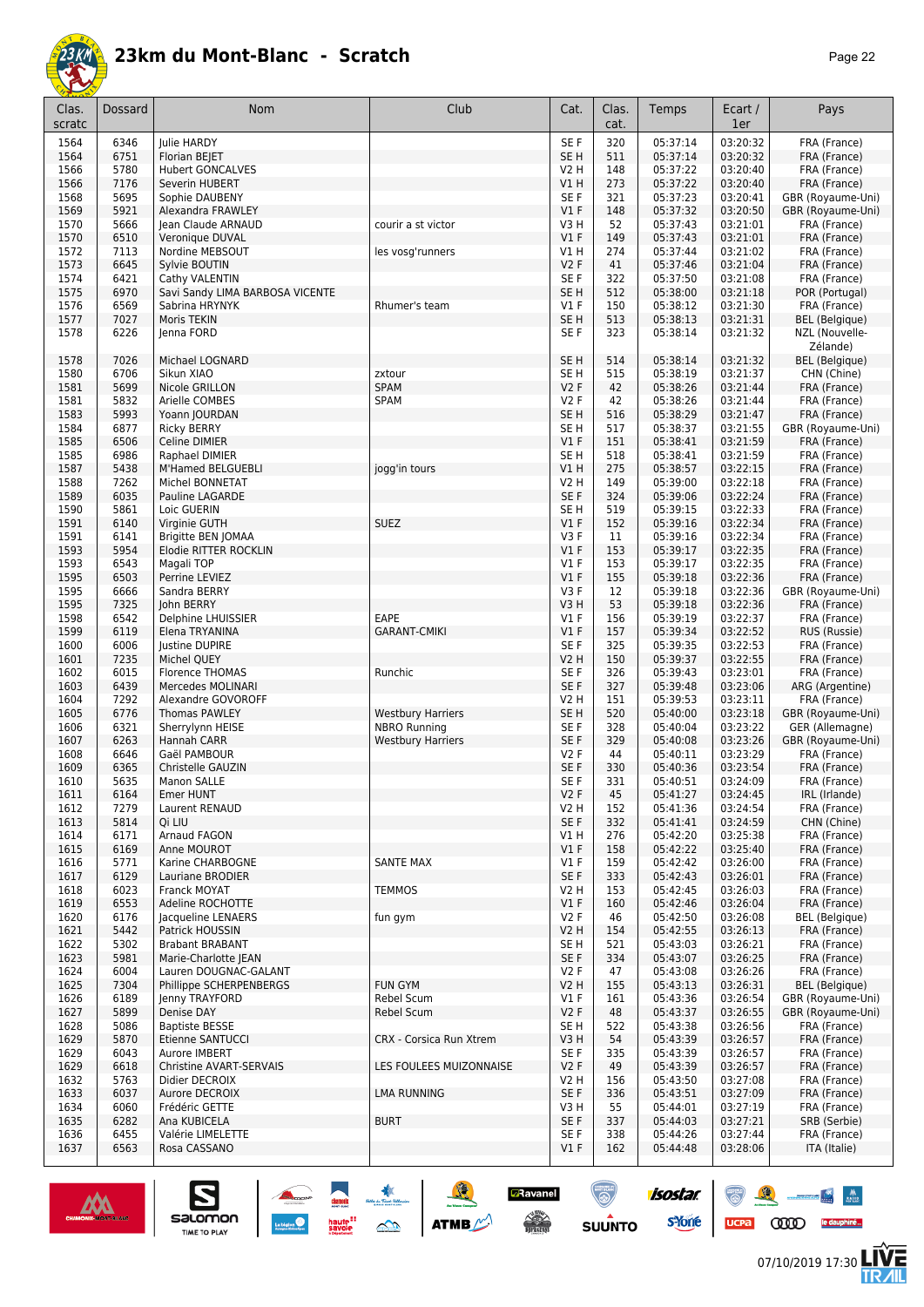

| age |  |
|-----|--|
|-----|--|

| Clas.<br>scratc | Dossard      | Nom                                       | Club                         | Cat.                               | Clas.<br>cat. | Temps                | Ecart /<br>1er       | Pays                            |
|-----------------|--------------|-------------------------------------------|------------------------------|------------------------------------|---------------|----------------------|----------------------|---------------------------------|
| 1638            | 6162         | Virginie LE GALL                          |                              | SE <sub>F</sub>                    | 339           | 05:44:49             | 03:28:07             | FRA (France)                    |
| 1639            | 6008         | Stéphanie DELABRE                         |                              | SE F                               | 340           | 05:44:50             | 03:28:08             | FRA (France)                    |
| 1640            | 7199         | <b>Bjørn BURAS</b>                        | Miøsa Triathlon              | V1H                                | 277           | 05:44:51             | 03:28:09             | NOR (Norvège)                   |
| 1641            | 5955         | Leila ERRAADI RENODAU                     | Adidas<br><b>CAP GARONNE</b> | $VI$ F<br><b>V2F</b>               | 163<br>50     | 05:44:57<br>05:44:58 | 03:28:15<br>03:28:16 | FRA (France)<br>FRA (France)    |
| 1642<br>1643    | 6021<br>5909 | Caroline SAURIN<br>Julie GRAHAM           |                              | SE <sub>F</sub>                    | 341           | 05:45:16             | 03:28:34             | CAN (Canada)                    |
| 1644            | 5756         | <b>Emmanuelle TAILLADE</b>                |                              | $VI$ F                             | 164           | 05:45:21             | 03:28:39             | FRA (France)                    |
| 1645            | 6290         | Maria REYES                               | <b>TEMMOS</b>                | SE <sub>F</sub>                    | 342           | 05:45:39             | 03:28:57             | ESP (Espagne)                   |
| 1646            | 6643         | Maria Helena AMBROSIO ZANIN               | TRB                          | <b>V2F</b>                         | 51            | 05:45:48             | 03:29:06             | BRA (Brésil)                    |
| 1647            | 6102         | Laura PATTARONI                           | T-R-T Monthey                | SE F                               | 343           | 05:45:59             | 03:29:17             | SUI (Suisse)                    |
| 1648            | 5810<br>5898 | Mickael HENRY<br>Laetitia HENRY           |                              | SE <sub>H</sub><br>SE F            | 523           | 05:46:02             | 03:29:20             | FRA (France)                    |
| 1648<br>1650    | 6083         | Julien MORTREUX                           |                              | SE <sub>H</sub>                    | 344<br>524    | 05:46:02<br>05:46:19 | 03:29:20<br>03:29:37 | FRA (France)<br>FRA (France)    |
| 1651            | 6536         | Sonia ZIEBA                               |                              | V1F                                | 165           | 05:46:31             | 03:29:49             | FRA (France)                    |
| 1651            | 6997         | Ali IDIR                                  |                              | SE <sub>H</sub>                    | 525           | 05:46:31             | 03:29:49             | FRA (France)                    |
| 1653            | 7036         | Matthieu PASQUIER                         |                              | SE <sub>H</sub>                    | 526           | 05:46:32             | 03:29:50             | FRA (France)                    |
| 1654            | 7238         | Simon ADDYMAN                             |                              | V2 H                               | 157           | 05:46:44             | 03:30:02             | GBR (Royaume-Uni)               |
| 1655            | 6195         | Valentine BAUDOUIN                        | Les Vosg'Runners             | JU F                               | 3             | 05:46:46             | 03:30:04             | FRA (France)                    |
| 1656            | 5911         | Alice SUAREZ                              | Lille Métropole Athléti      | SE F                               | 345           | 05:46:49             | 03:30:07             | FRA (France)                    |
| 1657<br>1658    | 6370<br>7354 | Laure DE VILMAREST<br>lacky METAY         |                              | SE F<br>V3H                        | 346<br>56     | 05:46:52<br>05:46:58 | 03:30:10<br>03:30:16 | FRA (France)<br>FRA (France)    |
| 1659            | 5901         | William SCHMID                            | T.R.T. MONTHEY               | V3H                                | 57            | 05:47:15             | 03:30:33             | SUI (Suisse)                    |
| 1659            | 5999         | Sonia CARDEAL                             | U S Y YVERDON                | <b>V2F</b>                         | 52            | 05:47:15             | 03:30:33             | BRA (Brésil)                    |
| 1661            | 5925         | Gaelle BOUCHER                            |                              | V1F                                | 166           | 05:47:16             | 03:30:34             | FRA (France)                    |
| 1662            | 6406         | <b>Aurore MARION</b>                      |                              | SE <sub>F</sub>                    | 347           | 05:47:25             | 03:30:43             | FRA (France)                    |
| 1663            | 6658         | <b>Chantal MADDALON</b>                   |                              | <b>V2F</b>                         | 53            | 05:47:41             | 03:30:59             | FRA (France)                    |
| 1664            | 5412         | Emilie WEISSE                             |                              | SE <sub>F</sub>                    | 348           | 05:47:42             | 03:31:00             | FRA (France)                    |
| 1665            | 6281         | Camille CRIQUET                           |                              | SE F                               | 349           | 05:47:44             | 03:31:02             | FRA (France)                    |
| 1666<br>1666    | 6540<br>7158 | Cecile TEXIER<br>Pierre VERDIER-TOUREAU   |                              | $VI$ F<br>V1H                      | 167<br>278    | 05:47:46<br>05:47:46 | 03:31:04<br>03:31:04 | FRA (France)<br>FRA (France)    |
| 1668            | 6168         | Tanya HALIL                               | <b>Adidas Runners Paris</b>  | SE <sub>F</sub>                    | 350           | 05:48:07             | 03:31:25             | FRA (France)                    |
| 1669            | 6559         | Isabelle MORIN                            |                              | $VI$ F                             | 168           | 05:48:14             | 03:31:32             | FRA (France)                    |
| 1669            | 7095         | Laurent JACQUET                           |                              | V1H                                | 279           | 05:48:14             | 03:31:32             | <b>BEL</b> (Belgique)           |
| 1671            | 6657         | Catherine LECLERC                         |                              | <b>V2F</b>                         | 54            | 05:48:15             | 03:31:33             | FRA (France)                    |
| 1672            | 6430         | Amandine BUTS                             | <b>PMX</b>                   | SE F                               | 351           | 05:48:16             | 03:31:34             | BEL (Belgique)                  |
| 1672            | 6622         | Sophie PUTEGNAT                           |                              | <b>V2F</b>                         | 55            | 05:48:16             | 03:31:34             | FRA (France)                    |
| 1674<br>1674    | 5462<br>5977 | Vincent LETELLIER<br>Cécile TEMMAR        | Asptt nice                   | V1 H<br>V1F                        | 280<br>169    | 05:48:19<br>05:48:19 | 03:31:37<br>03:31:37 | FRA (France)<br>FRA (France)    |
| 1676            | 7177         | Leighton ELLIS                            |                              | V1 H                               | 281           | 05:48:31             | 03:31:49             | GBR (Royaume-Uni)               |
| 1677            | 6284         | Jessica PRADEILLES                        |                              | SE <sub>F</sub>                    | 352           | 05:48:40             | 03:31:58             | FRA (France)                    |
| 1678            | 6335         | Emilie MARSELLA                           | livry gargan                 | SE <sub>F</sub>                    | 353           | 05:48:41             | 03:31:59             | FRA (France)                    |
| 1678            | 6623         | Hege Pernille THRONSEN                    |                              | <b>V2F</b>                         | 56            | 05:48:41             | 03:31:59             | NOR (Norvège)                   |
| 1680            | 6628         | Micheline STAINIER                        |                              | <b>V2F</b>                         | 57            | 05:48:43             | 03:32:01             | BEL (Belgique)                  |
| 1680            | 7303         | Pascal LENOBLE                            |                              | V <sub>2</sub> H                   | 158           | 05:48:43             | 03:32:01             | <b>BEL</b> (Belgique)           |
| 1682<br>1683    | 6794<br>6305 | Bazil KABRANE<br>Audrey RAKOVER           |                              | SE <sub>H</sub><br>SE <sub>F</sub> | 527<br>354    | 05:48:49<br>05:48:50 | 03:32:07<br>03:32:08 | FRA (France)<br>FRA (France)    |
| 1684            | 6359         | Stéphanie EVRARD                          | <b>ICPMF MSG</b>             | SE F                               | 355           | 05:48:51             | 03:32:09             | BEL (Belgique)                  |
| 1685            | 6386         | Marie-Charlotte BARBIER                   |                              | SE F                               | 356           | 05:48:55             | 03:32:13             | FRA (France)                    |
| 1686            | 7057         | Nicolas PIRE                              |                              | V1 H                               | 282           | 05:48:57             | 03:32:15             | <b>BEL</b> (Belgique)           |
| 1687            | 5729         | Jérôme DABOUY                             |                              | V1H                                | 283           | 05:49:29             | 03:32:47             | FRA (France)                    |
| 1688            | 7330         | <b>Bo SCHACK</b>                          |                              | V3H                                | 58            | 05:49:30             | 03:32:48             | DEN (Danemark)                  |
| 1689            | 6068         | Carole DUCHASSIN                          |                              | V2F                                | 58            | 05:49:37             | 03:32:55             | FRA (France)                    |
| 1690<br>1691    | 6319<br>6170 | Clementine COSTEROUSSE<br>Muriel LEPAUVRE |                              | SE F<br>V2F                        | 357<br>59     | 05:49:55<br>05:50:08 | 03:33:13<br>03:33:26 | FRA (France)<br>FRA (France)    |
| 1692            | 6172         | Olivier LEPAUVRE                          |                              | V2 H                               | 159           | 05:50:09             | 03:33:27             | FRA (France)                    |
| 1693            | 6923         | David ROSSEELS                            |                              | SE <sub>H</sub>                    | 528           | 05:50:40             | 03:33:58             | <b>BEL</b> (Belgique)           |
| 1694            | 6575         | Florence GANDUBERT                        |                              | $VI$ F                             | 170           | 05:50:41             | 03:33:59             | FRA (France)                    |
| 1695            | 6064         | Virginie MERCIER                          | Rhumer's team                | $VI$ F                             | 171           | 05:51:16             | 03:34:34             | FRA (France)                    |
| 1695            | 6071         | Pascale ROULET                            |                              | $VI$ F                             | 171           | 05:51:16             | 03:34:34             | FRA (France)                    |
| 1697            | 5874         | Nicolas ROULET                            |                              | V1 H                               | 284           | 05:51:17             | 03:34:35             | FRA (France)                    |
| 1698            | 5559         | Jocelyn GIRARD<br>Marvne FUCHS            |                              | SE H                               | 529           | 05:51:19             | 03:34:37             | FRA (France)                    |
| 1699<br>1700    | 6329<br>6125 | Laurent BOBIN                             | RACING CLUB NANTAIS          | SE F<br>V2 H                       | 358<br>160    | 05:51:20<br>05:51:21 | 03:34:38<br>03:34:39 | FRA (France)<br>FRA (France)    |
| 1700            | 6223         | Perrine FUCHS                             |                              | SE F                               | 359           | 05:51:21             | 03:34:39             | FRA (France)                    |
| 1702            | 6016         | Isabelle SANTENAC                         | Eylau Trail                  | V2F                                | 60            | 05:51:52             | 03:35:10             | FRA (France)                    |
| 1702            | 6126         | Henri DE PENGUERN                         |                              | SE <sub>H</sub>                    | 530           | 05:51:52             | 03:35:10             | FRA (France)                    |
| 1704            | 6459         | Emilie ROUCEL                             |                              | SE F                               | 360           | 05:51:57             | 03:35:15             | FRA (France)                    |
| 1705            | 6946         | Michal MAXIAN                             |                              | SE <sub>H</sub>                    | 531           | 05:52:17             | 03:35:35             | SVK (Slovaquie)                 |
| 1706<br>1707    | 6491<br>6441 | Marie LEMAIRE<br>Karla MENDEZ-KING        | MAC TEAM ULTRA TRAIL         | $VI$ F<br>SE F                     | 173<br>361    | 05:52:22<br>05:52:46 | 03:35:40<br>03:36:04 | FRA (France)<br>VEN (Venezuela) |
| 1708            | 6587         | Saskia BONS                               | Gooische Atletiek Club       | $VI$ F                             | 174           | 05:52:55             | 03:36:13             | NED (Pays-Bas)                  |
| 1709            | 6438         | Angele SIMONNET                           | <b>AR Bastille</b>           | SE F                               | 362           | 05:53:14             | 03:36:32             | FRA (France)                    |
| 1710            | 7204         | Hugues SCHIELE                            |                              | V1 H                               | 285           | 05:53:15             | 03:36:33             | FRA (France)                    |
| 1711            | 6535         | <b>Florence BRUCHON</b>                   |                              | $VI$ F                             | 175           | 05:53:28             | 03:36:46             | FRA (France)                    |
| 1712            | 5437         | François COSNUAU                          | Eschen's Team                | V1 H                               | 286           | 05:53:29             | 03:36:47             | FRA (France)                    |
|                 |              |                                           |                              |                                    |               |                      |                      |                                 |





UCPa **COOD** le dauphiné...

 $\mathbb{Z}$ 

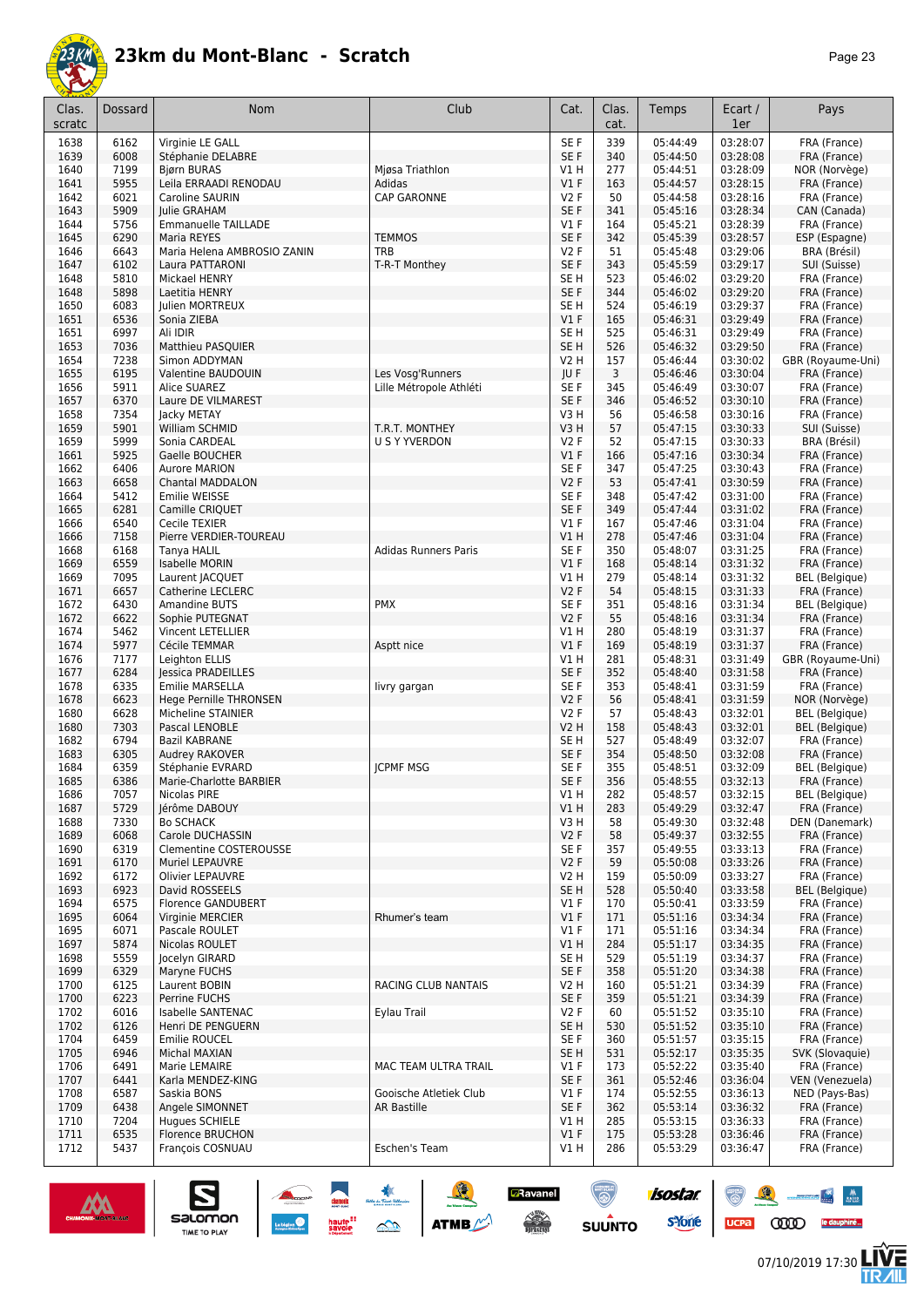

| age | л |
|-----|---|
|-----|---|

| 6495<br>$VI$ F<br>176<br>05:53:29<br>03:36:47<br>FRA (France)<br>1712<br>Julie JOUBERT<br>7188<br>V1H<br>287<br>05:53:30<br>03:36:48<br>1714<br>Frederic JOUBERT<br>FRA (France)<br>1715<br>6631<br>Iwona LANGOWSKA<br>FC Bogdany<br>V2F<br>61<br>05:53:38<br>03:36:56<br>POL (Pologne)<br>7334<br>Jim TYPER<br>V3H<br>59<br>05:53:48<br>03:37:06<br>USA (Etats-Unis)<br>1716<br>1717<br>6086<br>$VI$ F<br>177<br>05:54:18<br>03:37:36<br>FRA (France)<br>Laure LESOURNE<br>raiasport<br>03:37:44<br>5907<br>SE F<br>363<br>05:54:26<br>FRA (France)<br>1718<br><b>Marion MASSOT</b><br>Running Evasion 95<br>03:37:47<br>1719<br>5998<br>V2F<br>62<br>05:54:29<br>GBR (Royaume-Uni)<br>Pat ALEXANDER<br>03:38:00<br>1720<br>6079<br>V2F<br>63<br>05:54:42<br>FRA (France)<br>Cathy CLAEYS<br>6434<br>SE F<br>364<br>05:54:48<br>03:38:06<br>FRA (France)<br>1721<br>Mélanie BENOIT<br>VIH<br>288<br>05:55:05<br>03:38:23<br>FRA (France)<br>1722<br>7118<br>Olivier SALUCCI<br>rajasport<br>6475<br>03:38:24<br>1723<br>Audrey SERANE<br>SE F<br>365<br>05:55:06<br>FRA (France)<br>rajasport<br>5922<br>13<br>1724<br>V3F<br>05:55:10<br>03:38:28<br>USA (Etats-Unis)<br>Keiko SAKURAI<br>9<br>5924<br><b>V4 H</b><br>05:55:13<br>03:38:31<br>JPN (Japon)<br>1725<br>Hiroshi SAKURAI<br>1725<br>7032<br>Alexandre CHAUVEAU<br><b>TEMMOS</b><br>SE <sub>H</sub><br>532<br>05:55:13<br>03:38:31<br>FRA (France)<br>6132<br>V2F<br>64<br>05:55:39<br>03:38:57<br>GBR (Royaume-Uni)<br>1727<br>Julie TRACEY<br>1728<br>6286<br>Caroline LARDEYRET<br>SE F<br>366<br>05:55:48<br>03:39:06<br>FRA (France)<br>03:39:07<br>6745<br>SE <sub>H</sub><br>05:55:49<br>FRA (France)<br>1729<br>Clément LARDEYRET<br>533<br>1730<br>7088<br>Damien SENAMAUD<br>VIH<br>289<br>05:55:52<br>03:39:10<br>FRA (France)<br>5637<br>SE <sub>H</sub><br>05:56:14<br>03:39:32<br>1731<br>Cedric FABRE<br>534<br>FRA (France)<br>1732<br>6092<br>Monnier SOLENE<br>SE F<br>367<br>05:56:16<br>03:39:34<br>FRA (France)<br>290<br>03:39:38<br><b>BEL</b> (Belgique)<br>1733<br>7215<br>Vincent VAN DEN BROECK<br>V1 H<br>05:56:20<br>6654<br>V2F<br>65<br>03:40:20<br>USA (Etats-Unis)<br>1734<br><b>Tammy WHITE</b><br>05:57:02<br>7223<br>291<br>03:40:28<br>1735<br>Michel LEWANDOWSKI<br>V1 H<br>05:57:10<br>FRA (France)<br>6456<br>03:40:30<br>1736<br>Marie NANTAS<br>SE F<br>368<br>05:57:12<br>FRA (France)<br>6134<br>Club C. O. Sud Essonne<br>SE F<br>369<br>03:40:40<br>1737<br>Mathilde BOURGOIN<br>05:57:22<br>FRA (France)<br>5857<br><b>V2 H</b><br>03:40:41<br>1738<br>Jean Philippe BOURGOIN<br><b>CMBM</b><br>161<br>05:57:23<br>FRA (France)<br>1739<br>6624<br>AJS La Garde<br>V2F<br>03:40:47<br>Laurence CORBET<br>66<br>05:57:29<br>FRA (France)<br>1740<br>6636<br>Juliette SCHROOTS-SLIEPENBEEK<br>V2F<br>67<br>05:57:43<br>03:41:01<br>NED (Pays-Bas)<br>1741<br>5413<br>David ELBAZ<br>SE <sub>H</sub><br>535<br>05:57:58<br>03:41:16<br>FRA (France)<br>6111<br>$VI$ F<br>178<br>05:58:09<br>03:41:27<br>FRA (France)<br>1742<br>Valerie BLATNIK<br>7306<br>1743<br>V2 H<br>162<br>05:58:47<br>03:42:05<br>SWE (Suède)<br>Johan BOGREN<br>1744<br>6136<br>V2F<br>68<br>05:58:56<br>03:42:14<br>Jennifer BELISSENT<br>cmbm<br>FRA (France)<br>1745<br>6095<br>Nathalie KOELSCH<br>V2F<br>69<br>05:59:04<br>03:42:22<br>FRA (France)<br>6662<br>V2F<br>69<br>05:59:04<br>03:42:22<br>GBR (Royaume-Uni)<br>1745<br>Pauline SINGLETON<br>7269<br><b>TRAILERS DU MOLE</b><br>163<br>05:59:17<br>03:42:35<br>1747<br>lean Yves RAFFIN<br>V2 H<br>FRA (France)<br>6492<br>179<br>03:42:37<br>1748<br>Jessica RAUCOURT<br>$VI$ F<br>05:59:19<br>FRA (France)<br>5566<br>V1H<br>292<br>05:59:20<br>03:42:38<br>1749<br>Alexandre RAUCOURT<br>FRA (France)<br>1750<br>7340<br>V3H<br>60<br>05:59:21<br>03:42:39<br>Denis PILLOT<br>FRA (France)<br>6027<br>SE F<br>370<br>05:59:34<br>03:42:52<br>FRA (France)<br>1751<br>Ludivine LEQUEU<br>1752<br>6593<br>Runcroix59<br>$VI$ F<br>180<br>05:59:41<br>03:42:59<br>Laurence MESTACK<br>FRA (France)<br>6634<br>71<br>05:59:50<br>03:43:08<br>1753<br>Carole DOMENECH-CABAUD<br>V2F<br>FRA (France)<br>1754<br>6289<br>SE F<br>371<br>05:59:55<br><b>Tiphaine AUDIN</b><br>03:43:13<br>FRA (France)<br>6101<br>V2F<br>Unranked<br><b>RAFFIN Nathalie</b><br>TRAILERS DU MOLE<br>FRA (France)<br>UR<br>$\blacksquare$<br>7329<br>V3H<br><b>UR</b><br><b>VALENTI Claude</b><br>$\omega$<br>Unranked<br>FRA (France)<br>6268<br>SE F<br>UR<br><b>GUERIN Colyne</b><br>Unranked<br>FRA (France)<br>$\blacksquare$<br>6480<br><b>BAYARDON Coralie</b><br>SE F<br>UR<br><b>CORCY ENDURANCE</b><br>$\omega$<br>Unranked<br>FRA (France)<br>UR<br>6121<br><b>FICK Donna</b><br>V2F<br>Unranked<br>USA (Etats-Unis)<br>$\blacksquare$<br>5896<br>UR<br><b>HAR Michiels</b><br>V3H<br>Unranked<br>NED (Pays-Bas)<br>۷<br>UR<br>7115<br>GARANIN Petr<br>V1 H<br>Unranked<br>RUS (Russie)<br>$\overline{\phantom{a}}$<br>V2H<br><b>UR</b><br>7256<br>CHN (Chine)<br>DU Xiaopeng<br>zxtour<br>Unranked<br>$\blacksquare$<br>7290<br>DE CARVALHO Antoniano<br><b>V2 H</b><br>UR<br>Unranked<br>FRA (France)<br>ä,<br>7108<br><b>DELAMARE Alexandre</b><br>V1H<br><b>UR</b><br><b>TEMMOS</b><br>Unranked<br>FRA (France)<br>$\blacksquare$<br>7127<br>Unranked<br>UR<br>CHADENAS Julien<br>V1 H<br>FRA (France)<br>$\overline{\phantom{a}}$<br>5834<br><b>BENDERRADII Nordine</b><br><b>V2 H</b><br><b>UR</b><br>Unranked<br>FRA (France)<br>$\overline{\phantom{a}}$<br>5986<br><b>DESROZES Clémence</b><br>Asul Bron<br><b>OOT</b><br>DNF<br>SE F<br>FRA (France)<br>$\blacksquare$<br>EVEN Jérôme<br>Sea Shepherd Racing<br>SE <sub>H</sub><br><b>OOT</b><br><b>DNF</b><br>6854<br>÷.<br>FRA (France)<br>7023<br>SE <sub>H</sub><br><b>OOT</b><br><b>DNF</b><br>MASSART Julien<br><b>BEL</b> (Belgique)<br>$\blacksquare$<br>PAISSE Grégory<br>SE <sub>H</sub><br><b>OOT</b><br><b>BEL</b> (Belgique)<br><b>DNF</b><br>6935<br>÷.<br><b>OOT</b><br>7227<br><b>PETIT Eric</b><br>VIH<br>FRA (France)<br><b>DNF</b><br>$\overline{\phantom{a}}$<br><b>OOT</b><br><b>DNF</b><br>7159<br><b>KULIS Eric</b><br>V1H<br>FRA (France)<br>$\overline{\phantom{a}}$<br>les foulées Chablaisien<br>5473<br><b>NOWICKI Bruno</b><br>V2 H<br><b>OOT</b><br>FRA (France)<br><b>DNF</b><br>$\blacksquare$<br>6253<br>SE F<br><b>OOT</b><br><b>DNF</b><br><b>GLAIN Pauline</b><br>arve athlétisme<br>FRA (France)<br>$\omega$<br>6057<br>V2F<br><b>OOT</b><br>LAGARDE Valérie<br>FRA (France)<br><b>DNF</b><br>$\overline{\phantom{a}}$<br>6198<br>JUF<br><b>OOT</b><br><b>DNF</b><br><b>LAGARDE Charlotte</b><br>FRA (France)<br>YANG Danyu<br>$VI$ F<br><b>OOT</b><br>CHN (Chine)<br><b>DNF</b><br>6572<br>zxtour<br>$\blacksquare$<br><b>DELAPORTE Corinne</b><br>V3F<br><b>OOT</b><br>FRA (France)<br><b>DNF</b><br>6665<br>$\overline{\phantom{a}}$<br><b>OOT</b><br>6270<br>KADECKA Zuzana<br>M.R.C.I.N.A.<br>SE F<br>SVK (Slovaquie)<br><b>DNF</b><br>$\blacksquare$<br>6135<br>$VI$ F<br><b>OOT</b><br><b>DNF</b><br><b>TERRET Angela</b><br>FRA (France)<br>zxtour<br>$VI$ F<br>CHN (Chine)<br>DNF<br>6562<br>MO Xingmei<br><b>OOT</b><br>$\overline{\phantom{a}}$<br><b>OOT</b><br><b>DNF</b><br>6504<br><b>CHRISTMANN Carine</b><br>Amicourse<br>$VI$ F<br>FRA (France)<br>$\blacksquare$<br><b>BEAUDET Nicole</b><br><b>DNF</b><br>6656<br>V2F<br><b>OOT</b><br>CAN (Canada)<br>$\blacksquare$<br>6048<br>DOHL Cynthia<br>V3F<br><b>OOT</b><br>USA (Etats-Unis)<br><b>DNF</b><br>$\blacksquare$<br><b>ROBLES Pierre</b><br><b>DNF</b><br>7228<br>V1 H<br>OOT<br>FRA (France)<br>÷.<br><b>DNF</b><br>7046<br><b>VOLF Martin</b><br><b>Total Vital</b><br>SE H<br><b>OOT</b><br>CZE (République<br>÷,<br>tchèque) | Clas.<br>scratc | <b>Dossard</b> | Nom | Club | Cat. | Clas.<br>cat. | Temps | Ecart /<br>1er | Pays |
|-----------------------------------------------------------------------------------------------------------------------------------------------------------------------------------------------------------------------------------------------------------------------------------------------------------------------------------------------------------------------------------------------------------------------------------------------------------------------------------------------------------------------------------------------------------------------------------------------------------------------------------------------------------------------------------------------------------------------------------------------------------------------------------------------------------------------------------------------------------------------------------------------------------------------------------------------------------------------------------------------------------------------------------------------------------------------------------------------------------------------------------------------------------------------------------------------------------------------------------------------------------------------------------------------------------------------------------------------------------------------------------------------------------------------------------------------------------------------------------------------------------------------------------------------------------------------------------------------------------------------------------------------------------------------------------------------------------------------------------------------------------------------------------------------------------------------------------------------------------------------------------------------------------------------------------------------------------------------------------------------------------------------------------------------------------------------------------------------------------------------------------------------------------------------------------------------------------------------------------------------------------------------------------------------------------------------------------------------------------------------------------------------------------------------------------------------------------------------------------------------------------------------------------------------------------------------------------------------------------------------------------------------------------------------------------------------------------------------------------------------------------------------------------------------------------------------------------------------------------------------------------------------------------------------------------------------------------------------------------------------------------------------------------------------------------------------------------------------------------------------------------------------------------------------------------------------------------------------------------------------------------------------------------------------------------------------------------------------------------------------------------------------------------------------------------------------------------------------------------------------------------------------------------------------------------------------------------------------------------------------------------------------------------------------------------------------------------------------------------------------------------------------------------------------------------------------------------------------------------------------------------------------------------------------------------------------------------------------------------------------------------------------------------------------------------------------------------------------------------------------------------------------------------------------------------------------------------------------------------------------------------------------------------------------------------------------------------------------------------------------------------------------------------------------------------------------------------------------------------------------------------------------------------------------------------------------------------------------------------------------------------------------------------------------------------------------------------------------------------------------------------------------------------------------------------------------------------------------------------------------------------------------------------------------------------------------------------------------------------------------------------------------------------------------------------------------------------------------------------------------------------------------------------------------------------------------------------------------------------------------------------------------------------------------------------------------------------------------------------------------------------------------------------------------------------------------------------------------------------------------------------------------------------------------------------------------------------------------------------------------------------------------------------------------------------------------------------------------------------------------------------------------------------------------------------------------------------------------------------------------------------------------------------------------------------------------------------------------------------------------------------------------------------------------------------------------------------------------------------------------------------------------------------------------------------------------------------------------------------------------------------------------------------------------------------------------------------------------------------------------------------------------------------------------------------------------------------------------------------------------------------------------------------------------------------------------------------------------------------------------------------------------------------------------------------------------------------------------------------------------------------------------------------------------------------------------------------------------------------------------------------------------------------------------------------------------------------------------------------------------------------------------------------------------------------------------------------------------------------------------------------------------------------------------------------------------------------------------------------------------------------------------------------------------------------------------------------------------------------------------------------------------------------------------------------------------------------------------------------------------------------------------------------------------------------------------------------------------------------------------------------------------------------------------------------------------------------------------------------------------|-----------------|----------------|-----|------|------|---------------|-------|----------------|------|
|                                                                                                                                                                                                                                                                                                                                                                                                                                                                                                                                                                                                                                                                                                                                                                                                                                                                                                                                                                                                                                                                                                                                                                                                                                                                                                                                                                                                                                                                                                                                                                                                                                                                                                                                                                                                                                                                                                                                                                                                                                                                                                                                                                                                                                                                                                                                                                                                                                                                                                                                                                                                                                                                                                                                                                                                                                                                                                                                                                                                                                                                                                                                                                                                                                                                                                                                                                                                                                                                                                                                                                                                                                                                                                                                                                                                                                                                                                                                                                                                                                                                                                                                                                                                                                                                                                                                                                                                                                                                                                                                                                                                                                                                                                                                                                                                                                                                                                                                                                                                                                                                                                                                                                                                                                                                                                                                                                                                                                                                                                                                                                                                                                                                                                                                                                                                                                                                                                                                                                                                                                                                                                                                                                                                                                                                                                                                                                                                                                                                                                                                                                                                                                                                                                                                                                                                                                                                                                                                                                                                                                                                                                                                                                                                                                                                                                                                                                                                                                                                                                                                                                                                                                                                                                                                               |                 |                |     |      |      |               |       |                |      |
|                                                                                                                                                                                                                                                                                                                                                                                                                                                                                                                                                                                                                                                                                                                                                                                                                                                                                                                                                                                                                                                                                                                                                                                                                                                                                                                                                                                                                                                                                                                                                                                                                                                                                                                                                                                                                                                                                                                                                                                                                                                                                                                                                                                                                                                                                                                                                                                                                                                                                                                                                                                                                                                                                                                                                                                                                                                                                                                                                                                                                                                                                                                                                                                                                                                                                                                                                                                                                                                                                                                                                                                                                                                                                                                                                                                                                                                                                                                                                                                                                                                                                                                                                                                                                                                                                                                                                                                                                                                                                                                                                                                                                                                                                                                                                                                                                                                                                                                                                                                                                                                                                                                                                                                                                                                                                                                                                                                                                                                                                                                                                                                                                                                                                                                                                                                                                                                                                                                                                                                                                                                                                                                                                                                                                                                                                                                                                                                                                                                                                                                                                                                                                                                                                                                                                                                                                                                                                                                                                                                                                                                                                                                                                                                                                                                                                                                                                                                                                                                                                                                                                                                                                                                                                                                                               |                 |                |     |      |      |               |       |                |      |
|                                                                                                                                                                                                                                                                                                                                                                                                                                                                                                                                                                                                                                                                                                                                                                                                                                                                                                                                                                                                                                                                                                                                                                                                                                                                                                                                                                                                                                                                                                                                                                                                                                                                                                                                                                                                                                                                                                                                                                                                                                                                                                                                                                                                                                                                                                                                                                                                                                                                                                                                                                                                                                                                                                                                                                                                                                                                                                                                                                                                                                                                                                                                                                                                                                                                                                                                                                                                                                                                                                                                                                                                                                                                                                                                                                                                                                                                                                                                                                                                                                                                                                                                                                                                                                                                                                                                                                                                                                                                                                                                                                                                                                                                                                                                                                                                                                                                                                                                                                                                                                                                                                                                                                                                                                                                                                                                                                                                                                                                                                                                                                                                                                                                                                                                                                                                                                                                                                                                                                                                                                                                                                                                                                                                                                                                                                                                                                                                                                                                                                                                                                                                                                                                                                                                                                                                                                                                                                                                                                                                                                                                                                                                                                                                                                                                                                                                                                                                                                                                                                                                                                                                                                                                                                                                               |                 |                |     |      |      |               |       |                |      |
|                                                                                                                                                                                                                                                                                                                                                                                                                                                                                                                                                                                                                                                                                                                                                                                                                                                                                                                                                                                                                                                                                                                                                                                                                                                                                                                                                                                                                                                                                                                                                                                                                                                                                                                                                                                                                                                                                                                                                                                                                                                                                                                                                                                                                                                                                                                                                                                                                                                                                                                                                                                                                                                                                                                                                                                                                                                                                                                                                                                                                                                                                                                                                                                                                                                                                                                                                                                                                                                                                                                                                                                                                                                                                                                                                                                                                                                                                                                                                                                                                                                                                                                                                                                                                                                                                                                                                                                                                                                                                                                                                                                                                                                                                                                                                                                                                                                                                                                                                                                                                                                                                                                                                                                                                                                                                                                                                                                                                                                                                                                                                                                                                                                                                                                                                                                                                                                                                                                                                                                                                                                                                                                                                                                                                                                                                                                                                                                                                                                                                                                                                                                                                                                                                                                                                                                                                                                                                                                                                                                                                                                                                                                                                                                                                                                                                                                                                                                                                                                                                                                                                                                                                                                                                                                                               |                 |                |     |      |      |               |       |                |      |
|                                                                                                                                                                                                                                                                                                                                                                                                                                                                                                                                                                                                                                                                                                                                                                                                                                                                                                                                                                                                                                                                                                                                                                                                                                                                                                                                                                                                                                                                                                                                                                                                                                                                                                                                                                                                                                                                                                                                                                                                                                                                                                                                                                                                                                                                                                                                                                                                                                                                                                                                                                                                                                                                                                                                                                                                                                                                                                                                                                                                                                                                                                                                                                                                                                                                                                                                                                                                                                                                                                                                                                                                                                                                                                                                                                                                                                                                                                                                                                                                                                                                                                                                                                                                                                                                                                                                                                                                                                                                                                                                                                                                                                                                                                                                                                                                                                                                                                                                                                                                                                                                                                                                                                                                                                                                                                                                                                                                                                                                                                                                                                                                                                                                                                                                                                                                                                                                                                                                                                                                                                                                                                                                                                                                                                                                                                                                                                                                                                                                                                                                                                                                                                                                                                                                                                                                                                                                                                                                                                                                                                                                                                                                                                                                                                                                                                                                                                                                                                                                                                                                                                                                                                                                                                                                               |                 |                |     |      |      |               |       |                |      |
|                                                                                                                                                                                                                                                                                                                                                                                                                                                                                                                                                                                                                                                                                                                                                                                                                                                                                                                                                                                                                                                                                                                                                                                                                                                                                                                                                                                                                                                                                                                                                                                                                                                                                                                                                                                                                                                                                                                                                                                                                                                                                                                                                                                                                                                                                                                                                                                                                                                                                                                                                                                                                                                                                                                                                                                                                                                                                                                                                                                                                                                                                                                                                                                                                                                                                                                                                                                                                                                                                                                                                                                                                                                                                                                                                                                                                                                                                                                                                                                                                                                                                                                                                                                                                                                                                                                                                                                                                                                                                                                                                                                                                                                                                                                                                                                                                                                                                                                                                                                                                                                                                                                                                                                                                                                                                                                                                                                                                                                                                                                                                                                                                                                                                                                                                                                                                                                                                                                                                                                                                                                                                                                                                                                                                                                                                                                                                                                                                                                                                                                                                                                                                                                                                                                                                                                                                                                                                                                                                                                                                                                                                                                                                                                                                                                                                                                                                                                                                                                                                                                                                                                                                                                                                                                                               |                 |                |     |      |      |               |       |                |      |
|                                                                                                                                                                                                                                                                                                                                                                                                                                                                                                                                                                                                                                                                                                                                                                                                                                                                                                                                                                                                                                                                                                                                                                                                                                                                                                                                                                                                                                                                                                                                                                                                                                                                                                                                                                                                                                                                                                                                                                                                                                                                                                                                                                                                                                                                                                                                                                                                                                                                                                                                                                                                                                                                                                                                                                                                                                                                                                                                                                                                                                                                                                                                                                                                                                                                                                                                                                                                                                                                                                                                                                                                                                                                                                                                                                                                                                                                                                                                                                                                                                                                                                                                                                                                                                                                                                                                                                                                                                                                                                                                                                                                                                                                                                                                                                                                                                                                                                                                                                                                                                                                                                                                                                                                                                                                                                                                                                                                                                                                                                                                                                                                                                                                                                                                                                                                                                                                                                                                                                                                                                                                                                                                                                                                                                                                                                                                                                                                                                                                                                                                                                                                                                                                                                                                                                                                                                                                                                                                                                                                                                                                                                                                                                                                                                                                                                                                                                                                                                                                                                                                                                                                                                                                                                                                               |                 |                |     |      |      |               |       |                |      |
|                                                                                                                                                                                                                                                                                                                                                                                                                                                                                                                                                                                                                                                                                                                                                                                                                                                                                                                                                                                                                                                                                                                                                                                                                                                                                                                                                                                                                                                                                                                                                                                                                                                                                                                                                                                                                                                                                                                                                                                                                                                                                                                                                                                                                                                                                                                                                                                                                                                                                                                                                                                                                                                                                                                                                                                                                                                                                                                                                                                                                                                                                                                                                                                                                                                                                                                                                                                                                                                                                                                                                                                                                                                                                                                                                                                                                                                                                                                                                                                                                                                                                                                                                                                                                                                                                                                                                                                                                                                                                                                                                                                                                                                                                                                                                                                                                                                                                                                                                                                                                                                                                                                                                                                                                                                                                                                                                                                                                                                                                                                                                                                                                                                                                                                                                                                                                                                                                                                                                                                                                                                                                                                                                                                                                                                                                                                                                                                                                                                                                                                                                                                                                                                                                                                                                                                                                                                                                                                                                                                                                                                                                                                                                                                                                                                                                                                                                                                                                                                                                                                                                                                                                                                                                                                                               |                 |                |     |      |      |               |       |                |      |
|                                                                                                                                                                                                                                                                                                                                                                                                                                                                                                                                                                                                                                                                                                                                                                                                                                                                                                                                                                                                                                                                                                                                                                                                                                                                                                                                                                                                                                                                                                                                                                                                                                                                                                                                                                                                                                                                                                                                                                                                                                                                                                                                                                                                                                                                                                                                                                                                                                                                                                                                                                                                                                                                                                                                                                                                                                                                                                                                                                                                                                                                                                                                                                                                                                                                                                                                                                                                                                                                                                                                                                                                                                                                                                                                                                                                                                                                                                                                                                                                                                                                                                                                                                                                                                                                                                                                                                                                                                                                                                                                                                                                                                                                                                                                                                                                                                                                                                                                                                                                                                                                                                                                                                                                                                                                                                                                                                                                                                                                                                                                                                                                                                                                                                                                                                                                                                                                                                                                                                                                                                                                                                                                                                                                                                                                                                                                                                                                                                                                                                                                                                                                                                                                                                                                                                                                                                                                                                                                                                                                                                                                                                                                                                                                                                                                                                                                                                                                                                                                                                                                                                                                                                                                                                                                               |                 |                |     |      |      |               |       |                |      |
|                                                                                                                                                                                                                                                                                                                                                                                                                                                                                                                                                                                                                                                                                                                                                                                                                                                                                                                                                                                                                                                                                                                                                                                                                                                                                                                                                                                                                                                                                                                                                                                                                                                                                                                                                                                                                                                                                                                                                                                                                                                                                                                                                                                                                                                                                                                                                                                                                                                                                                                                                                                                                                                                                                                                                                                                                                                                                                                                                                                                                                                                                                                                                                                                                                                                                                                                                                                                                                                                                                                                                                                                                                                                                                                                                                                                                                                                                                                                                                                                                                                                                                                                                                                                                                                                                                                                                                                                                                                                                                                                                                                                                                                                                                                                                                                                                                                                                                                                                                                                                                                                                                                                                                                                                                                                                                                                                                                                                                                                                                                                                                                                                                                                                                                                                                                                                                                                                                                                                                                                                                                                                                                                                                                                                                                                                                                                                                                                                                                                                                                                                                                                                                                                                                                                                                                                                                                                                                                                                                                                                                                                                                                                                                                                                                                                                                                                                                                                                                                                                                                                                                                                                                                                                                                                               |                 |                |     |      |      |               |       |                |      |
|                                                                                                                                                                                                                                                                                                                                                                                                                                                                                                                                                                                                                                                                                                                                                                                                                                                                                                                                                                                                                                                                                                                                                                                                                                                                                                                                                                                                                                                                                                                                                                                                                                                                                                                                                                                                                                                                                                                                                                                                                                                                                                                                                                                                                                                                                                                                                                                                                                                                                                                                                                                                                                                                                                                                                                                                                                                                                                                                                                                                                                                                                                                                                                                                                                                                                                                                                                                                                                                                                                                                                                                                                                                                                                                                                                                                                                                                                                                                                                                                                                                                                                                                                                                                                                                                                                                                                                                                                                                                                                                                                                                                                                                                                                                                                                                                                                                                                                                                                                                                                                                                                                                                                                                                                                                                                                                                                                                                                                                                                                                                                                                                                                                                                                                                                                                                                                                                                                                                                                                                                                                                                                                                                                                                                                                                                                                                                                                                                                                                                                                                                                                                                                                                                                                                                                                                                                                                                                                                                                                                                                                                                                                                                                                                                                                                                                                                                                                                                                                                                                                                                                                                                                                                                                                                               |                 |                |     |      |      |               |       |                |      |
|                                                                                                                                                                                                                                                                                                                                                                                                                                                                                                                                                                                                                                                                                                                                                                                                                                                                                                                                                                                                                                                                                                                                                                                                                                                                                                                                                                                                                                                                                                                                                                                                                                                                                                                                                                                                                                                                                                                                                                                                                                                                                                                                                                                                                                                                                                                                                                                                                                                                                                                                                                                                                                                                                                                                                                                                                                                                                                                                                                                                                                                                                                                                                                                                                                                                                                                                                                                                                                                                                                                                                                                                                                                                                                                                                                                                                                                                                                                                                                                                                                                                                                                                                                                                                                                                                                                                                                                                                                                                                                                                                                                                                                                                                                                                                                                                                                                                                                                                                                                                                                                                                                                                                                                                                                                                                                                                                                                                                                                                                                                                                                                                                                                                                                                                                                                                                                                                                                                                                                                                                                                                                                                                                                                                                                                                                                                                                                                                                                                                                                                                                                                                                                                                                                                                                                                                                                                                                                                                                                                                                                                                                                                                                                                                                                                                                                                                                                                                                                                                                                                                                                                                                                                                                                                                               |                 |                |     |      |      |               |       |                |      |
|                                                                                                                                                                                                                                                                                                                                                                                                                                                                                                                                                                                                                                                                                                                                                                                                                                                                                                                                                                                                                                                                                                                                                                                                                                                                                                                                                                                                                                                                                                                                                                                                                                                                                                                                                                                                                                                                                                                                                                                                                                                                                                                                                                                                                                                                                                                                                                                                                                                                                                                                                                                                                                                                                                                                                                                                                                                                                                                                                                                                                                                                                                                                                                                                                                                                                                                                                                                                                                                                                                                                                                                                                                                                                                                                                                                                                                                                                                                                                                                                                                                                                                                                                                                                                                                                                                                                                                                                                                                                                                                                                                                                                                                                                                                                                                                                                                                                                                                                                                                                                                                                                                                                                                                                                                                                                                                                                                                                                                                                                                                                                                                                                                                                                                                                                                                                                                                                                                                                                                                                                                                                                                                                                                                                                                                                                                                                                                                                                                                                                                                                                                                                                                                                                                                                                                                                                                                                                                                                                                                                                                                                                                                                                                                                                                                                                                                                                                                                                                                                                                                                                                                                                                                                                                                                               |                 |                |     |      |      |               |       |                |      |
|                                                                                                                                                                                                                                                                                                                                                                                                                                                                                                                                                                                                                                                                                                                                                                                                                                                                                                                                                                                                                                                                                                                                                                                                                                                                                                                                                                                                                                                                                                                                                                                                                                                                                                                                                                                                                                                                                                                                                                                                                                                                                                                                                                                                                                                                                                                                                                                                                                                                                                                                                                                                                                                                                                                                                                                                                                                                                                                                                                                                                                                                                                                                                                                                                                                                                                                                                                                                                                                                                                                                                                                                                                                                                                                                                                                                                                                                                                                                                                                                                                                                                                                                                                                                                                                                                                                                                                                                                                                                                                                                                                                                                                                                                                                                                                                                                                                                                                                                                                                                                                                                                                                                                                                                                                                                                                                                                                                                                                                                                                                                                                                                                                                                                                                                                                                                                                                                                                                                                                                                                                                                                                                                                                                                                                                                                                                                                                                                                                                                                                                                                                                                                                                                                                                                                                                                                                                                                                                                                                                                                                                                                                                                                                                                                                                                                                                                                                                                                                                                                                                                                                                                                                                                                                                                               |                 |                |     |      |      |               |       |                |      |
|                                                                                                                                                                                                                                                                                                                                                                                                                                                                                                                                                                                                                                                                                                                                                                                                                                                                                                                                                                                                                                                                                                                                                                                                                                                                                                                                                                                                                                                                                                                                                                                                                                                                                                                                                                                                                                                                                                                                                                                                                                                                                                                                                                                                                                                                                                                                                                                                                                                                                                                                                                                                                                                                                                                                                                                                                                                                                                                                                                                                                                                                                                                                                                                                                                                                                                                                                                                                                                                                                                                                                                                                                                                                                                                                                                                                                                                                                                                                                                                                                                                                                                                                                                                                                                                                                                                                                                                                                                                                                                                                                                                                                                                                                                                                                                                                                                                                                                                                                                                                                                                                                                                                                                                                                                                                                                                                                                                                                                                                                                                                                                                                                                                                                                                                                                                                                                                                                                                                                                                                                                                                                                                                                                                                                                                                                                                                                                                                                                                                                                                                                                                                                                                                                                                                                                                                                                                                                                                                                                                                                                                                                                                                                                                                                                                                                                                                                                                                                                                                                                                                                                                                                                                                                                                                               |                 |                |     |      |      |               |       |                |      |
|                                                                                                                                                                                                                                                                                                                                                                                                                                                                                                                                                                                                                                                                                                                                                                                                                                                                                                                                                                                                                                                                                                                                                                                                                                                                                                                                                                                                                                                                                                                                                                                                                                                                                                                                                                                                                                                                                                                                                                                                                                                                                                                                                                                                                                                                                                                                                                                                                                                                                                                                                                                                                                                                                                                                                                                                                                                                                                                                                                                                                                                                                                                                                                                                                                                                                                                                                                                                                                                                                                                                                                                                                                                                                                                                                                                                                                                                                                                                                                                                                                                                                                                                                                                                                                                                                                                                                                                                                                                                                                                                                                                                                                                                                                                                                                                                                                                                                                                                                                                                                                                                                                                                                                                                                                                                                                                                                                                                                                                                                                                                                                                                                                                                                                                                                                                                                                                                                                                                                                                                                                                                                                                                                                                                                                                                                                                                                                                                                                                                                                                                                                                                                                                                                                                                                                                                                                                                                                                                                                                                                                                                                                                                                                                                                                                                                                                                                                                                                                                                                                                                                                                                                                                                                                                                               |                 |                |     |      |      |               |       |                |      |
|                                                                                                                                                                                                                                                                                                                                                                                                                                                                                                                                                                                                                                                                                                                                                                                                                                                                                                                                                                                                                                                                                                                                                                                                                                                                                                                                                                                                                                                                                                                                                                                                                                                                                                                                                                                                                                                                                                                                                                                                                                                                                                                                                                                                                                                                                                                                                                                                                                                                                                                                                                                                                                                                                                                                                                                                                                                                                                                                                                                                                                                                                                                                                                                                                                                                                                                                                                                                                                                                                                                                                                                                                                                                                                                                                                                                                                                                                                                                                                                                                                                                                                                                                                                                                                                                                                                                                                                                                                                                                                                                                                                                                                                                                                                                                                                                                                                                                                                                                                                                                                                                                                                                                                                                                                                                                                                                                                                                                                                                                                                                                                                                                                                                                                                                                                                                                                                                                                                                                                                                                                                                                                                                                                                                                                                                                                                                                                                                                                                                                                                                                                                                                                                                                                                                                                                                                                                                                                                                                                                                                                                                                                                                                                                                                                                                                                                                                                                                                                                                                                                                                                                                                                                                                                                                               |                 |                |     |      |      |               |       |                |      |
|                                                                                                                                                                                                                                                                                                                                                                                                                                                                                                                                                                                                                                                                                                                                                                                                                                                                                                                                                                                                                                                                                                                                                                                                                                                                                                                                                                                                                                                                                                                                                                                                                                                                                                                                                                                                                                                                                                                                                                                                                                                                                                                                                                                                                                                                                                                                                                                                                                                                                                                                                                                                                                                                                                                                                                                                                                                                                                                                                                                                                                                                                                                                                                                                                                                                                                                                                                                                                                                                                                                                                                                                                                                                                                                                                                                                                                                                                                                                                                                                                                                                                                                                                                                                                                                                                                                                                                                                                                                                                                                                                                                                                                                                                                                                                                                                                                                                                                                                                                                                                                                                                                                                                                                                                                                                                                                                                                                                                                                                                                                                                                                                                                                                                                                                                                                                                                                                                                                                                                                                                                                                                                                                                                                                                                                                                                                                                                                                                                                                                                                                                                                                                                                                                                                                                                                                                                                                                                                                                                                                                                                                                                                                                                                                                                                                                                                                                                                                                                                                                                                                                                                                                                                                                                                                               |                 |                |     |      |      |               |       |                |      |
|                                                                                                                                                                                                                                                                                                                                                                                                                                                                                                                                                                                                                                                                                                                                                                                                                                                                                                                                                                                                                                                                                                                                                                                                                                                                                                                                                                                                                                                                                                                                                                                                                                                                                                                                                                                                                                                                                                                                                                                                                                                                                                                                                                                                                                                                                                                                                                                                                                                                                                                                                                                                                                                                                                                                                                                                                                                                                                                                                                                                                                                                                                                                                                                                                                                                                                                                                                                                                                                                                                                                                                                                                                                                                                                                                                                                                                                                                                                                                                                                                                                                                                                                                                                                                                                                                                                                                                                                                                                                                                                                                                                                                                                                                                                                                                                                                                                                                                                                                                                                                                                                                                                                                                                                                                                                                                                                                                                                                                                                                                                                                                                                                                                                                                                                                                                                                                                                                                                                                                                                                                                                                                                                                                                                                                                                                                                                                                                                                                                                                                                                                                                                                                                                                                                                                                                                                                                                                                                                                                                                                                                                                                                                                                                                                                                                                                                                                                                                                                                                                                                                                                                                                                                                                                                                               |                 |                |     |      |      |               |       |                |      |
|                                                                                                                                                                                                                                                                                                                                                                                                                                                                                                                                                                                                                                                                                                                                                                                                                                                                                                                                                                                                                                                                                                                                                                                                                                                                                                                                                                                                                                                                                                                                                                                                                                                                                                                                                                                                                                                                                                                                                                                                                                                                                                                                                                                                                                                                                                                                                                                                                                                                                                                                                                                                                                                                                                                                                                                                                                                                                                                                                                                                                                                                                                                                                                                                                                                                                                                                                                                                                                                                                                                                                                                                                                                                                                                                                                                                                                                                                                                                                                                                                                                                                                                                                                                                                                                                                                                                                                                                                                                                                                                                                                                                                                                                                                                                                                                                                                                                                                                                                                                                                                                                                                                                                                                                                                                                                                                                                                                                                                                                                                                                                                                                                                                                                                                                                                                                                                                                                                                                                                                                                                                                                                                                                                                                                                                                                                                                                                                                                                                                                                                                                                                                                                                                                                                                                                                                                                                                                                                                                                                                                                                                                                                                                                                                                                                                                                                                                                                                                                                                                                                                                                                                                                                                                                                                               |                 |                |     |      |      |               |       |                |      |
|                                                                                                                                                                                                                                                                                                                                                                                                                                                                                                                                                                                                                                                                                                                                                                                                                                                                                                                                                                                                                                                                                                                                                                                                                                                                                                                                                                                                                                                                                                                                                                                                                                                                                                                                                                                                                                                                                                                                                                                                                                                                                                                                                                                                                                                                                                                                                                                                                                                                                                                                                                                                                                                                                                                                                                                                                                                                                                                                                                                                                                                                                                                                                                                                                                                                                                                                                                                                                                                                                                                                                                                                                                                                                                                                                                                                                                                                                                                                                                                                                                                                                                                                                                                                                                                                                                                                                                                                                                                                                                                                                                                                                                                                                                                                                                                                                                                                                                                                                                                                                                                                                                                                                                                                                                                                                                                                                                                                                                                                                                                                                                                                                                                                                                                                                                                                                                                                                                                                                                                                                                                                                                                                                                                                                                                                                                                                                                                                                                                                                                                                                                                                                                                                                                                                                                                                                                                                                                                                                                                                                                                                                                                                                                                                                                                                                                                                                                                                                                                                                                                                                                                                                                                                                                                                               |                 |                |     |      |      |               |       |                |      |
|                                                                                                                                                                                                                                                                                                                                                                                                                                                                                                                                                                                                                                                                                                                                                                                                                                                                                                                                                                                                                                                                                                                                                                                                                                                                                                                                                                                                                                                                                                                                                                                                                                                                                                                                                                                                                                                                                                                                                                                                                                                                                                                                                                                                                                                                                                                                                                                                                                                                                                                                                                                                                                                                                                                                                                                                                                                                                                                                                                                                                                                                                                                                                                                                                                                                                                                                                                                                                                                                                                                                                                                                                                                                                                                                                                                                                                                                                                                                                                                                                                                                                                                                                                                                                                                                                                                                                                                                                                                                                                                                                                                                                                                                                                                                                                                                                                                                                                                                                                                                                                                                                                                                                                                                                                                                                                                                                                                                                                                                                                                                                                                                                                                                                                                                                                                                                                                                                                                                                                                                                                                                                                                                                                                                                                                                                                                                                                                                                                                                                                                                                                                                                                                                                                                                                                                                                                                                                                                                                                                                                                                                                                                                                                                                                                                                                                                                                                                                                                                                                                                                                                                                                                                                                                                                               |                 |                |     |      |      |               |       |                |      |
|                                                                                                                                                                                                                                                                                                                                                                                                                                                                                                                                                                                                                                                                                                                                                                                                                                                                                                                                                                                                                                                                                                                                                                                                                                                                                                                                                                                                                                                                                                                                                                                                                                                                                                                                                                                                                                                                                                                                                                                                                                                                                                                                                                                                                                                                                                                                                                                                                                                                                                                                                                                                                                                                                                                                                                                                                                                                                                                                                                                                                                                                                                                                                                                                                                                                                                                                                                                                                                                                                                                                                                                                                                                                                                                                                                                                                                                                                                                                                                                                                                                                                                                                                                                                                                                                                                                                                                                                                                                                                                                                                                                                                                                                                                                                                                                                                                                                                                                                                                                                                                                                                                                                                                                                                                                                                                                                                                                                                                                                                                                                                                                                                                                                                                                                                                                                                                                                                                                                                                                                                                                                                                                                                                                                                                                                                                                                                                                                                                                                                                                                                                                                                                                                                                                                                                                                                                                                                                                                                                                                                                                                                                                                                                                                                                                                                                                                                                                                                                                                                                                                                                                                                                                                                                                                               |                 |                |     |      |      |               |       |                |      |
|                                                                                                                                                                                                                                                                                                                                                                                                                                                                                                                                                                                                                                                                                                                                                                                                                                                                                                                                                                                                                                                                                                                                                                                                                                                                                                                                                                                                                                                                                                                                                                                                                                                                                                                                                                                                                                                                                                                                                                                                                                                                                                                                                                                                                                                                                                                                                                                                                                                                                                                                                                                                                                                                                                                                                                                                                                                                                                                                                                                                                                                                                                                                                                                                                                                                                                                                                                                                                                                                                                                                                                                                                                                                                                                                                                                                                                                                                                                                                                                                                                                                                                                                                                                                                                                                                                                                                                                                                                                                                                                                                                                                                                                                                                                                                                                                                                                                                                                                                                                                                                                                                                                                                                                                                                                                                                                                                                                                                                                                                                                                                                                                                                                                                                                                                                                                                                                                                                                                                                                                                                                                                                                                                                                                                                                                                                                                                                                                                                                                                                                                                                                                                                                                                                                                                                                                                                                                                                                                                                                                                                                                                                                                                                                                                                                                                                                                                                                                                                                                                                                                                                                                                                                                                                                                               |                 |                |     |      |      |               |       |                |      |
|                                                                                                                                                                                                                                                                                                                                                                                                                                                                                                                                                                                                                                                                                                                                                                                                                                                                                                                                                                                                                                                                                                                                                                                                                                                                                                                                                                                                                                                                                                                                                                                                                                                                                                                                                                                                                                                                                                                                                                                                                                                                                                                                                                                                                                                                                                                                                                                                                                                                                                                                                                                                                                                                                                                                                                                                                                                                                                                                                                                                                                                                                                                                                                                                                                                                                                                                                                                                                                                                                                                                                                                                                                                                                                                                                                                                                                                                                                                                                                                                                                                                                                                                                                                                                                                                                                                                                                                                                                                                                                                                                                                                                                                                                                                                                                                                                                                                                                                                                                                                                                                                                                                                                                                                                                                                                                                                                                                                                                                                                                                                                                                                                                                                                                                                                                                                                                                                                                                                                                                                                                                                                                                                                                                                                                                                                                                                                                                                                                                                                                                                                                                                                                                                                                                                                                                                                                                                                                                                                                                                                                                                                                                                                                                                                                                                                                                                                                                                                                                                                                                                                                                                                                                                                                                                               |                 |                |     |      |      |               |       |                |      |
|                                                                                                                                                                                                                                                                                                                                                                                                                                                                                                                                                                                                                                                                                                                                                                                                                                                                                                                                                                                                                                                                                                                                                                                                                                                                                                                                                                                                                                                                                                                                                                                                                                                                                                                                                                                                                                                                                                                                                                                                                                                                                                                                                                                                                                                                                                                                                                                                                                                                                                                                                                                                                                                                                                                                                                                                                                                                                                                                                                                                                                                                                                                                                                                                                                                                                                                                                                                                                                                                                                                                                                                                                                                                                                                                                                                                                                                                                                                                                                                                                                                                                                                                                                                                                                                                                                                                                                                                                                                                                                                                                                                                                                                                                                                                                                                                                                                                                                                                                                                                                                                                                                                                                                                                                                                                                                                                                                                                                                                                                                                                                                                                                                                                                                                                                                                                                                                                                                                                                                                                                                                                                                                                                                                                                                                                                                                                                                                                                                                                                                                                                                                                                                                                                                                                                                                                                                                                                                                                                                                                                                                                                                                                                                                                                                                                                                                                                                                                                                                                                                                                                                                                                                                                                                                                               |                 |                |     |      |      |               |       |                |      |
|                                                                                                                                                                                                                                                                                                                                                                                                                                                                                                                                                                                                                                                                                                                                                                                                                                                                                                                                                                                                                                                                                                                                                                                                                                                                                                                                                                                                                                                                                                                                                                                                                                                                                                                                                                                                                                                                                                                                                                                                                                                                                                                                                                                                                                                                                                                                                                                                                                                                                                                                                                                                                                                                                                                                                                                                                                                                                                                                                                                                                                                                                                                                                                                                                                                                                                                                                                                                                                                                                                                                                                                                                                                                                                                                                                                                                                                                                                                                                                                                                                                                                                                                                                                                                                                                                                                                                                                                                                                                                                                                                                                                                                                                                                                                                                                                                                                                                                                                                                                                                                                                                                                                                                                                                                                                                                                                                                                                                                                                                                                                                                                                                                                                                                                                                                                                                                                                                                                                                                                                                                                                                                                                                                                                                                                                                                                                                                                                                                                                                                                                                                                                                                                                                                                                                                                                                                                                                                                                                                                                                                                                                                                                                                                                                                                                                                                                                                                                                                                                                                                                                                                                                                                                                                                                               |                 |                |     |      |      |               |       |                |      |
|                                                                                                                                                                                                                                                                                                                                                                                                                                                                                                                                                                                                                                                                                                                                                                                                                                                                                                                                                                                                                                                                                                                                                                                                                                                                                                                                                                                                                                                                                                                                                                                                                                                                                                                                                                                                                                                                                                                                                                                                                                                                                                                                                                                                                                                                                                                                                                                                                                                                                                                                                                                                                                                                                                                                                                                                                                                                                                                                                                                                                                                                                                                                                                                                                                                                                                                                                                                                                                                                                                                                                                                                                                                                                                                                                                                                                                                                                                                                                                                                                                                                                                                                                                                                                                                                                                                                                                                                                                                                                                                                                                                                                                                                                                                                                                                                                                                                                                                                                                                                                                                                                                                                                                                                                                                                                                                                                                                                                                                                                                                                                                                                                                                                                                                                                                                                                                                                                                                                                                                                                                                                                                                                                                                                                                                                                                                                                                                                                                                                                                                                                                                                                                                                                                                                                                                                                                                                                                                                                                                                                                                                                                                                                                                                                                                                                                                                                                                                                                                                                                                                                                                                                                                                                                                                               |                 |                |     |      |      |               |       |                |      |
|                                                                                                                                                                                                                                                                                                                                                                                                                                                                                                                                                                                                                                                                                                                                                                                                                                                                                                                                                                                                                                                                                                                                                                                                                                                                                                                                                                                                                                                                                                                                                                                                                                                                                                                                                                                                                                                                                                                                                                                                                                                                                                                                                                                                                                                                                                                                                                                                                                                                                                                                                                                                                                                                                                                                                                                                                                                                                                                                                                                                                                                                                                                                                                                                                                                                                                                                                                                                                                                                                                                                                                                                                                                                                                                                                                                                                                                                                                                                                                                                                                                                                                                                                                                                                                                                                                                                                                                                                                                                                                                                                                                                                                                                                                                                                                                                                                                                                                                                                                                                                                                                                                                                                                                                                                                                                                                                                                                                                                                                                                                                                                                                                                                                                                                                                                                                                                                                                                                                                                                                                                                                                                                                                                                                                                                                                                                                                                                                                                                                                                                                                                                                                                                                                                                                                                                                                                                                                                                                                                                                                                                                                                                                                                                                                                                                                                                                                                                                                                                                                                                                                                                                                                                                                                                                               |                 |                |     |      |      |               |       |                |      |
|                                                                                                                                                                                                                                                                                                                                                                                                                                                                                                                                                                                                                                                                                                                                                                                                                                                                                                                                                                                                                                                                                                                                                                                                                                                                                                                                                                                                                                                                                                                                                                                                                                                                                                                                                                                                                                                                                                                                                                                                                                                                                                                                                                                                                                                                                                                                                                                                                                                                                                                                                                                                                                                                                                                                                                                                                                                                                                                                                                                                                                                                                                                                                                                                                                                                                                                                                                                                                                                                                                                                                                                                                                                                                                                                                                                                                                                                                                                                                                                                                                                                                                                                                                                                                                                                                                                                                                                                                                                                                                                                                                                                                                                                                                                                                                                                                                                                                                                                                                                                                                                                                                                                                                                                                                                                                                                                                                                                                                                                                                                                                                                                                                                                                                                                                                                                                                                                                                                                                                                                                                                                                                                                                                                                                                                                                                                                                                                                                                                                                                                                                                                                                                                                                                                                                                                                                                                                                                                                                                                                                                                                                                                                                                                                                                                                                                                                                                                                                                                                                                                                                                                                                                                                                                                                               |                 |                |     |      |      |               |       |                |      |
|                                                                                                                                                                                                                                                                                                                                                                                                                                                                                                                                                                                                                                                                                                                                                                                                                                                                                                                                                                                                                                                                                                                                                                                                                                                                                                                                                                                                                                                                                                                                                                                                                                                                                                                                                                                                                                                                                                                                                                                                                                                                                                                                                                                                                                                                                                                                                                                                                                                                                                                                                                                                                                                                                                                                                                                                                                                                                                                                                                                                                                                                                                                                                                                                                                                                                                                                                                                                                                                                                                                                                                                                                                                                                                                                                                                                                                                                                                                                                                                                                                                                                                                                                                                                                                                                                                                                                                                                                                                                                                                                                                                                                                                                                                                                                                                                                                                                                                                                                                                                                                                                                                                                                                                                                                                                                                                                                                                                                                                                                                                                                                                                                                                                                                                                                                                                                                                                                                                                                                                                                                                                                                                                                                                                                                                                                                                                                                                                                                                                                                                                                                                                                                                                                                                                                                                                                                                                                                                                                                                                                                                                                                                                                                                                                                                                                                                                                                                                                                                                                                                                                                                                                                                                                                                                               |                 |                |     |      |      |               |       |                |      |
|                                                                                                                                                                                                                                                                                                                                                                                                                                                                                                                                                                                                                                                                                                                                                                                                                                                                                                                                                                                                                                                                                                                                                                                                                                                                                                                                                                                                                                                                                                                                                                                                                                                                                                                                                                                                                                                                                                                                                                                                                                                                                                                                                                                                                                                                                                                                                                                                                                                                                                                                                                                                                                                                                                                                                                                                                                                                                                                                                                                                                                                                                                                                                                                                                                                                                                                                                                                                                                                                                                                                                                                                                                                                                                                                                                                                                                                                                                                                                                                                                                                                                                                                                                                                                                                                                                                                                                                                                                                                                                                                                                                                                                                                                                                                                                                                                                                                                                                                                                                                                                                                                                                                                                                                                                                                                                                                                                                                                                                                                                                                                                                                                                                                                                                                                                                                                                                                                                                                                                                                                                                                                                                                                                                                                                                                                                                                                                                                                                                                                                                                                                                                                                                                                                                                                                                                                                                                                                                                                                                                                                                                                                                                                                                                                                                                                                                                                                                                                                                                                                                                                                                                                                                                                                                                               |                 |                |     |      |      |               |       |                |      |
|                                                                                                                                                                                                                                                                                                                                                                                                                                                                                                                                                                                                                                                                                                                                                                                                                                                                                                                                                                                                                                                                                                                                                                                                                                                                                                                                                                                                                                                                                                                                                                                                                                                                                                                                                                                                                                                                                                                                                                                                                                                                                                                                                                                                                                                                                                                                                                                                                                                                                                                                                                                                                                                                                                                                                                                                                                                                                                                                                                                                                                                                                                                                                                                                                                                                                                                                                                                                                                                                                                                                                                                                                                                                                                                                                                                                                                                                                                                                                                                                                                                                                                                                                                                                                                                                                                                                                                                                                                                                                                                                                                                                                                                                                                                                                                                                                                                                                                                                                                                                                                                                                                                                                                                                                                                                                                                                                                                                                                                                                                                                                                                                                                                                                                                                                                                                                                                                                                                                                                                                                                                                                                                                                                                                                                                                                                                                                                                                                                                                                                                                                                                                                                                                                                                                                                                                                                                                                                                                                                                                                                                                                                                                                                                                                                                                                                                                                                                                                                                                                                                                                                                                                                                                                                                                               |                 |                |     |      |      |               |       |                |      |
|                                                                                                                                                                                                                                                                                                                                                                                                                                                                                                                                                                                                                                                                                                                                                                                                                                                                                                                                                                                                                                                                                                                                                                                                                                                                                                                                                                                                                                                                                                                                                                                                                                                                                                                                                                                                                                                                                                                                                                                                                                                                                                                                                                                                                                                                                                                                                                                                                                                                                                                                                                                                                                                                                                                                                                                                                                                                                                                                                                                                                                                                                                                                                                                                                                                                                                                                                                                                                                                                                                                                                                                                                                                                                                                                                                                                                                                                                                                                                                                                                                                                                                                                                                                                                                                                                                                                                                                                                                                                                                                                                                                                                                                                                                                                                                                                                                                                                                                                                                                                                                                                                                                                                                                                                                                                                                                                                                                                                                                                                                                                                                                                                                                                                                                                                                                                                                                                                                                                                                                                                                                                                                                                                                                                                                                                                                                                                                                                                                                                                                                                                                                                                                                                                                                                                                                                                                                                                                                                                                                                                                                                                                                                                                                                                                                                                                                                                                                                                                                                                                                                                                                                                                                                                                                                               |                 |                |     |      |      |               |       |                |      |
|                                                                                                                                                                                                                                                                                                                                                                                                                                                                                                                                                                                                                                                                                                                                                                                                                                                                                                                                                                                                                                                                                                                                                                                                                                                                                                                                                                                                                                                                                                                                                                                                                                                                                                                                                                                                                                                                                                                                                                                                                                                                                                                                                                                                                                                                                                                                                                                                                                                                                                                                                                                                                                                                                                                                                                                                                                                                                                                                                                                                                                                                                                                                                                                                                                                                                                                                                                                                                                                                                                                                                                                                                                                                                                                                                                                                                                                                                                                                                                                                                                                                                                                                                                                                                                                                                                                                                                                                                                                                                                                                                                                                                                                                                                                                                                                                                                                                                                                                                                                                                                                                                                                                                                                                                                                                                                                                                                                                                                                                                                                                                                                                                                                                                                                                                                                                                                                                                                                                                                                                                                                                                                                                                                                                                                                                                                                                                                                                                                                                                                                                                                                                                                                                                                                                                                                                                                                                                                                                                                                                                                                                                                                                                                                                                                                                                                                                                                                                                                                                                                                                                                                                                                                                                                                                               |                 |                |     |      |      |               |       |                |      |
|                                                                                                                                                                                                                                                                                                                                                                                                                                                                                                                                                                                                                                                                                                                                                                                                                                                                                                                                                                                                                                                                                                                                                                                                                                                                                                                                                                                                                                                                                                                                                                                                                                                                                                                                                                                                                                                                                                                                                                                                                                                                                                                                                                                                                                                                                                                                                                                                                                                                                                                                                                                                                                                                                                                                                                                                                                                                                                                                                                                                                                                                                                                                                                                                                                                                                                                                                                                                                                                                                                                                                                                                                                                                                                                                                                                                                                                                                                                                                                                                                                                                                                                                                                                                                                                                                                                                                                                                                                                                                                                                                                                                                                                                                                                                                                                                                                                                                                                                                                                                                                                                                                                                                                                                                                                                                                                                                                                                                                                                                                                                                                                                                                                                                                                                                                                                                                                                                                                                                                                                                                                                                                                                                                                                                                                                                                                                                                                                                                                                                                                                                                                                                                                                                                                                                                                                                                                                                                                                                                                                                                                                                                                                                                                                                                                                                                                                                                                                                                                                                                                                                                                                                                                                                                                                               |                 |                |     |      |      |               |       |                |      |
|                                                                                                                                                                                                                                                                                                                                                                                                                                                                                                                                                                                                                                                                                                                                                                                                                                                                                                                                                                                                                                                                                                                                                                                                                                                                                                                                                                                                                                                                                                                                                                                                                                                                                                                                                                                                                                                                                                                                                                                                                                                                                                                                                                                                                                                                                                                                                                                                                                                                                                                                                                                                                                                                                                                                                                                                                                                                                                                                                                                                                                                                                                                                                                                                                                                                                                                                                                                                                                                                                                                                                                                                                                                                                                                                                                                                                                                                                                                                                                                                                                                                                                                                                                                                                                                                                                                                                                                                                                                                                                                                                                                                                                                                                                                                                                                                                                                                                                                                                                                                                                                                                                                                                                                                                                                                                                                                                                                                                                                                                                                                                                                                                                                                                                                                                                                                                                                                                                                                                                                                                                                                                                                                                                                                                                                                                                                                                                                                                                                                                                                                                                                                                                                                                                                                                                                                                                                                                                                                                                                                                                                                                                                                                                                                                                                                                                                                                                                                                                                                                                                                                                                                                                                                                                                                               |                 |                |     |      |      |               |       |                |      |
|                                                                                                                                                                                                                                                                                                                                                                                                                                                                                                                                                                                                                                                                                                                                                                                                                                                                                                                                                                                                                                                                                                                                                                                                                                                                                                                                                                                                                                                                                                                                                                                                                                                                                                                                                                                                                                                                                                                                                                                                                                                                                                                                                                                                                                                                                                                                                                                                                                                                                                                                                                                                                                                                                                                                                                                                                                                                                                                                                                                                                                                                                                                                                                                                                                                                                                                                                                                                                                                                                                                                                                                                                                                                                                                                                                                                                                                                                                                                                                                                                                                                                                                                                                                                                                                                                                                                                                                                                                                                                                                                                                                                                                                                                                                                                                                                                                                                                                                                                                                                                                                                                                                                                                                                                                                                                                                                                                                                                                                                                                                                                                                                                                                                                                                                                                                                                                                                                                                                                                                                                                                                                                                                                                                                                                                                                                                                                                                                                                                                                                                                                                                                                                                                                                                                                                                                                                                                                                                                                                                                                                                                                                                                                                                                                                                                                                                                                                                                                                                                                                                                                                                                                                                                                                                                               |                 |                |     |      |      |               |       |                |      |
|                                                                                                                                                                                                                                                                                                                                                                                                                                                                                                                                                                                                                                                                                                                                                                                                                                                                                                                                                                                                                                                                                                                                                                                                                                                                                                                                                                                                                                                                                                                                                                                                                                                                                                                                                                                                                                                                                                                                                                                                                                                                                                                                                                                                                                                                                                                                                                                                                                                                                                                                                                                                                                                                                                                                                                                                                                                                                                                                                                                                                                                                                                                                                                                                                                                                                                                                                                                                                                                                                                                                                                                                                                                                                                                                                                                                                                                                                                                                                                                                                                                                                                                                                                                                                                                                                                                                                                                                                                                                                                                                                                                                                                                                                                                                                                                                                                                                                                                                                                                                                                                                                                                                                                                                                                                                                                                                                                                                                                                                                                                                                                                                                                                                                                                                                                                                                                                                                                                                                                                                                                                                                                                                                                                                                                                                                                                                                                                                                                                                                                                                                                                                                                                                                                                                                                                                                                                                                                                                                                                                                                                                                                                                                                                                                                                                                                                                                                                                                                                                                                                                                                                                                                                                                                                                               |                 |                |     |      |      |               |       |                |      |
|                                                                                                                                                                                                                                                                                                                                                                                                                                                                                                                                                                                                                                                                                                                                                                                                                                                                                                                                                                                                                                                                                                                                                                                                                                                                                                                                                                                                                                                                                                                                                                                                                                                                                                                                                                                                                                                                                                                                                                                                                                                                                                                                                                                                                                                                                                                                                                                                                                                                                                                                                                                                                                                                                                                                                                                                                                                                                                                                                                                                                                                                                                                                                                                                                                                                                                                                                                                                                                                                                                                                                                                                                                                                                                                                                                                                                                                                                                                                                                                                                                                                                                                                                                                                                                                                                                                                                                                                                                                                                                                                                                                                                                                                                                                                                                                                                                                                                                                                                                                                                                                                                                                                                                                                                                                                                                                                                                                                                                                                                                                                                                                                                                                                                                                                                                                                                                                                                                                                                                                                                                                                                                                                                                                                                                                                                                                                                                                                                                                                                                                                                                                                                                                                                                                                                                                                                                                                                                                                                                                                                                                                                                                                                                                                                                                                                                                                                                                                                                                                                                                                                                                                                                                                                                                                               |                 |                |     |      |      |               |       |                |      |
|                                                                                                                                                                                                                                                                                                                                                                                                                                                                                                                                                                                                                                                                                                                                                                                                                                                                                                                                                                                                                                                                                                                                                                                                                                                                                                                                                                                                                                                                                                                                                                                                                                                                                                                                                                                                                                                                                                                                                                                                                                                                                                                                                                                                                                                                                                                                                                                                                                                                                                                                                                                                                                                                                                                                                                                                                                                                                                                                                                                                                                                                                                                                                                                                                                                                                                                                                                                                                                                                                                                                                                                                                                                                                                                                                                                                                                                                                                                                                                                                                                                                                                                                                                                                                                                                                                                                                                                                                                                                                                                                                                                                                                                                                                                                                                                                                                                                                                                                                                                                                                                                                                                                                                                                                                                                                                                                                                                                                                                                                                                                                                                                                                                                                                                                                                                                                                                                                                                                                                                                                                                                                                                                                                                                                                                                                                                                                                                                                                                                                                                                                                                                                                                                                                                                                                                                                                                                                                                                                                                                                                                                                                                                                                                                                                                                                                                                                                                                                                                                                                                                                                                                                                                                                                                                               |                 |                |     |      |      |               |       |                |      |
|                                                                                                                                                                                                                                                                                                                                                                                                                                                                                                                                                                                                                                                                                                                                                                                                                                                                                                                                                                                                                                                                                                                                                                                                                                                                                                                                                                                                                                                                                                                                                                                                                                                                                                                                                                                                                                                                                                                                                                                                                                                                                                                                                                                                                                                                                                                                                                                                                                                                                                                                                                                                                                                                                                                                                                                                                                                                                                                                                                                                                                                                                                                                                                                                                                                                                                                                                                                                                                                                                                                                                                                                                                                                                                                                                                                                                                                                                                                                                                                                                                                                                                                                                                                                                                                                                                                                                                                                                                                                                                                                                                                                                                                                                                                                                                                                                                                                                                                                                                                                                                                                                                                                                                                                                                                                                                                                                                                                                                                                                                                                                                                                                                                                                                                                                                                                                                                                                                                                                                                                                                                                                                                                                                                                                                                                                                                                                                                                                                                                                                                                                                                                                                                                                                                                                                                                                                                                                                                                                                                                                                                                                                                                                                                                                                                                                                                                                                                                                                                                                                                                                                                                                                                                                                                                               |                 |                |     |      |      |               |       |                |      |
|                                                                                                                                                                                                                                                                                                                                                                                                                                                                                                                                                                                                                                                                                                                                                                                                                                                                                                                                                                                                                                                                                                                                                                                                                                                                                                                                                                                                                                                                                                                                                                                                                                                                                                                                                                                                                                                                                                                                                                                                                                                                                                                                                                                                                                                                                                                                                                                                                                                                                                                                                                                                                                                                                                                                                                                                                                                                                                                                                                                                                                                                                                                                                                                                                                                                                                                                                                                                                                                                                                                                                                                                                                                                                                                                                                                                                                                                                                                                                                                                                                                                                                                                                                                                                                                                                                                                                                                                                                                                                                                                                                                                                                                                                                                                                                                                                                                                                                                                                                                                                                                                                                                                                                                                                                                                                                                                                                                                                                                                                                                                                                                                                                                                                                                                                                                                                                                                                                                                                                                                                                                                                                                                                                                                                                                                                                                                                                                                                                                                                                                                                                                                                                                                                                                                                                                                                                                                                                                                                                                                                                                                                                                                                                                                                                                                                                                                                                                                                                                                                                                                                                                                                                                                                                                                               |                 |                |     |      |      |               |       |                |      |
|                                                                                                                                                                                                                                                                                                                                                                                                                                                                                                                                                                                                                                                                                                                                                                                                                                                                                                                                                                                                                                                                                                                                                                                                                                                                                                                                                                                                                                                                                                                                                                                                                                                                                                                                                                                                                                                                                                                                                                                                                                                                                                                                                                                                                                                                                                                                                                                                                                                                                                                                                                                                                                                                                                                                                                                                                                                                                                                                                                                                                                                                                                                                                                                                                                                                                                                                                                                                                                                                                                                                                                                                                                                                                                                                                                                                                                                                                                                                                                                                                                                                                                                                                                                                                                                                                                                                                                                                                                                                                                                                                                                                                                                                                                                                                                                                                                                                                                                                                                                                                                                                                                                                                                                                                                                                                                                                                                                                                                                                                                                                                                                                                                                                                                                                                                                                                                                                                                                                                                                                                                                                                                                                                                                                                                                                                                                                                                                                                                                                                                                                                                                                                                                                                                                                                                                                                                                                                                                                                                                                                                                                                                                                                                                                                                                                                                                                                                                                                                                                                                                                                                                                                                                                                                                                               |                 |                |     |      |      |               |       |                |      |
|                                                                                                                                                                                                                                                                                                                                                                                                                                                                                                                                                                                                                                                                                                                                                                                                                                                                                                                                                                                                                                                                                                                                                                                                                                                                                                                                                                                                                                                                                                                                                                                                                                                                                                                                                                                                                                                                                                                                                                                                                                                                                                                                                                                                                                                                                                                                                                                                                                                                                                                                                                                                                                                                                                                                                                                                                                                                                                                                                                                                                                                                                                                                                                                                                                                                                                                                                                                                                                                                                                                                                                                                                                                                                                                                                                                                                                                                                                                                                                                                                                                                                                                                                                                                                                                                                                                                                                                                                                                                                                                                                                                                                                                                                                                                                                                                                                                                                                                                                                                                                                                                                                                                                                                                                                                                                                                                                                                                                                                                                                                                                                                                                                                                                                                                                                                                                                                                                                                                                                                                                                                                                                                                                                                                                                                                                                                                                                                                                                                                                                                                                                                                                                                                                                                                                                                                                                                                                                                                                                                                                                                                                                                                                                                                                                                                                                                                                                                                                                                                                                                                                                                                                                                                                                                                               |                 |                |     |      |      |               |       |                |      |
|                                                                                                                                                                                                                                                                                                                                                                                                                                                                                                                                                                                                                                                                                                                                                                                                                                                                                                                                                                                                                                                                                                                                                                                                                                                                                                                                                                                                                                                                                                                                                                                                                                                                                                                                                                                                                                                                                                                                                                                                                                                                                                                                                                                                                                                                                                                                                                                                                                                                                                                                                                                                                                                                                                                                                                                                                                                                                                                                                                                                                                                                                                                                                                                                                                                                                                                                                                                                                                                                                                                                                                                                                                                                                                                                                                                                                                                                                                                                                                                                                                                                                                                                                                                                                                                                                                                                                                                                                                                                                                                                                                                                                                                                                                                                                                                                                                                                                                                                                                                                                                                                                                                                                                                                                                                                                                                                                                                                                                                                                                                                                                                                                                                                                                                                                                                                                                                                                                                                                                                                                                                                                                                                                                                                                                                                                                                                                                                                                                                                                                                                                                                                                                                                                                                                                                                                                                                                                                                                                                                                                                                                                                                                                                                                                                                                                                                                                                                                                                                                                                                                                                                                                                                                                                                                               |                 |                |     |      |      |               |       |                |      |
|                                                                                                                                                                                                                                                                                                                                                                                                                                                                                                                                                                                                                                                                                                                                                                                                                                                                                                                                                                                                                                                                                                                                                                                                                                                                                                                                                                                                                                                                                                                                                                                                                                                                                                                                                                                                                                                                                                                                                                                                                                                                                                                                                                                                                                                                                                                                                                                                                                                                                                                                                                                                                                                                                                                                                                                                                                                                                                                                                                                                                                                                                                                                                                                                                                                                                                                                                                                                                                                                                                                                                                                                                                                                                                                                                                                                                                                                                                                                                                                                                                                                                                                                                                                                                                                                                                                                                                                                                                                                                                                                                                                                                                                                                                                                                                                                                                                                                                                                                                                                                                                                                                                                                                                                                                                                                                                                                                                                                                                                                                                                                                                                                                                                                                                                                                                                                                                                                                                                                                                                                                                                                                                                                                                                                                                                                                                                                                                                                                                                                                                                                                                                                                                                                                                                                                                                                                                                                                                                                                                                                                                                                                                                                                                                                                                                                                                                                                                                                                                                                                                                                                                                                                                                                                                                               |                 |                |     |      |      |               |       |                |      |
|                                                                                                                                                                                                                                                                                                                                                                                                                                                                                                                                                                                                                                                                                                                                                                                                                                                                                                                                                                                                                                                                                                                                                                                                                                                                                                                                                                                                                                                                                                                                                                                                                                                                                                                                                                                                                                                                                                                                                                                                                                                                                                                                                                                                                                                                                                                                                                                                                                                                                                                                                                                                                                                                                                                                                                                                                                                                                                                                                                                                                                                                                                                                                                                                                                                                                                                                                                                                                                                                                                                                                                                                                                                                                                                                                                                                                                                                                                                                                                                                                                                                                                                                                                                                                                                                                                                                                                                                                                                                                                                                                                                                                                                                                                                                                                                                                                                                                                                                                                                                                                                                                                                                                                                                                                                                                                                                                                                                                                                                                                                                                                                                                                                                                                                                                                                                                                                                                                                                                                                                                                                                                                                                                                                                                                                                                                                                                                                                                                                                                                                                                                                                                                                                                                                                                                                                                                                                                                                                                                                                                                                                                                                                                                                                                                                                                                                                                                                                                                                                                                                                                                                                                                                                                                                                               |                 |                |     |      |      |               |       |                |      |
|                                                                                                                                                                                                                                                                                                                                                                                                                                                                                                                                                                                                                                                                                                                                                                                                                                                                                                                                                                                                                                                                                                                                                                                                                                                                                                                                                                                                                                                                                                                                                                                                                                                                                                                                                                                                                                                                                                                                                                                                                                                                                                                                                                                                                                                                                                                                                                                                                                                                                                                                                                                                                                                                                                                                                                                                                                                                                                                                                                                                                                                                                                                                                                                                                                                                                                                                                                                                                                                                                                                                                                                                                                                                                                                                                                                                                                                                                                                                                                                                                                                                                                                                                                                                                                                                                                                                                                                                                                                                                                                                                                                                                                                                                                                                                                                                                                                                                                                                                                                                                                                                                                                                                                                                                                                                                                                                                                                                                                                                                                                                                                                                                                                                                                                                                                                                                                                                                                                                                                                                                                                                                                                                                                                                                                                                                                                                                                                                                                                                                                                                                                                                                                                                                                                                                                                                                                                                                                                                                                                                                                                                                                                                                                                                                                                                                                                                                                                                                                                                                                                                                                                                                                                                                                                                               |                 |                |     |      |      |               |       |                |      |
|                                                                                                                                                                                                                                                                                                                                                                                                                                                                                                                                                                                                                                                                                                                                                                                                                                                                                                                                                                                                                                                                                                                                                                                                                                                                                                                                                                                                                                                                                                                                                                                                                                                                                                                                                                                                                                                                                                                                                                                                                                                                                                                                                                                                                                                                                                                                                                                                                                                                                                                                                                                                                                                                                                                                                                                                                                                                                                                                                                                                                                                                                                                                                                                                                                                                                                                                                                                                                                                                                                                                                                                                                                                                                                                                                                                                                                                                                                                                                                                                                                                                                                                                                                                                                                                                                                                                                                                                                                                                                                                                                                                                                                                                                                                                                                                                                                                                                                                                                                                                                                                                                                                                                                                                                                                                                                                                                                                                                                                                                                                                                                                                                                                                                                                                                                                                                                                                                                                                                                                                                                                                                                                                                                                                                                                                                                                                                                                                                                                                                                                                                                                                                                                                                                                                                                                                                                                                                                                                                                                                                                                                                                                                                                                                                                                                                                                                                                                                                                                                                                                                                                                                                                                                                                                                               |                 |                |     |      |      |               |       |                |      |
|                                                                                                                                                                                                                                                                                                                                                                                                                                                                                                                                                                                                                                                                                                                                                                                                                                                                                                                                                                                                                                                                                                                                                                                                                                                                                                                                                                                                                                                                                                                                                                                                                                                                                                                                                                                                                                                                                                                                                                                                                                                                                                                                                                                                                                                                                                                                                                                                                                                                                                                                                                                                                                                                                                                                                                                                                                                                                                                                                                                                                                                                                                                                                                                                                                                                                                                                                                                                                                                                                                                                                                                                                                                                                                                                                                                                                                                                                                                                                                                                                                                                                                                                                                                                                                                                                                                                                                                                                                                                                                                                                                                                                                                                                                                                                                                                                                                                                                                                                                                                                                                                                                                                                                                                                                                                                                                                                                                                                                                                                                                                                                                                                                                                                                                                                                                                                                                                                                                                                                                                                                                                                                                                                                                                                                                                                                                                                                                                                                                                                                                                                                                                                                                                                                                                                                                                                                                                                                                                                                                                                                                                                                                                                                                                                                                                                                                                                                                                                                                                                                                                                                                                                                                                                                                                               |                 |                |     |      |      |               |       |                |      |
|                                                                                                                                                                                                                                                                                                                                                                                                                                                                                                                                                                                                                                                                                                                                                                                                                                                                                                                                                                                                                                                                                                                                                                                                                                                                                                                                                                                                                                                                                                                                                                                                                                                                                                                                                                                                                                                                                                                                                                                                                                                                                                                                                                                                                                                                                                                                                                                                                                                                                                                                                                                                                                                                                                                                                                                                                                                                                                                                                                                                                                                                                                                                                                                                                                                                                                                                                                                                                                                                                                                                                                                                                                                                                                                                                                                                                                                                                                                                                                                                                                                                                                                                                                                                                                                                                                                                                                                                                                                                                                                                                                                                                                                                                                                                                                                                                                                                                                                                                                                                                                                                                                                                                                                                                                                                                                                                                                                                                                                                                                                                                                                                                                                                                                                                                                                                                                                                                                                                                                                                                                                                                                                                                                                                                                                                                                                                                                                                                                                                                                                                                                                                                                                                                                                                                                                                                                                                                                                                                                                                                                                                                                                                                                                                                                                                                                                                                                                                                                                                                                                                                                                                                                                                                                                                               |                 |                |     |      |      |               |       |                |      |
|                                                                                                                                                                                                                                                                                                                                                                                                                                                                                                                                                                                                                                                                                                                                                                                                                                                                                                                                                                                                                                                                                                                                                                                                                                                                                                                                                                                                                                                                                                                                                                                                                                                                                                                                                                                                                                                                                                                                                                                                                                                                                                                                                                                                                                                                                                                                                                                                                                                                                                                                                                                                                                                                                                                                                                                                                                                                                                                                                                                                                                                                                                                                                                                                                                                                                                                                                                                                                                                                                                                                                                                                                                                                                                                                                                                                                                                                                                                                                                                                                                                                                                                                                                                                                                                                                                                                                                                                                                                                                                                                                                                                                                                                                                                                                                                                                                                                                                                                                                                                                                                                                                                                                                                                                                                                                                                                                                                                                                                                                                                                                                                                                                                                                                                                                                                                                                                                                                                                                                                                                                                                                                                                                                                                                                                                                                                                                                                                                                                                                                                                                                                                                                                                                                                                                                                                                                                                                                                                                                                                                                                                                                                                                                                                                                                                                                                                                                                                                                                                                                                                                                                                                                                                                                                                               |                 |                |     |      |      |               |       |                |      |
|                                                                                                                                                                                                                                                                                                                                                                                                                                                                                                                                                                                                                                                                                                                                                                                                                                                                                                                                                                                                                                                                                                                                                                                                                                                                                                                                                                                                                                                                                                                                                                                                                                                                                                                                                                                                                                                                                                                                                                                                                                                                                                                                                                                                                                                                                                                                                                                                                                                                                                                                                                                                                                                                                                                                                                                                                                                                                                                                                                                                                                                                                                                                                                                                                                                                                                                                                                                                                                                                                                                                                                                                                                                                                                                                                                                                                                                                                                                                                                                                                                                                                                                                                                                                                                                                                                                                                                                                                                                                                                                                                                                                                                                                                                                                                                                                                                                                                                                                                                                                                                                                                                                                                                                                                                                                                                                                                                                                                                                                                                                                                                                                                                                                                                                                                                                                                                                                                                                                                                                                                                                                                                                                                                                                                                                                                                                                                                                                                                                                                                                                                                                                                                                                                                                                                                                                                                                                                                                                                                                                                                                                                                                                                                                                                                                                                                                                                                                                                                                                                                                                                                                                                                                                                                                                               |                 |                |     |      |      |               |       |                |      |
|                                                                                                                                                                                                                                                                                                                                                                                                                                                                                                                                                                                                                                                                                                                                                                                                                                                                                                                                                                                                                                                                                                                                                                                                                                                                                                                                                                                                                                                                                                                                                                                                                                                                                                                                                                                                                                                                                                                                                                                                                                                                                                                                                                                                                                                                                                                                                                                                                                                                                                                                                                                                                                                                                                                                                                                                                                                                                                                                                                                                                                                                                                                                                                                                                                                                                                                                                                                                                                                                                                                                                                                                                                                                                                                                                                                                                                                                                                                                                                                                                                                                                                                                                                                                                                                                                                                                                                                                                                                                                                                                                                                                                                                                                                                                                                                                                                                                                                                                                                                                                                                                                                                                                                                                                                                                                                                                                                                                                                                                                                                                                                                                                                                                                                                                                                                                                                                                                                                                                                                                                                                                                                                                                                                                                                                                                                                                                                                                                                                                                                                                                                                                                                                                                                                                                                                                                                                                                                                                                                                                                                                                                                                                                                                                                                                                                                                                                                                                                                                                                                                                                                                                                                                                                                                                               |                 |                |     |      |      |               |       |                |      |
|                                                                                                                                                                                                                                                                                                                                                                                                                                                                                                                                                                                                                                                                                                                                                                                                                                                                                                                                                                                                                                                                                                                                                                                                                                                                                                                                                                                                                                                                                                                                                                                                                                                                                                                                                                                                                                                                                                                                                                                                                                                                                                                                                                                                                                                                                                                                                                                                                                                                                                                                                                                                                                                                                                                                                                                                                                                                                                                                                                                                                                                                                                                                                                                                                                                                                                                                                                                                                                                                                                                                                                                                                                                                                                                                                                                                                                                                                                                                                                                                                                                                                                                                                                                                                                                                                                                                                                                                                                                                                                                                                                                                                                                                                                                                                                                                                                                                                                                                                                                                                                                                                                                                                                                                                                                                                                                                                                                                                                                                                                                                                                                                                                                                                                                                                                                                                                                                                                                                                                                                                                                                                                                                                                                                                                                                                                                                                                                                                                                                                                                                                                                                                                                                                                                                                                                                                                                                                                                                                                                                                                                                                                                                                                                                                                                                                                                                                                                                                                                                                                                                                                                                                                                                                                                                               |                 |                |     |      |      |               |       |                |      |
|                                                                                                                                                                                                                                                                                                                                                                                                                                                                                                                                                                                                                                                                                                                                                                                                                                                                                                                                                                                                                                                                                                                                                                                                                                                                                                                                                                                                                                                                                                                                                                                                                                                                                                                                                                                                                                                                                                                                                                                                                                                                                                                                                                                                                                                                                                                                                                                                                                                                                                                                                                                                                                                                                                                                                                                                                                                                                                                                                                                                                                                                                                                                                                                                                                                                                                                                                                                                                                                                                                                                                                                                                                                                                                                                                                                                                                                                                                                                                                                                                                                                                                                                                                                                                                                                                                                                                                                                                                                                                                                                                                                                                                                                                                                                                                                                                                                                                                                                                                                                                                                                                                                                                                                                                                                                                                                                                                                                                                                                                                                                                                                                                                                                                                                                                                                                                                                                                                                                                                                                                                                                                                                                                                                                                                                                                                                                                                                                                                                                                                                                                                                                                                                                                                                                                                                                                                                                                                                                                                                                                                                                                                                                                                                                                                                                                                                                                                                                                                                                                                                                                                                                                                                                                                                                               |                 |                |     |      |      |               |       |                |      |
|                                                                                                                                                                                                                                                                                                                                                                                                                                                                                                                                                                                                                                                                                                                                                                                                                                                                                                                                                                                                                                                                                                                                                                                                                                                                                                                                                                                                                                                                                                                                                                                                                                                                                                                                                                                                                                                                                                                                                                                                                                                                                                                                                                                                                                                                                                                                                                                                                                                                                                                                                                                                                                                                                                                                                                                                                                                                                                                                                                                                                                                                                                                                                                                                                                                                                                                                                                                                                                                                                                                                                                                                                                                                                                                                                                                                                                                                                                                                                                                                                                                                                                                                                                                                                                                                                                                                                                                                                                                                                                                                                                                                                                                                                                                                                                                                                                                                                                                                                                                                                                                                                                                                                                                                                                                                                                                                                                                                                                                                                                                                                                                                                                                                                                                                                                                                                                                                                                                                                                                                                                                                                                                                                                                                                                                                                                                                                                                                                                                                                                                                                                                                                                                                                                                                                                                                                                                                                                                                                                                                                                                                                                                                                                                                                                                                                                                                                                                                                                                                                                                                                                                                                                                                                                                                               |                 |                |     |      |      |               |       |                |      |
|                                                                                                                                                                                                                                                                                                                                                                                                                                                                                                                                                                                                                                                                                                                                                                                                                                                                                                                                                                                                                                                                                                                                                                                                                                                                                                                                                                                                                                                                                                                                                                                                                                                                                                                                                                                                                                                                                                                                                                                                                                                                                                                                                                                                                                                                                                                                                                                                                                                                                                                                                                                                                                                                                                                                                                                                                                                                                                                                                                                                                                                                                                                                                                                                                                                                                                                                                                                                                                                                                                                                                                                                                                                                                                                                                                                                                                                                                                                                                                                                                                                                                                                                                                                                                                                                                                                                                                                                                                                                                                                                                                                                                                                                                                                                                                                                                                                                                                                                                                                                                                                                                                                                                                                                                                                                                                                                                                                                                                                                                                                                                                                                                                                                                                                                                                                                                                                                                                                                                                                                                                                                                                                                                                                                                                                                                                                                                                                                                                                                                                                                                                                                                                                                                                                                                                                                                                                                                                                                                                                                                                                                                                                                                                                                                                                                                                                                                                                                                                                                                                                                                                                                                                                                                                                                               |                 |                |     |      |      |               |       |                |      |
|                                                                                                                                                                                                                                                                                                                                                                                                                                                                                                                                                                                                                                                                                                                                                                                                                                                                                                                                                                                                                                                                                                                                                                                                                                                                                                                                                                                                                                                                                                                                                                                                                                                                                                                                                                                                                                                                                                                                                                                                                                                                                                                                                                                                                                                                                                                                                                                                                                                                                                                                                                                                                                                                                                                                                                                                                                                                                                                                                                                                                                                                                                                                                                                                                                                                                                                                                                                                                                                                                                                                                                                                                                                                                                                                                                                                                                                                                                                                                                                                                                                                                                                                                                                                                                                                                                                                                                                                                                                                                                                                                                                                                                                                                                                                                                                                                                                                                                                                                                                                                                                                                                                                                                                                                                                                                                                                                                                                                                                                                                                                                                                                                                                                                                                                                                                                                                                                                                                                                                                                                                                                                                                                                                                                                                                                                                                                                                                                                                                                                                                                                                                                                                                                                                                                                                                                                                                                                                                                                                                                                                                                                                                                                                                                                                                                                                                                                                                                                                                                                                                                                                                                                                                                                                                                               |                 |                |     |      |      |               |       |                |      |
|                                                                                                                                                                                                                                                                                                                                                                                                                                                                                                                                                                                                                                                                                                                                                                                                                                                                                                                                                                                                                                                                                                                                                                                                                                                                                                                                                                                                                                                                                                                                                                                                                                                                                                                                                                                                                                                                                                                                                                                                                                                                                                                                                                                                                                                                                                                                                                                                                                                                                                                                                                                                                                                                                                                                                                                                                                                                                                                                                                                                                                                                                                                                                                                                                                                                                                                                                                                                                                                                                                                                                                                                                                                                                                                                                                                                                                                                                                                                                                                                                                                                                                                                                                                                                                                                                                                                                                                                                                                                                                                                                                                                                                                                                                                                                                                                                                                                                                                                                                                                                                                                                                                                                                                                                                                                                                                                                                                                                                                                                                                                                                                                                                                                                                                                                                                                                                                                                                                                                                                                                                                                                                                                                                                                                                                                                                                                                                                                                                                                                                                                                                                                                                                                                                                                                                                                                                                                                                                                                                                                                                                                                                                                                                                                                                                                                                                                                                                                                                                                                                                                                                                                                                                                                                                                               |                 |                |     |      |      |               |       |                |      |
|                                                                                                                                                                                                                                                                                                                                                                                                                                                                                                                                                                                                                                                                                                                                                                                                                                                                                                                                                                                                                                                                                                                                                                                                                                                                                                                                                                                                                                                                                                                                                                                                                                                                                                                                                                                                                                                                                                                                                                                                                                                                                                                                                                                                                                                                                                                                                                                                                                                                                                                                                                                                                                                                                                                                                                                                                                                                                                                                                                                                                                                                                                                                                                                                                                                                                                                                                                                                                                                                                                                                                                                                                                                                                                                                                                                                                                                                                                                                                                                                                                                                                                                                                                                                                                                                                                                                                                                                                                                                                                                                                                                                                                                                                                                                                                                                                                                                                                                                                                                                                                                                                                                                                                                                                                                                                                                                                                                                                                                                                                                                                                                                                                                                                                                                                                                                                                                                                                                                                                                                                                                                                                                                                                                                                                                                                                                                                                                                                                                                                                                                                                                                                                                                                                                                                                                                                                                                                                                                                                                                                                                                                                                                                                                                                                                                                                                                                                                                                                                                                                                                                                                                                                                                                                                                               |                 |                |     |      |      |               |       |                |      |
|                                                                                                                                                                                                                                                                                                                                                                                                                                                                                                                                                                                                                                                                                                                                                                                                                                                                                                                                                                                                                                                                                                                                                                                                                                                                                                                                                                                                                                                                                                                                                                                                                                                                                                                                                                                                                                                                                                                                                                                                                                                                                                                                                                                                                                                                                                                                                                                                                                                                                                                                                                                                                                                                                                                                                                                                                                                                                                                                                                                                                                                                                                                                                                                                                                                                                                                                                                                                                                                                                                                                                                                                                                                                                                                                                                                                                                                                                                                                                                                                                                                                                                                                                                                                                                                                                                                                                                                                                                                                                                                                                                                                                                                                                                                                                                                                                                                                                                                                                                                                                                                                                                                                                                                                                                                                                                                                                                                                                                                                                                                                                                                                                                                                                                                                                                                                                                                                                                                                                                                                                                                                                                                                                                                                                                                                                                                                                                                                                                                                                                                                                                                                                                                                                                                                                                                                                                                                                                                                                                                                                                                                                                                                                                                                                                                                                                                                                                                                                                                                                                                                                                                                                                                                                                                                               |                 |                |     |      |      |               |       |                |      |
|                                                                                                                                                                                                                                                                                                                                                                                                                                                                                                                                                                                                                                                                                                                                                                                                                                                                                                                                                                                                                                                                                                                                                                                                                                                                                                                                                                                                                                                                                                                                                                                                                                                                                                                                                                                                                                                                                                                                                                                                                                                                                                                                                                                                                                                                                                                                                                                                                                                                                                                                                                                                                                                                                                                                                                                                                                                                                                                                                                                                                                                                                                                                                                                                                                                                                                                                                                                                                                                                                                                                                                                                                                                                                                                                                                                                                                                                                                                                                                                                                                                                                                                                                                                                                                                                                                                                                                                                                                                                                                                                                                                                                                                                                                                                                                                                                                                                                                                                                                                                                                                                                                                                                                                                                                                                                                                                                                                                                                                                                                                                                                                                                                                                                                                                                                                                                                                                                                                                                                                                                                                                                                                                                                                                                                                                                                                                                                                                                                                                                                                                                                                                                                                                                                                                                                                                                                                                                                                                                                                                                                                                                                                                                                                                                                                                                                                                                                                                                                                                                                                                                                                                                                                                                                                                               |                 |                |     |      |      |               |       |                |      |
|                                                                                                                                                                                                                                                                                                                                                                                                                                                                                                                                                                                                                                                                                                                                                                                                                                                                                                                                                                                                                                                                                                                                                                                                                                                                                                                                                                                                                                                                                                                                                                                                                                                                                                                                                                                                                                                                                                                                                                                                                                                                                                                                                                                                                                                                                                                                                                                                                                                                                                                                                                                                                                                                                                                                                                                                                                                                                                                                                                                                                                                                                                                                                                                                                                                                                                                                                                                                                                                                                                                                                                                                                                                                                                                                                                                                                                                                                                                                                                                                                                                                                                                                                                                                                                                                                                                                                                                                                                                                                                                                                                                                                                                                                                                                                                                                                                                                                                                                                                                                                                                                                                                                                                                                                                                                                                                                                                                                                                                                                                                                                                                                                                                                                                                                                                                                                                                                                                                                                                                                                                                                                                                                                                                                                                                                                                                                                                                                                                                                                                                                                                                                                                                                                                                                                                                                                                                                                                                                                                                                                                                                                                                                                                                                                                                                                                                                                                                                                                                                                                                                                                                                                                                                                                                                               |                 |                |     |      |      |               |       |                |      |

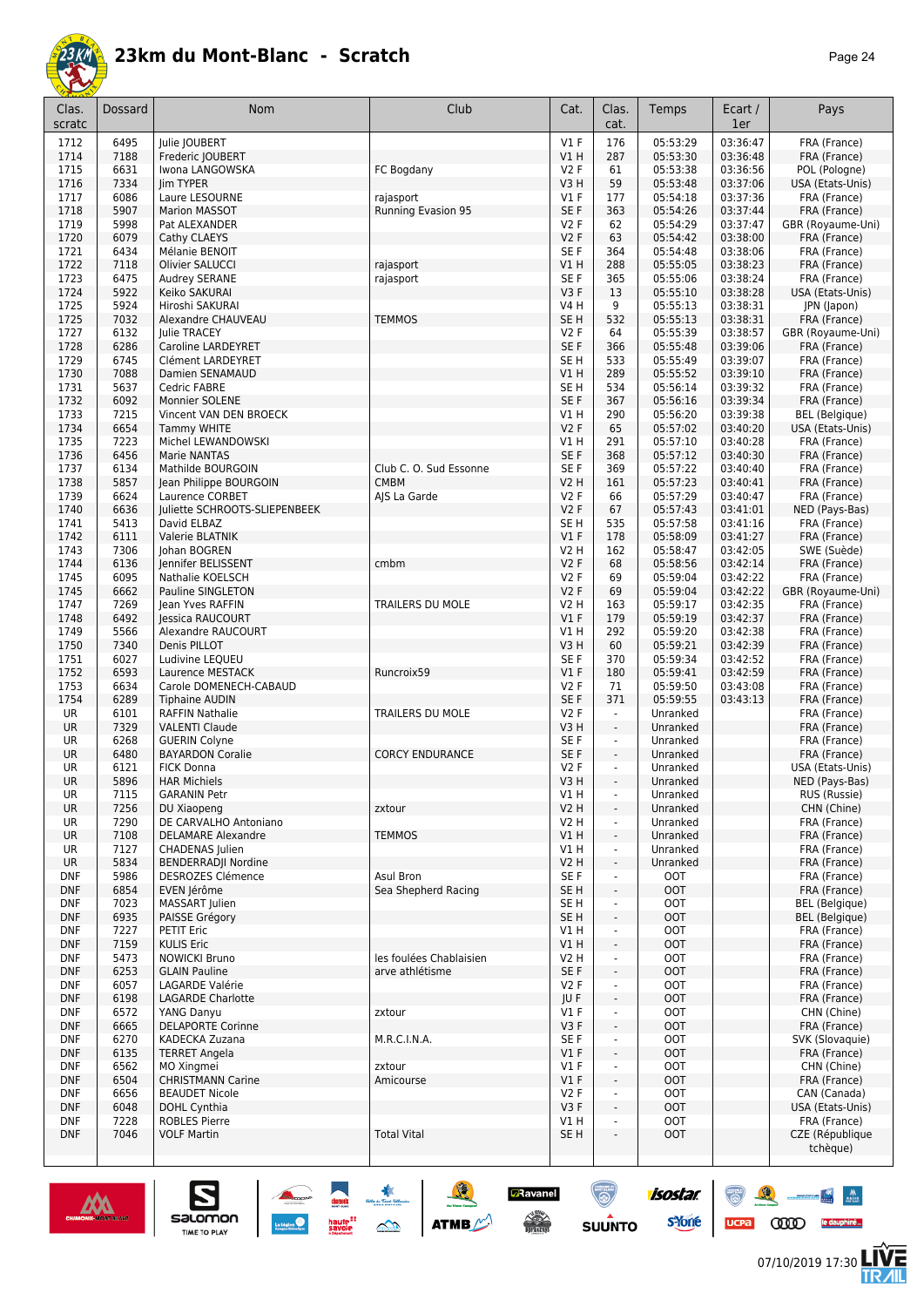

| Clas.                    | Dossard      | Nom                                         | Club                                | Cat.                     | Clas.                                        | Temps                    | Ecart / | Pays                                  |
|--------------------------|--------------|---------------------------------------------|-------------------------------------|--------------------------|----------------------------------------------|--------------------------|---------|---------------------------------------|
| scratc                   |              |                                             |                                     |                          | cat.                                         |                          | 1er     |                                       |
| <b>DNF</b>               | 7316         | <b>LOUVARD Patrice</b>                      |                                     | V3H                      | ä,                                           | <b>OOT</b>               |         | FRA (France)                          |
| <b>DNF</b>               | 6661         | <b>BOENISCH Brigitte</b>                    |                                     | <b>V2F</b>               | ÷                                            | <b>OOT</b>               |         | GER (Allemagne)                       |
| <b>DNF</b><br><b>DNF</b> | 6387<br>6100 | <b>LETEURTRE Anais</b><br>LOPEZ Ana         |                                     | SE F<br>$VI$ F           | $\blacksquare$<br>$\blacksquare$             | <b>OOT</b><br><b>OOT</b> |         | FRA (France)<br>FRA (France)          |
| <b>DNF</b>               | 6411         | <b>STEEN Mirjam</b>                         | KOOMO                               | SE F                     | ÷,                                           | <b>OOT</b>               |         | NED (Pays-Bas)                        |
| <b>DNF</b>               | 6584         | ROGEZ Sandrine                              | <b>TEAM HOLNON</b>                  | $VI$ F                   | ÷,                                           | <b>OOT</b>               |         | FRA (France)                          |
| <b>DNF</b>               | 6616         | NADHEROVA Hana                              |                                     | V2F                      | ÷,                                           | <b>OOT</b>               |         | CZE (République                       |
|                          |              |                                             |                                     |                          |                                              |                          |         | tchèque)                              |
| <b>DNF</b>               | 6422         | <b>SIBUET Anais</b>                         |                                     | SE F                     | ÷.                                           | <b>OOT</b>               |         | FRA (France)                          |
| <b>DNF</b>               | 6974         | <b>SIBUET Emmanuel</b>                      |                                     | SE <sub>H</sub>          | ÷,                                           | <b>OOT</b>               |         | FRA (France)                          |
| <b>DNF</b>               | 7076         | <b>CLAVIER Romuald</b>                      |                                     | V1H                      | ÷.                                           | <b>OOT</b>               |         | FRA (France)                          |
| <b>DNF</b>               | 6157         | <b>WOLKE Stefanie</b>                       | <b>TEAM BIQUETTES</b>               | SE F                     | $\blacksquare$                               | <b>OOT</b>               |         | GER (Allemagne)                       |
| <b>DNF</b>               | 6403         | <b>HENROTAY Pauline</b>                     |                                     | SE F                     | $\blacksquare$                               | <b>OOT</b>               |         | <b>BEL</b> (Belgique)                 |
| <b>DNF</b>               | 6404<br>5871 | <b>LABAT Elodie</b>                         |                                     | SE F                     | $\blacksquare$                               | <b>OOT</b>               |         | FRA (France)                          |
| <b>DNF</b><br><b>DNF</b> | 6116         | <b>BLANC Olivia</b><br>LESPAGNARD Pascale   |                                     | <b>V2F</b><br><b>V2F</b> | ÷.<br>$\blacksquare$                         | <b>OOT</b><br><b>OOT</b> |         | FRA (France)<br><b>BEL</b> (Belgique) |
| <b>DNF</b>               | 6557         | KOCHUROVA Natalia                           | <b>FORREST GUMP</b>                 | $VI$ F                   | ÷,                                           | <b>OOT</b>               |         | RUS (Russie)                          |
| <b>DNF</b>               | 6405         | TIMOFEEVA Nadezhda                          |                                     | SE F                     | $\overline{\phantom{a}}$                     | <b>OOT</b>               |         | RUS (Russie)                          |
| <b>DNF</b>               | 7091         | <b>HUANG Hanbin</b>                         | zxtour                              | VIH                      | ÷,                                           | <b>OOT</b>               |         | CHN (Chine)                           |
| <b>DNF</b>               | 6187         | <b>DERNONCOURT Nathalie</b>                 | Lille métropole athleti             | V2F                      | ÷,                                           | <b>OOT</b>               |         | FRA (France)                          |
| <b>DNF</b>               | 6165         | <b>CONDECO Maria</b>                        | Kaninos                             | <b>V2F</b>               | ÷,                                           | <b>OOT</b>               |         | POR (Portugal)                        |
| <b>DNF</b>               | 6222         | <b>BOUTEILLE Laura</b>                      |                                     | SE <sub>F</sub>          | ÷,                                           | <b>OOT</b>               |         | FRA (France)                          |
| <b>DNF</b>               | 6614         | <b>BOEHRER Michèle</b>                      |                                     | $VI$ F                   | ÷,                                           | <b>OOT</b>               |         | FRA (France)                          |
| <b>DNF</b>               | 6188         | <b>SANTIAGO Mario</b>                       | Kaninos                             | V2 H                     | $\blacksquare$                               | <b>OOT</b>               |         | POR (Portugal)                        |
| <b>DNF</b>               | 6085         | <b>KOECHLIN Coralie</b>                     |                                     | SE F                     | $\frac{1}{2}$                                | <b>OOT</b>               |         | FRA (France)                          |
| <b>DNF</b>               | 6235         | <b>CONTE Maud</b>                           |                                     | SE F                     | ä,                                           | <b>OOT</b>               |         | FRA (France)                          |
| <b>DNF</b>               | 5697         | <b>JOLY Stephanie</b>                       |                                     | SE F                     | $\blacksquare$                               | <b>OOT</b>               |         | FRA (France)                          |
| <b>DNF</b><br><b>DNF</b> | 6465<br>6175 | <b>SELLE Laure</b><br>VAN CAAM Rabea        | Fulham Running Club<br>TEE          | SE F<br>$VI$ F           | ä,<br>$\overline{\phantom{a}}$               | <b>OOT</b><br><b>OOT</b> |         | FRA (France)<br>FRA (France)          |
| <b>DNF</b>               | 6467         | LAM Szemun                                  | <b>Active Atoms</b>                 | SE F                     | L                                            | <b>OOT</b>               |         | HKG (Hong Kong,                       |
|                          |              |                                             |                                     |                          |                                              |                          |         | Chine)                                |
| <b>DNF</b>               | 6398         | <b>TUTTOBENE Estelle</b>                    |                                     | SE F                     | ÷,                                           | <b>OOT</b>               |         | <b>BEL</b> (Belgique)                 |
| <b>DNF</b>               | 7274         | VAXELAIRE Johann                            |                                     | <b>V2 H</b>              | ä,                                           | <b>OOT</b>               |         | FRA (France)                          |
| <b>DNF</b>               | 6918         | <b>TOLENTINO Eric Paul</b>                  | Run Dem Crew                        | SE <sub>H</sub>          | $\blacksquare$                               | <b>OOT</b>               |         | GBR (Royaume-Uni)                     |
| <b>DNF</b>               | 5987         | <b>EQUEY Nadine</b>                         |                                     | SE F                     | ä,                                           | <b>OOT</b>               |         | SUI (Suisse)                          |
| <b>DNF</b>               | 6130         | QUENEZ Virginie                             |                                     | SE F                     | ÷,                                           | <b>OOT</b>               |         | FRA (France)                          |
| <b>DNF</b>               | 6066         | PRIEUR Guillaume                            |                                     | SE <sub>H</sub>          | $\blacksquare$                               | <b>OOT</b>               |         | FRA (France)                          |
| <b>DNF</b>               | 7084         | <b>ROTT Pavel</b>                           | <b>Total Vital</b>                  | VIH                      | ÷,                                           | <b>OOT</b>               |         | CZE (République                       |
|                          |              |                                             |                                     |                          |                                              |                          |         | tchèque)                              |
| <b>DNF</b><br><b>DNF</b> | 6215         | <b>MARTIN Abby</b>                          | Rebel Pt<br><b>Phoenix Striders</b> | SE F                     | $\mathcal{L}_{\mathcal{A}}$<br>$\frac{1}{2}$ | <b>OOT</b><br><b>OOT</b> |         | GBR (Royaume-Uni)                     |
| <b>DNF</b>               | 6343<br>6099 | <b>REEMAN Grace</b><br>JOOSSENS Agnes       | <b>FOULEES MUIZONNAISES</b>         | SE F<br>V3F              | ÷,                                           | <b>OOT</b>               |         | GBR (Royaume-Uni)<br>FRA (France)     |
| <b>DNF</b>               | 6716         | <b>LHENRY Tristan</b>                       | <b>CSVHS</b>                        | SE <sub>H</sub>          | ÷,                                           | <b>OOT</b>               |         | FRA (France)                          |
| <b>DNF</b>               | 6181         | <b>POUSSIER Laure-Anne</b>                  |                                     | $VI$ F                   | $\overline{\phantom{a}}$                     | <b>OOT</b>               |         | FRA (France)                          |
| <b>DNF</b>               | 6380         | <b>SCHMIT Emily</b>                         |                                     | SE F                     | ÷,                                           | <b>OOT</b>               |         | LUX (Luxembourg)                      |
| <b>DNF</b>               | 6603         | MARZULLO Dominique                          |                                     | V1 F                     | $\blacksquare$                               | <b>OOT</b>               |         | FRA (France)                          |
| <b>DNF</b>               | 6466         | <b>PINTOS Mercedes</b>                      |                                     | SE F                     | ÷                                            | <b>OOT</b>               |         | ITA (Italie)                          |
| <b>DNF</b>               | 6084         | <b>JOHNSON Eric</b>                         |                                     | V2 H                     | ÷,                                           | <b>OOT</b>               |         | USA (Etats-Unis)                      |
| <b>DNF</b>               | 7343         | DAVIS Ronald                                |                                     | V3 H                     |                                              | <b>OOT</b>               |         | USA (Etats-Unis)                      |
| <b>DNF</b>               | 6349         | <b>GENEST Aurelie</b>                       |                                     | SE F                     | $\blacksquare$                               | <b>OOT</b>               |         | FRA (France)                          |
| <b>DNF</b><br><b>DNF</b> | 6650         | <b>LEBRUN Michele</b>                       |                                     | V2F                      | ÷.<br>÷.                                     | <b>OOT</b><br><b>OOT</b> |         | FRA (France)<br>HKG (Hong Kong,       |
|                          | 6641         | JIANG Angela Wei Hua                        | zxtour                              | V2F                      |                                              |                          |         | Chine)                                |
| DNF                      | 6609         | DE LANGE Tracy                              |                                     | V1F                      | ÷,                                           | <b>OOT</b>               |         | RSA (Afrique du Sud)                  |
| <b>DNF</b>               | 7068         | <b>GU Xiangtian</b>                         | zxtour                              | VIH                      | ÷,                                           | <b>OOT</b>               |         | CHN (Chine)                           |
| <b>DNF</b>               | 6667         | SAVILLE Janet                               |                                     | V3F                      | $\blacksquare$                               | <b>OOT</b>               |         | GBR (Royaume-Uni)                     |
| <b>DNF</b>               | 6183         | <b>SAINT-REOUIER Martine</b>                |                                     | SE F                     | ä,                                           | <b>OOT</b>               |         | FRA (France)                          |
| <b>DNF</b>               | 5966         | <b>RICHARD Eva</b>                          | <b>SALTA BARTAS</b>                 | V1F                      | $\overline{\phantom{a}}$                     | <b>OOT</b>               |         | FRA (France)                          |
| <b>DNF</b>               | 7283         | LIU Hui Yang                                | zxtour                              | V2 H                     | ÷,                                           | <b>OOT</b>               |         | HKG (Hong Kong,                       |
|                          |              |                                             |                                     |                          |                                              |                          |         | Chine)                                |
| <b>DNF</b>               | 6664         | <b>MARCHAL Caroline</b>                     |                                     | V3F                      | ÷.                                           | <b>TOO</b>               |         | FRA (France)                          |
| <b>DNF</b>               | 7335         | <b>BEUGIN Philippe</b>                      |                                     | V3H                      | $\blacksquare$                               | <b>OOT</b>               |         | FRA (France)                          |
| <b>DNF</b>               | 6545         | LARSSON Linda Mi                            |                                     | $VI$ F                   | $\overline{\phantom{a}}$                     | <b>OOT</b>               |         | SWE (Suède)                           |
| <b>DNF</b><br><b>DNF</b> | 7148<br>5474 | SKARPSVARD Joakim<br><b>DRONNEAU Daniel</b> | Racing Club Nantais Tho             | V1 H<br>V3H              | $\blacksquare$<br>÷.                         | <b>OOT</b><br><b>OOT</b> |         | SWE (Suède)<br>FRA (France)           |
| <b>DNF</b>               | 6454         | COX Elizabeth                               | Phoenix Striders                    | SE F                     | ÷,                                           | <b>OOT</b>               |         | GBR (Royaume-Uni)                     |
| <b>DNF</b>               | 6179         | AUFFRET Loïc                                |                                     | <b>V2 H</b>              | $\blacksquare$                               | <b>OOT</b>               |         | FRA (France)                          |
| <b>DNF</b>               | 6153         | MARTINEAU Luc                               |                                     | SE H                     | ÷,                                           | <b>OOT</b>               |         | FRA (France)                          |
| <b>DNF</b>               | 6118         | <b>REGRAGUI Audrey</b>                      |                                     | V1F                      | $\overline{\phantom{a}}$                     | <b>OOT</b>               |         | FRA (France)                          |
| <b>DNF</b>               | 6073         | LUISIER Jean-Michel                         | T-R-T- Monthey                      | V3H                      | ÷,                                           | <b>OOT</b>               |         | SUI (Suisse)                          |
| <b>DNF</b>               | 6651         | RABOUD Fouzia                               | <b>TRT</b>                          | V2F                      | $\overline{\phantom{a}}$                     | <b>OOT</b>               |         | SUI (Suisse)                          |
| <b>DNF</b>               | 6058         | <b>REUCHET Yoann</b>                        | Crossfit electron                   | SE H                     | ÷,                                           | <b>OOT</b>               |         | FRA (France)                          |
| <b>DNF</b>               | 6449         | MONTALVAO Allyne                            |                                     | SE F                     | ÷,                                           | <b>OOT</b>               |         | BRA (Brésil)                          |
| <b>DNF</b>               | 5762         | ZHEKOV Aleksei                              | <b>4E SUTKI</b>                     | V1 H                     | ÷                                            | <b>TOO</b>               |         | RUS (Russie)                          |
| <b>DNF</b>               | 7171         | <b>FAVRE Anthony</b>                        |                                     | V1 H                     |                                              | <b>DNF</b>               |         | FRA (France)                          |

SOLUTION ATME



 $\sum_{\text{SALOMOM}}$ 

 $\binom{m}{\binom{n}{2}}$ 

 $ucpa$ 

 $\frac{1}{\sqrt{2}}\left|\frac{\partial}{\partial x}\right|=\frac{1}{\sqrt{2}}\left|\frac{\partial}{\partial x}\right|$ 

左<br>孤

**CODO** le dauphiné...

**isostar** 

**s**Yone

**a**Ravanel

 $\begin{array}{c} \mathcal{N}^{\text{c}} \longrightarrow \\ \text{peritivity} \end{array}$ 

 $\overline{\odot}$ 

**SUUNTO**